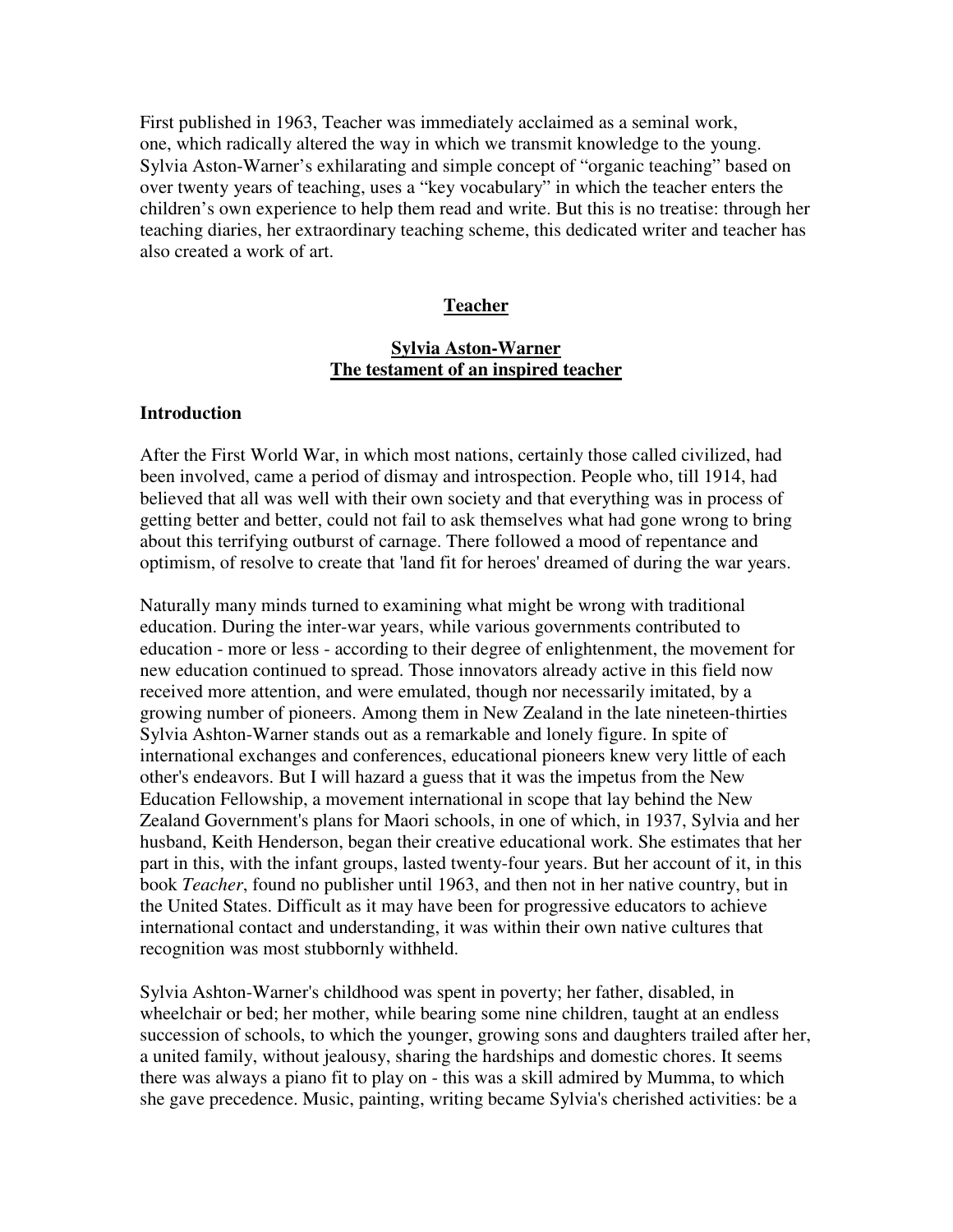teacher was anathema. Yet it seemed that this was the only career for which she was destined by the social system and her education.

At the end of her teacher training in 1928, at the age of 19, seething with energy and aspirations, she still hoped that perhaps marriage might deliver her from this horrid fate. She sampled male courtships, only to discover that these do not always intend matrimony, while men are somehow put off at the prospect of marrying a teacher. In the end she married into the profession.

The impression of her at this stage is of a dynamic personality, much self-absorbed, in whom stirred many of the inter-war discontents - the lack of opportunity for those who had striven to make something of themselves; the rising rebellion of women against their traditional status; disillusion indeed with almost everything that derived from authority and tradition. It is not easy at first to discern from this account written some years after the events what were the influences that finally stirred in Sylvia the feeling of teaching as creation, to which she could devote her enormous energy. No doubt having children of her own was the first step. Bur her descriptions of young people whose inner resources are atrophied through reliance on external gadget, from mechanical toys in babyhood to 'buying canned life' from films and radio, whether in New Zealand or the United States, would seem to be more relevant to the nineteen-sixties than the nineteen-thirties. I have little doubt that this tendency was apparent to her from the start, as it was to myself and others seeking the liberation of the young in education.

She mentions Tolstoy's school, and her discovery of Rousseau, prime mover of all of us educational innovators. Bur Freud and the psychiatrists, the theory of the 'unconscious', lay behind nearly all progressive thought in the inter-war years. She of course mentions Freud, also Dr. Erich Fromm and Bertrand Russell; she has heard, dimly, of A.S. Neill's school.

Herbert Read provides the introduction to her book but his *Education Through Art* was first published only in 1943.

From 1927 until 1943 - the first five years with Bertrand Russell - I was engaged in educating young children on lines that could be termed 'organic', the description given by Sylvia Ashton-Warner to her own approach to early education. The similarity of our approach is neither imitation nor accident; it has a fundamental and interesting significance. Circumstances gave Sylvia Ashton-Warner some advantage over those of us, in England, who had similar aims and ideals. In the appointment of her husband and herself to teach in Maori schools, she was on the payroll of public service, while progressive educators in England had to finance themselves. And despite the remote and often dangerous rites of the Maori schools, to teach Maoris under an orthodox white administration provided at once a clash of cultures that could be challenging to an enquiring mind.

Dominant white societies seeking to absorb and assimilate colored peoples or tribes imposed their own religion and customs; taught also their own history, arrogantly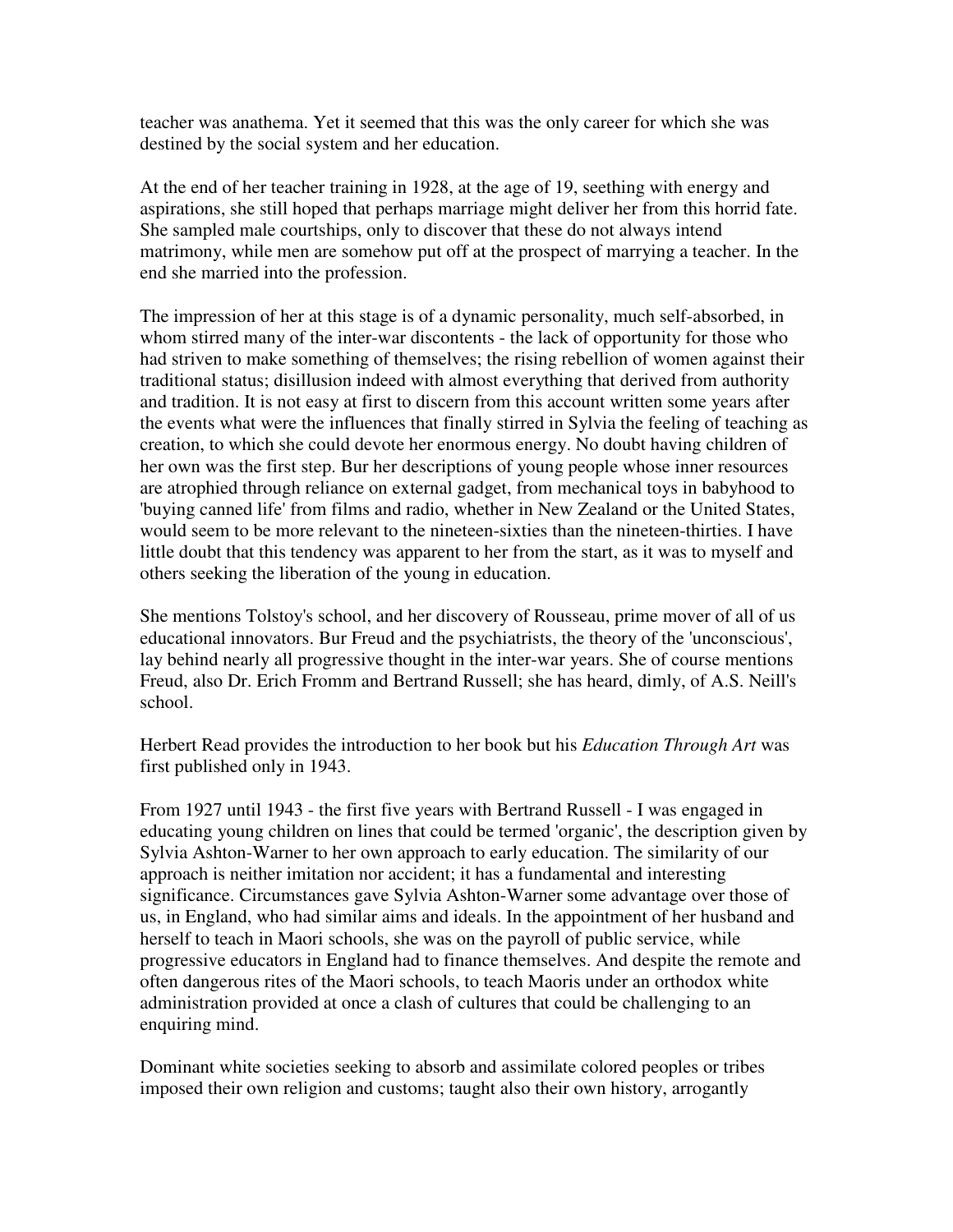confident that the 'lesser breeds without the law' could have nothing comparable to offer from their past. Sylvia Ashton-Warner was among the exceptions. She knew that she was expected to produce orderly New Zealand citizens out of the raw tribal material entering the classroom. But she was not entirely convinced of the current values of her own civilization.

She comments on her task:

I don't expect the brown and white to ever really mix. All I'm praying for is understanding. It's not that they can't mix on any of the spiritual, intellectual or physical levels. I have done that myself. It's in the sphere of interest that they divide. The interests of each race grown from the separate centuries behind. The Maoris, generally speaking, love tribal gatherings with emphasis on food and spiritual matters. While we featuring the intellect, are segregating irretrievably. Only generally speaking, this. Particularly, my highest encounters have been with a being who was brown.

Of what the fresh arrival of Maori boys could mean she says:

There has been an influx of five-year-old Maori boys; only infant mistresses who have handled these will know why I am tired these evenings. Their boots weigh a ton each, their attention span is about ten minutes, their voices are like wild bulls and to teach them is a simply fantastic performance. For weeks you teach them to obey, the actual teaching being small. They are the only real clue we have to what a Maori warrior was really like in the past, in this stage before the European discipline is clamped down on them. Of course they are not all in this category.

To understand how she copes, it is necessary to read her in detail. As any progressive teacher knows, all young children are young animals, bursting with vitality and energy, with curiosity about everything of which the five senses makes them aware, wanting to touch, to know, to communicate. Sylvia points out that 'on the five-year-old level, the mind is not yet patterned and it is an exciting thought.' Into the hands of those rampageous warriors she put clay, blackboards and chalk, to play out their fantasies.

Inescapably war and peace wait in an infant room, wait and vie. True the toyshops are full of guns; boy's hands hold tanks and warplanes, while blackboards, clay boards and easels burst with war play. But I'm unalarmed. My concern is the rearing of the creative disposition, for creativity in this crèche of living where people can still be changed must in the end defy, if not defeat the capacity for destruction.

Her youngsters make things, knit and rear, wash and iron, ring and dance, play bucket ball, draw and print and model, play the piano, with only the vaguest allocation of time for each activity. It all seems to be going on at once.

But did they learn to read and write up to standard? In this her 'organic' method is at its most original. Why should any active child want to read? Usually parents and teachers present single letters, or simple words on cards with pictures, easy reading books. They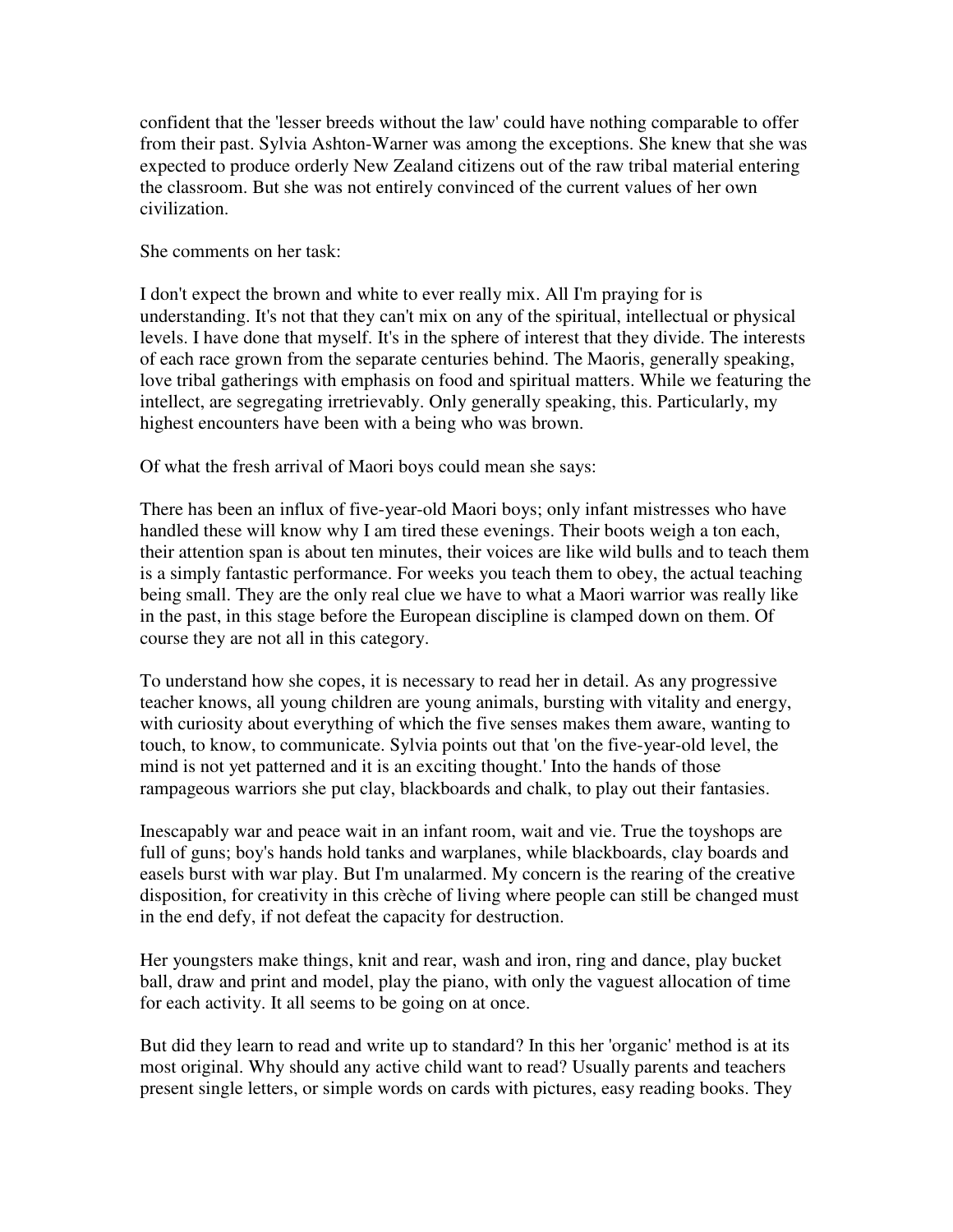do not really know what reference all these have to what is in the mind of a child. Sylvia's practice was every day to ask each child what word he or she would like to have written on a card. These choices came-from the child's 'inner eye', they was associated with what he or she was thinking about, of what, pleasant or unpleasant, had been happening at home with Mummy and Daddy. Words chosen in this way were always studied and easily remembered by the children, what is more they were due to their feelings - fear and sex she found most prevalent, 'ghost' and 'kiss' were frequent words, 'drunk' often describing parental conduct. With a growing vocabulary sentences were soon made and writing begun. Reading imposed from without she regards 'inorganic', it 'interferes with integration and it is upon the integrated personality that everything is built. We've lost the gracious movement from the inside outward...This is a common bridge for a child of any race and of more moment than my other: the bridge from the inner world outward. And that is what organic teaching is... without it we get this one-patterned mind' which she finds so prevalent now in New Zealand and America. Her plan to get her Maori reading books officially adopted and published did not succeed. The unreality of the 'Janet and John' readers apparently continues to stifle the initiative of the children of both races.

Her book is passionate and chaotic; as must have been her classroom. Even her casual comments tend to go to the heart of things. For instance, when she advocates the children using blackboards and chalk, their pictures and scribbles not made to last, she also deplores, the hoarding of muses of carefully prepared classroom material, suggests scrapping the lot and stating anew. Learning to live is more important than acquiring knowledge.

Sir Herbert Read's preface is in full agreement with Sylvia Ashton-Warner as to the decisive influence of her type of education in determining whether a child's psyche would be geared for peace or war; Bertrand Russell cherishes a similar hope that children educated in happy activity and freedom would 'with this emotional equipment make short work of our social system with its wars, its oppressions, its economic injustice, its horror of free speech and free enquiry and its superstitious moral code'.

The words of these two distinguished supporters spring both from the emotions and the intellect. As I see it, Sylvia Ashton-Warner and I were moved by something more primitive, elementary in most species - the maternal creative drive to promote the growth and flowering of young creatures to whom they had given birth. Both of us display a certain uneasiness about the intellectual instrumental in checking organic development by too early external discipline. This observation is not at attack on the intellect in itself, but its misuse. In their determination to escape from biological bondage men (and women when they chose, or were constrained, to emulate them) sought to live as much as possible in those faculties most remote from their animal origin. Unhappily the flight from the body sets up an inner conflict in which man finds himself at war with himself and his own species, an error not committed by the more instinctive creatures sharing his planet. What is more, he comes to differ from them also in that the creative care of his offspring ceases to be his main concern.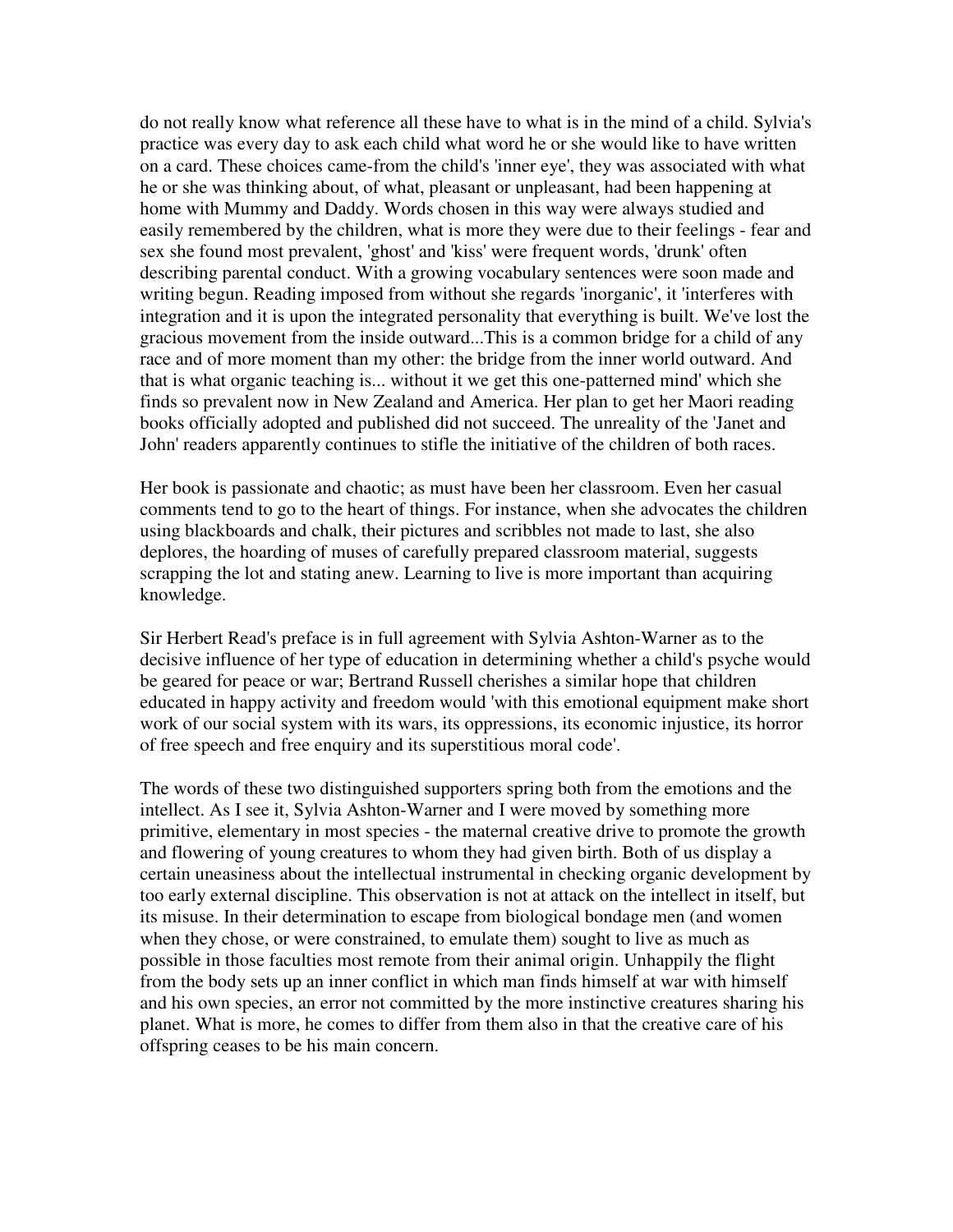The source of evil has been constantly defined as the promptings of our animal nature; on the contrary, it is from this nature that we have derived some of our best qualities, altruism, forms of social cohesion, and creative rather than destructive feelings. Animals, too, have ways of coping with aggression. Those who, like Sylvia Ashton-Warner believe in educating people as organisms rather than robots, will also perceive that such an aim and decision must spring from a philosophy which takes in human life in relation to all other living things on a planet which provides a home and sustenance for all.

**Dora Russell**, Cornwall, 1980

#### **Preface**

This is an important book--as important as any book can be at this point in history. Miss Ashton-Warner believes that she has discovered a method of teaching that can make the human being naturally and spontaneously peaceable. Aggressiveness, an "instinct" without which wars could not arise or be conducted, is the name we give to mental or emotional reactions caused by the frustration of the child's inherited drives: selfpreservation and sexual gratification. Education as normally practiced throughout the world ignores these main interests. By recognizing and even welcoming their presence in the child and making them the foundation of an "organic" method of teaching, these interests can be allowed expression and be at the same time molded into patterns of constructive delight. Destructiveness and creativity are opposed forces in the life of the mind. To create is to construct, and to construct cooperatively is to lay the foundations of a peaceful community.

As a prognosis of our social ills, such ideas are not new. They are implicit in the psychological revelations of Freud and Jung, and their disciples have accumulated the clinical evidence till it is an unanswerable indictment of our civilization. But how do we begin to cure ourselves of this universal neurosis? The author of this book has the answer: begin in the infant room (I would say begin even earlier, but so long as the mind of the infant is still malleable, it is not too late).

There are many possible approaches to creative education, but they all usually fail because they are too intentional, too self-consciously applied (the "self " being the teacher). Miss Ashton-Warner has realized that teaching is an organic process. She defines the necessary attitude of the teacher and gives a practical demonstration of an effective method of teaching. The teacher must possess or cultivate "negative capability," that quality which Keats thought was necessary in a poet. He or she must be there, in the infant room, solely for the purpose of calling on the child's own resources, which in practice means that she must have the patience and wisdom to listen, to watch and wait until the individual child's "line of thought" becomes apparent. This "line" may be crooked-in its first years the child develops a mental complex of guilt as naturally as it inherits the physical traits of its parents. But these unconscious forces determine the intensity of its interests, and learning becomes incomparably easier if it is built on such a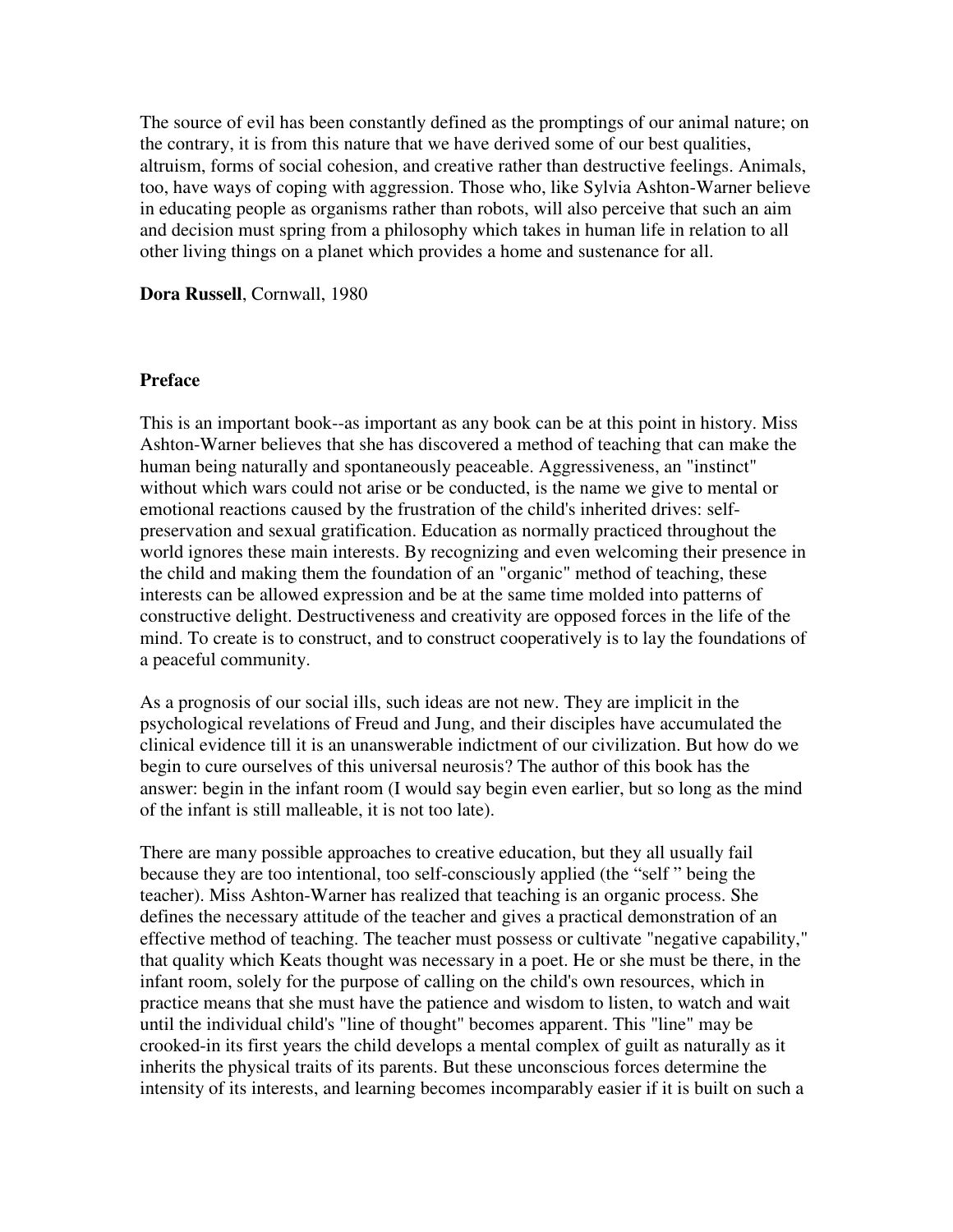dynamic basis--in fact, it becomes part of the unfolding pattern of personality, as inevitable, in the author's words, "as a law of physics."

The teacher's duty, then, is merely to set the creative pattern into which these forces will then naturally now. This, of course, is not a new idea--in fact, it is as old as Plato. But mankind has never had the desire or intelligence to apply such an insight to the processes of education. It can be applied, however, and this book demonstrates how, step-by-step, it was applied in a particular community.

I have not had the good fortune to meet any of the Maori children taught by Miss Ashton-Warner, but the stories, which she tells in the second half of the book, bring them very vividly before us. The author has a wonderful gift of narrative, as she has already shown in her successful novel Spinster. The same gift is again evident. But...

But her reports are factual, and this new book is a sociological document rather than a pedagogical treatise. It is nevertheless intensely moving and should have a beneficial effect on teaching everywhere. I say "teaching" rather than "education," for education has long ago lost its proper meaning (which is exactly what Miss Ashton-Warner is advocating--a drawing out of another's mind). The school should be conceived, in the author's phrase, as "a crèche of living where people can still be changed," and where creative activities are the agents of this change. If we want humanity to have a future future of any kind--this is all that matters. That is why I say that this book, however unprofessional or unacademic it may seem, is a book of fundamental significance. Without exaggeration it may be said that the author has discovered a way of saving humanity from self-destruction. We should not ignore her method because it is so unassuming, so unpretentious. Great changes in the destiny of mankind can be effected only in the minds of little children.

#### **Herbert Read**

*"What a dangerous activity reading is; teaching is. All this plastering on of foreign stuff. Why plaster on at all when there's so much inside already. So much locked in? If only I could get it out and use it as working material. And not draw it out either. If I had a light enough touch it would just come out under its own volcanic power. And psychic power, I read in bed this morning, is greater than any other power in the world. What an exciting and frightening business it would be: even that which squeezes through now is amazing enough. In the safety of the world behind my eyes, where the inspector shade cannot see, I picture the infant room as one widening crater, loud with the sound of erupting creativity. Every subject somehow in a creative vent. What wonderful design of movement and mood! Whet lovely behavior of silk sack clouds!* 

*An organic design. A growing living changing design. The normal and healthful design. Unsentimental and merciless and shockingly beautiful."* 

*- Spinster*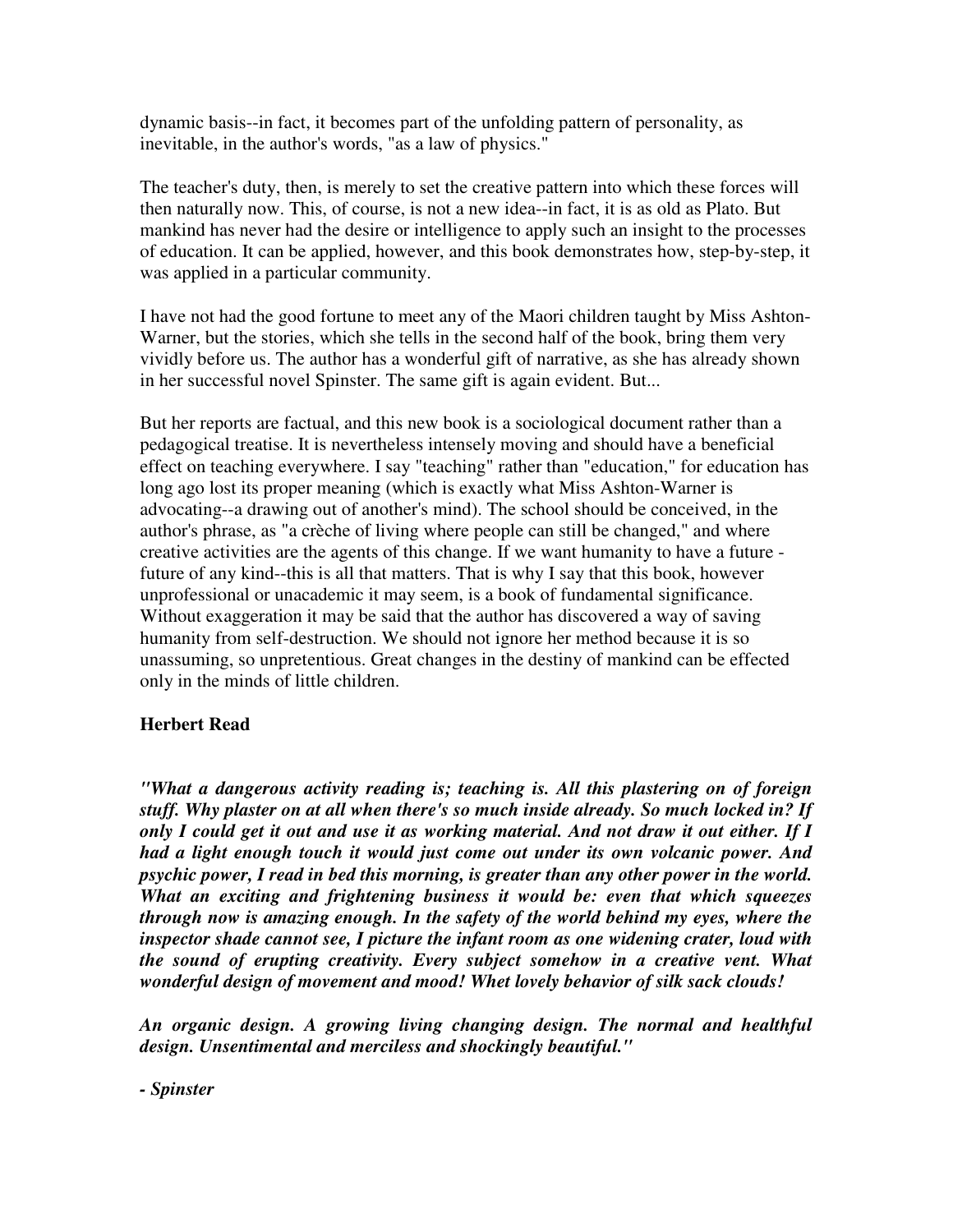#### **Seven Years After An Introduction**

I do not "recollect in tranquility" seven years after.

I thought that in looking back on my work in that volcanic prefab, either I would see it in benign indulgence or, at least, frozen in perspective, I would see nothing but masses of vast mistakes and would wish to overhaul the whole thing, but neither of these things happens. I find I am not indulgent, neither have I perspective. I am touched with the fever of it all over again and am swept up in its drama; the drama in the bloodstream when people are real, of grown ups as well as children.

There is, however, in the following pages, something left out: I didn't talk about discipline. An overall reflection of that work in the prefab could well give teachers a valid suspicion of chaos with the freedom of movement and talk. But chaos has a certain quality of its own that none of us allows in teaching; chaos presupposes a lack of control whereas control was my first intention. As my inspector at that time observed, "Discipline is a matter of being able to get attention when you want it."

I often wanted attention and I wanted it smartly. And I trained the children in a way that is new only, maybe, in degree. Most teachers have some simple way of calling a room to attention; some use a bell, some rap a ruler, and most, I should think, use their voices. But where the sounds of learning and living are allowed in a room, a voice would need to be lifted and sharpened and could be unrepresentative of a gentle teacher; so, predictably, I used the keyboard. No crashing chord, no alarming octave, but eight notes from a famous master: the first eight notes from Beethoven's Fifth Symphony. What was good enough for him was good enough for me, since, whereas he demanded attention for the rest of the symphony from several thousand people, I wanted it for only a sentence. Here are these memorable notes.

At the sound of these notes I trained the Little Ones, whatever they were doing, to stop and look at me. I trained them this way from necessity but in time I did so from pleasure. And never through those vital years in the heaving prefab did I cease to be impressed at the sudden draining away of sound, like blood from a face, into the utmost silence. And not just silence but stillness; every eye on me, every hand poised; an intensity of silence born from sound ...For me to speak and be heard by all. Some simple direction, some needed advice indisputably heard by all. How I polished this instrument of attention! My most valuable too, the most indispensable of them.

For it is not so much the content of what one says as the way in which one says it. However important the thing you say, what's the good of it if not heard or, being heard, not felt! To feel as well as hear what someone says requires whole attention. And that's what the master's command gave me - it gave me whole attention. You might argue, "But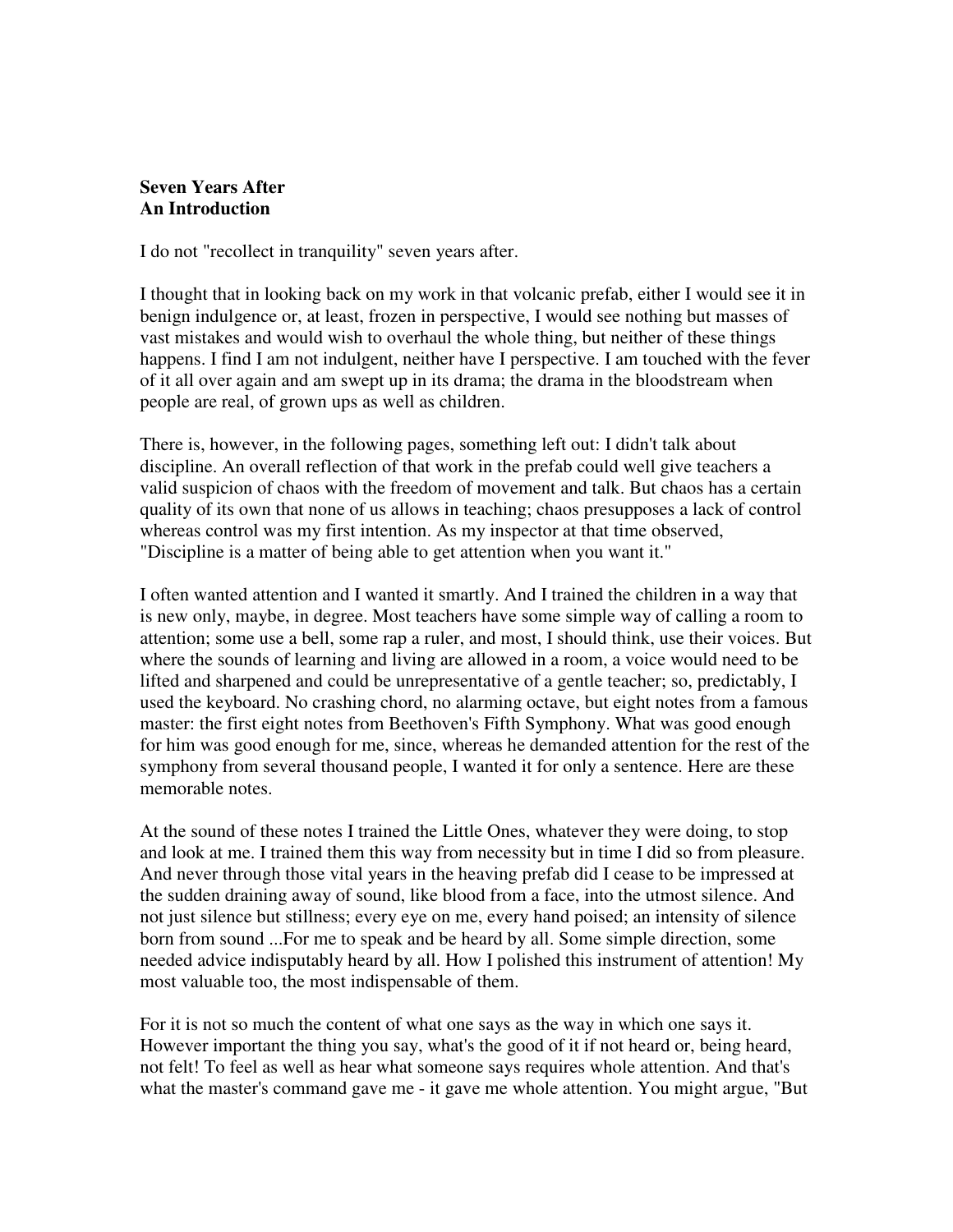how could a child at the far end of a room full of movement, talk and dance hear eight soft single notes?" Any teacher could answer that. The ones near the piano did. And they'd touch the others and tell the others until the spreading silence itself would tell, so that by the time the vibration of the strings had come to rest so had the children. Those silences and those stillnesses, I'll remember them ... for more than seven years after.

This is a good place to acknowledge the letters and visits from New Zealand teachers over the time between, and the interest and action of Universities overseas. Thank you very much. I would dearly have loved to teach you on the spot at that time with the prefab as it was then as a center. I used to wish in my own wild way that you could have boarded and camped in the district in groups and come to us each day. But wishes, though wild, can be modest as well, and things did not work out that way. However, wishes can also be remarkably enduring and these remain with me seven years after.

I have not reread this Creative Teaching Scheme. No doubt if I did risk it I should see the need to reconstruct, reorganize, rewrite, even rethink, but I mean to do none of these things. This is how it was when I wrote it and how it was when I worked it and it was all right for me as it was.

Besides, who would disturb a memory...the glamour of a moment in time? And who cares to resurrect the passion of the past? It is quite enough to recall what I have. As the living teacher teaches and, having taught, moves on, so

# *The Moving Finger Writes; and, having writ Moves on: nor all your Piety nor Wit Shall lure it back to cancel half a Line, Nor all your Tears wash out a Word of it.*

# S**YLVIA ASHTON-WARNER**

# **Letter to My American Editor**

Dear Bob,

You have asked me in your letter this morning to expand the introduction above, but I cannot on three accounts. That introduction was written for a hoped-for publication of my work in my country by a New Zealander with passion and energy ... but it has failed like all the others. It was an introduction for my own country, but one for your country is another thing. Then again, when an artist is at work on material the ideas are hot and humid, they have adjustability and temperature, like the astronomical gases in the universe, receptive to any shape that forces impose. But once time has set them in a shape ... a cold impersonal star ... their form is unchanging ... final. The last reason is much more earthy; I can't since it makes me cry.

But I can still answer some of your questions. "A few cool facts" you want for your American readers. "When did it happen?" is the first you ask.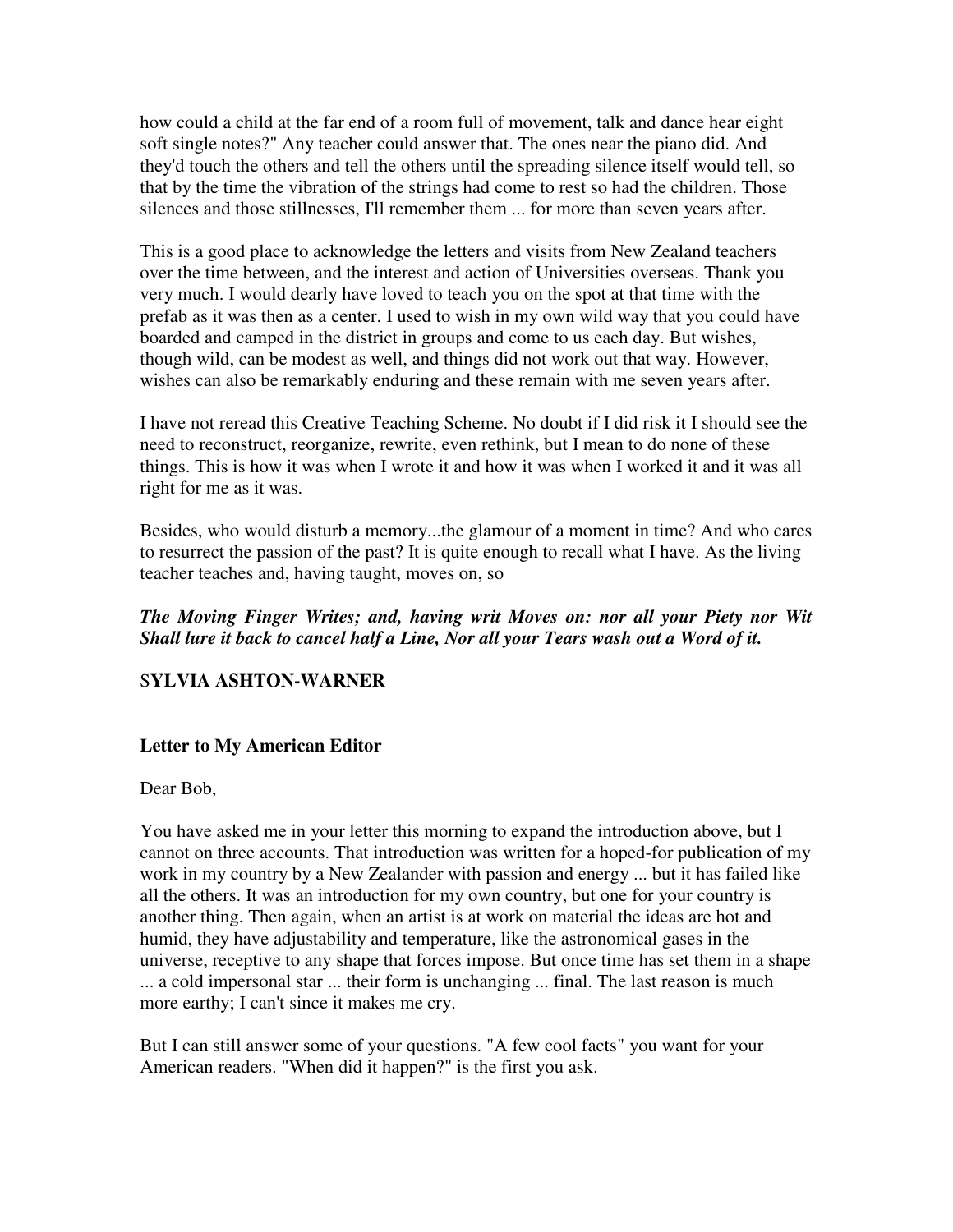It began ... how long ago? When I first put my young nose in a Maori infant room. Let me see... four, eight...four and eight are twelve...and four is sixteen ... and four is twenty ... and four is twenty-four; twenty-four years ago. Can it be so long? And it ended seven years ago when I at last came upon the Key Vocabulary. Or shall I say it came upon me? The revelation was brilliant, like lightning ... I saw the tables with the scratches and stains, the bare boards on the door and the undressed rafters. All lit with the white of lightning...

What were my circumstances?... you've got them here. That question should be answered in the diary at the end.

How long? you ask. I've said so... twenty-four years. How many children? Nine or ten at the start, I think, swelling to seventy at one school in the spring, and something under fifty in the prefab when I saw the Key Vocabulary.

Then you may, "And if you can bear to, some narrative about how your ideas developed, and what the effect of them has been on New Zealand Education. I think this is important to our public here-please don't back away.(Also something about how they have been received in New Zealand.)" Do you hear this sigh across the pacific?

How my ideas developed? I don't know. I don't know that ideas do develop. They just appear. We marvel at them and are grateful, and that's all there is to it. As for the rest of that question ... the reception of my work in New Zealand ...

A family. That's what a small country can be, a family. In New Zealand we are more tightly and tensely a family than most small countries, owing to the southern oceans all round us...and being underneath the world to boot, and in all real families there is loyalty. Some families quarrel and some families don't, but in a real family there is a law, both clearly written and spoken, that no member speaks outside of it of what goes on inside it; a matter of dignity as well as loyalty.

A woman said to me once so proudly, "My family never quarrels." I was young at the time and our children were young and I thought "How wonderful! If only I could say that." But I'm not young now and I know better. When I look back at that family who never quarreled I remember their passivity; the slow eyes that did not dash; on the parents' faces, no grooves that tears had scoured. I know now that it takes passion and energy to make a quarrel ... of the magnificent sort. Magnificent rows, magnificent reconciliation's; the surging and soaring of magnificent feeling.

We quarrel in New Zealand. Take that straight. We quarrel morning and afternoon, day and night. We quarrel from left to right and from right to left; from front to back and from back to front; from top to bottom, from bottom to top; from side to side and corner to corner ... an highly complex, intricate, sparking, perorating, exhausting network of the most accomplished nonstop cross-quarrelling that ever fired the blood of a country. And that's how it will continue to be until our red-hot, bright-eyed, pioneer corpuscles achieve some kind of dilution. For there is passion and energy here, brilliances and heroisms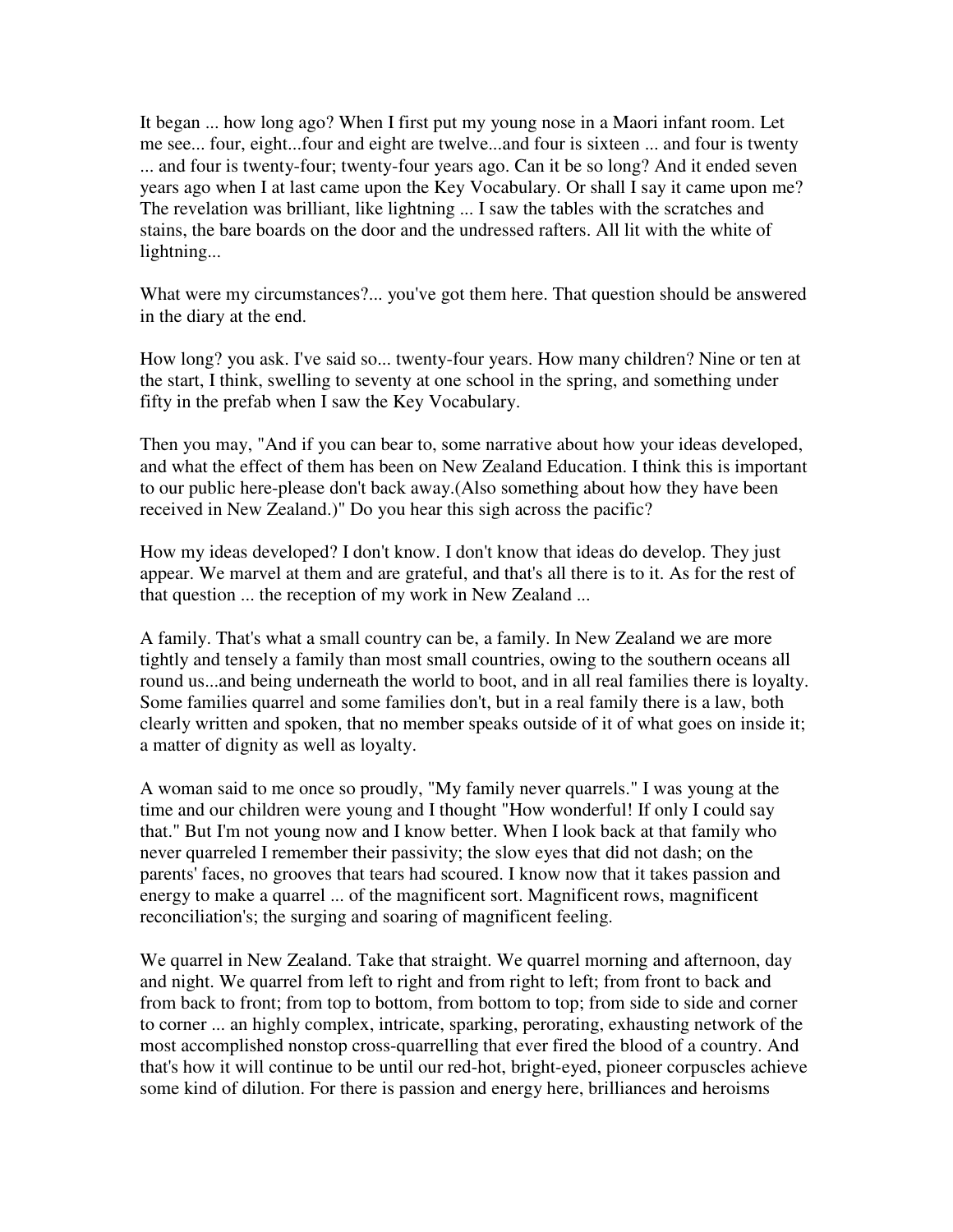every morning (as regularly as the morning paper) challenging and piercing the alarmed mediocrities; generating all manner of sensational ideas that collide and explode like astral galaxies ... like galaxies of southern stars....

We quarrel Bob. I can imagine no country living so erroneously with so much delighted confidence. But we don't tell outside our family. We're as timelessly loyal as the Southern Cross itself and obey all the timeless rules. So there are some things you ask me that I cannot answer.

It is true that I have been trying to get this Creative Teaching Scheme published in my country for seven eventful years. I kept it here these seven years, trying, hoping, waiting, crippled with family loyalty. I stubbornly wanted it to come out in my own country in my own lifetime... not after. I wanted to be here to see it; selfishly and vainly I wanted to see it. I wanted to train the teachers myself. How I longed to see some of these crack New Zealand infant mistresses here get hold of this thing and operate it; coolly without my creative fever, efficiently without my crises. Not that the teachers themselves did not want it: its principles, found briefly and inadequately in Spinster, have been used widely throughout the country, which I appreciated indeed. But one publisher said the style wouldn't do, that I'd have to remodel it on more orthodox lines; a ... b ... c ...sort of thing; first things first and so on; he wanted to organize me in sober pedestrianism. Another publisher said, believe it or not and he put this down on paper. "I can't... It's before its time." Another kept it for a year and said nothing until, when I asked for it back, he burst into brilliant protest that I hadn't given him a chance to read it. "Can't you leave it for the weekend)" Another said he couldn't afford it, which was true. Somewhere along the line...at the very start, I think ... I sent it to the Education Department itself, but a man there kept it for three months with no answer, and when I wrote and asked for it back, he said there had been no covering letter. (There was.) He remarked most graciously that he found it interesting and sincerely hoped I would receive it back safely. I can't help laughing putting this down; it reads like one of the tall stories I used to make up for my Little Ones. Not to mention the attempt of a good friend of mine down here to publish it this year, purely to please me; during the course of which the printing press, after pulling one copy from the machines, collapsed financially and emotionally, folded up and lost the type-set anyway, which has not been found to this day. After all of which, to put it mildly, I took a second look at family loyalty.

As for your question about how New Zealand Education received it ... how they treated me through the years of experiment ... what happened when I began operating it ... what they did to me then ... my Gethsemane ... and later when Spinster came out...

Not that I blame New Zealand for conditions unfavorable to art. There's no such thing beneath the heavens as conditions favorable to art (much less to obsessional art). Art must crash through or perish, and I simply just crashed through; but not without wounds, believe me. Take what you want from life, but pay for it in blood. I took what I wanted ... and paid. But all that's an in-family, in-country drama that I will not and cannot speak of, inside or outside my country, inside or outside yours, till a grave in New Zealand cools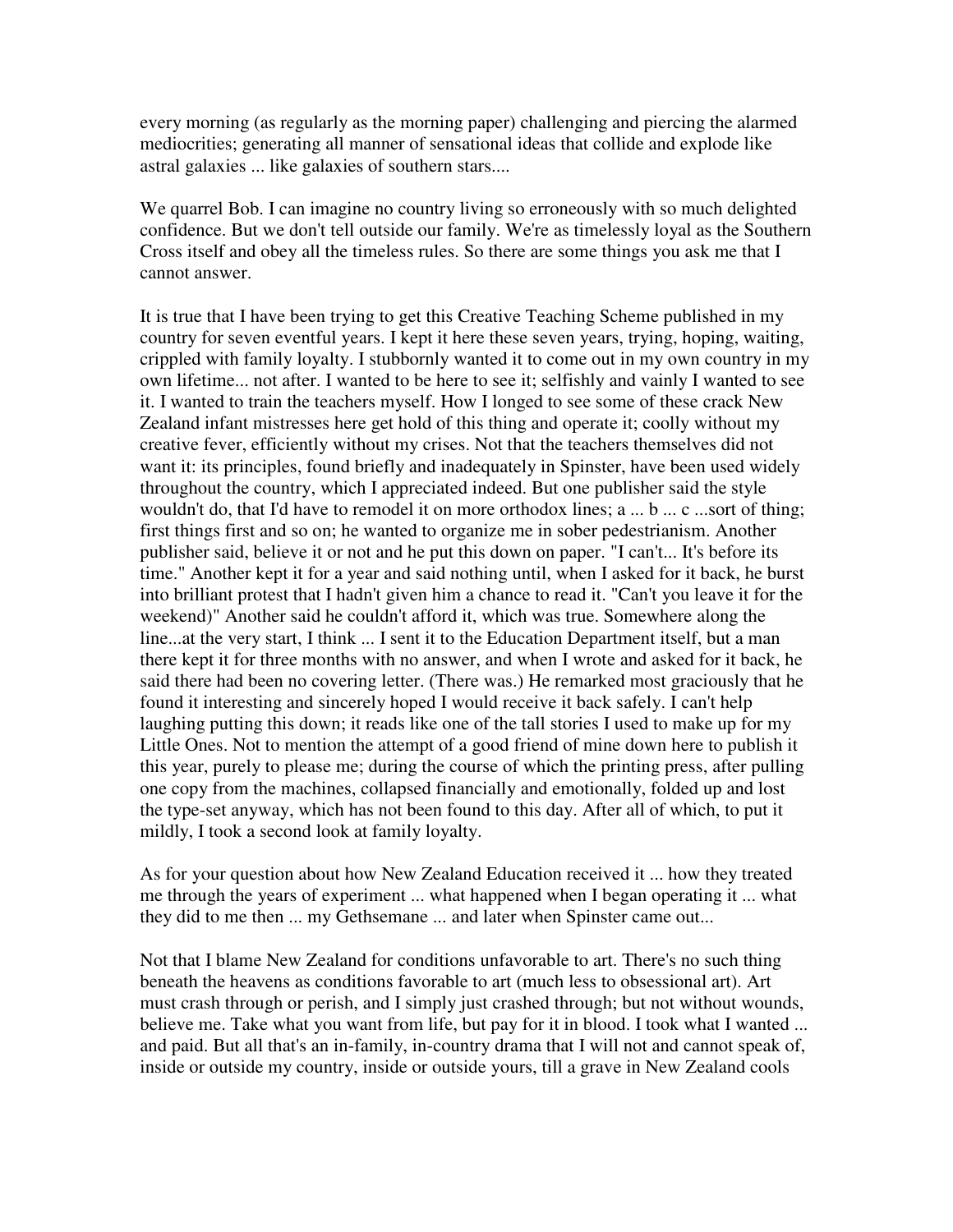me. Then my spirit will rise before its time, to haunt them and speak the unspeakable. Remember what I say.

So here is my work in your country; my life's work before your readers. I send it to the teachers who have written to me, the wives, the journalists, the reviewers, the professors in the universities, above all to my elegant spinsters. They have sent to me in their letters the best of themselves. I send the best of myself. Some of them will agree with me and some of them won't, but I've learnt from experience that those who won't will criticize with intelligent charity. Note those two words: intelligence and charity. With the spotlight on the last word...charity. I've had some strong criticism in your country at times, but my blood never halted in shock; each pen was dipped in charity.

I'm sending the Creative Teaching Scheme from my country to yours, Bob, because I believe it is important. As Anna Vorontosov said in *Spinster*, "I must do what I believe and I believe in what I do; life is too short for anything else." I believe it is universal. For black, for white, for yellow and brown ... it is universal. With tragic and desperate application to the racial minorities learning another culture.

There is one question you have not asked: Where are the books I made that I talk about all the time) I began making them that first week twenty-four years ago; writing, drawing, testing, discarding, improving, testing, rejecting; testing, improving, testing, improving; drawing endless pictures, hundreds of paintings ... illustrating through the years until seven years ago, as you will see in my diary, I took them to a bookbinder to bind them for me. He made a lovely job of them, in hard covers. Book One was yellow, Book Two was blue, Book Three was green and Book Four was red; across one top corner of each was a bright Maori rafter pattern and each cover had a figure of the central character, a little Maori boy with his singlet and pants failing to meet ... a different pose on each cover. The pages were stiff white Whatman to take the hundreds of watercolor illustrations, and the text in large children's type. And it seemed to me at that time ... although now, looking back, not quite ... to at least come within striking distance of the dream, something anyway to begin on. I called them the Transition Readers. However, after all that, there comes another story of in-family drama not to be told outside. Until there came a day when I read in a letter-that my Transition Books had been burnt. By mistake... but not by me.

I started again almost at once and got two nearly done but they were not the same and I stopped. I no longer had the same inclination; neither had my hand the same precision, which had nothing to do with age. It's true that I showed this new one to a publisher here ... after I had resigned from teaching ... but it was plain I had too many colors. They suggested I reduce them to two, or at least to the primary colors, which I could see was quite right and reasonable ... it's just that I'm not always reasonable. They gave a lot of their time and good thought to it, and had a page priced overseas ...but this page turned out to cost Pound 65. So they really could do no more. And this large book with more colors than Joseph's coat ... this book of echoes ... it lies on my shelf to this day. Lurks on my shelf I should say. Anyway I was not much of an artist.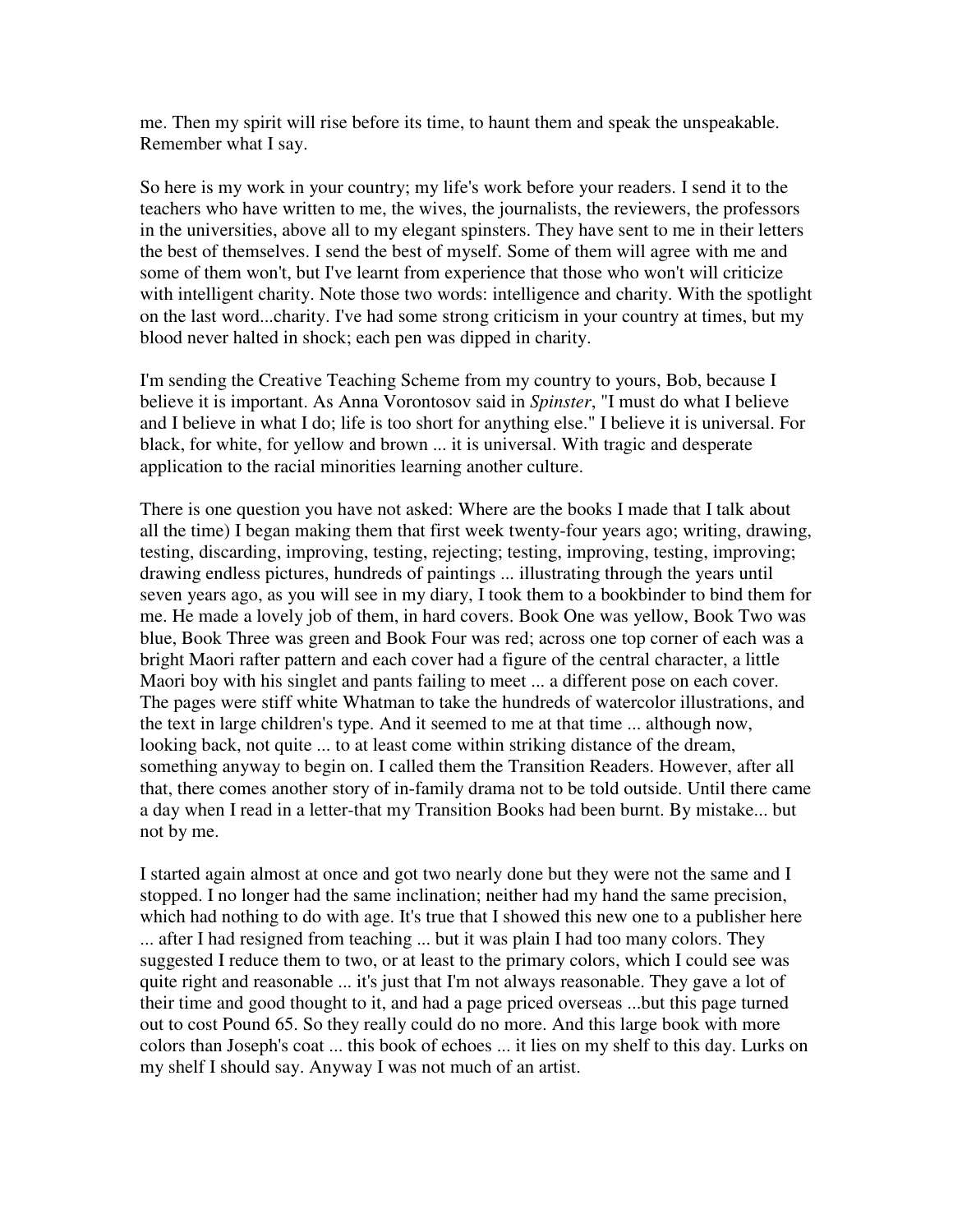"A few cool facts" you asked me for... I don't know that there's a cool fact in me, or anything else cool for that matter, on this particular subject. I've got only hot long facts on the matter of Creative Teaching, scorching both the page and me.

I have been writing to you in pencil by the fire with the evening to myself. Meaning to correct revise, improve, and type-and shorten -don't forget ... tomorrow. But I can't do any of these things. I'm going to tear these pages out of this notebook and put them in an envelope tomorrow, to be posted over the Pacific...never to read again. Don't fear they are too rough to publish; with or without punctuation and polish; backwards, upside-down or downside-up my readers will know what I mean.

So good luck with this, and thank you. I am glad it is over. And don't ever ask me to do anything so hard again. But I feel better ... as I was before I began twenty-four years ago. I feel that with this letter going to you-the roughest bit of prose I have ever allowed to go to press and with my Creative Teaching Scheme going to readers that know what I'm talking about ... I feel my life's work is over. And I know what it means to rest.

With love,

Sylvia

# **Creative Teaching**

# **Organic Reading Is Not New**

Organic reading is not new. The Egyptian hieroglyphics were one-word sentences. Helen Keller's first word, "water," was a one-word book. Tolstoy found his way to it in his peasant school, while, out in the field of UNESCO today, it is used automatically as the only reasonable way of introducing reading to primitive people: in a famine area the teachers wouldn't think of beginning with any words other than "crop", "soil", "hunger", "manure" and the like.

Not that organic reading is exclusively necessary to the illiterate of a primitive race. True, it is indispensable in conducting a young child from one culture to another, especially in New Zealand where the Maori is obliged to make the transition at so tender an age; but actually it is universal. First words are different from first drawings only in medium, and first drawings vary from country to country. In New Zealand a boy's first drawing is anything that is mobile; trucks, trains and planes, if he lives in a populated area, and if he doesn't, it's horses. New Zealand girls, however, draw houses first wherever they live. I once made a set of first readers on these two themes. But Tongan children's first drawings are of trees, Samoan five-year-olds draw churches and Chinese draw Bowers. What a fascinating story this makes!

How can anyone begin any child on any arranged book, however good the book, when you know this? And how good is any child's book, anyway, compared with the ones they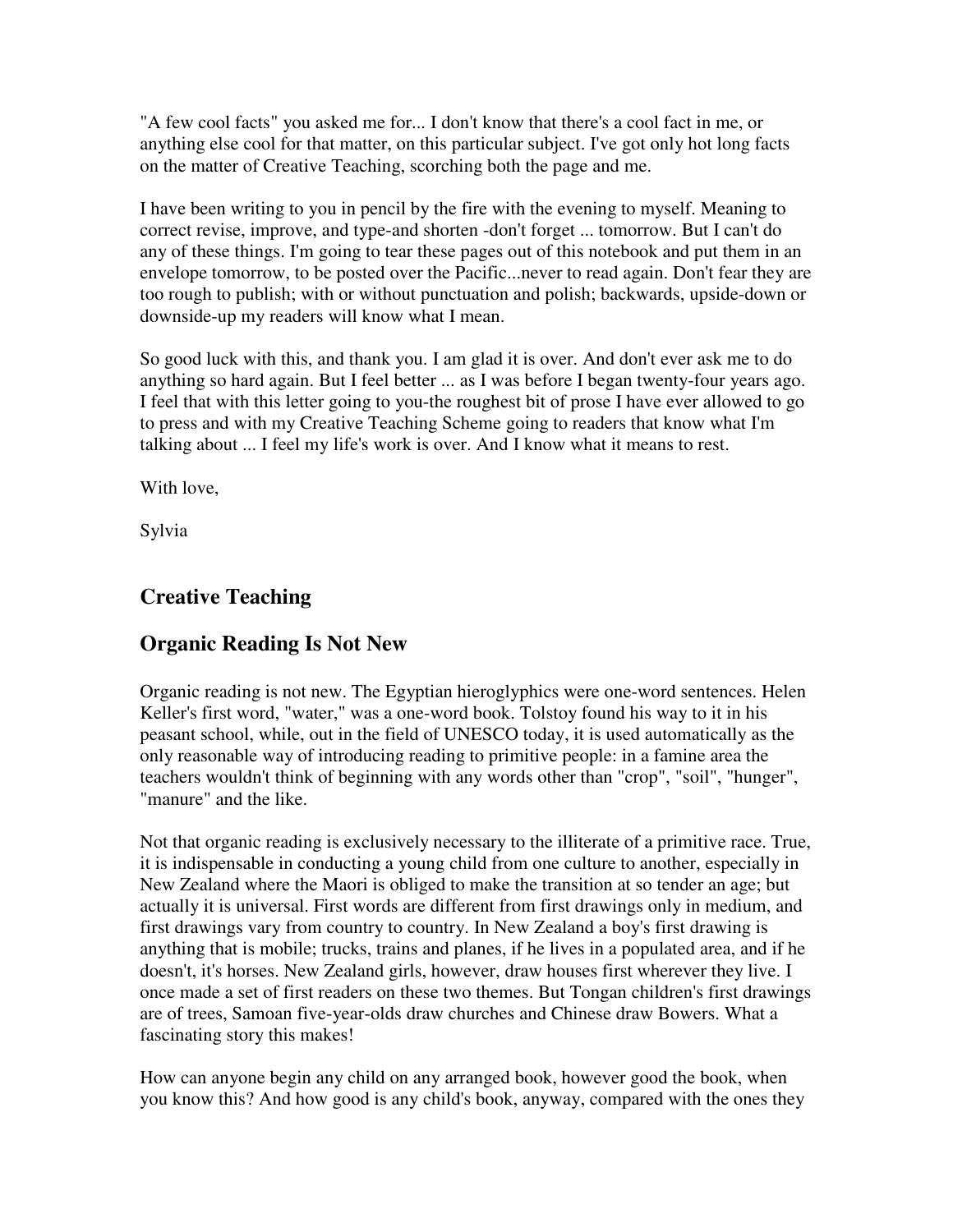write themselves? Of course, as I'm always saying, it's not the only reading; it's no more than the first reading.

The bridge. It's the bridge from the known to the unknown; from a native culture to a new; and, universally speaking, from the inner man out.

Organic reading is not new: first words have ever meant first wants. "Before a nation can be formed," says Voltaire, "it is necessary that some language should be established. People must doubtless have begun by sounds, which must have expressed their first wants. ... Idioms in the first state must have consisted of monosyllables...

We really find that the most ancient nations who have preserved anything of their primitive tongue still express by monosyllables the most familiar things which most immediately strike the senses. Chinese to this very hour is founded upon monosyllables.

The Chaldeans for a long time engraved their observations and laws upon bricks in hieroglyphic: these were speaking characters. ... They therefore, at first painted what they wanted to communicate....In time they invented symbolic figures: darts represented war; an eye signified divinity."

In July 1857, Tolstoy wrote in his diary: "…and the most important of all: clearly and forcibly the thought came to me to open a school for the entire county."

Only two years later, in the fall of 1859, he came close to realizing his dreams. With the same passion with which he did everything, he gave himself to teaching. Almost to the exclusion of all other interests, he gave three years of his life to the peasant children. His work had nothing in common with the standard, well-regulated school systems. Tolstoy wrote that he had a passionate affection for his school. Under his guidance other young people who helped him in his work developed a similar "passionate affection."

As usual he began by discarding all existing traditions and by refusing to follow any method of teaching already in use. First he must fathom the mind of the peasant child, and by doing away with punishments, let his pupils teach him the art of teaching. In his school his pupils were free to choose their own subjects, and to take as much work as they desired. The teacher considered it his duty to assist the children in their search for knowledge by adjusting his method of approach to the individual child, and by finding the best way of proffering assistance in each case.

These free Tolstoy schools, without programmes, without punishments, without rules, without forcing the will of a child, were remarkably successful. The children spent entire days at their studies and were reluctant to leave the schoolhouse.

Fifty years later, Basil Borosov, one of the peasants, said, "Hours passed like minutes. If life were always as gay no one would ever notice it go by. ...In our pleasures, in our gaiety, in our rapid progress, we soon became as thick as thieves with the Count. We were unhappy without the Count and the Count was unhappy without us. We were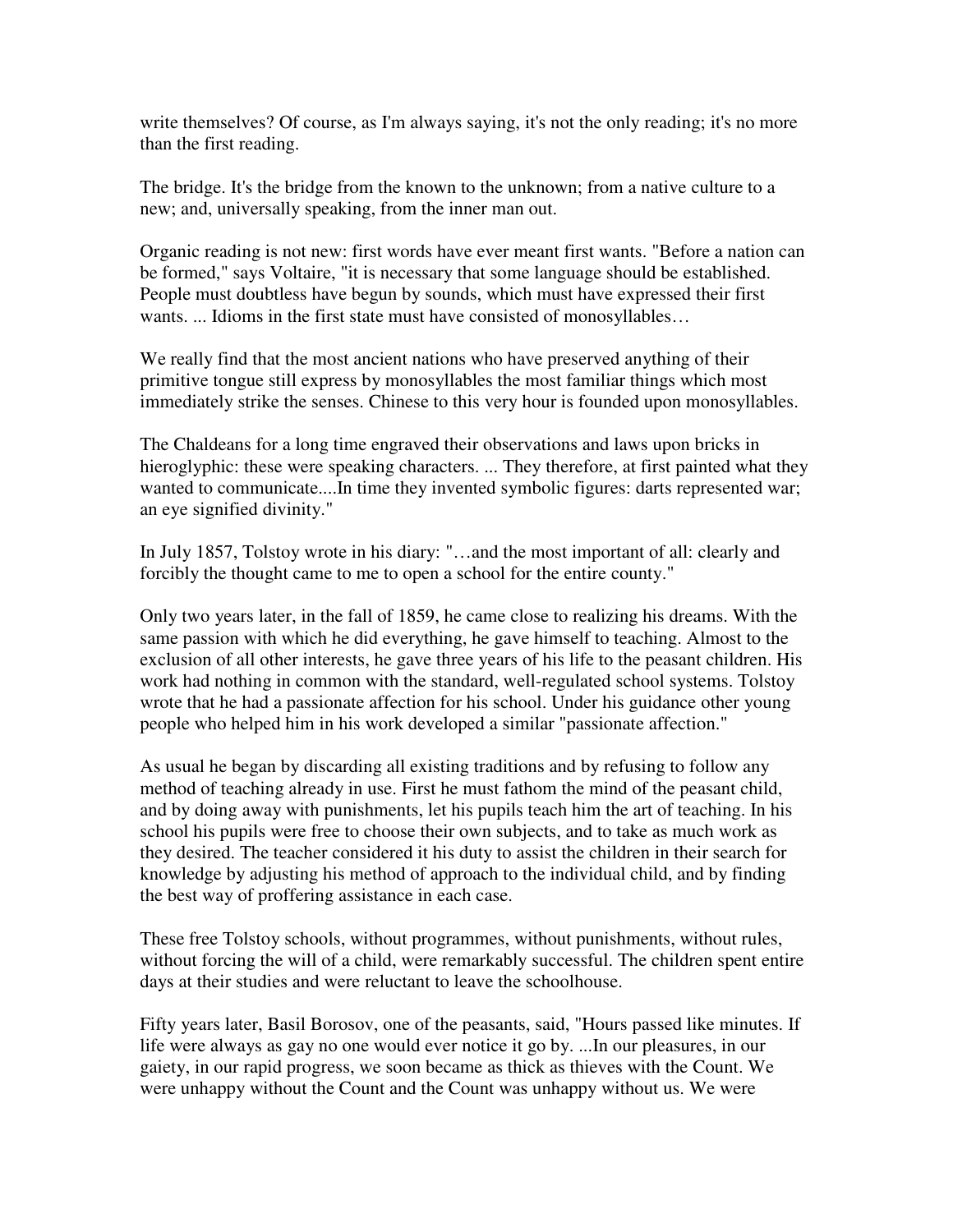inseparable, and only night drew us apart. ... There was no end to our conversations. We told him a lot of things; about sorcerers, about forest devils...."

And one of the international volunteers in Kabylia in the mountains of Algeria writes: "About twenty children were sitting in front of the teacher under an ash tree and reading in chorus the name of their village which she had written on a big sheet of paper. They were enormously proud; time and time again they read us the word."

"But the next evening three of the adults came to ask us to teach them to write their names."

'Why do you want to write your name?'

"One of them explained: 'To sign at the Post Office. If I can sign my name to collect a registered letter I shall not need to pay the witnesses.'" 'And do you often get letters like that?'" 'Sometimes. From my son in France.'

"We went steadily on; but in the evening, instead of resting under the mosquito net, we were all caught up in the fever of fundamental education."

Organic reading for beginners is not new; it's our rejection of it that's new.

# **The Key Vocabulary**

The method of teaching any subject in a Maori infant room may be seen as a plank in a bridge from one culture to another, and to the extent that this bridge is strengthened may a Maori in later life succeed.

This transition made by Maori children is often unsuccessful. At a tender age a wrench occurs from one culture to another, from which, either manifestly or subconsciously, not all recover. And I think that this circumstance has some little bearing on the number of Maoris who, although well educated, seem neurotic, and on the number who retreat to the mat.

Another more obvious cause of the social failure of Maoris is the delay in the infant room. Owing to this delay, which is due to language as well as to the imposition of a culture, many children arrive at the secondary school stage too old to fit in with the European group and they lose heart to continue. From here, being too young and unskilled to do a competent job, some fall in and out of trouble, become failures by European standards, and by the time they have grown up have lost the last and most precious of their inheritances--their social stability.

With this in mind, therefore, I see any subject whatever in a Maori infant room as a plank in the bridge from the Maori to the European. In particular, reading.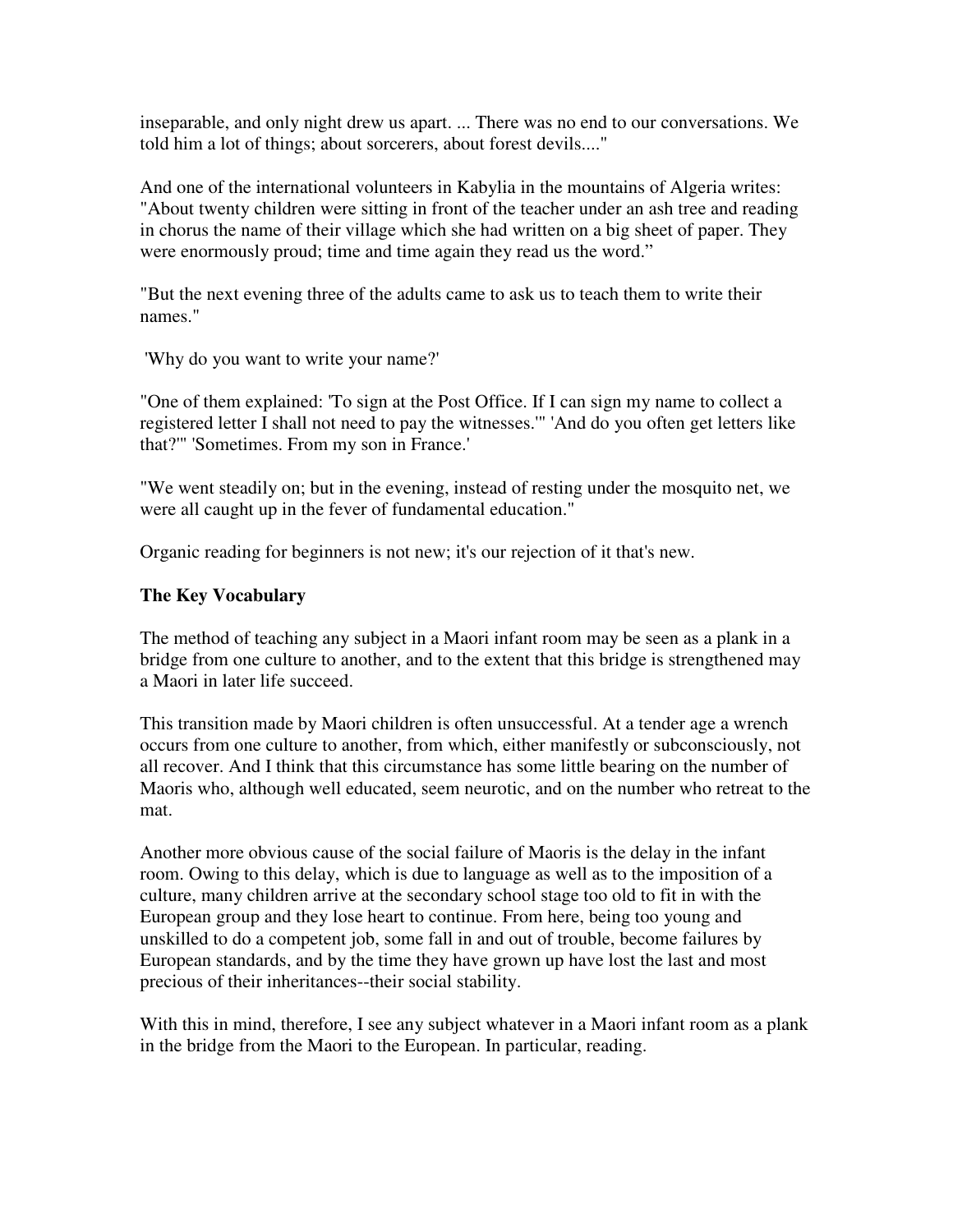So, in preparing reading for a Maori infant room, a teacher tries to bridge the division between the races and to jettison the excess time.

Children have two visions, the inner and the outer. Of the two the inner vision is brighter. I hear that in other infant rooms widespread illustration is used to introduce the reading vocabulary to a five-year-old, a vocabulary chosen by adult educationists. I use pictures, too, to introduce the reading vocabulary, but they are pictures of the inner vision and the children choose the captions themselves. True, the picture of the outer, adult-chosen picture scan be meaningful and delightful to children; but it is the captions of the mind pictures that have the power and the light. For where as the illustrations perceived by the outer eye cannot be other than interesting, the illustrations seen by the inner eye are organic, and it is the captioning of these that I call the "Key Vocabulary."

I see the mind of a five-year-old as a volcano with two vents, destructiveness and creativeness. And I see that to the extent that we widen the creative channel, we atrophy the destructive one. And it seems to me that since these words of the key vocabulary are no less than the captions of the dynamic life itself, they course out through the creative channel, making their contribution to the drying up of the destructive vent. From all of which I am constrained to see it as creative reading and to count it among the arts.

First words must mean something to a child.

First words must have intense meaning for a child. They must be part of his being.

How much hangs on the love of reading, the instinctive inclination to hold a book! *Instinctive*. That's what it must be. The reaching out for a book needs to become an organic action, which can happen at this yet formative age. Pleasant words won't do. Respectable words won't do. They must be words organically tied up, organically born from the dynamic life itself. They must be words that are already part of the child's being. "A child," reads a recent publication on the approach of the American books, "can be led to feel that Janet and John are friends." *Can be led to feel*. Why lead him to feel or try to lead him to feel that these strangers are friends? What about the passionate feeling he has already for his own friends? To me it is inorganic to overlook this step. To me it is an offence against art. I see it as an interruption in the natural expansion of life of which Erich Fromm speaks. How would New Zealand children get on if all their reading material were built from the life of African blacks) It's little enough to ask that a Maori child should begin his reading from a book of his own color and culture. This is the formative age where habits are born and established. An aversion to the written word is a habit I have seen born under my own eyes in my own infant room on occasion.

It's not beauty to abruptly halt the growth of a young mind and to overlay it with the frame of an imposed culture. There are ways of training and grafting young growth. The true conception of beauty is the shape of organic life and that is the very thing at stake in the transition from one culture to another. If this transition took place at a later age when the security of a person was already established there would not be the same need for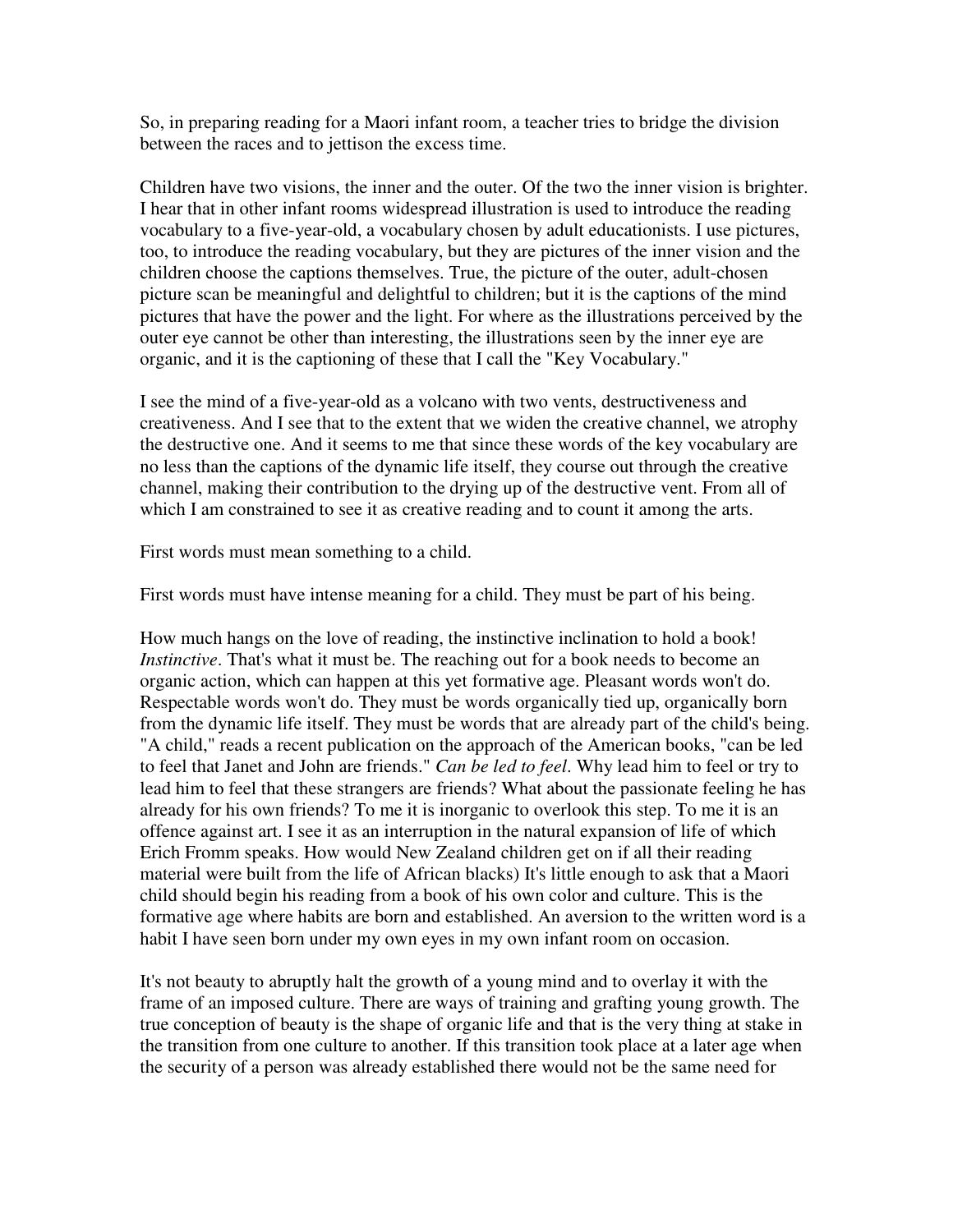care. But in this country it happens that the transition takes place at a tender and vulnerable age, which is the reason why we all try to work delicately.

Back to these first words. To these first books. They must be made out of the stuff of the child itself. I reach a hand into the mind of the child, bring out a handful of the stuff I find there, and use that as our first working material. Whether it is good or bad stuff, violent or placid stuff, colored or dun. To effect an unbroken beginning. And in this dynamic material within the familiarity and security of it, the Maori finds that words have intense meaning to him, from which cannot help but arise a love of reading. For it's here, right in this first word, that the love of reading is born, and the longer his reading is organic the stronger it becomes, until by the time he arrives at the books of the new culture, he receives them as another joy rather than as labor. I know all this because I've done it.

#### *First words must have an intense meaning. First words must he already part of the dynamic life. First books must be made of the stuff of the child himself, whatever and wherever the child.*

The words, which I write on large tough cards and give to the children to read, prove to be one-look words if they are accurately enough chosen. And they are plain enough in conversation. It's the conversation that has to be got. However, if it can't be, I find that whatever a child chooses to make in the creative period may quite likely be such a word. But if the vocabulary of a child is still inaccessible, one can always begin him on the general Key Vocabulary, common to any child in any race, a set of words bound up with security that experiments, and later on their creative writing, show to be organically associated with the inner world: "Mummy," "Daddy," "kiss," "frightened," "ghost."

"Mohi," I ask a new five, an undisciplined Maori, 'what word do you want!"

"Jet!"

I smile and write it on a strong little card and give it to him. "What is it again?"

"Jet!"

"You can bring it back in the morning. What do you want Gay?"

Gay is the classic over disciplined, bullied victim of the respectable mother.

"House," she whispers. So I write that too, and give it into her eager hand.

"What do you want Seven?" Seven is a violent Maori.

"Bomb! Bomb! I want bomb!"

So Seven gets his word "bomb" and challenges anyone to take it from him.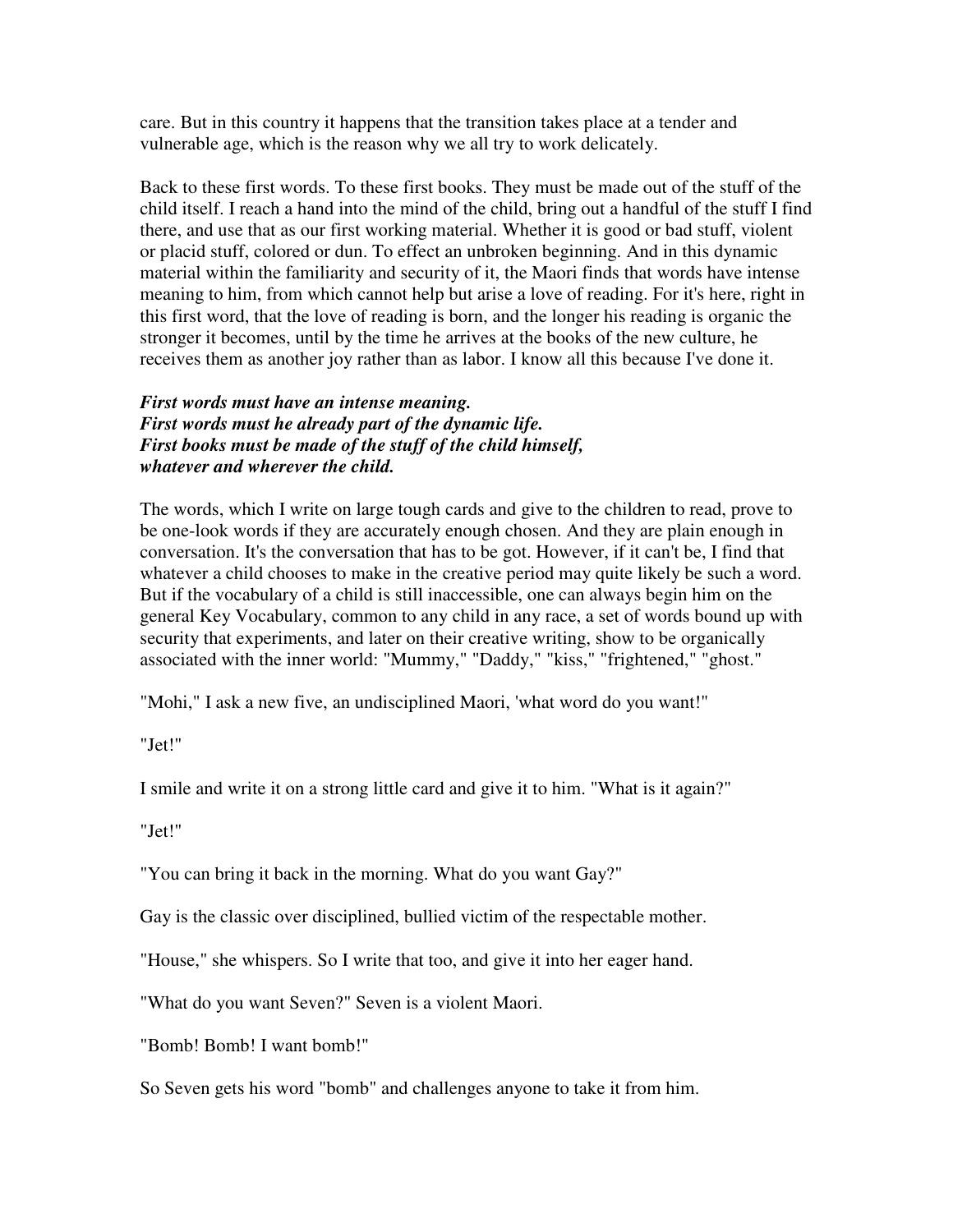And so on through the rest of them. They ask for a new word each morning and never have I to repeat to them what it is. And if you saw the condition of these tough little cards the next morning you'd know why they need to be of tough cardboard or heavy drawing paper rather than thin paper.

When each has the nucleus of a reading vocabulary and I know they are at peace with me I show them the word "frightened" and at once all together they burst out with what they are frightened of. Nearly all the Maoris say "the ghost!" a matter, which has a racial and cultural origin, while the Europeans name some animal they have never seen, "tiger" or "alligator," using it symbolically for the unnamable fear that we all have.

"I not frightened of anything!" shouts my future murderer, Seven.

"Aren't you?"

"No, I stick my knife into it all!"

"What will you stick your knife into?"

"I stick my knife into the tigers!"

"Tigers" is usually a word from the European children but here is a Maori with it. So I give him "tigers" and never have I to repeat this word to him, and in the morning the little card shows the dirt and disrepair of passionate usage.

"Come in," cry the children to a knock at the door, but as no one does come in we all go out. And here we find on the porch, humble with natural dignity, a barefooted, tattooed Maori woman."

"I see my little Seven?" she says.

"Is Seven your little boy?"

"I bring him up. Now he five. I bring him home to his real family for school eh. I see my little boy?"

The children willingly produce Seven, and here we have in the porch, within a ring of sympathetic brown and blue eyes, a reunion.

"Where did you bring him up?" I ask over the many heads.

"Way back on those hill. All by heeself. You remember your ol' Mummy?" she begs Seven.

I see.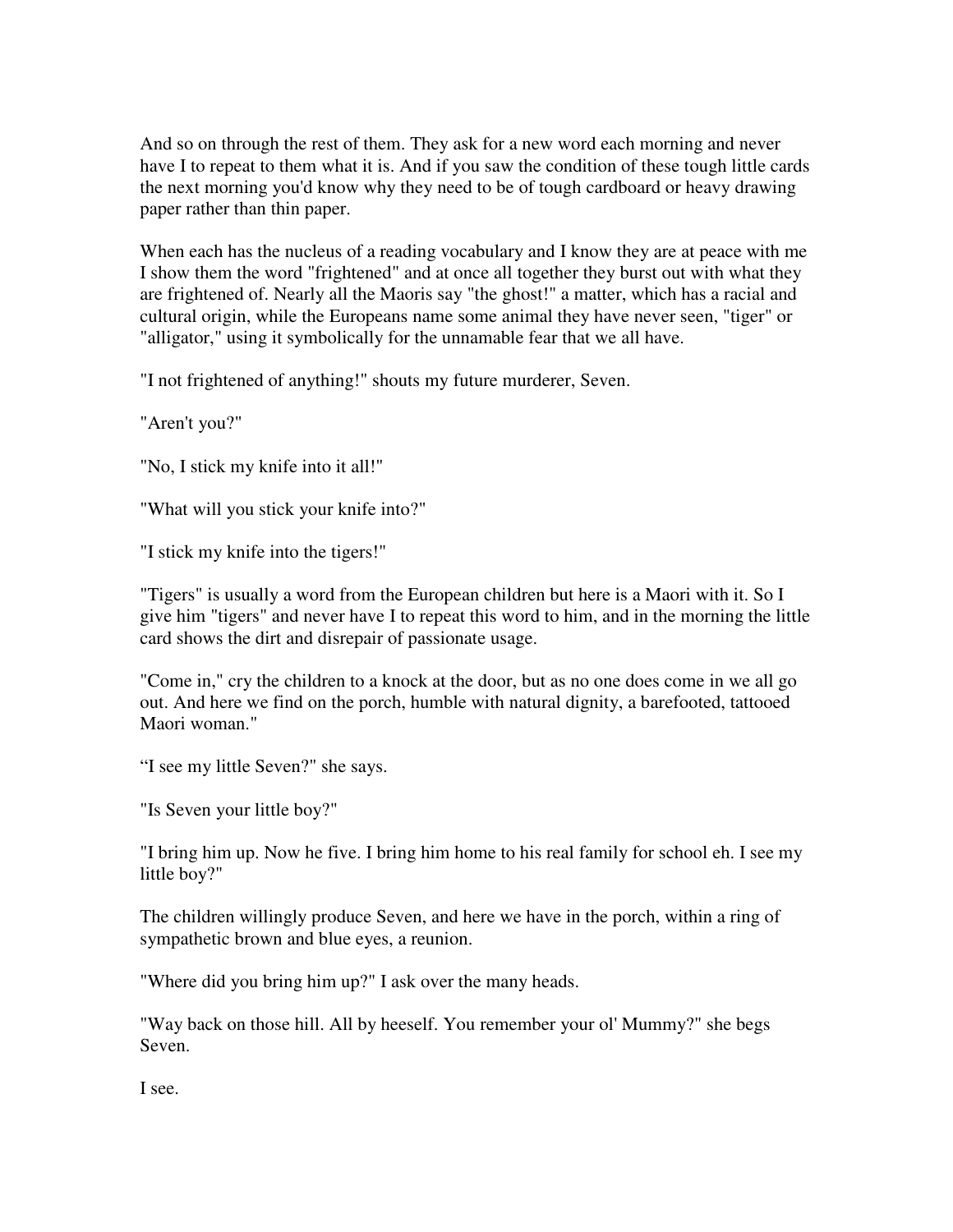Later, standing watching Seven grinding his chalk to dust on his blackboard as usual, I do see. "Whom do you want, Seven? Your old Mummy or your new Mummy?"

"My old Mummy."

"What do your brothers do?"

"They all hits me."

"Old Mummy" and "new Mummy" and "hit" and "brothers" are all one-look words added to his vocabulary, and now and again I see some shape breaking through the chalkravage. And I wish I could make a good story of it and say he is no longer violent…

"Who's that crying!" I accuse, lifting my nose like an old war-horse.

"Seven he breaking Gay's neck."

So the good story, I say to my junior, must stand by for a while. But I can say he is picking up his words now. Fast.

Dennis is a victim of a respectable, moneymaking, well-dressed mother who thrashes him, and at five he has already had his first nervous breakdown. "I'm not frightened of anything!" he cries.

"Is Dennis afraid of anything?" I asked his young pretty mother in her big car.

"Dennis? He won't even let the chickens come near him."

"Did you have a dream?" I asked Dennis after his afternoon rest.

"Yes I did."

"Well then ……..where's some chalk and a black-board?"

Later when I walked that way there was a dreadful brown ghost with purple eyes facing a red alligator on a roadway. I know I have failed with Dennis. I've never had his fear words. His mother has defeated me. During the morning output period--when everyone else is painting, claying, dancing, quarrelling, singing, drawing, talking writing or building--Dennis is picking up my things from the floor and straightening the mats, and the picture I have of his life waiting for him, another neurotic, pursued by the fear unnamable, is not one of comfort.

Mare resisted any kind of reading vocabulary until one morning when the Little Ones were all talking at once about what they were frightened of he let go, "I shoot the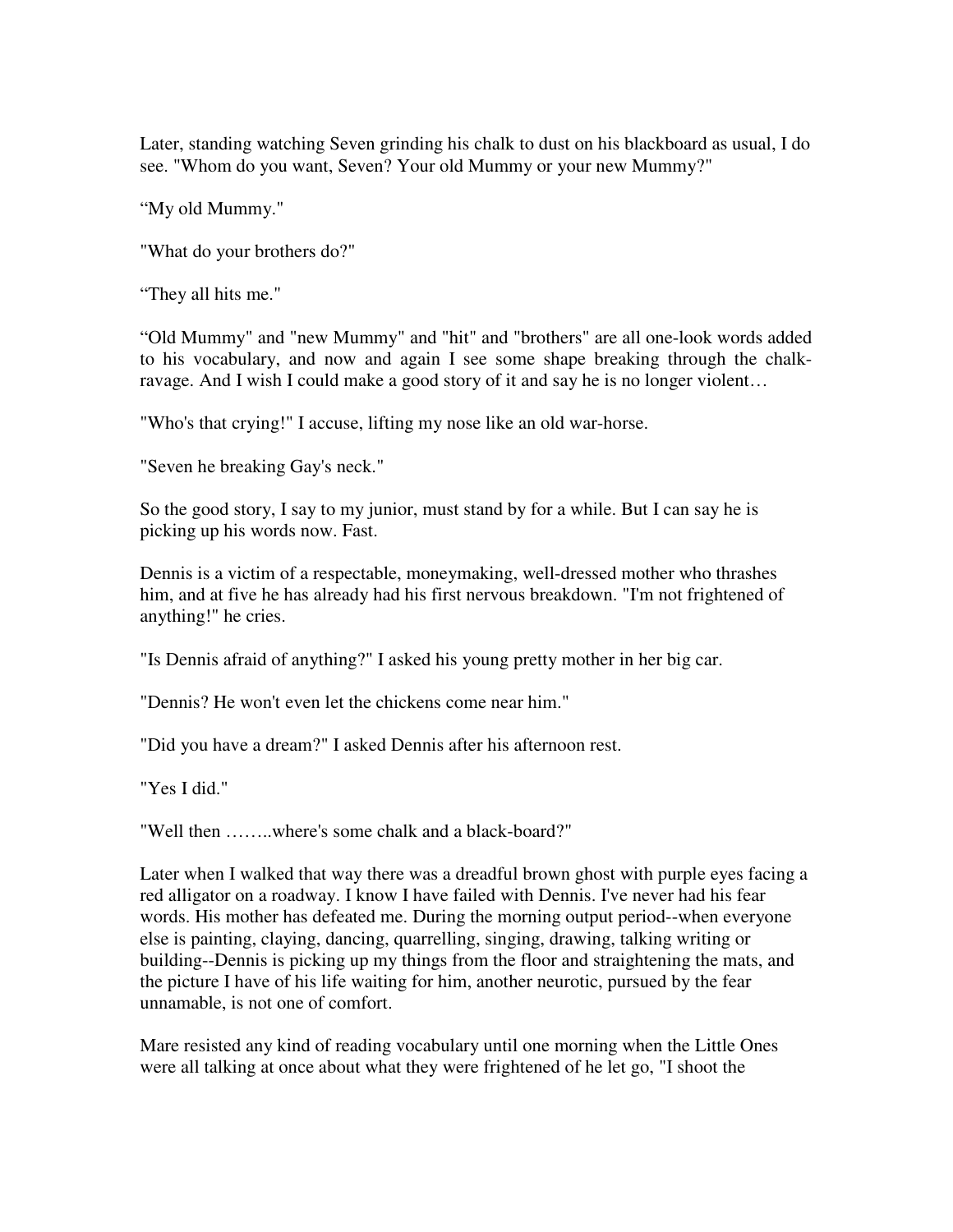bulldog!" Gay's fear was a dog too. Do we realize just how afraid small children are of dogs?

But I have some dirty, thoroughly spoilt children next door who are never held up with fear. Their Key Vocabulary runs from "Daddy," and "kiss" through words like "truck," "hill," and "Mummy" to "love" and "train." How glorious are the dirty spoilt children.

Out press these words, grouping themselves in their own wild order. All boys wanting words of locomotion, aeroplane, tractor, jet and the girls the words of domesticity house, Mummy, doll. Then the fear words, ghost, tiger, skellington, alligator, bulldog, wild piggy, police. The sex words, kiss, love, touch, *haka (Maori War Dance)*.' The key words carrying their own illustrations in the mind, vivid and powerful pictures which none of us could possibly draw for them--since in the first place we can't see them and in the second because they are so alive with an organic life that the external pictorial representation of them is beyond the frontier of possibility. We can do no more than supply the captions.

Out push these words. The tendency is for them together force once the fears are said, but there are so many variations on character. Even more so in this span of life where personality has not yet been molded into the general New Zealand pattern by the one imposed vocabulary for all. They are more than captions. They are even more than sentences. They are whole stories at times. They are actually schematic drawing. I know because they tell them to me.

Out now these captions. It's a lovely flowing. I see the creative channel swelling and undulating like an artery with blood pumping through. And as it settles, just like any other organic arrangement of nature it spreads out into a harmonious pattern; the fear words dominating the design, a few sex words, the person interest, and the temper of the century. Daddy, Mummy, ghost, bomb, kiss, brothers, butcher knife, gaol, love, dance, cry, fight, hat, bulldog, touch, wild piggy - if you were a child, which vocabulary would you prefer? Your own or the one at present in the New Zealand infant rooms? Come John come. Look John look. Come and look. See boats? The vocabulary of the English upper middle class, two-dimensional and respectable?

Out pelt these captions, these one-word accounts of the pictures within. Is it art? Is it creation? Is it reading? I know that it is integral. It is organic. And it is the most vital and the most sure reading vocabulary a child can build. It is the key that unlocks the mind and releases the tongue. It is the key that opens the door upon a love of reading. It is the organic foundation of a lifetime of books. It is the key that I use daily with my fives, along with the clay and the paint and amid the singing and quarrelling.

It is the key whose turning preserves intact for a little longer the true personality. It is the Key Vocabulary.

#### **Maxims**

In the preparation of Maori Infant Reading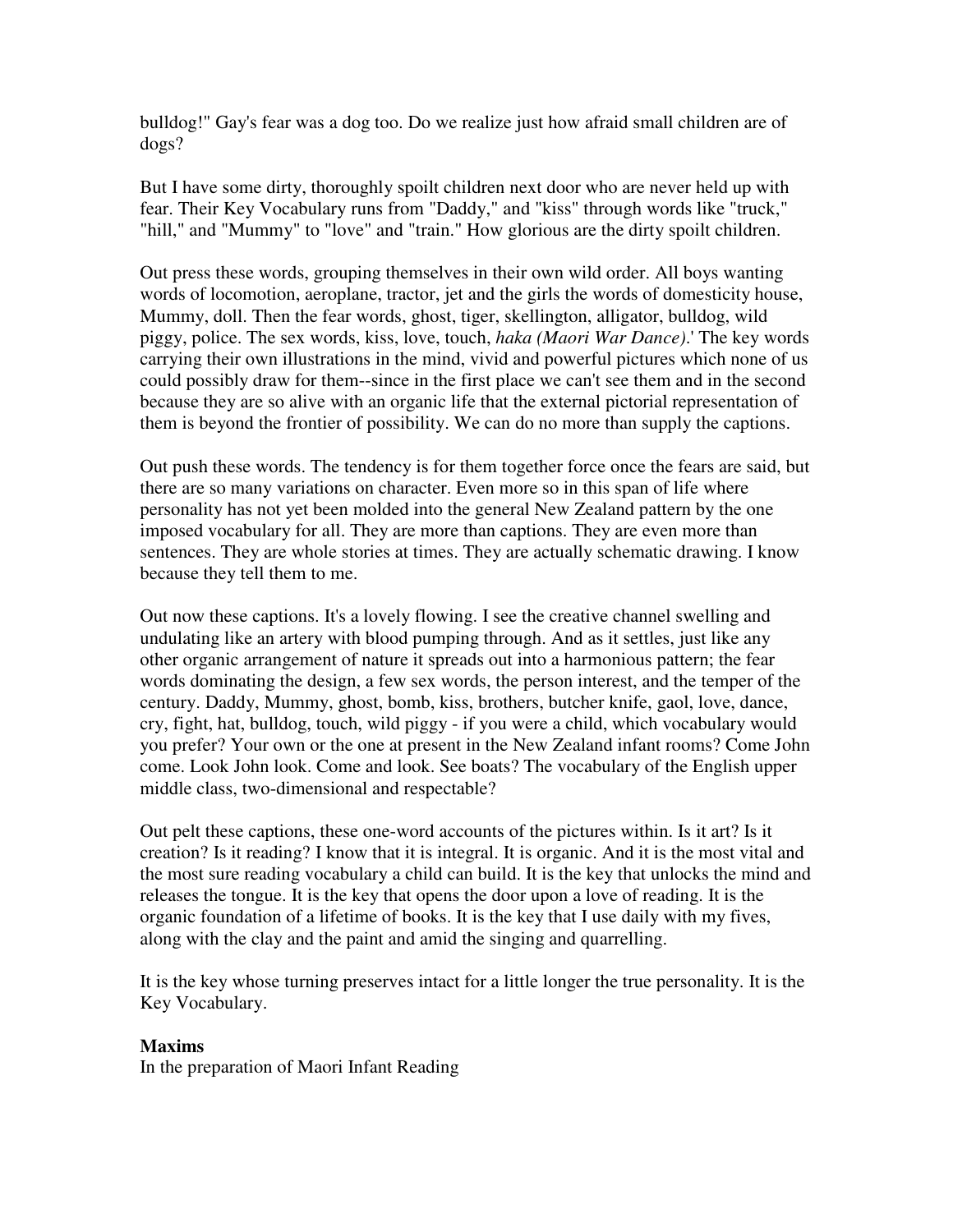*The Key Vocabulary centers round the two main instincts, fear and sex.* 

*The Key Vocabulary varies from one locality to another and from one race to another.* 

*Backward readers have a private Key Vocabulary which once found, launches them into reading.* 

*The power content of a word can he determined better from a backward reader than from an average reader. In the presentation of key words to five-year olds illustrations are to be shunned rather than coveted.* 

*The length of a word has no relation to its power content.* 

*In all matters in a Maori infant room there is a Maori standard as well as a European one.*

# **PRIVATE KEY VOCABULARIES**

I said earlier that the illustrations chosen by adults to introduce the reading vocabulary could be meaningful and delightful but that it was the picture of the inner vision and the captions chosen by the children themselves that had the power and the light. However, there is still the odd child who is too emotionally disturbed to caption the inner picture at all.

Rangi a backward Maori, after learning to recognize eight Maori nouns, stalled on the words "come," "look,"

"Land" for weeks until it occurred to me to ask him what he was frightened of. He said he was frightened of the police. Asked why, he replied that the police would take him to gaol in the fire engine, cut him up with a butcher knife, kill him and hang up what was left of him. When I told the Head about this, he said that Rangi's father ran a gambling den down at the hotel to keep the home going, end himself in beer and that the whole family lived in the shadow of the police and that the children had probably been threatened in order not to tell.

When I gave these words to Rangi--police, butcher, knife, gaol, hand and fire engine-they proved themselves to be one-look words. Whereas he had spent months on "come" "look," "and," he spent four minutes on these. So from these I made him reading and at last Rangi was a reader.

Puki who comes from a clever family, and whose mother and father fight bitterly and physically and often, breaking out in the night and alarming the children who wake and scream (I've heard all this myself), after learning two words in six months burst into reading, Daddy, Mummy, Puki, fight, yell, hit, crack, frightened, broom.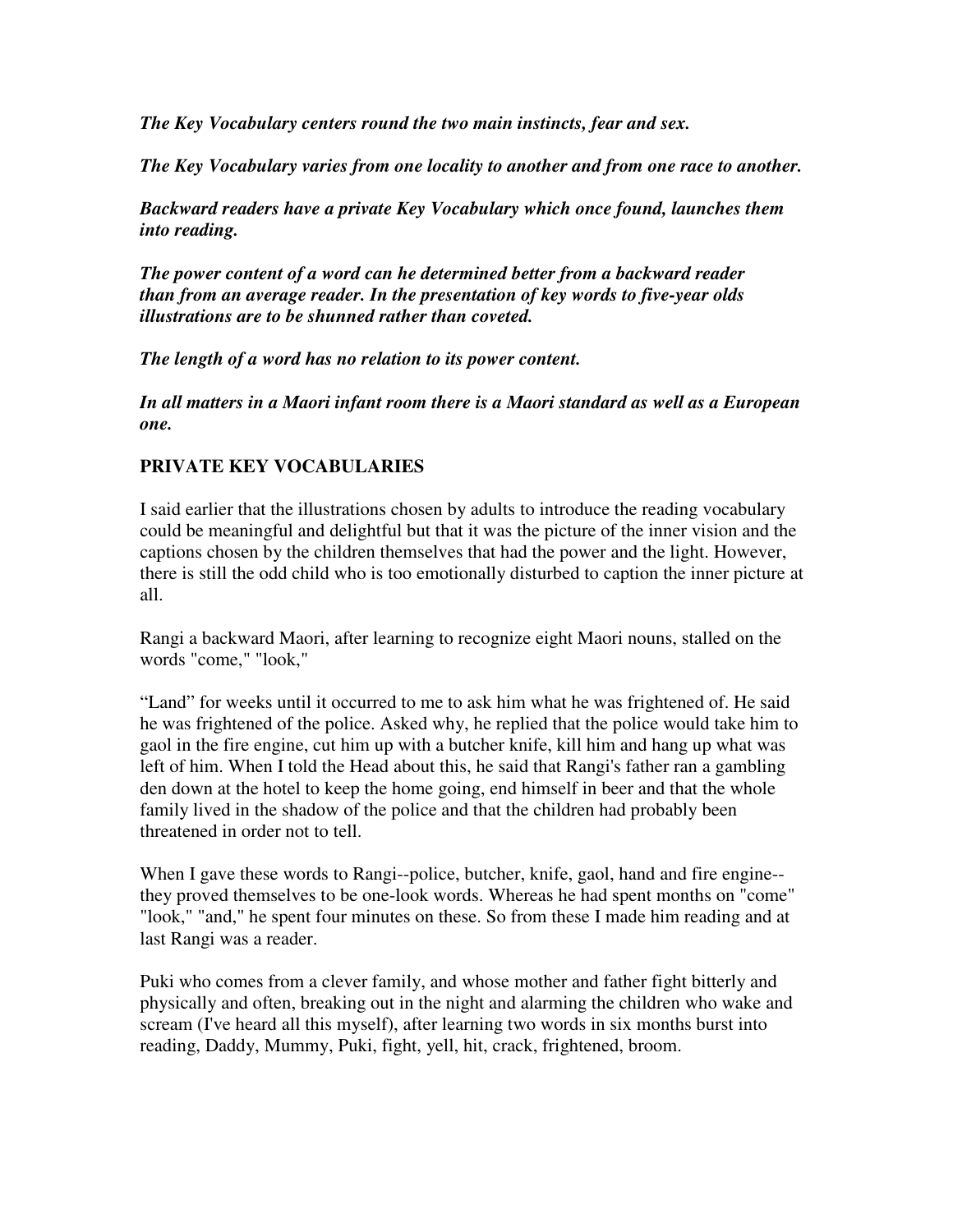It is an opportune moment to observe the emotional distance of these private key vocabularies from the opening words of the "Janet and John" book: Janet John come look and see the boats little dog run here down up ...

There are always these special cases on the handling of which depends the child's start in school. No time is too long spent talking to a child to find out his key words, the key that unlocks himself, for in them is the secret of reading, the realization that words can have intense meaning. Words having no emotional significance to him, no instinctive meaning, could be an imposition, doing him more harm than not teaching him at all. They may teach him that words mean nothing and that reading is undesirable.

The fact that certain words can be surmounted by the average reader does not prove them. That's the red herring. The weight of a word is proved by the backward reader. And there are many backward Maori readers. And to begin them on such bloodless words as "come", "look", "and" provokes one to experiment.

The Key Vocabulary of a Maori infant room, outside her common vocabulary of fear and sex, changes all the time like anything else live, but here is the current Key vocabulary running through the infant room this week, from the newcomers. All Maoris.

Mohi: ghost, jet, jeep, skellington, bike, aeroplane, sausage, porridge, egg, car, beer, jersey, kiss...

Joe Joe: King of the Rocket, Men, Indian, Phantom, Superman...

Gilbert: frog, walnut, truck, King of the Rocket, Men, jet, jeep, beer, tractor, bomb, horse...

Moreen: Mummy, Daddy, Tape (dog,) lambie *Kuia ( kiss ...)*

Penny: Daddy, Mummy, house, plane, car...

Rongo: peanut ,cake, ghost, bed, kiss, socks...

Phillip: train, boxing, truck, pea, rifle...

Phyllis: beer, pudding, bus, darling, kiss, ghost...

The words when I print them on big cards fill them with smiles and excitement.

Words over the past two years, however, from the Maori newcomers group themselves as follows, all one-look words to the particular child:

Fear (the strongest): Mummy, Daddy, ghost, frightened, wild piggy, police, spider, dog, gaol, bull, kill, butcher knife, yell, hit, crack, fight, thunder, alligator, cry…..

Sex: kiss, love, *haka,* dance, darling, together, me-and-you sing...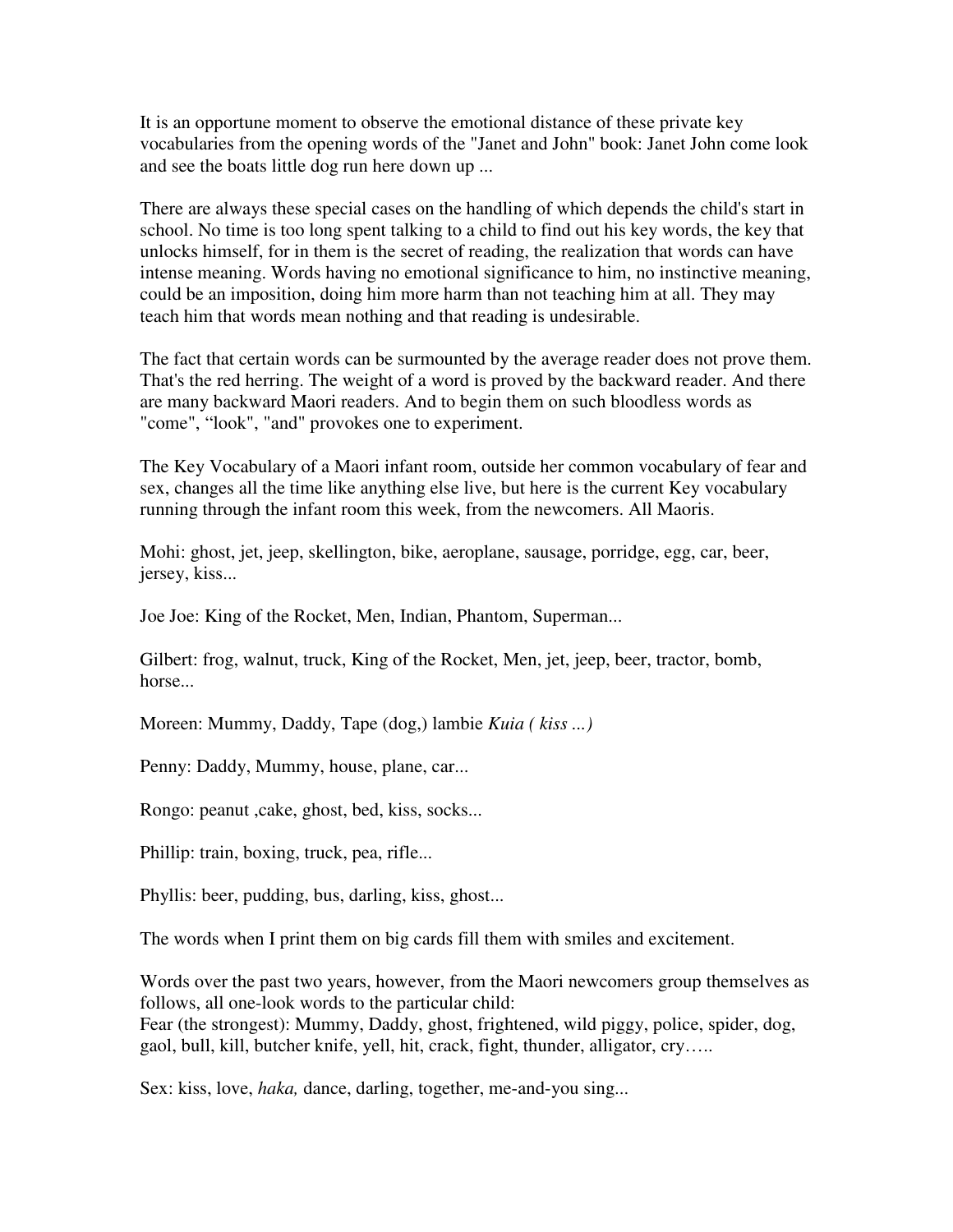Locomotion: jet, jeep, aeroplane, train, car, truck, trailer bus...

Others: house, school, socks, frog, walnut, peanut, porridge, pictures, beer...

Emerging from two years of observation, however, are the two most powerful words in the infant-room vocabulary under any circumstances: ghost, kiss, representing in their own way, possibly, the two main instincts. Any child, brown or white, on the first day, remembers these words from one look.

Yet do I include them in a first reading book? There's no end to courage but there is an end to the strength required to swim against the current. For here again is the opening vocabulary of the "Janet and John":

Janet John come look and see the boats little dog run here down up aeroplane my one kitten one two three play jump can go horse ride.

Between these and the Key Vocabulary is there any emotional difference? There is all the difference between something that comes through the creative vent and something that approaches from the outside. Which is the difference between the organic and the inorganic vocabulary.

# **THE MECHANICS OF TEACHING THE KEY VOCABULARY**

I take the Key Vocabulary in the morning output period when the energy is at its highest, since it is a creative activity, and I believe that the creative activities are more important than anything else. It's where I place all the mediums of creativeness, between nine and ten-thirty.

I take it the minute they come in before they touch any other medium, because I don't like to interrupt them later when they are deep in blocks of day. Also I want to catch the first freshness.

The preparation is modest enough. A number of cards at hand, about a foot long and five inches wide, of cheap drawing-paper quality, and a big black crayon. And a cardboard cover a size or two larger than the cards. And their old cards tipped out on the mat.

I call a child to me and ask her what she wants. She may ask for "socks" and I print it large on a card with her name written quickly in the corner for my own use. She watches me print the word and says it as I print, then I give it to her to take back to the mat and trace the characters with her finger and finally replace it in the cover nearby. I call them one by one until each child has a new word.

These self-chosen words mount up and are kept in a box. Each morning before the children come in I tip the cards out on the mat so that when they run in from assembly they make straight for them to find their own, not without quarrelling and concentration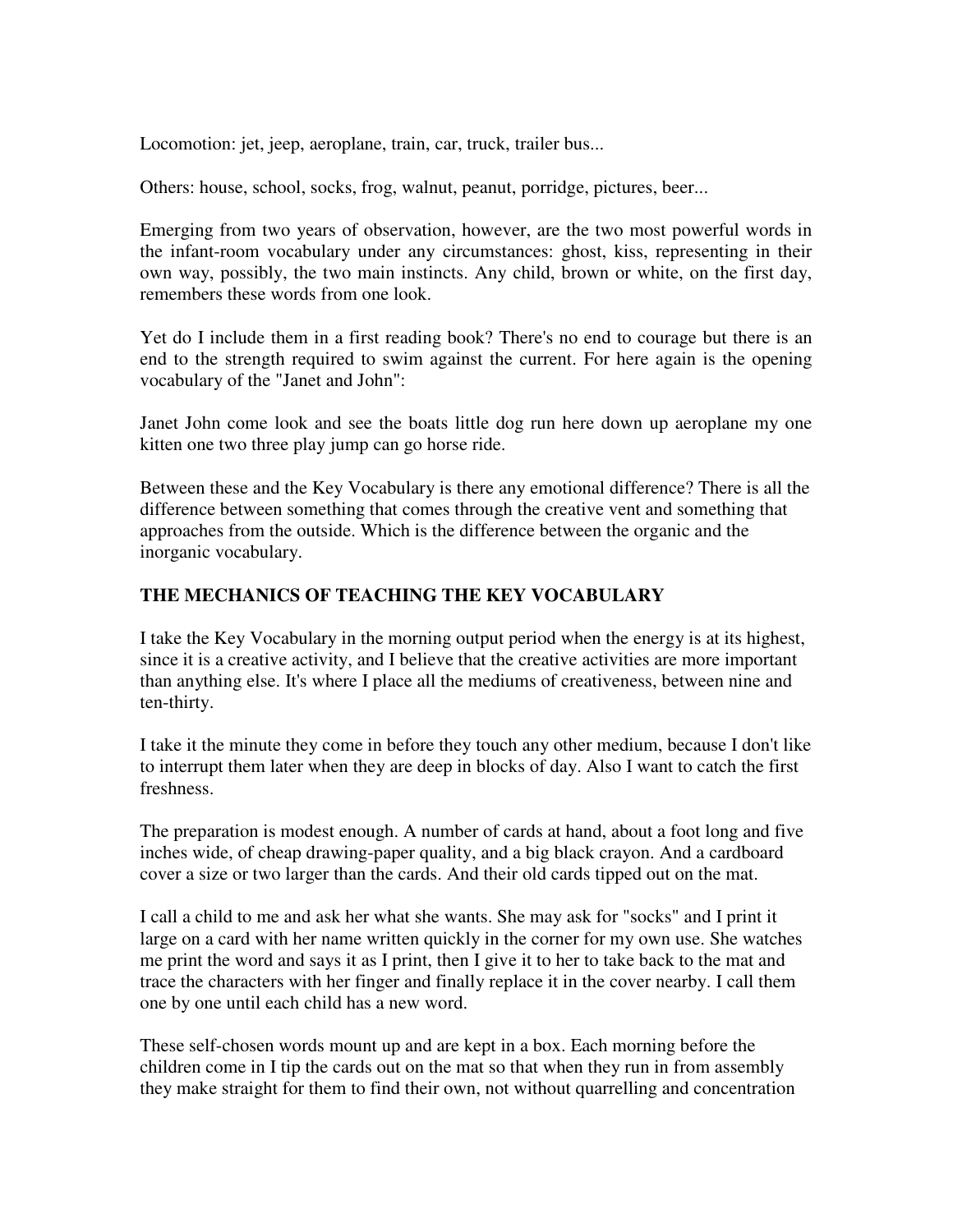and satisfaction. When they have collected their own they choose a partner and sit together and hear each other, their own and the other's words. All this, of course, takes time and involves noise and movement and personal relations and actual reading, and above all communication, one with another: the vital thing so often cut off in a schoolroom. And it is while they are teaching each other, far more effectively than I could teach them myself, that I call each one to me separately to get his new word for the day.

The girl who said "socks," perhaps, comes to me with her old words and says them as she puts them back in the box; but the ones she doesn't remember I take from her and destroy because the word has failed as a one-look word and cannot have been of much importance to her. And it is the words that are important to her that I am after. For it is from these words that she first realizes that reading can be of intense meaning to herself. So the only words she keeps are those that have come from deep within herself and have to be told only once.

It is at this stage that I say, "What are you going to have?" Sometimes she will have it all bubbling hot "Toast!" and sometimes she will twist her foot and think, and then I suspect the validity of it when she looks about and says, "Windows." And as often as not, later in the day when these words are checked she won't recognize it. So I engage her in conversation until I find out that she sleeps with Maude, or that Daddy has gone to the shearing shed. And I ask her again and may get "shed" or "Maude," which might well prove valid. But they're not often like this and I print the asked-for word on the card while she watches me and says it while I print. Then I give it to her to take back to the mat and trace it with her finger before putting it back in the cover.

I make mistakes over the choice of these words on occasion. It takes me a little while to assess the character of each newcomer. For the variety of character on the five-year-old level is as legion as nature itself. And there are pitfalls like copying, mood, repression and crippling fears, which block the organic expulsion of a word. But you get to know all these after a while and there comes a time, sometimes at once and sometimes later on, a regular flow of organic words, which are captions to the pictures in the mind.

It may sound hard, but it's the easiest way I have ever begun reading. There's no driving to it. I don't teach at all. There is no work to put up on the blackboard, no charts to make and no force to marshal the children into a teachable and attentive group. The teaching is done among themselves, mixed up with all the natural concomitants of relationship. I just make sure of my cards nearby and my big black crayon and look forward to the game with myself of seeing how nearly I hit the mark. And the revelation of character is a thing that no one can ever find boring.

After the morning interval during what I call my in-take period the new words of the morning come out of the cover and I check to see which are remembered. They mostly are, but the ones that are not are taken away and old ones take their place, so that when the children attempt to write them they are writing words that carry with them an inner picture and are of organic origin.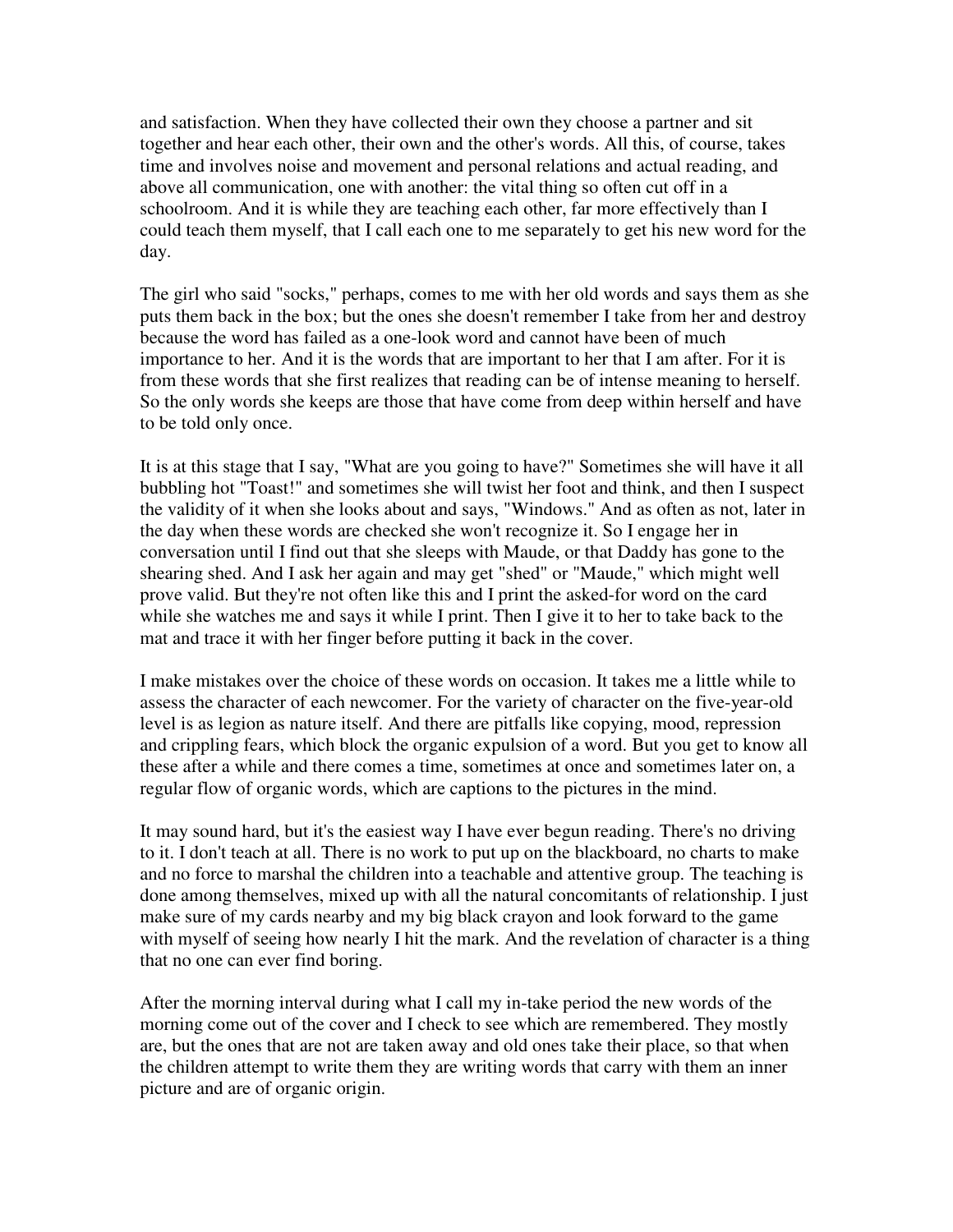Then the words go back in the box to be tipped out on the mat the next morning. When there is a small group of beginners, the number of known words mounting up in the box need have no limit but in direct ratio to the growing size of the group the number of words kept per child diminishes until with a group of twelve to twenty it is not feasible to keep more than the last few for each child.

# **NOTES**

A minimum of forty personal words before passing on into the next group. But promotion with me depends, not the amount of intake but the rate of intake.

If a child copies a word of another, he won't remember it the next time he meets it. A new word every week, however shy or speechless or dull the newcomer. In time he will see that the differing marks on this paper mean important different things.

What I call teaching each other: One holds up the card with "socks" to the other and says: "What's that?" If the other doesn't know, the first one tells him.

# **Organic Writing**

*"Life as whole is too complicated to teach to children. The minute it is cut up they can understand it, but you are liable to kill it in cutting it up."* 

# *-C. E. Beeby*

After the Key Vocabulary first thing in the morning they go on to other mediums of expression.

Creative writing follows on from the Key Vocabulary. Whereas the Key Vocabulary is a one-word caption of the inner world, creative writing is a sentence-length or story-length caption. From schematic writing they progress towards the representational.

The creative writing of fives begins with their attempt to write their own key words, and since they have found out that these scrawly shapes mean something, they know what they are writing about more than I do.

From here they join in with the stream of autobiographical writing that they all do in the morning output period, and a few days of this is enough to show any writer or teacher where style begins. Fives have a most distinctive style. And they write these sentences of the pattern with its varied content so often that they learn automatically the repeated words and consolidate style. With scarcely any teaching from me, which transfers the whole question of spelling, word study and composition into the vent of creativity.

This self-chosen vocabulary remains with them as they rise through the infant room, since in the first place these words were part of the mind before they were written at all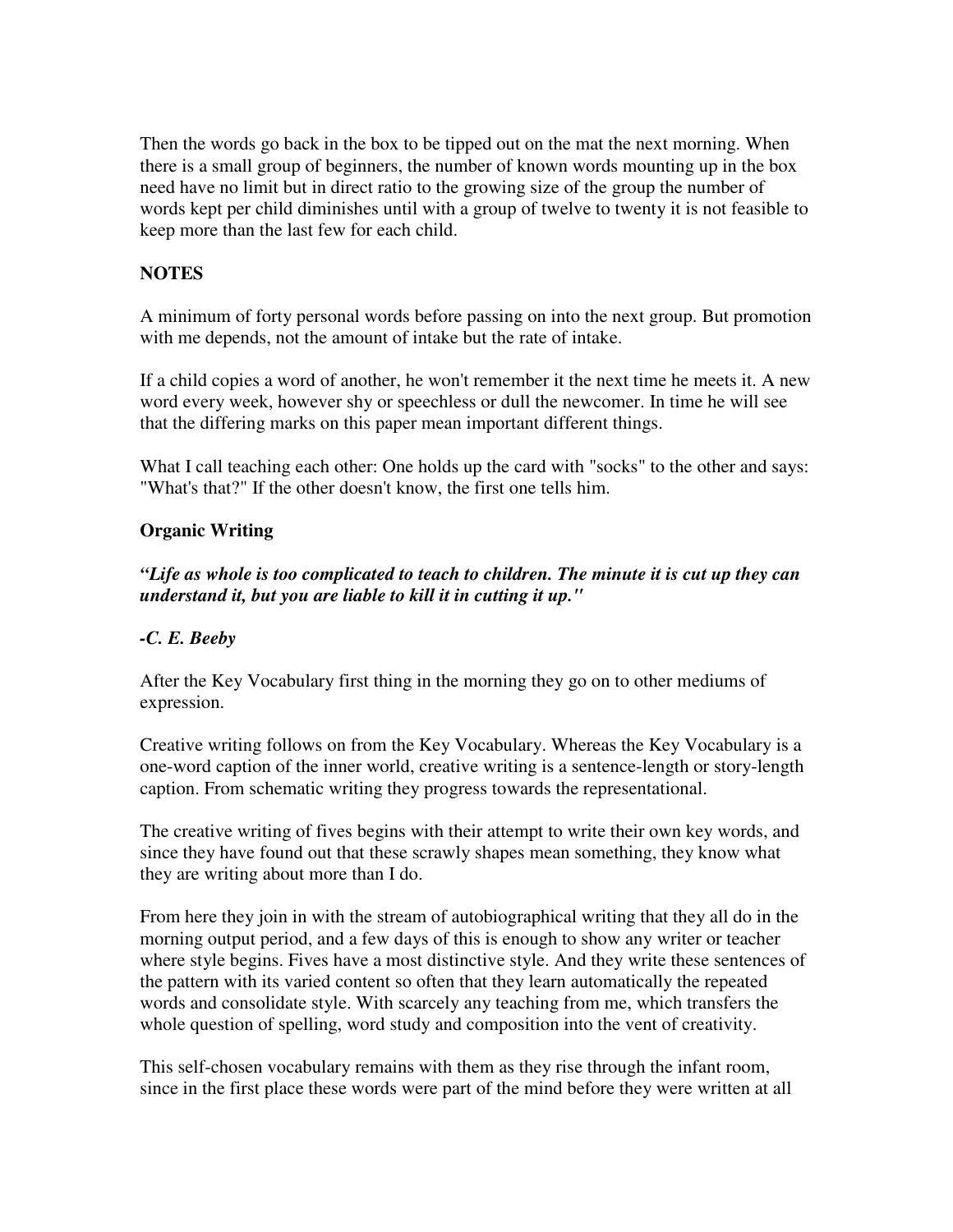and in the second place there is a natural repetition. And from them grows a selection of individual vocabularies entered in the back of their writing books where they can be referred to and exchanged. And the standard of spelling which arises from this seems to serve their purpose.

Also there is a general vocabulary springing from their writing, which becomes to some modest extent known to most of them sooner or later. Then, and, put, went, cowboy, truck, I, inside, outside, pictures, lollies, the, to, on, place, told, me, Daddy, Mummy, because...

After a while, as their capacity increases, they write two sentences about themselves and their lives, then three, until six-year-olds are writing half a page and seven-year-olds a page or more a day. But I don't call it teaching: I call it creativity since it all comes from them and nothing from me, and because the spelling and composition are no longer separate subjects to be taught but emerge naturally as another medium.

The drama of these writings could never be captured in a bought book. It could never be achieved in the more faithfully prepared reading books. No one book could ever hold the variety of subject that appears collectively in the infant room each morning. Moreover, it is written in the language that they use themselves. These books they write are the most dramatic and pathetic and colorful things I've ever seen on pages.

But they are private and they are confidences and we don't criticize their content. Whether we read that he hates school or that my house is to be burned down or about the brawl in the *pa*\* (*Maori village)* last night the issue is the same: it is always not what is said but the freedom to say.

I never teach a child something and then get him to write about it. It would be an imposition in the way that it is in art. A child's writing is his own affair and is an exercise in integration, which makes for better work. The more it means to him the more value it is to him. And it means everything to him. It is part of him as an arranged subject could never be. It is not a page of sentences written round set words, resulting in a jumble of disconnected facts as you so often see. It is the unbroken line of thought that we cultivate so carefully in our own writing and conversation.

Since writing of this kind is the most exhaustive of all the mediums used in the output period, I time it early in the morning. Often we break the writing time with expressive dancing since dancing is body-talk anyway. I know for sure that some welcome it, and it may help composition, but I don't know.

The whole exercise of creative writing, the reaching back into the mind for something to say, nurtures the organic idea and exercises the inner eye; and it is this calling on the child's own resources that preserves and protracts a little longer his own true personality.

# **THE MECHANICS OF TEACHING ORGANIC WRITING**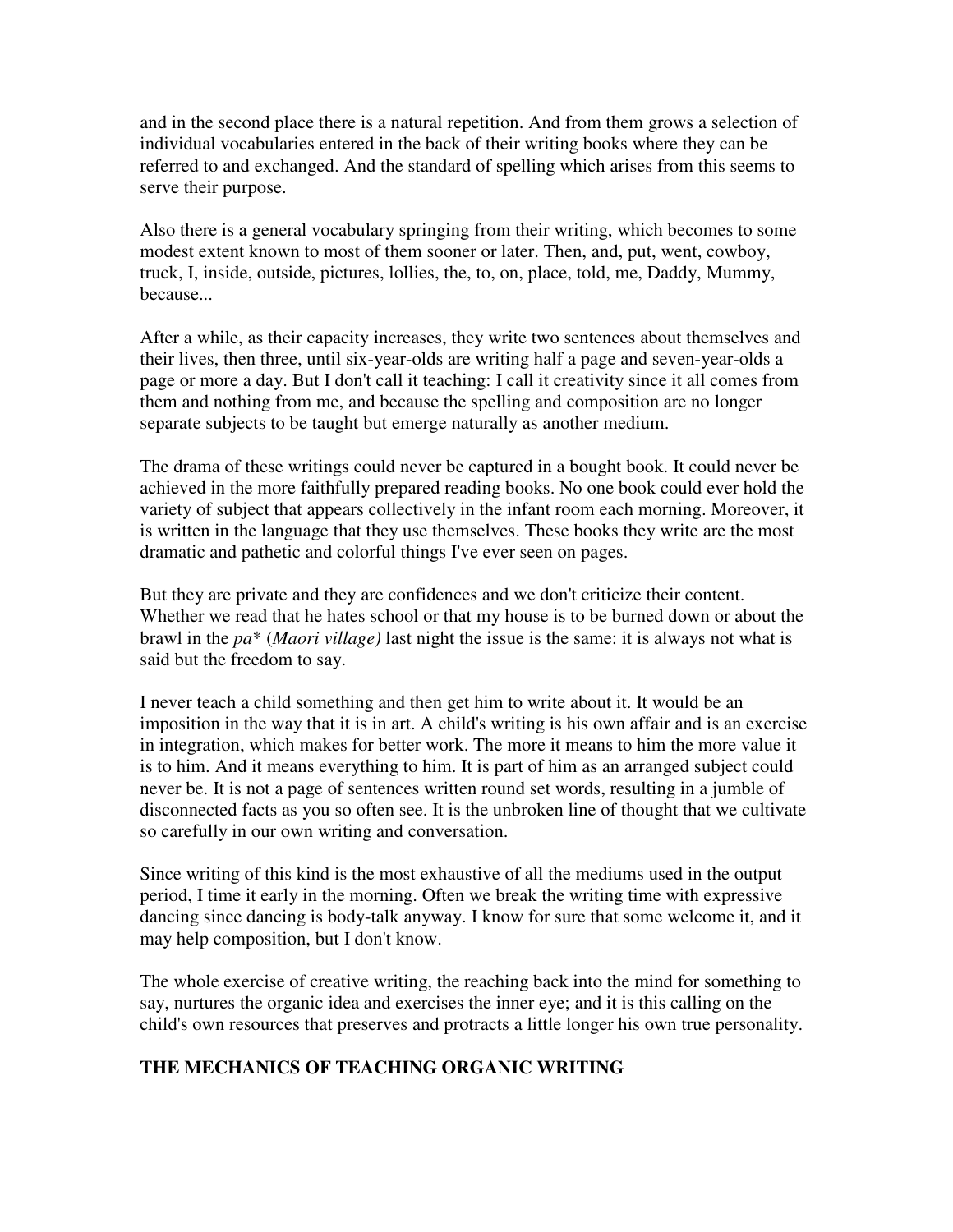Ten o'clock is backache time. By then you have spent an half hour bending over the children writing at their low desks. But there's no alternative. Not only do you enter the words they ask for at the back of their books, but, bearing in mind the reading of them afterwards, you watch the spacing of the words for better legibility, carefully oversee the grammar and, above all, nurture the continuity of their thought. You correct as they go along, not after.

It's no good sitting at the table and letting the children queue up. You've got to be mobile and available to all. You've got to exercise something like an all-seeing eye all the time and all at once, which makes me think that the period of organic writing drains even more from a teacher than an art period. So that the backache of giving equals to the backache of bending.

Twelve is the uttermost limit for one teacher. Eight is about the proper number. I take them when the rest of the room is self-dependent in the development period. The noise doesn't matter. The children writing are just about as talkative as the others. But I let it be like that. Suppression is the last thing in organic work. When I had a junior assistant we both got to work.

But when I didn't, I would have two senior boys enter the words, a week's worth at a time, while I watched the spacing, the grammar and the line of thought. Maybe some people never knew there was a line of thought in an infant.

But this work soon shows that there is. One of the hazards met in organic writing is the conversation between them, during which a child tells his neighbor all that he wants to say, so that he skips the necessity of putting it down and writes something like "Then I went home," which closes the subject irrevocably. Against this, however, I don't allow them to write "Then I went home" at all. Giving no reason. So that when they start off, "I went to the pa," the next sequence is what happened at the pa. And once you've got them over that hazard, the line of thought takes care of itself. But it's not a usual risk.

I used to think that a statement of theirs must be finished at all costs at the one sitting; but it turns out that you can close down safely at a definite time, because they can pick up what they were writing the day before with no trouble at all. They just read it over and go on. Although, for all that, the half-hour often extends. It depends on how well or otherwise you are covering the work, which in turn depends on how many you have writing.

With my children there is no occasion to start them off formally. Having been bred on the Key Vocabulary and through the two-word and three-word sentences, they start naturally enough. Sometimes I still say "Whet are you going to say?" but the need becomes increasingly rare. If, however, one is really stuck, you do what you have done all along: engage him in conversation, and in no time there is the thing off his mind.

Yet there are times when one cannot start. He's just plain not in the mood. You can't always say an important thing because it is the time to say it. Sometimes he will say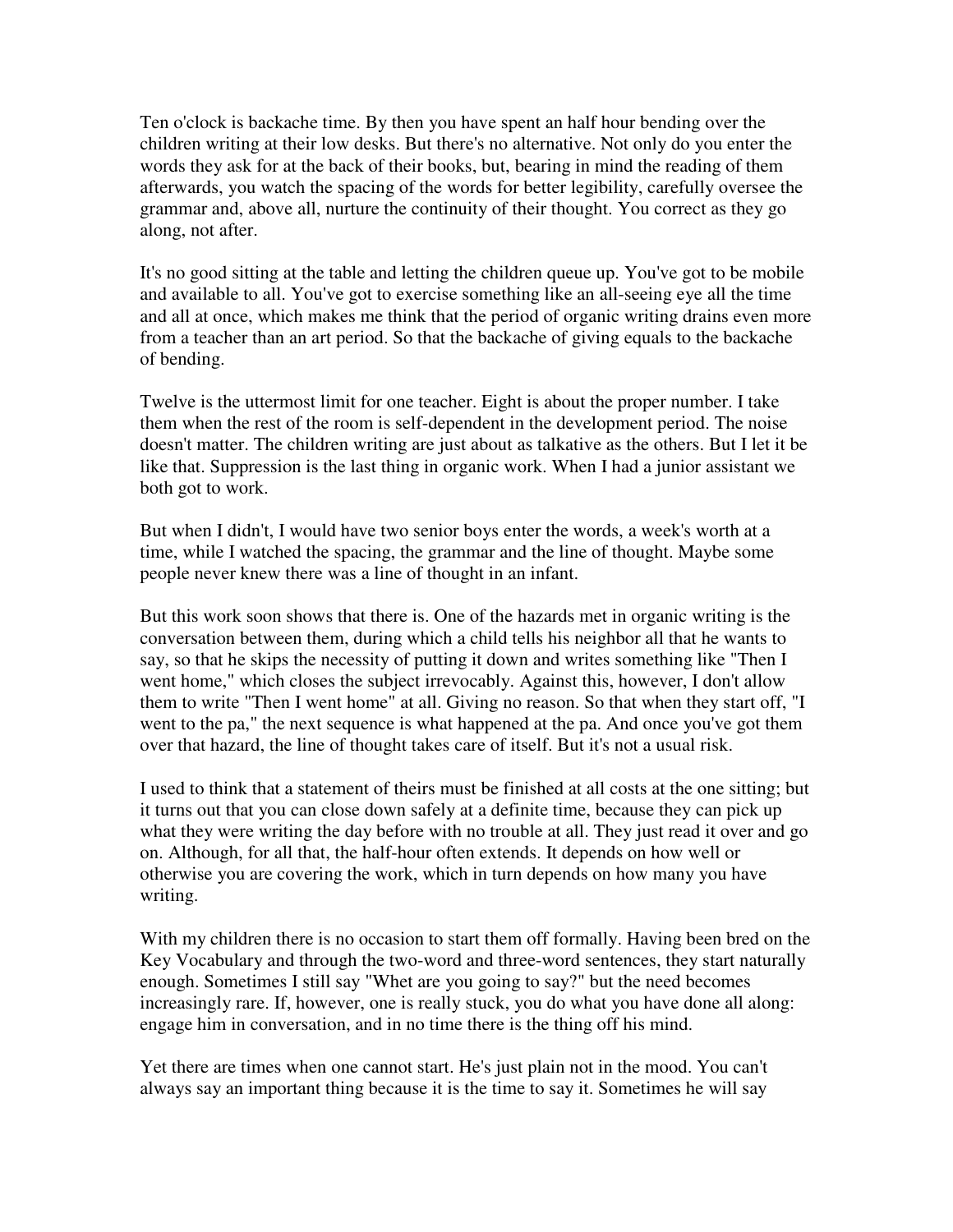candidly, "I don't want to write," and that's just what you get him to write: "I don't want to write." From there you ask, "Why?" and here comes an account of some grievance or objection which, after all, just as well as any other idea, delivers his mind of what is on it, practices his composition, and wraps him up in what is of interest to himself.

You never want to say that it's good or bad. That's got nothing to do with it. You've got no right at all to criticize the content of another's mind. A child doesn't make his own mind. It's just there. Your job is to see what's in it. Your only allowable comment is one of natural interest in what he is writing. As in conversation: And I never mark their books in any way; never cross out anything beyond helping them to rub out a mistake, never put a tick or a stamp on it and never complain of bad writing. Do we complain of a friend's writing in a strongly felt letter? The attention is on the content.

What I feel about their work has nothing to do with it. The thing is for them to write what is on their minds and if they do or do not accomplish that, it is you who are good or bad. From the teacher's end it boils down to whether or not she is a good conversationalist; whether or not she has the gift or the wisdom to listen to another; the ability to draw out and preserve that other's line of thought. Which refers to the nature of the teacher. The best juniors I had on this work were the modest, self-effacing kind, while the worst of them was a very clever girl who was an insatiable talker and who in her personal life talked everyone else to pieces on the subject of her-self. And in that year I had the lowest level of organic writing on record.

Ten o'clock is backache time. But did any fruitful effort ever not bend us? "The labor we long for physics pain."

# **Organic Reading**

#### *"A child comes up, if at all, in accordance with the law of his own growth."*

#### *--Dr. Burrow*

It's a sad thing to say of the vocabulary of any set reading books for an infant room that it must necessarily be a dead vocabulary. Yet I say it. For although the first quality of life is change, these vocabularies never change. Winter and summer, for brown race or white, through loud mood or quiet the next group of words, related or not to the current temper of the room, inexorably moves into place for the day's study.

I tried to meet this division between the climate of a room and an imposed reading book by making another set of books from the immediate material, but all I did was to compose another dead vocabulary. For although they are closer to the Maori children than the books of the English upper-middle class, their vocabulary is static too, and it is not the answer to the question I have asked myself for years: What is the organic reading vocabulary?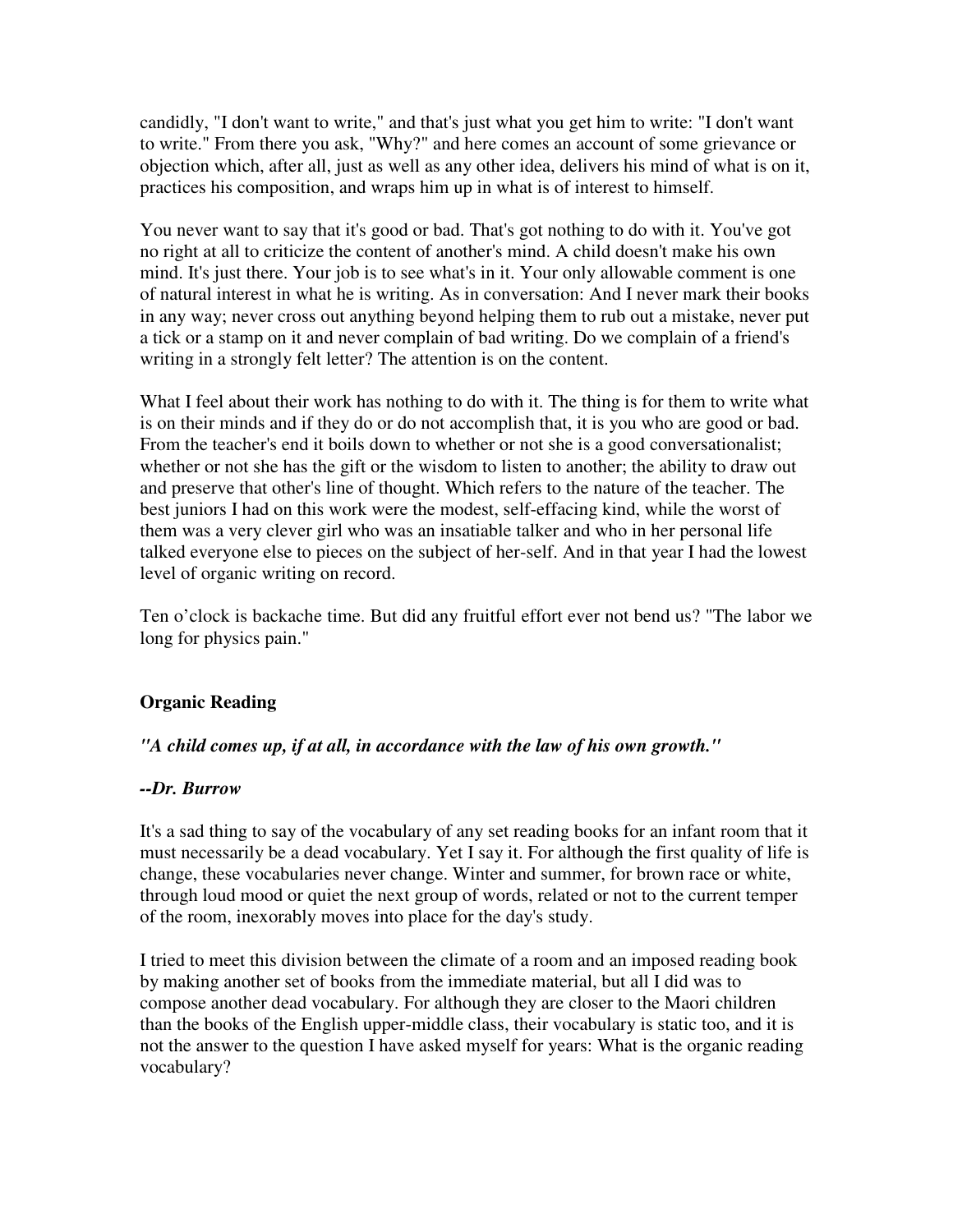At last I know: Primer children write their own books.

Early in the morning this infant room gets under way on organic writing, and it is this writing that I use in relative proportions as the reading for the day; for the children just off the Key Vocabulary with their stories of two words up to those who can toss off a page or so. In this way we have a set of graded brand-new stories every morning, each sprung from the circumstances of their own lives and illustrated unmatchable in the mind.

The new words they have asked for during the morning's writing, and which have been entered in the back of their books, they put upon the blackboard each morning. The words range from one or two to ten or so. They reconsider these words after the morning interval when they come in for the intake hour. They read them and spell them for ten minutes. I don't require that they should all be learned and remembered. If they are important enough they will stay, all right, whatever the length. Neither is it for me to sort out which is important. I never say, "Spell 'pictures'". I say, "Perri, spell one of your words." Then I get the real word and the right spelling. In fact, this is a thing that I hand to them: hearing each other spell. Sometimes, however, we run over their words before dispersing for lunch, and what they have picked up from the morning's writing and reading of the organic work, in terms of numbers of new words and their varying difficulties is sometimes a surprise.

Each afternoon, however, all the words, whether known or not, are robbed from the board and each morning the new ones go up. It's exciting for us all. No one ever knows what's coming. Wonderful words appear: helicopter, lady's place, cowboy, sore ear, fish and chips, dirt, Captain Marble, mumps, Superman and King of the Rocket Men. Words following intimately from day to day the classroom mood; echoing the *tangi\** (*Maori funeral*) in the district, recounting the pictures in the hall the night before or revealing the drama behind the closed door of the pa.

This is the main reading of the day. They master their own story first, then tackle someone else's. There is opportunity to read out their own story and it is from this reading that discussions arise. And since every background of every story is well known to all, the inner illustration flashes very brightly and the discussions are seldom sluggish.

In reading one another's stories, reference is continually made to the writer for the identification of new words. This hardly hurts the writer. Unwittingly, energetically and independently of me, they widen the intake.

How much easier and more pleasant all this is when the stories are followed with a personal interest, and with the whole of the background seen alive in the mind. The facts of suitable printing, length of line and intelligibility run nowhere in the race with meaning. As for word recurrence, there occurs a far more natural one here than anything we could work out. A word recurs as long as they want it and is then dropped cold: a word is picked up like a new friend and dropped when it becomes boring. Which is what I mean when I say it is a live vocabulary. Things happen in it.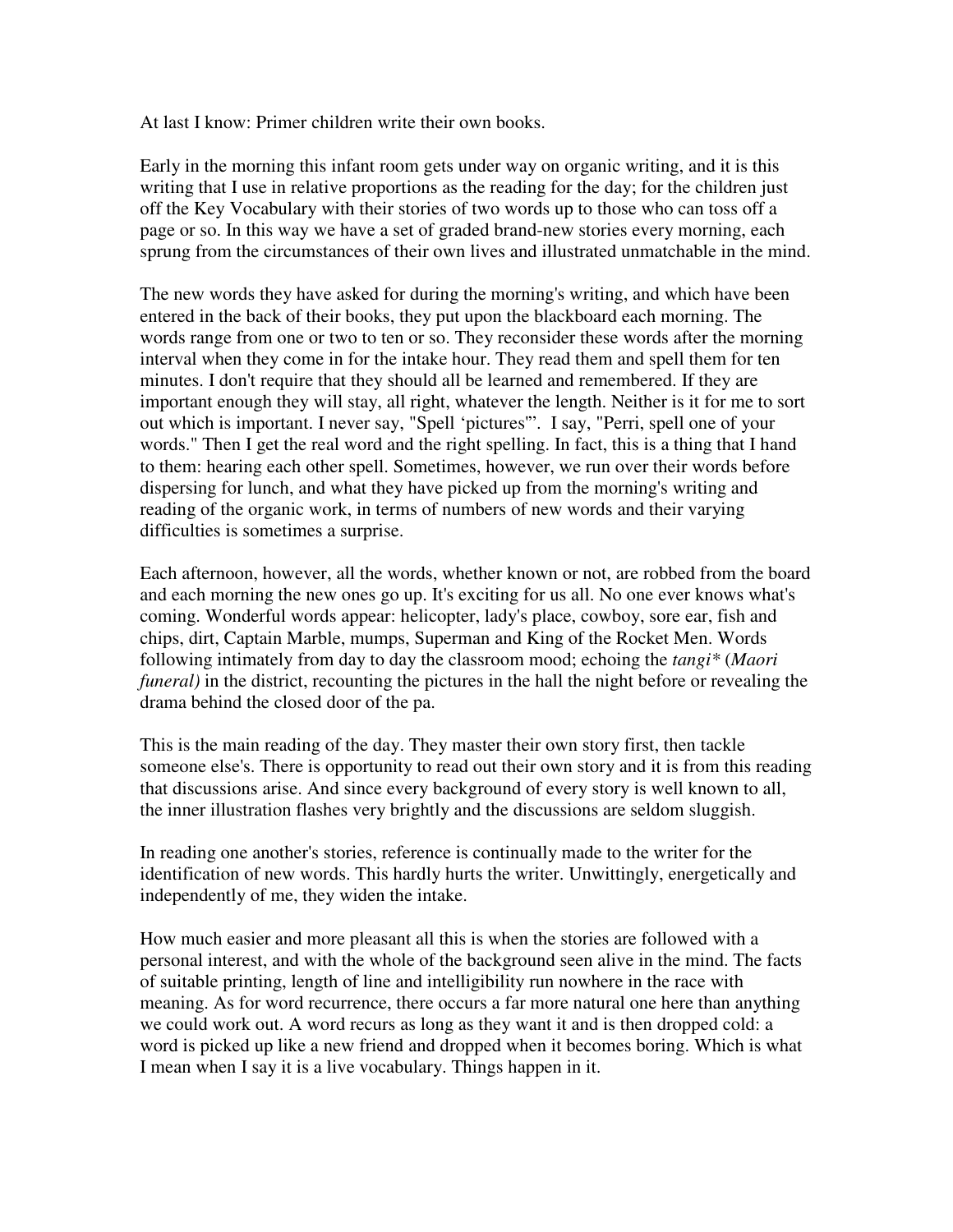Since I take this original writing as a basis for reading, a strict watch is kept on grammar and punctuation. And as for the writing itself, the handwriting I mean, it has to be at least the best that they can do, to save their own faces, when changing books. Which brings one more subject into the vent of creativity: handwriting.

This organic reading, however, is not meant to stand alone: it is essentially a lead up and out to all the other reading, and as a child rises through the infant room, reaching further and further out to the inorganic and standard reading, there is a comfortable movement from the inner man outward from the known to the unknown, from the organic to the inorganic. The thing is to keep it a gracious movement, for it is to the extent that the activity in an infant room is creative that the growth of mind is good.

# **THE MECHANICS OF TEACHING ORGANIC SPELLING**

After play, at eleven during the intake period, we turn our attention to the new words themselves. The children pick up their books and run to the blackboard and write them up: the words asked for during the writing of the morning. They're not too long ago to be forgotten. Some of them are, when a child has asked a lot, but they ask you what they are.

Since they are all on the wall blackboard, I can see them from one position. They write them, revise them, the older children spell them and the younger merely say them, but each child is at his own individual level and working to his own particular capacity. Some of them read the word to me - if the group is too big for them all to get round the blackboard--but they all hear each other. You obtain this necessary "you and me" again. Of course, there is a lot of noise, but there's a lot of work too.

Sometimes I say, "Who can spell a word?" and I am given from those who can, a word that is instinctively within their compass and which, in any case, is a word of meaning to the child himself. He wants to spell it. Moreover, attached to this word is an unaided inner illustration. Spelling evolves easily and cheerfully. True, hard words are abandoned on occasion, according to the relation of the age of the child to the challenge of the word, but often they are industriously learned owing to their emotional value. Words the size of "sky rocket" get themselves spelled from no drive of mine; "skeleton", "lollies" and so on; while few boys do not know how to spell "cowboy." It's not a hard period for the teacher, this one. Taking in seems to be easier than putting out. Besides, the latent energy, the element that so severely opposes a teacher when imposing knowledge, is here turned on what they are doing. It's an energy that is almost frightening when released. True, there is noise to it that some would object to as unprofessional; but when did I ever claim to be professional?

The writing up and spelling of these words take about a quarter of an hour and from here the children run with their books to the ring of small chairs prepared beforehand for the reading and exchange.

# **THE MECHANICS OF TEACHING ORGANIC READING**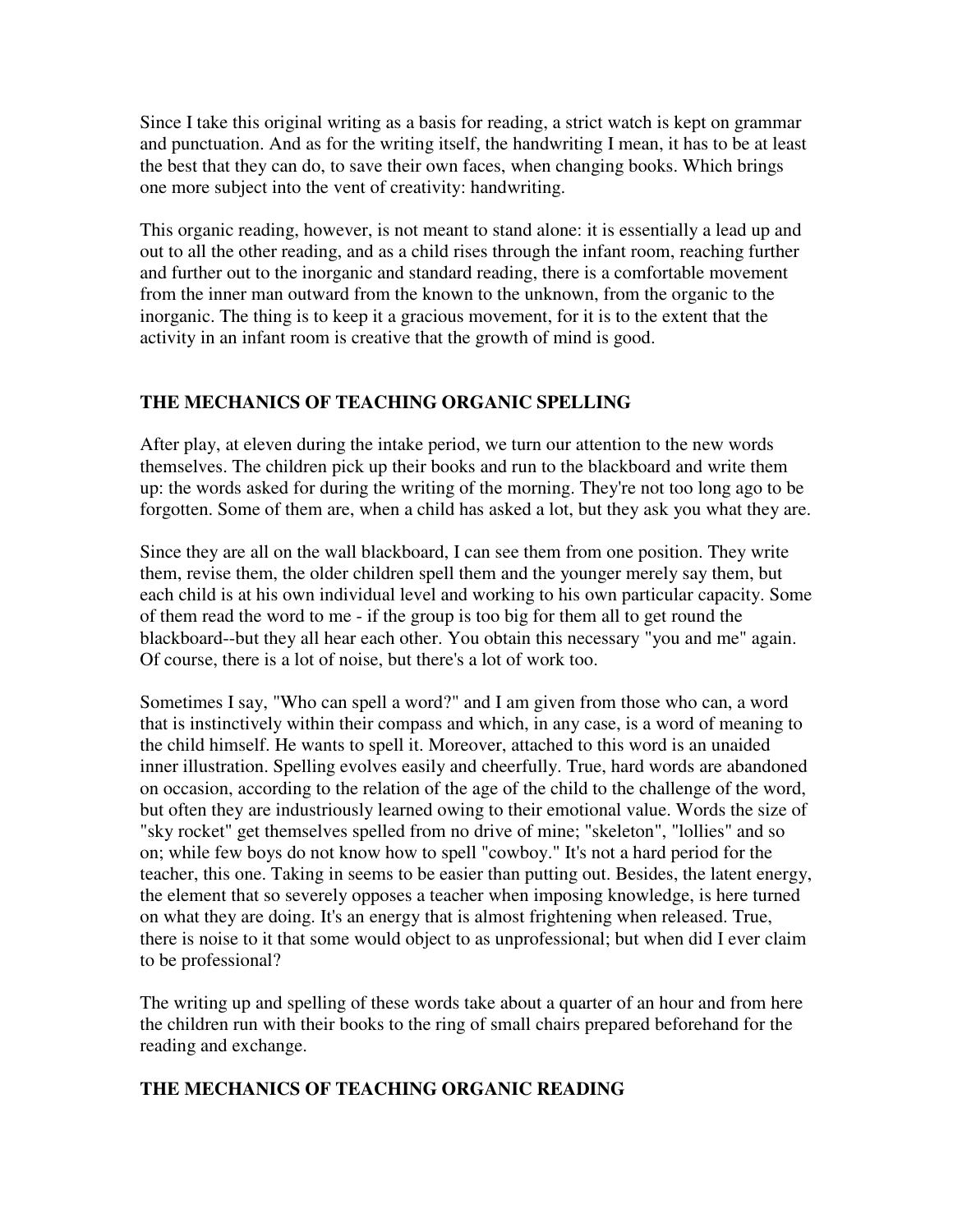About a quarter of an hour for the reading.

You can tell by the state of these books they write daily whether or not the organic reading is going ahead. Contrary to the look of a room, they should end up in tatters. When a teacher handed me a group of books recently in irreproachable condition, I knew that the largest point of the whole organic pattern had been overlooked: the reading of and the discussion of one another's books. All art is communication. We never really make things for ourselves alone. The books are to be read to another.

When I had a junior, she took time off to keep abreast of the mending of these books, and when I didn't have one, I made my morning rounds armed with a roll of Cell-o-tape as well as a pencil, rubber and razor blade and mended as I went. It was hard at first to pass these dilapidated books to an inspector, but I got over it. Once I had some exercise books made at the press, of light drawing paper, with a view to precluding the wear and tear, but although they cost considerably more they tore just the same. The drawing paper should have been of heavier weight. But economy comes into this. However, I have not yet worked out what would be the easier on the committee funds: the outlay on cell-o-tape or on drawing paper. One young teacher practicing the organic work told me that she couldn't go on with it until she had mended her books, little realizing that from her confession I knew that the work was being thoroughly done.

Sitting in their ring of chairs, the children read again their own and then each other's. I regularly invite them to read aloud to the others. But there's got to be a very light hand or the discussion will not follow. And this discussion is the most significant of all. It is the climax of the whole organic purpose. When we are engaged on this, I arrange that the smaller children are outside for games or story with a junior assistant or a senior pupil or the organic writing itself proves to be a starting point of departure into talk that would not occur otherwise. It leads into revelations that range from the entertaining to the outrageous. But, beyond a normal show of interest you don't comment. You neither praise nor blame; you observe. You let everything come out, uncensored; otherwise, why do it at all?

About a quarter of an hour for the reading, taking you to half past eleven, then about a quarter of an hour on discussion, on what I call "talk." It may seem a long time for talk in school, but the very least I can say is that I gain knowledge of my material, and the most I can say is that I could never see anything retarding in the "passionate interchange of talk."

The last quarter of the hour from eleven to twelve they read Maori infant readers. It's all intake. I'm not ashamed of eleven till twelve.

#### **Maori Transitional Readers**

The Key Vocabulary and the creative writing have shown me into every corner of a Maori five-year-old mind. I feel I know it inside out. I've got books and books written by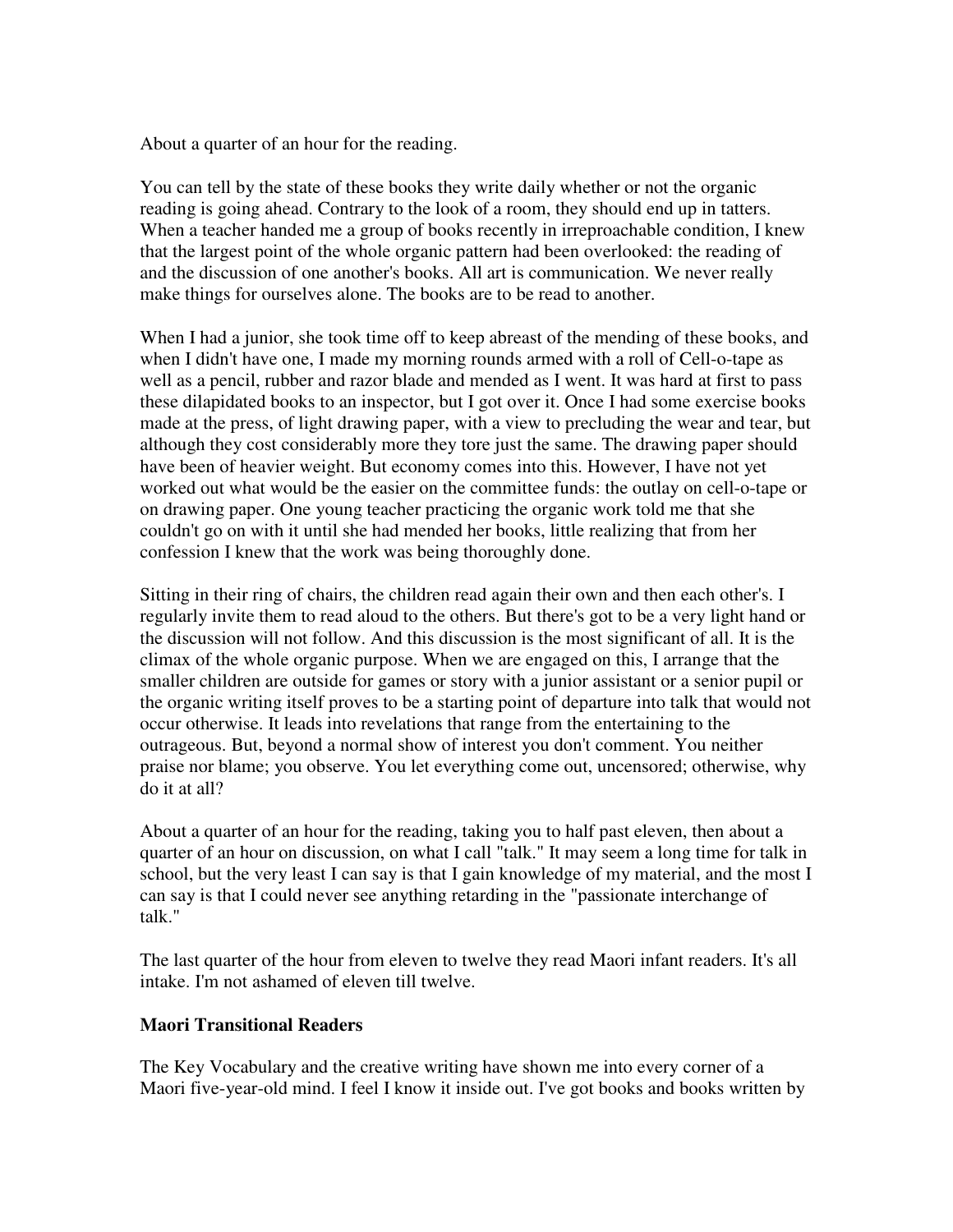these small brown people on the subject of themselves. Sentence-length and story-length captions of the pictures within. Not that their writings are the only evidence. Working with them every day as we do we learn their moods, their tragedies and their desires whether we wish to or not.

From this soil the Maori Transitional Readers have grown. And I mean exactly that: grown. Six years of experiment and a hundred other books precede these final four. Many are the times I have put a book with the paint still wet into a Maori hand and watched for the reaction. And on many an occasion I have found myself in a blind alley.

It was the *temperament* of the pa that had to be got into these books. The instinctive living, the drama, the communal sympathy and the violence. Life in the pa is so often a sequence of tears, tenderness, brawls, beer, love and song. I know because I have been part of it all. In the pa tears still hold the beauty and the importance that the European has long since disclaimed.

Why is sorrow in such disgrace in infant-room reading fare? Where are the wonderful words "kiss" and "cry"? The exciting words "ghost" and "darling"? Everyday words in European homes as well as Maori ones. Kingsley's water-baby, Tom, had his despair, Alice in Wonderland found herself in tight corners, and David Copper-field had occasion enough to weep. Why then is the large part of infant-room reading so carefully and placidly two-dimensional! Is there any time of life when tears and trouble are not a part of living? I think sometimes of the children in the slums faced with these happy smooth books, and feel the same about them as I do about Maori primers. Do the word experts who assemble these books assume that by putting peaceful books into the hands of children they will be an influence for peaceful living? When I see children turning from the respectable, rhythm less stories that parents think it wisest to give them to the drama and violence of comics I think it might be the other way.

Sometimes I relax the children with eyes closed to dream. When they awake I hear these dreams. The violence of those has to be heard to be believed. A lot of it is violence against me--which they tell me cheerfully enough. I come out very badly. My house has been burnt down, bombs fall on me, and I'm shot with all makes of guns and handed over to the gorilla. Presumably it's the authority and discipline, which I represent.

The distance between the content of their minds, however, and the content of our reading books is nothing less than frightening. I can't believe that Janet and John never fall down and scratch a knee and run crying to Mummy. I don't know why their mother never kisses them or calls them "darling." Doesn't John ever disobey? Has the American child no fears? Does it never rain or blow in America? Why is it always fine in primer books? If these questions are naive it must be because of the five-year-old company I keep. Heaven knows we have enough lively incident in our Maori infant rooms. The fights, the love ships, and the uppercuts from the newcomers. I see the respectable happy reading book placed like a lid upon all this - ignoring, hiding and suppressing it.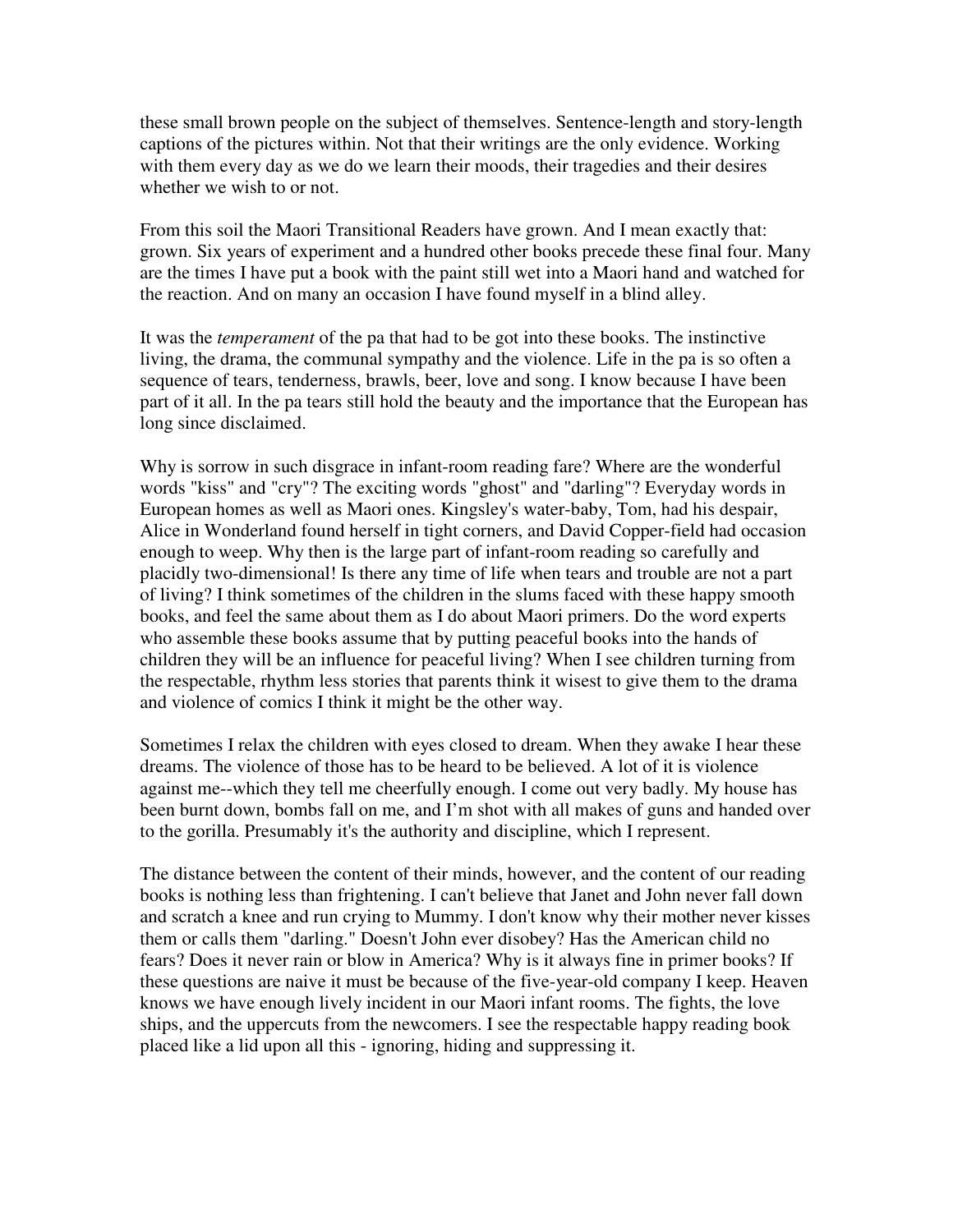Into the text and pictures of these transitional books I have let a little of the drama through. A few of the tears. A good bit of the fears, some of the love, and an implication of the culture. From the rich soil of the Key Vocabulary and the creative writing I can do no less. Even if I did deplore dramatic living, which I don't. To me it is life complete with its third dimension and since Beethoven and Tchaikovsky see it the same way, I am this time in august company.

Nevertheless I gladly acknowledge the place of the "Janet and John" books in a Maori infant room. But their presence there is not the issue. The issue is simply the transition of a Maori at a tender and vulnerable age from one culture to another, from the pa to the European education.

At five, meeting words for the first time and finding that they have intense meaning for him, at once loves reading. And this is the second issue. Love of reading. Love of a book. When I have observed my Maori fives stalling on the opening "Janet and John," I have seen in my mind simultaneously the lifetime of comic-book reading to follow and the delinquency beyond. However good a book is, it can't supply the transitional needs unless it is in sympathy with the Maori children, has incident, which they understand, and temperament, which they sense. Only in a familiar atmosphere can reading be evolutionary, in much the same way as the Key Vocabulary is organic, and it is to supply these needs that the pa of Transitional Books have been composed.

Since their purpose is to bridge a gap (a gap of two thousand years between the races) rather than to teach English, I use the pa vernacular as an overlap.

The word "eh?" so heavily used in Maori speech is a carry-over from the Maori language, from *nei?* used constantly in Maori chat at the end of a sentence, the equivalent to our "Isn't it?", "Don't we?", "Haven't they?", "Don't you think?" and like phrases. Maori children begin sentences with it sometimes: "Eh, Mrs. H.? We're going to the river, eh?" It's one of the necessities in the text of a Maori Transition Book. And to hear Maori children read these sentences with "eh?" is reward enough for the expenditure of courage in writing it. "We play, eh?" "Me and you, eh?" "You stay by me, eh, Daddy)" A sound for sore ears. Where has droning got to? Get them to read "Let us play. They are at home. Mother is in the house."

I see in a current supplementary for primers the conversation of Quacky the Duck.

"I do not like the pond. I do not want to live here."

Has the compiler never heard of the word "don't"? Who in heaven - or in hell, for that matter--speaks like this? *Cadence!* Has no one heard of the word! Does no one read poetry? Why must reading be made harder for fives by the outlawing of cadence? I do not know, I do not know, I do not, I do not.

I don't delay the delivery of a thought by saying "He is not naughty," but say "He's not naughty." "Where's Ihaka?" "He'll get a hiding." "Kuri's at home." "Pussy's frightened."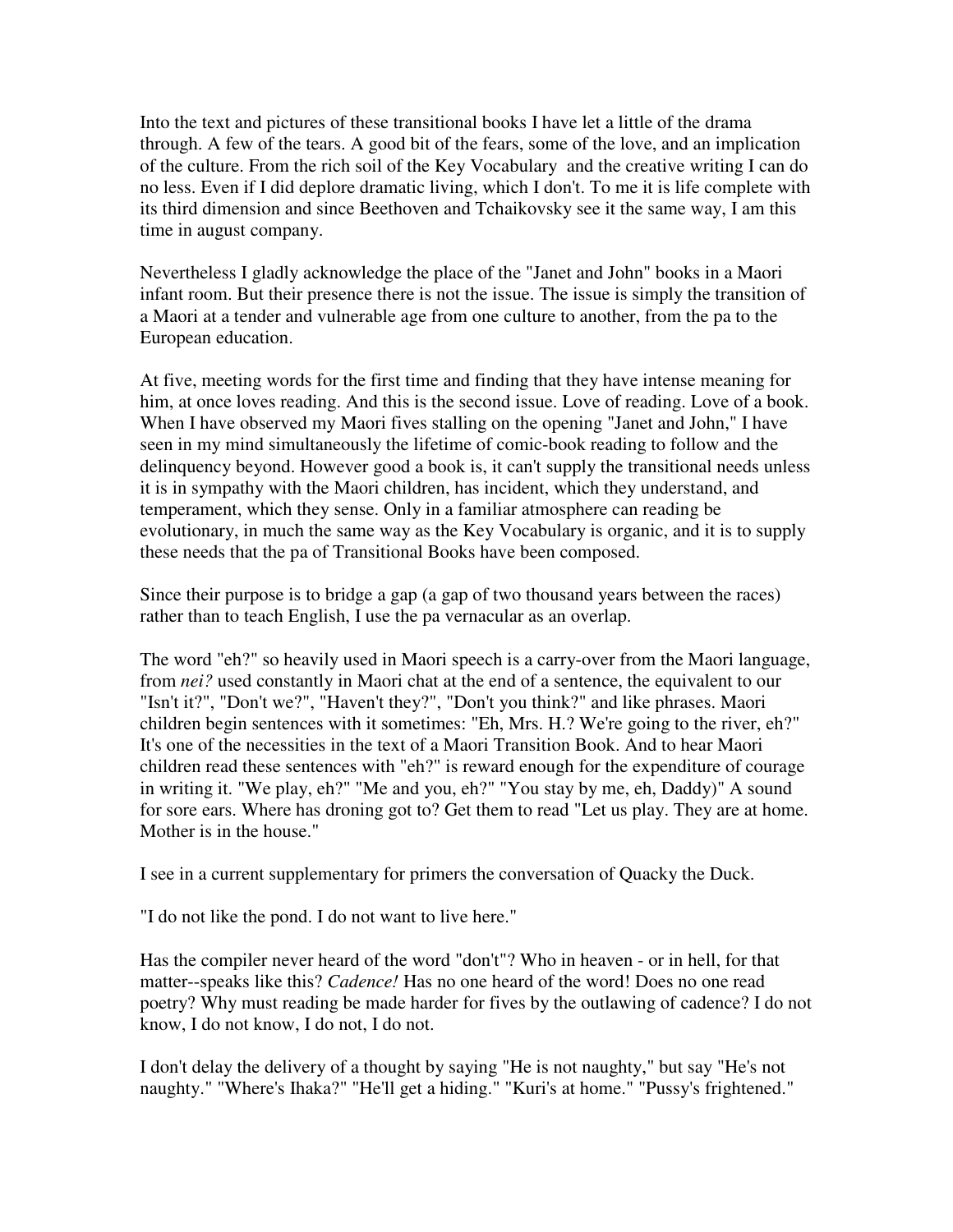"I'll come back." In grown-up novels we enjoy the true conversational medium, yet fiveyear-olds for some inscrutable reason are met with the twisted idea behind "Let us play." As a matter of fact, Maoris seldom if ever use "let" in that particular setting. They say "We play, eh?"

These allowances of the natural dialogue preserve cadence and are no harder to learn than any other words. A little easier possibly since cadence is the natural outcome of the running conversational style, the style that is integral. Which brings me back to the consideration of reading books as an integral factor in a child's life.

In word recurrence, sentence length and page length I have only open admiration for the American work. And I follow it respectfully and slavishly in the Maori books. The framework, like so much else that is American, is so good. It's only the content that is slightly respectable for Maoris and me.

How the schematic level of illustration came about is more a matter of evolution than of reason. A matter of instinct maybe. A matter of revulsion possibly against respectability and the "right thing" that Maoris and I find so intimidating. I can illustrate on the representational level but I like the schematic. And another thing I have found out in this by way of art is that a schematic drawing can convey much emotion. I have illustrated delicate adult poetry this way. And Maori infants in all their candor have never yet challenged this frivolity. Maybe schematic drawing is a language of their own that they reciprocally understand. I have some books at school illustrated by the children themselves. Fascinating, to make an absurd understatement. Anyway an illustrator can hardly help his style, and it's the children who are the judges. I feel that when I come down to their level in text it's a matter of harmony to come back to their level in drawing too. At its worst it honors their own medium, and is the converse of the adult who laughs at children's efforts. And at its best it's a tongue with which to say what I want to.

Speed has pressed this style into curves. There's no time to attend to straight lines when illustrating stories on the blackboard as you tell them or picturing book in a hurry. However, so far there has been no accusation from my judges.

I know hardly anything about color, but after illustrating dozens of books the urgency of the pace has pressed out like the curved lines, a simple formula. I should be ashamed to fall so far out of step with my five year olds as to see a tree as green and a sky as blue. In the Maori infant rooms over the years I have been brought up amid black roots, orange houses, green ears, yellow faces, purple trucks and turquoise rain, so if I am charged with riot in color it's the company I keep. How they draw I draw and what they write I write.

In the familiar setting of the Maori Transitional Books a Maori child may accomplish the mechanics of reading, simultaneously realizing that reading means something personal. At this preliminary stage he has a chance to believe in reading and from his experience he can carry within him a confidence to any other reading book; with or without the natural dialogue, with or without the third dimension, with or without the pa temperament and with or without turquoise rain. He is equipped with a little reading ability and a measure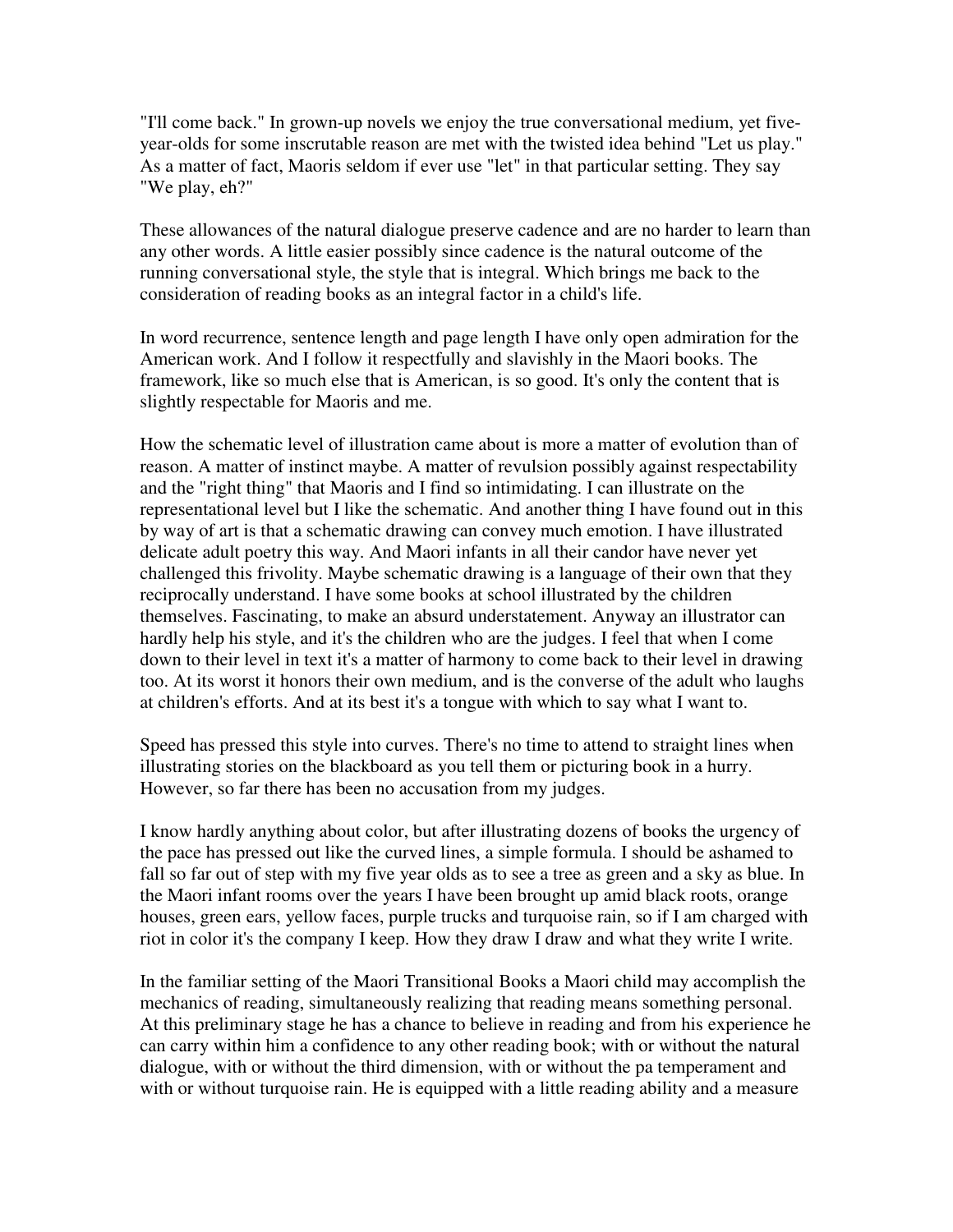of confidence, and under these conditions the "Janet and John" books can be a step of delight.

All of which brings me to another thought. It is possible that the transitional reading, easing as it does the whole reading process, may have some bearing on the length of time a Maori spends in an infant room, given good attendance. Those of my children who attend regularly do make it in two years but I'm wary of spectacular results in experiment. So do some other Maoris in other infant rooms clear the primers in two years? Transitional reading however could help to forestall the situation arising at the top of a school: the familiar picture of fourteens and fifteens too old to go to high school, too young and untrained to do a skilled job, holding an authentic grudge against European education and ripe for delinquency. Even if this preliminary conditioning of the transitional reading helped to take even one year off the Standard 6 age it would not be wholly futile.

How important is this-early approach to reading? Can it be, in any unseen way, related to many a Maori's aversion to reading anything beyond comics in later life? Possibly not. I think that's a matter of racial development.

The Maori Transitional Books are used not as a substitute for the American books but as a lead up to them. They condition a Maori child to be able to use the "Janet and John" series more wholly. They have been designed to help bridge the breach between the races and are a modest contribution towards the preservation of a Maori's social stability in later life. I know they differ from the current literature of an infant room on some controversial issues, but so are Maoris different from us. The thing that is so constantly forgotten by the majority race in judging Maori life is that there is a Maori standard as well as an European one.

 Nevertheless it is to the standard of Maori five-year-olds that I have measured these books.

#### **The Golden Section**

"Many centuries ago Plato and Pythagoras had already found in *number* the clue to the nature of the universe and to the mystery of beauty."

But in school it works out to be of more practical importance to realize these two aspects, nature study and number, as differences, rather than as the fundamental unity that they are, even though number has never been anything other than the basis of all forms which nature assumes.

However, the more a subject refers to its source, the more chance it has of being integrated, and although nature study and number are indispensable landmarks in a syllabus, their separation reminds me of the "cutting up of life," to which Mr. Beeby refers; also I wonder if Tolstoy would have done it this way. I personally see it easier to subordinate them both to a title, which has in it the meaning of both. And although there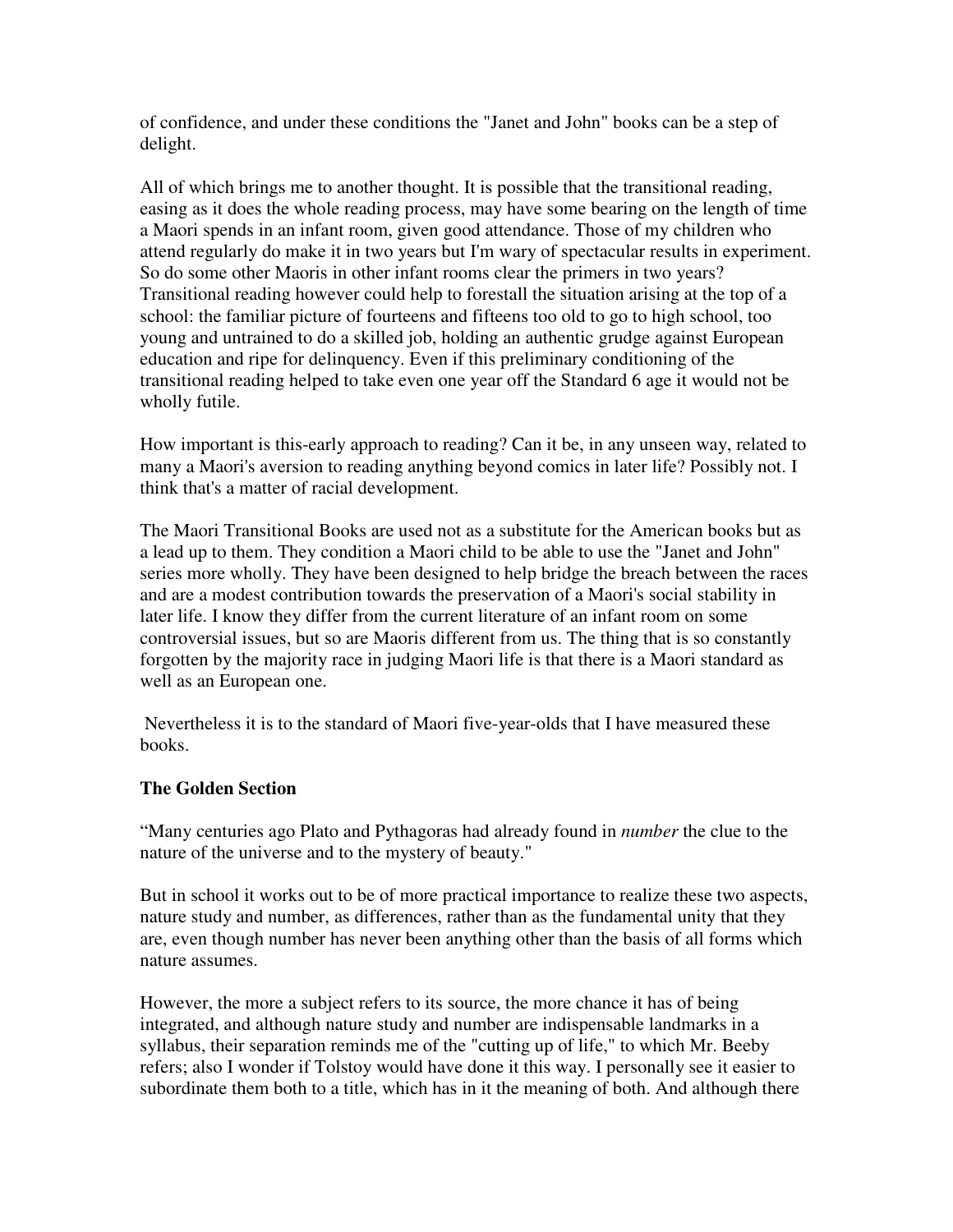are other deeply rooted points from which nature study and number arise as a unity, there is one which has a particular relation to plant growth: the Golden Section.

The Golden Section is the ideal proportion. It is the division of a distance in such a way that the shorter part is to the longer part as the longer part is to the whole. It's one of the laws governing plant life, and although it is something that cannot be explained in an infant room, it can be felt all right and it can be drawn easily and everyday. The diminishing spans between twigs on a branch as it tapers to its tip. Or on a fern. Ferns make wonderful counting boards. When we were on long trips when our children were little, we would sometimes give them a big frond to count, and as an occupational toy I can recommend it. Costs nothing. Just pick one from the side of the road. And all the time they were learning fundamental things about natural form.

However, to return to the infant room, all this going outside ("outside," by the way, has turned out to be apathetically strong word in the Organic Vocabulary)--all this going outside to see and handle these things and the returning to draw and write about them is the way to find out about this section. The laws of number, nature and beauty turn out to be much the same thing.

Yet there is no evidence to suspect the validity of much of the number material available to an infant room; for instance the square things and the many pieces that are built on even numbers; but the idea has its duplicate often enough outdoors--in the right-angled leafing arrangements and the pairs of leaves set exactly opposite each other as in the koromiko. Some of the infant-room material has gradations, too; not quite the two-threefive-eight-thirteen combination of the tapering nodules of plants but gradations anyway. It's an idea to write this sequence on the blackboard for bead-threading purposes, as a variation to the even sets of two, then of three and so on. It's more exciting, seeing the size of the bead group growing along the string. But the most absorbing number activity is the drawing of a fern frond by the children; ten on this twig, nine on this, eight on this until the one on its own at the end; numbering them.

Then sometimes in the lower groups you can draw a hand, tracing your own hand on the paper and numbering the fingers, when learning to count to five. Or toes. Or a flower with its petals, real flowers outside, unpicked. They make good sums for upper primers, flowers. And it can all happen in a walk and there's nothing destroyed. And there are scents to go with it and beauty.

Clover is an incomparable activity in threes and it's just out the door. Also it is something you can pick in quantities and bring inside. For upper primers learning to count in threes and for the Little Ones learning to count to three. But counting the impermanent birds is the most concentrated game, involving self-imposed quiet and watchful eyes, and there's the drawing or painting or clay record to follow.

Things don't always work out as ideally as that though. When it's raining or cold we turn to material and chalk. But on a fine morning we all go for a walk down the stop-bank. We play games in it and some of the girls dance the "Babes in the Wood" ballet and cover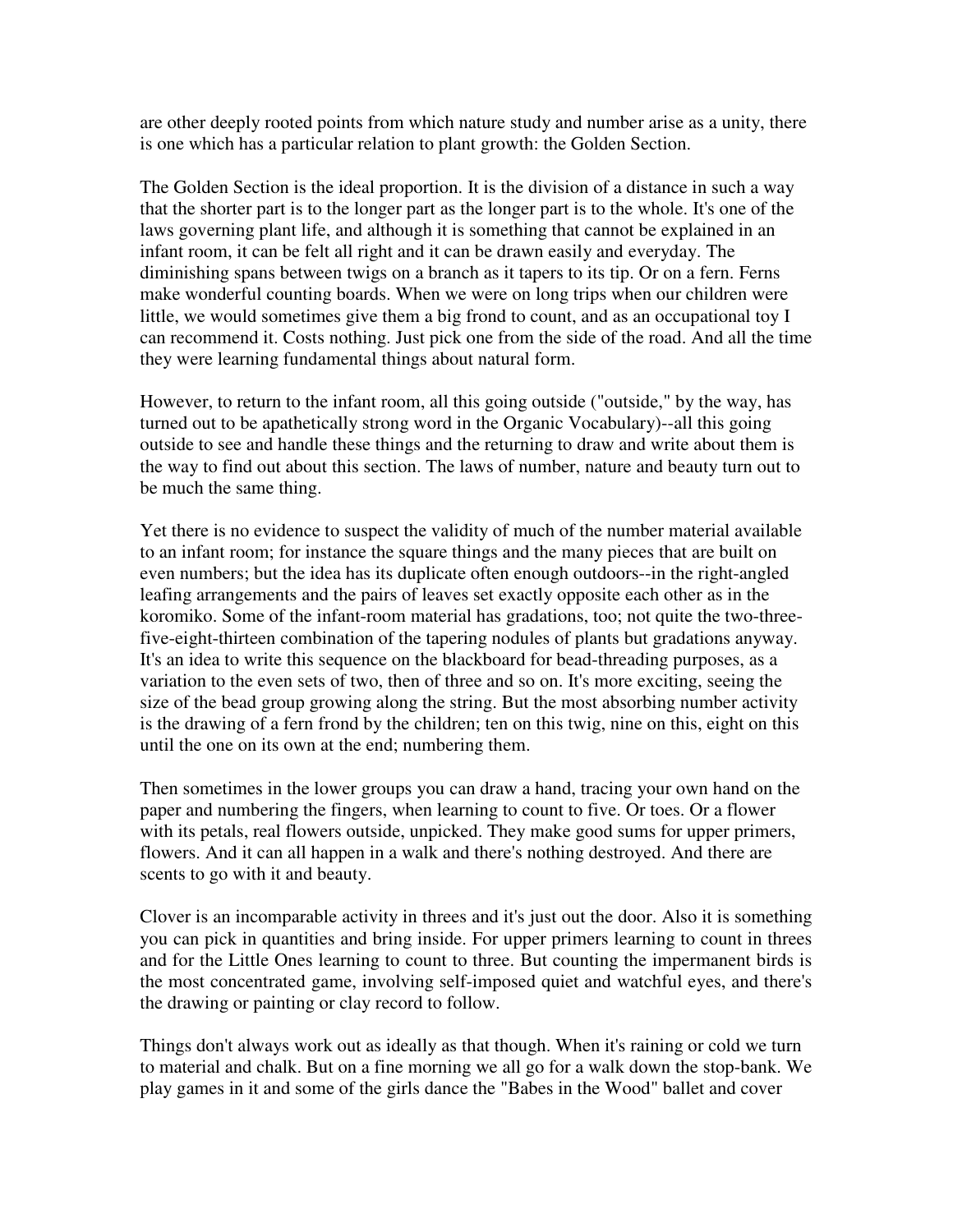two children with leaves. We note the turning color all around and use the word "autumn."

We count the children we can see and work out the ones that are missing. The boy who is sent back to school for disobedience makes a subtraction sum, and the strays we pick up on our way, the half-past fours, addition. The last time we went we each took a small branch and counted the leaves on it. They ranged from six to seventeen. Then I told the children to count a hundred trees in the willow plantation, touching each tree, and afterwards we went on down to the sand by the river and wrote our numbers with sticks.

The thing about all this is that they like doing it and become easy to teach. But they just as much like the games and weighing and snakes and ladders and dominoes and skittles for the winter. And the seven-year old, try some formal sums and try to write up to a hundred. There's even a place for how many pennies in a shilling, although maybe that belongs beyond what I call the plastic age of children. At this time, when a mind is setting into its permanent future pattern, it might just as well set into a pattern akin to nature. There's time enough for formality and respectability afterwards. So we go for long, noisy, happy walks along the stop-bank by the river. All sorts of things can happen in a walk, not the least being experience itself. To write about or talk or draw about. Then the Golden Section becomes inseparable from writing and reading and drawing and conversation. Three ducks on the wing we like better than three ducks on a number card with a static three beside them.

I think that we don't like seeds grown in eggshells and nasturtiums and onions in tins and a bulb in a jar in the classroom. We like eggs in eggshells, jam in tins, bulbs in the garden and nasturtiums by the fence. When we want to see the construction of a seedling there are millions outside. I hate charts as much as they do. I like the loving currents of children's interests. Draw the poplars but after a walk and count them and number them. Then drop the subject for the next. I like the "hot prison of the moment."

We don't waste enough in school. We hoard our old ideas on charts to be used again and again like stale bread. Ideas are never the same again, even those of the masters; even if the only change is in our own mood of re-approach. Yet there's never a shortage of ideas if the stimulus is there. Waste the old paper and waste the old pictures and waste the old ideas. It's tidier and simpler.

*Birds in our area:* Sparrows, mynah, crow, magpie, thrush, blackbird, fantail, fowls, duck, geese.

*Unwilling insects brought into school:* Mantis, grasshoppers, caterpillars, beetles, crickets, and butterflies.

*Uninvited insects in school:* Wasps, lice, bees, and spiders.

One early autumn we had the monarch butterfly caterpillars on the swan plant and watched or tried to watch the sequences of their development into butterflies, but owing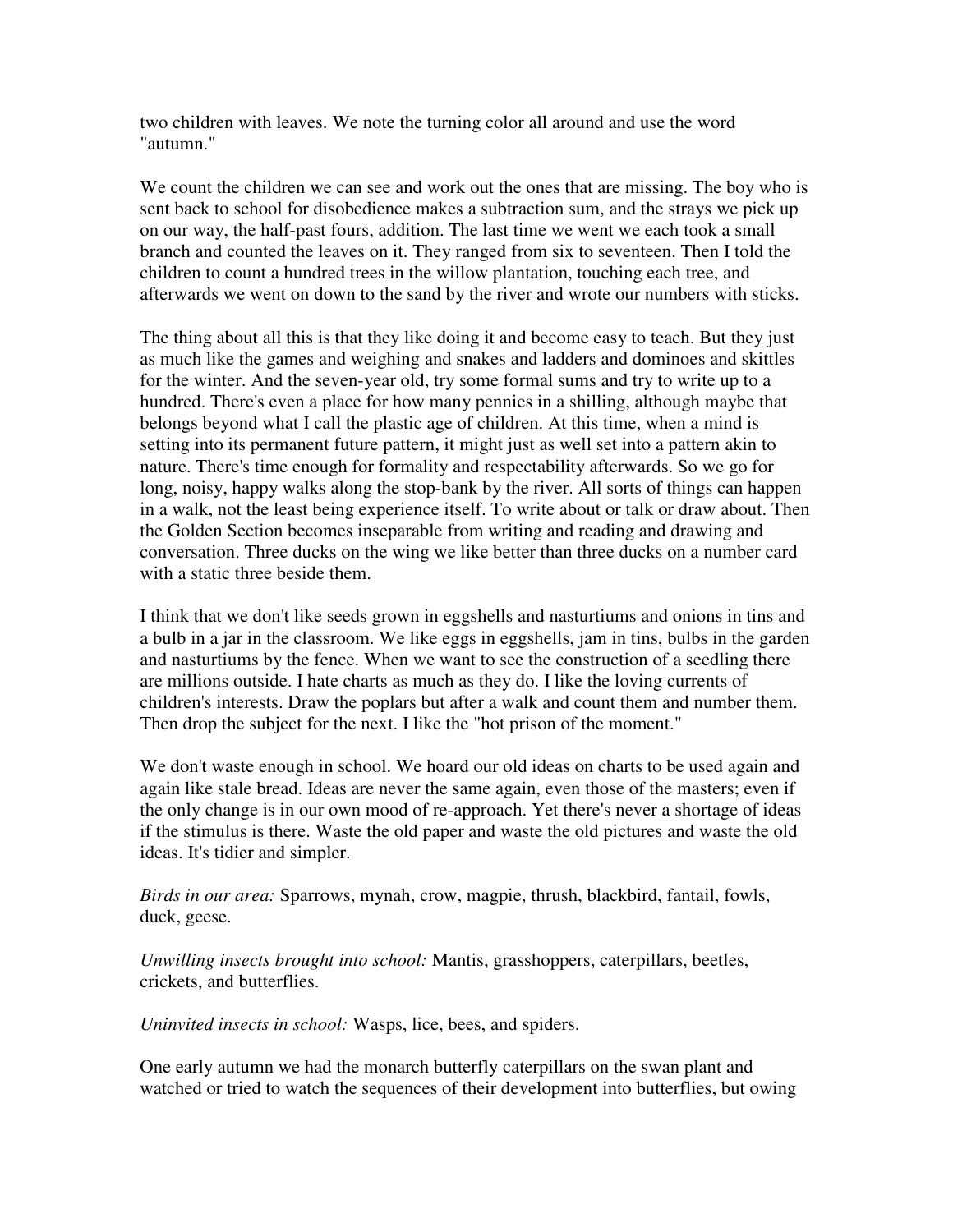to the help given by some of my Maori warriors the butterflies never made it. Over in the junior room, however, they managed to get through.

I think there may be a lack of sympathy between the infant room and the insect world since the enrollment of the wasps. Last week as Arapata was on his way across the playground to get his typhoid injection, a wasp gave him one instead. He got to the nurse all right but not with the same intention. No one pressed him to receive the needle. Not that morning anyway. And when I put Joe outside the other day for discipline's sake, screams told us that the wasps had completed the discipline, so we brought him inside again. We've had no trouble with him since. All of which has provoked passionate discussions on wasps and their ways. Also some passionate paintings.

The birds have supplied us with movements for expressive dancing. There's a magpie dance and a lark dance. Although we have seen no larks. We've been told that there are larks, however, but not the spectacular high-flying, high-singing ones. The falling leaves supply us with endless dance designs, both formal and informal. Aim the fin movement of fish. And frogs. We've had some frogs inside in tins of muddy, grassy water for observation, but once more the loving ways of my warriors bring their lives to an early close. Also the frogs of these parts are great jumpers and for some reason prefer the machine drawer or the coal tin to the cool water. Or get themselves mixed up in the clay bucket or go for the books. Sammy Snail is the only visitor who has the sense to keep out of reach, dangling on the rafter. And we have a chrysalis or two. Pussy doesn't get much of a time when she strolls in and I don't think the ginger rooster will ever call again.

# *Informal visitors to the infant room:* Sammy Snail, Ginger Rooster, Pussy, Mangu's dog, a fantail, a monkey.

We had some goldfish to watch for a time. They were kept in the senior room and were a great draw to the infants. But owing to the container leaking they were put in the tub in the laundry to ensure the automatic replacement of water. But one laundry day some soap fell in... Amen.

I have gathered over the years a collection of pictures however, of different subjects, some of them animals, some of them birds, along with the nursery rhymes and seasonal pictures, and mounted them, and I keep them in separate packets. Wet day stuff. And they greatly widen the horizon. There's a packet of about thirty pictures of bears for instance, to follow up on the Three Bear story. Autumn pictures, horse pictures, bird pictures and cat pictures. But they are used for the observation of nature only when we are short of the real live thing, kicking, crawling, singing or stinging.

I place the Golden Section in the output period between one o'clock and two--either for the whole of the time, as during a walk, or for a number lesson outside to be written about when they come in, or for part of the time. So much depends on mood and weather and attendance. The pictures, though, occur in the intake period between eleven and twelve.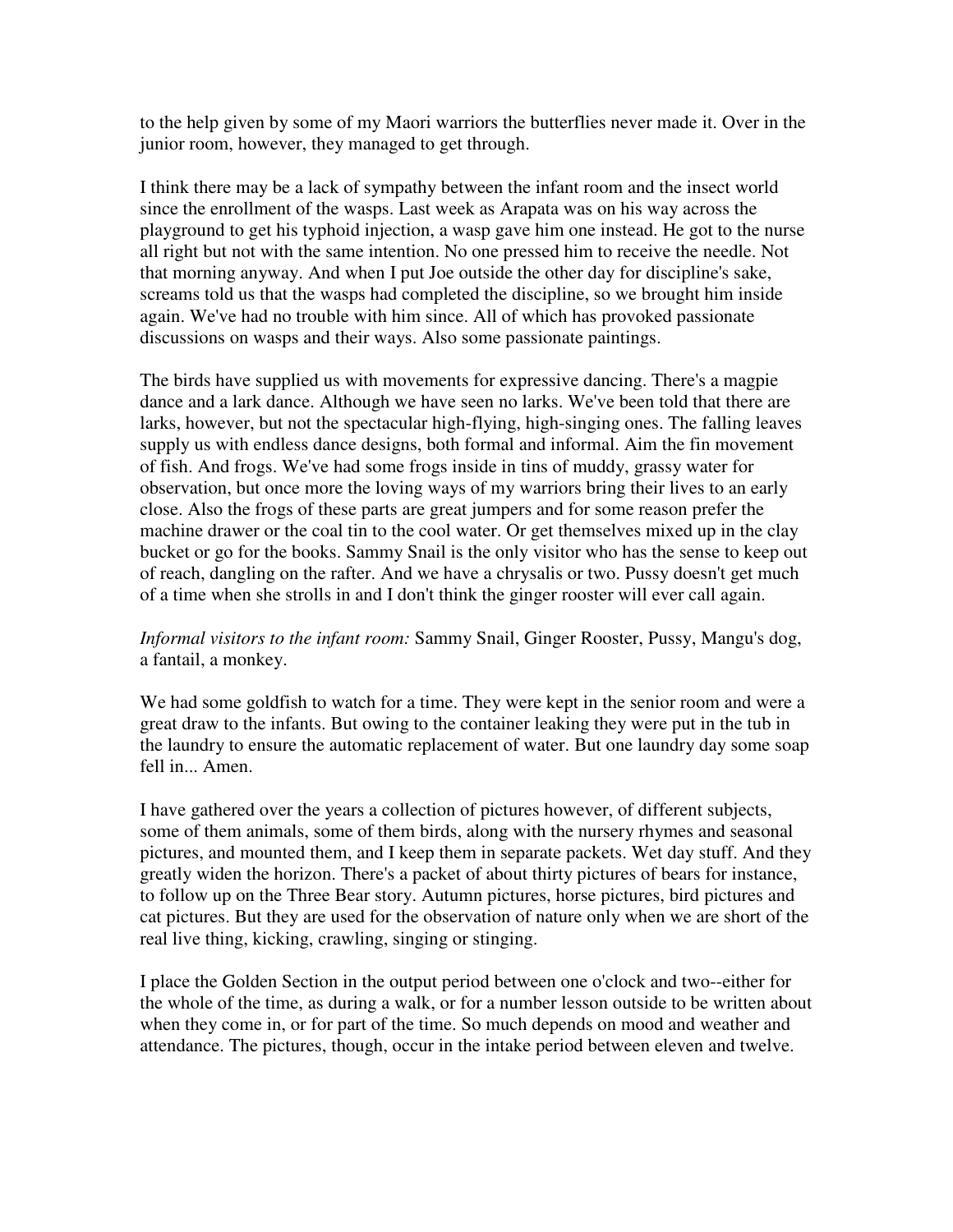The formal number scheme which is provided for our use is essentially creative and belongs in the morning.

Also one soon collects seasonal songs and poems and stories about animals and birds and weather, e.g.:

# **SPRING**

Songs: Buttercups and Daisies; Hark, Hark the Lark; The North Wind. Poems: Chick-chick; Violet; Jonquil. Stories: The Black Cat; The Apple-blossom.

# SUMMER

Songs: The Birds in the Trees; Catching Fishes. Poems: Kees-kees; Lady-bird. Stories: Miscellaneous; Little Red Hen.

# AUTUMN

Songs: The Falling Leaves; Rustle, Bustle; A Little Brown Baby. Poem: Ten Little Yellow Leaves. Stories: Miscellaneous; "Janet and John"

# **WINTER**

Songs: The South Wind; Jolly Little Eskimo; Mr. Wind; Fitter-Patter; The Rain Fairy. Poems: Children, Children; Jack Frost. Story: The Three Goats.

*Flowers in our area:* Marigolds, stock, roses, poppies, currants, pansies, geraniums, dahlias, delphiniums.

*Trees in our area:* Cabbage trees, macrocarpa, hoheria, walnut, most fruit trees, pine.

Experience and record could well be the story of the Golden Section. There can't be any tight compartments of age or time or work coverage. I think that this tracking down of number and nature study to their deep common source may give back in integration what it takes from the expertly planned lesson. At least as much. And I think that if we take care of the Golden Section, its parts, nature study and number, will, in the infant room anyway, take care of themselves.

# **Tone**

"*The still center"*

*-T. S. Eliot*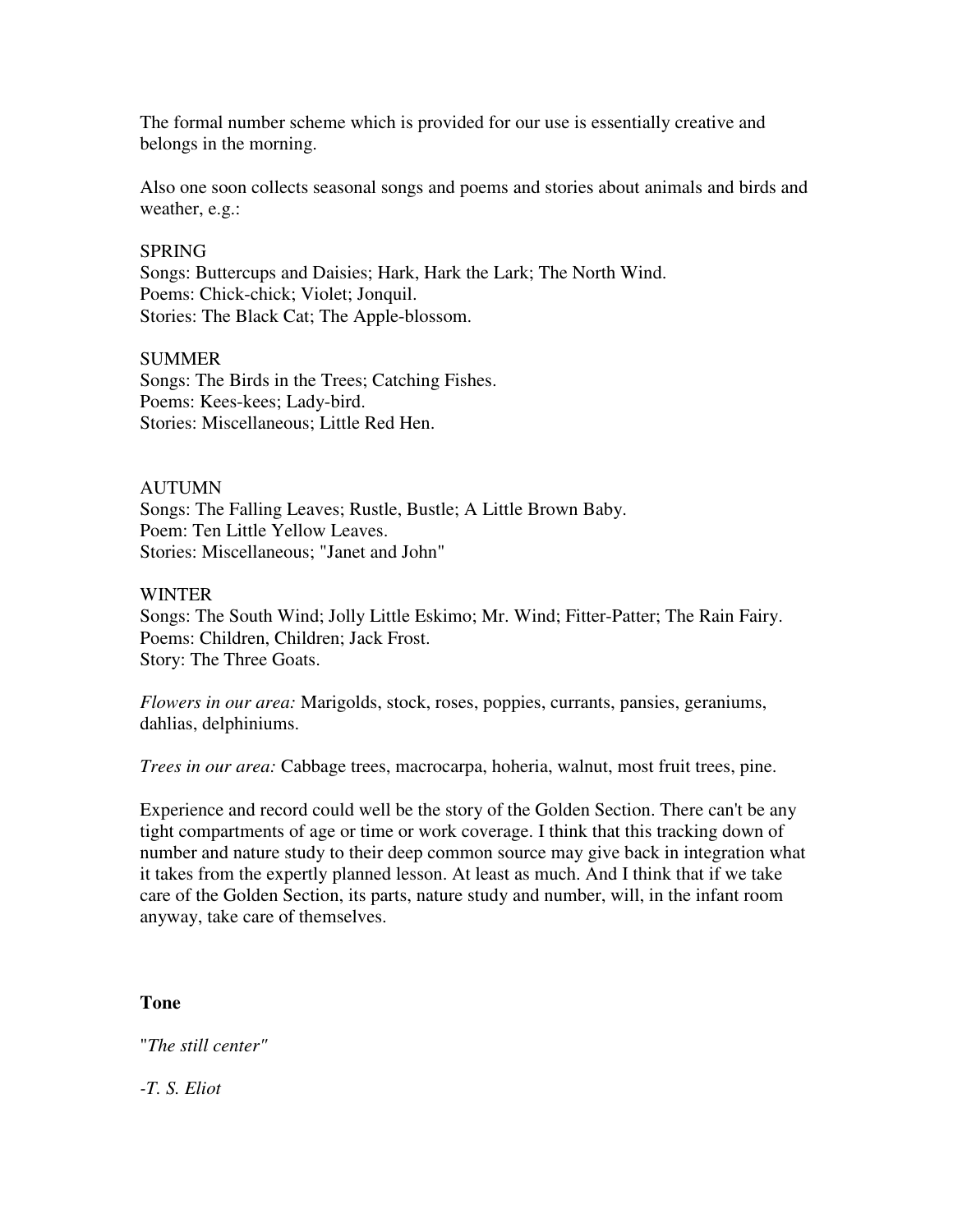Tone belongs to order and can be won.

It concerns not only classrooms; it is a condition that is or is not implicit in every group of people working together over something, from infant rooms through education departments to groups as big as countries. For in the running of all these, order is the key. It's the expression on the countenance of a group.

But there are two kinds of order, and which is the one we wish for? Is it the conscious order that ends up as respectability? Or is it the unconscious order that looks like chaos on the top? There is a separate world on each side of this question mark.

When we track tone to its source we find that it inhabits the temperament area. We find that the person with tone is not badly disturbed by passions. Following it further beyond temperament it turns out to be, to a large extent, a particular climate of the soul. As the Czech architect Honzig says in speaking of the final form of a building, "It is a condition of rest."

Whichever kind of order teachers think about tone is still qualified by the same three things: the personality of the teacher, the personality of the children, and the method used.

I know a teacher who takes tone with her wherever she goes; whether to the infant department of a big school, to an outsized choir in the municipal or to a Red Cross demonstration in a shop window. Whether you meet her in a drawing room, in an infant room, in the street or backstage, you meet tone too. Also I know a headmaster who doesn't have to try to bring a feeling of peace upon the standards, and I've had two out of six juniors who, although they knew nothing of the conscious cultivation of tone, nevertheless carried it about in their pockets. But none of these people is discomforted with "restless passions that would not be stilled." And they have tone, inside and out.

Happily, however, the structure of a teacher is not the whole of the formula for tone in a classroom. There's the tone of the children and the tone of the district. On the East Coast, where our neighbors were Sir Apirana Ngata on one side and Reweti Kohere on the other, no upheaval in the school could shake its tone. Whatever the incident and we were not without them, the tone remained unscratched. The district itself had tone. The people had sitting among them authentic leaders and all remained well. There was serenity. It flowed down from "The Sir" through the Ngatiporou like the influence of a headmaster through his school.

But here, where there never has been a leader and where the Maoris walk precariously the tightrope between the brown and the white, there is none of the tribal confidence and cohesion of the coast. So there's no order or calm in the district, and if a teacher can't supply the missing quality from his own resources or by his own method the days can turn into outlawry.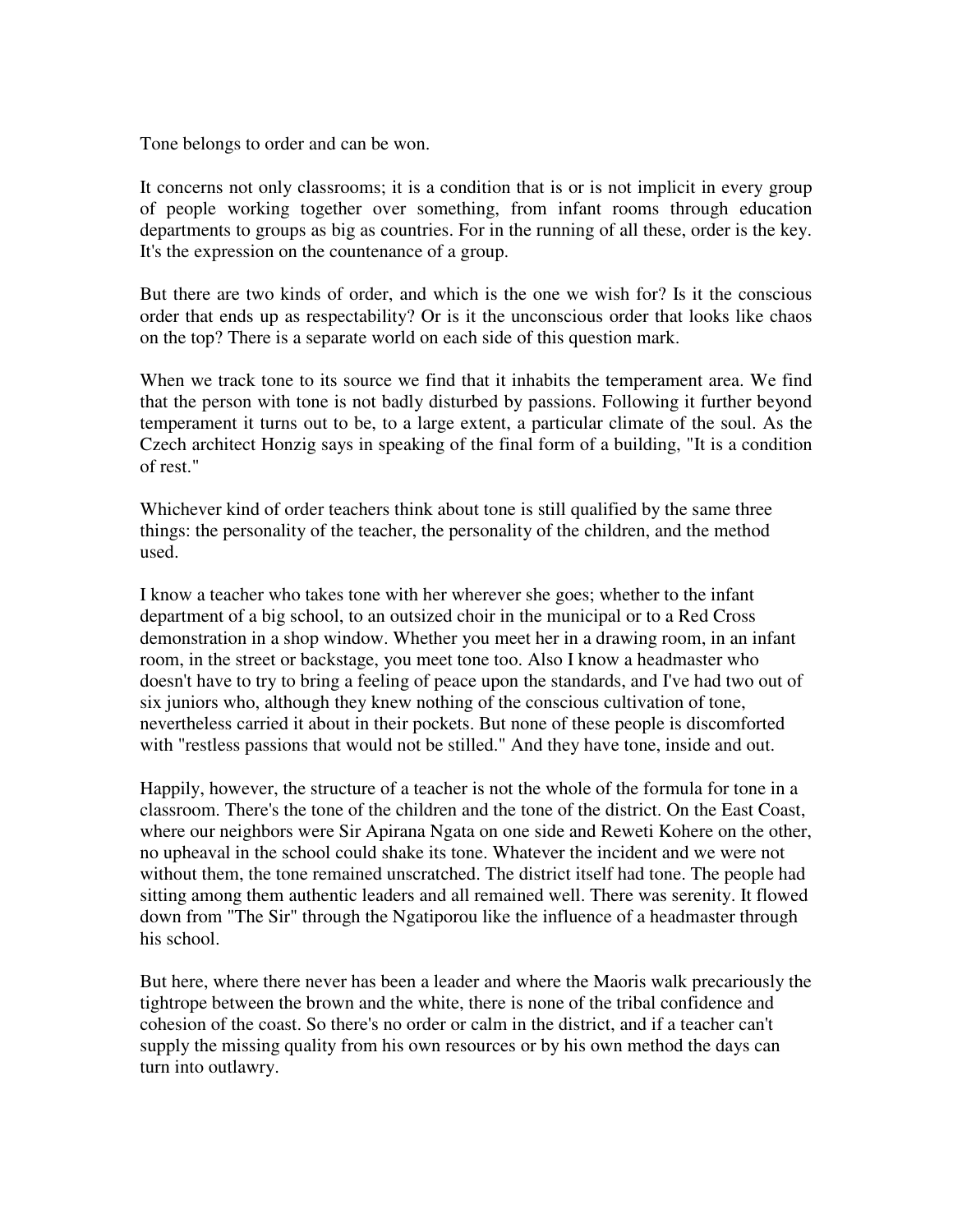But not necessarily, for tone can be won. Even when it is missing in the teacher and missing in the children. There's method left. The thing is to forget about appearances and cultivate the order in the unconscious. Which is simple enough and done with creativity. And although the room will seem disorderly by sight, it is not so by feel. Through the vents of creativity forces can get out and away, leaving the lower levels relatively calm. There's a noisy kind of peace throughout the long creative periods in the morning when every child is engrossed in some medium of construction. True, this infant room is fed by a loud-mouthed and disintegrated pa, but I don't feel hopeless. You can put every subject into the creative vent so that there will be a flow and a release of forces all day. The noise is terrible, but you've got to pay in some way. I sort out the unseemly habits and train seemly ones. I rehearse the periods in mind before we have them. I try to get reciprocal respect and wt between me and them. I go to any lengths in the pursuit of style in their and continually check up on the feel of the room. All of which another teacher possessing natural tone doesn't need to do. But in spite of the unrest in the tribe and the lack of cohesion in the pa and the "fire that on my bosom preys," I get a precarious sense of some deep order.

And then, when you come to think about it, you find that of the two kinds of order, the conscious and the unconscious order, only one is real. It's the order in the deep hidden places. And whatever the temperament of the teacher and of the children, it is accessible to anyone. When we trace tone beyond the area of temperament and beyond the climate of the personality to its origin, we find that it is simply this order. The true order in the depths. The "still center."

# **WORKBOOK**

Teachers say they need their workbooks. They say, I can't rely on myself in the melee of a lesson to work out sequences on the spot. When the time comes I need everything at my fingertips. I've got to have it all thought out beforehand.

Conception in tranquillity can range from the conscious condensation of material and method up to the level of prayer. All the great teachers of the past have drawn their action from non-action. From Christ upon the high mountain, through Lo Tung over his tea, down to us. And I can never see that these names are too big to be used side by side with today. The intention is the same - teaching. It's not this conception in tranquility that is the point of departure.

I know that the preparation of a workbook may clarify to a teacher what he is thinking about. I know that the order and method of it reflect inescapably upon the minds of the children. And I suspect from what I see that the very fact of a workbook evokes on the mind of a teacher a reliable peace. And that its notes mean that necessary stepping stone between his conception and his execution. Indeed, I can believe comfortably enough that the assessment of a workbook can be truthfully close to the assessment of a man. It is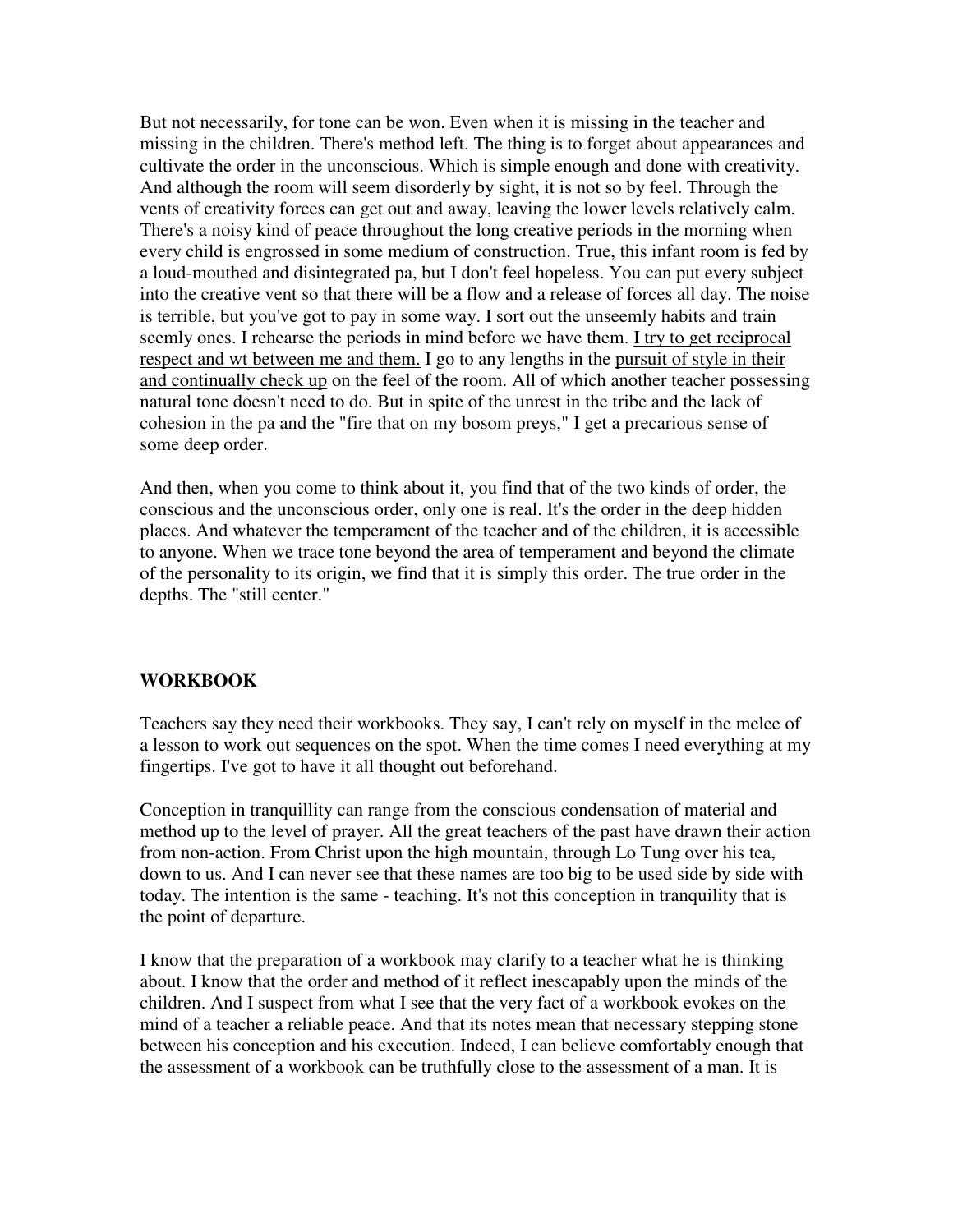neither the fact of a workbook nor its phase in teaching that is the point of departure. It's the incorrigible variety in man himself.

For some teachers just don't see a workbook in this way. True, they see it in the same place between conception and execution, but not as a stepping stone. To some teachers the workbook is the middleman intercepting some of the energy and glamour directed upon the canvas. Leonardo da Vinci cut straight into his marble, Rabindranath Tagore wrote his verses near and I didn't hear of Jesus making notes. Teachers, all of them in one medium or another, who mistrusted the middleman.

To the extent that a teacher is an artist, and according to Plato there should be no distinction, his inner eye has the native power, unatrophied, to hold the work he means to do. And in the places where he can't see, he has a trust in himself that he will see it, either in time for the occasion or eventually. And he would rather risk a blank in his teaching than expend cash on the middleman. He wants the feel of the glamour of direct engagement. He wants to see in his mind, as he teaches, the idea itself, rather than the page it is written on. He wants to work from conception itself directly upon the children without interference from the image of its record on a book. He wants to work in a way that to him is clear, without conflict and without interception.

It doesn't always, I think, clarify a teacher's thoughts to note them down. To some it is a pinioning. Something to wade. I learned when I was a very small girl that you could leave half your meaning behind in a preparatory sketch. When I was very young I worked straight from my mind upon the clay. Then I knew that what I did was all of what I could do and not just the residue of a trial. And when in teaching I found that I was required to precede all my work with the written notes of a workbook it was with gross payment to the middleman that I did so.

In an infant room, however, where the activity is wholly expressive, with all subjects allowed their legitimate entry into the area of creativity, the question of a workbook can hardly arise. Wherever there's creativity on a large scale there's life, and I, anyway, can't plot life. I just join in. How are we to know what is going to come from the children on this day or that? How can I tell what the reading and spelling is going to be since each morning they write their own books for the day's use? Does a teacher wish to anticipate the purposes of each new day? In an infant room cultivating the organic expansion, a teacher learns to put the factors of mood and change before the prognostications of a workbook.

As Caldwell Cook says: "Not the professor, but the artist, is your true school master."

# **DANCING**

Dancing I place in the morning output time, considering it as good a medium as any other, since Plato said it was the one complete expression involving the faculties on all levels, spiritual, intellectual and physical. That's what I think too. Not that I deliberately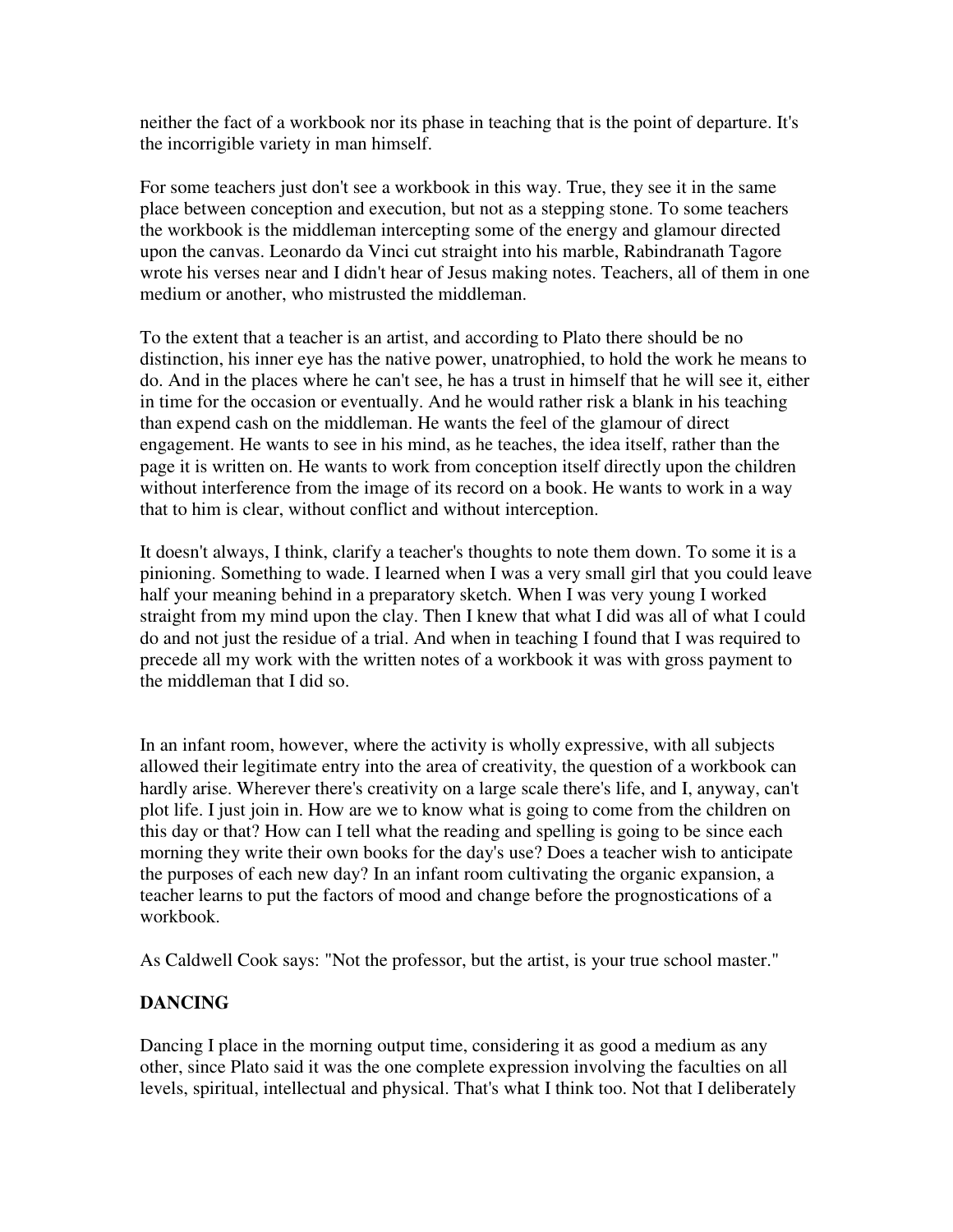teach it for that reason. It just happened one bright spring morning when I was playing some Schubert to please no one but myself that a child stood up from his work and began composing dance, then another, then another, and there it all was. And here it all still is.

Although most of the interpretations come from them. I indulge myself by providing them with a further selection of movements to use as they choose to supplement their own movements. But I haven't noticed much of it being used voluntarily in their interpretation of new music. The old story of imposition again. I never use other than classical music. Not only for my own sake but because it was a classic that brought them to their feet in the first place. So far I have used Schubert, Beethoven, Tchaikovsky, Chopin, Brahms and Grieg. But I'm only feeling my way, since my only source of dancing knowledge is from my own dreaming.

My aim is that a child may be able to create dancing as freely as he draws or writes autobiography or plays. But I haven't got there yet. Although we place dancing in the output period, we also use it to break any strain of work during the day.

# **The Unlived Life**

It's all so merciful on a teacher, this appearance of the subjects of an infant room in the creative vent. For one thing, the drive is no longer the teacher's but the children's own. And for another, the teacher is at last with the stream and not against it: the stream of children's inexorable creativeness. As Dr. Jung says, psychic life is a world power that exceeds by many times all the powers of the earth; as Dr. Burrow says, the secret of our collective ills is to be traced to the suppression of creative ability; and as Erich Fromm says, destructiveness is the outcome of the unlived life.

So it is of more than professional moment that all of the work of young children should be through the creative vent. It is more than a teaching matter or a dominion one. It's an international matter. So often I have said in the past, when a war is over the statesmen should not go into conference with one another but should turn their attention to the infant rooms, since it is from there that comes peace or war. And that's how I see organic teaching. It helps to set the creative pattern in a mind while it is yet malleable, and in this role is a humble contribution to peace.

The expansion of a child's mind can be a beautiful growth. And in beauty are included the qualities of equilibrium, harmony and rest. There's no more comely word in the language than "rest." All the movement in life, and out of it too, is towards a condition of rest. Even the simple movement of a child "coming up."

I can't disassociate the activity in an infant room from peace and war. So often I have seen the destructive vent beneath an onslaught of creativity, dry up under my eyes. Especially with the warlike Maori five-year-olds who pass through my hands in hundreds, all living with no other thought in their heads other than to take, break, fight and be first. With no opportunity for creativity they may well develop, as they did in the past, with fighting as their ideal of life. Yet all this can be expelled through the creative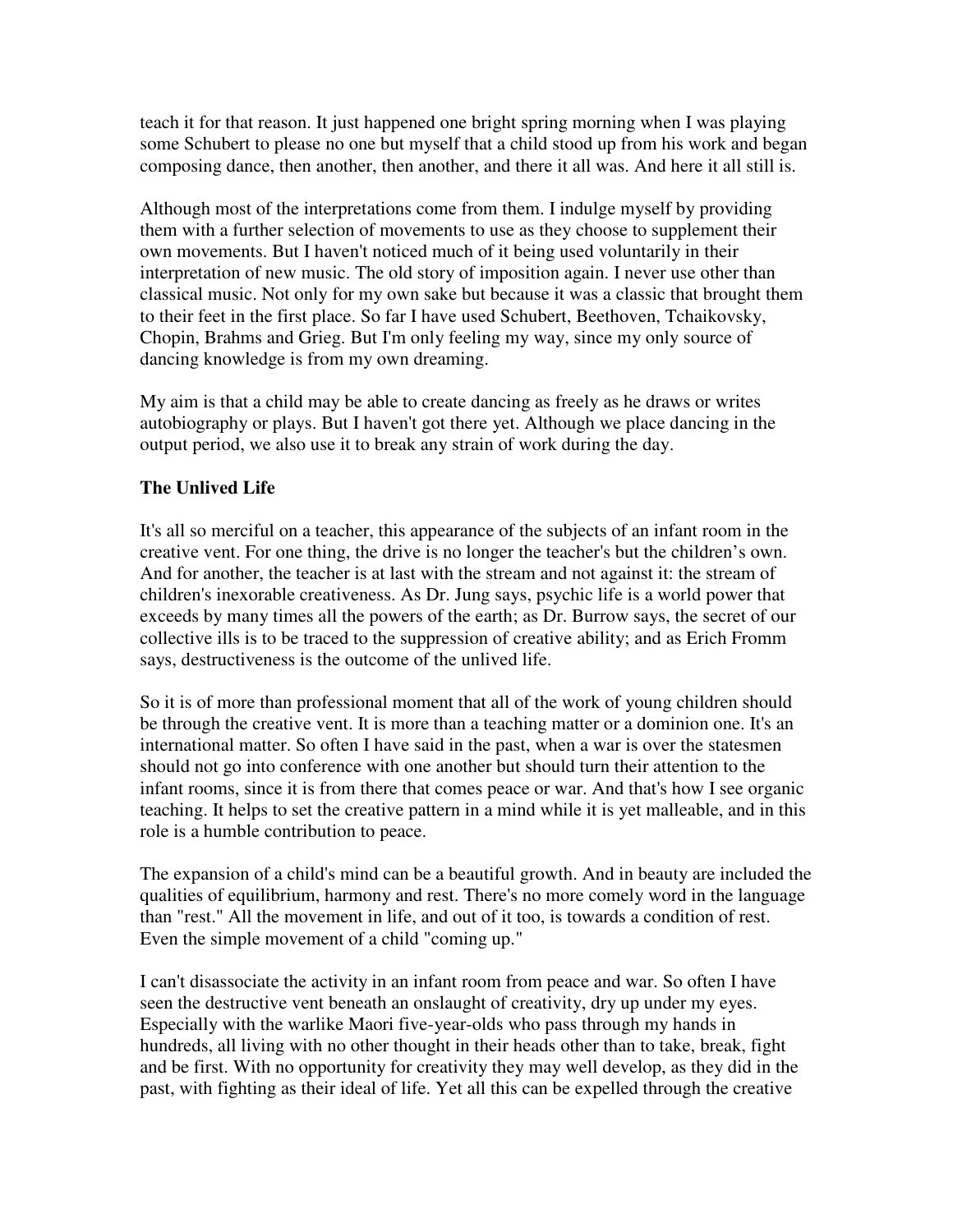vent and the more violent the boy the more I see that he creates, and when he kicks the others with his big boots, treads on fingers on the mat hits another over the head with a piece of wood or throws a stone, I put clay in his hands, or chalk. He can create bombs if he likes or draw my house in flame, but it is the creative vent that is widening all the time and the destructive one atrophying, however much it may look to the contrary. And anyway I have always been more afraid of the weapon unspoken than of the one on a blackboard.

With all this in mind therefore I try to bring as many facets of teaching into the creative vent as possible, with emphasis on reading and writing. And that's just what organic teaching is; all subjects in the creative vent. It's just as easy for a teacher, who gives a child a brush and lets him paint, to give him a pencil and let him write, and to let him pass his story to the next one to read. Simplicity is so safe. There's no occasion whatever for the early imposition of a dead reading, a dead vocabulary. I'm so afraid of it. It's like a frame over a young tree making it grow in an unnatural shape. It makes me think of that curtailment of a child's expansion of which Erich Fromm speaks, of that unlived life of which destructiveness is the outcome. "And instead of the wholeness of the expansive tree we have only the twisted and stunted bush." The trouble is that a child from a modern respectable home suffers such a serious frame on his behavior long before he comes near a teacher. Nevertheless I think that after a year of organic work the static vocabularies can be used without misfortune. They can even, under the heads of external stimulus and respect for the standard of English, become desirable.

But only when built upon the organic foundation. And there's hardly anything new in the conception of progress from the known to the unknown. It's just that when the inorganic reading is imposed first it interferes with integration; and it's upon the integrated personality that everything is built. We've lost the gracious movement from the inside outward. We overlook the footing I talk sometimes about a bridge from the pa to the European environment, but there is a common bridge for a child of any race and of more moment than any other: the bridge from the inner world outward. And that is what organic teaching is. An indispensable step in integration. Without it we get this onepatterned mind of the New Zealand child, accruing from so much American influence of the mass-mind type. I think that we already have so much pressure towards sameness through radio, film and comic outside the school, that we can't afford to do a thing inside that is not toward individual development, and from this stance I can't see that we can indulge in the one imposed reading for all until the particular variety of a mind is set. And a cross-section of children from different places in New Zealand provides me with an automatic check on the progress of the one-patterned mind. (I own seventy fancy-dress costumes, which I lend.) All the children want the same costumes. If you made dozens of cowboy and cowgirl costumes, hundreds of Superman and thousands of Rocket Man costumes and hired them at half a guinea a go, you'd get every penny of it and would make a fortune vast enough to retire on and spend the rest of your life in the garden. As for my classic Bo-Peep, the Chinese Mandarin, Peter Pan and the Witch and so on--they so gather the dust that they have had to be folded and put away. It's this sameness in children that can be so boring. So is death boring.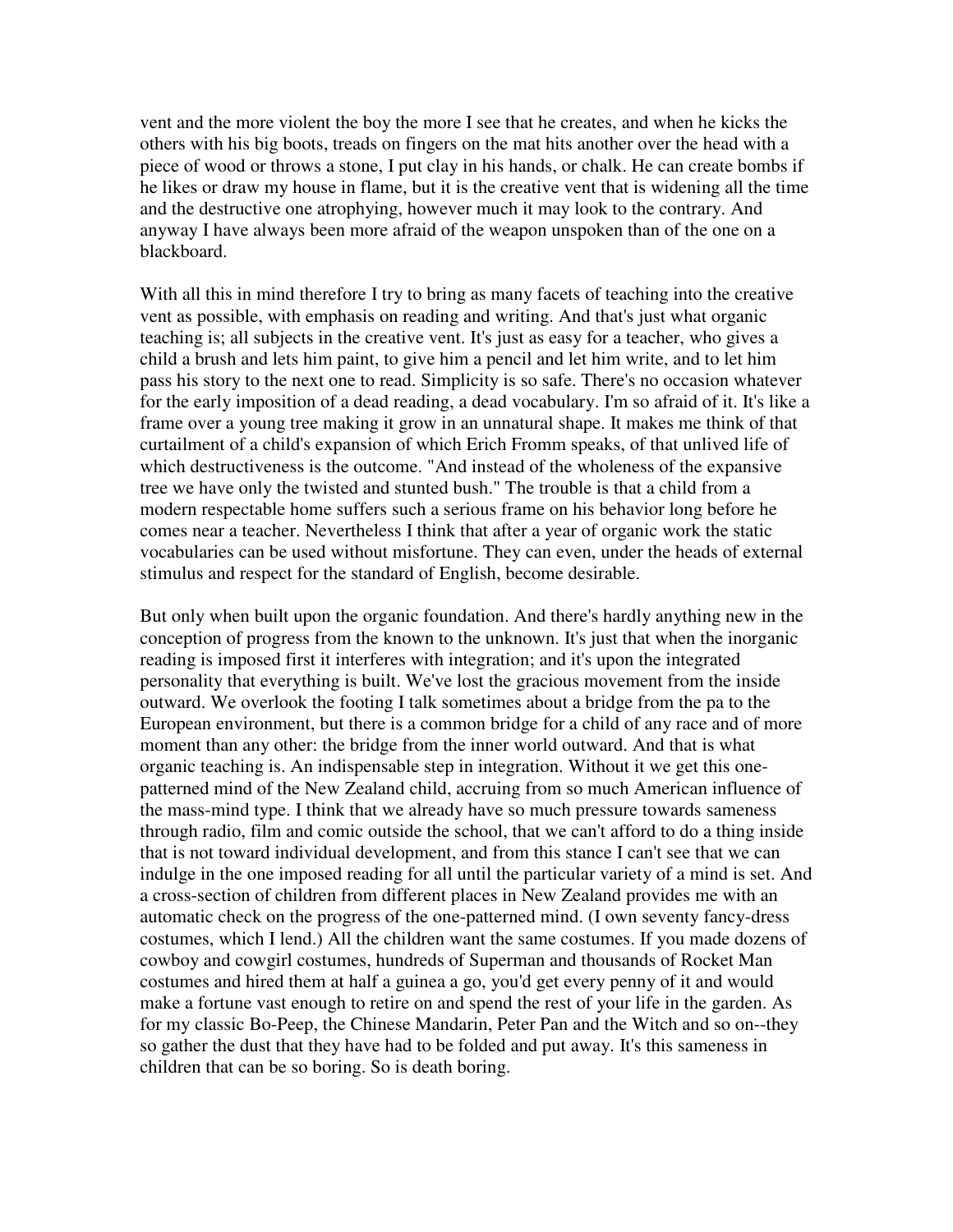To write peaceful reading books and put them in an infant room is not the way to peace. They don't even scratch the surface. No child ever asked for a Janet or a John costume. There is only one answer to destructiveness and that is creativity. And it never was and never will be any different. And when I say so I am in august company.

The noticeable thing in New Zealand society is the body of people with their inner resources atrophied. Seldom have they had to reach inward to grasp the thing that they wanted. Everything, from material requirements to ideas, is available ready-made. From mechanical gadgets in the shops to sensation in the films they can buy almost anything they fancy. They can buy life itself from the film and radio--canned life.

And even if they tried to reach inward for something that maybe they couldn't find manufactured, they would no longer find anything there. They've dried up. From babyhood they have had shiny toys put in their hand, sand in the kindergartens and infant rooms bright pictures and gay material. Why conceive anything of their own? There has not been the need. The capacity to do so has been atrophied and now there is nothing there. The vast expanses of the mind that could have been alive with creative activity are now no more than empty vaults that must, for comfort's sake, be filled with non-stop radio, and their conversation consists of a list of platitudes and cliches.

I can't quite understand why.

From what I see of modern education the intention is just the opposite: to let children grow up in their own personal way into creative and interesting people. Is it the standard textbooks? Is it the consolidation? Is it the quality of the teachers? Is it the access to him and radio and the quality of those luxuries? Or is it the access to low-grade reading material infused through all of these things? I don't know where the intention fails but we end up with the same pattern of a person in nine hundred ninety-nine instances out of a thousand.

I said to a friend of mine, a professor, recently, "What kind of children arrive at the University to you?" He said, "They're all exactly the same." "But" I said, "how can it be like that? The whole plan of primary education at least is for diversity." "Well," he answered, "they come to me like samples from a mill. Not one can think for himself. I beg them not to serve back to me exactly what I have given to them. I challenge them sometimes with wrong statements to provoke at least some disagreement but even that won't work." "But" I said, "you must confess to about three per cent originality." "One in a thousand," he replied. "One in a thousand."

On the five-year-old level the mind is not yet patterned and it is an exciting thought. True, I often get the over-disciplined European five, crushed beyond recognition as an identity, by respectable parents, but never Maoris; as a rule a five-year-old child is not boring. In an infant room it is still possible to meet an interesting, unpatterned person. "In the infant room," I told this professor, "we still have identity. It's somewhere between my infant-room level and your university level that the story breaks. But I don't think it is the plan of education itself."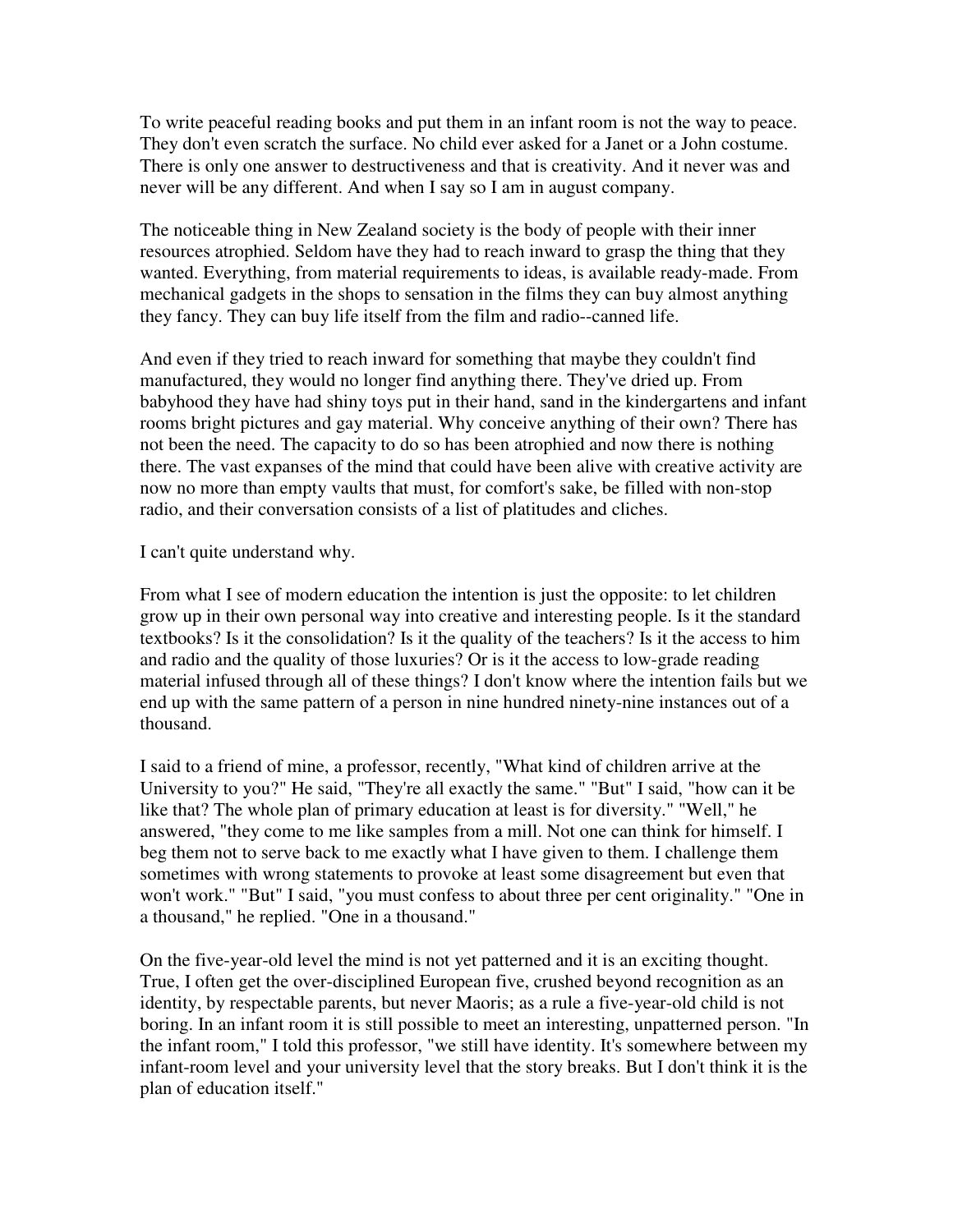I think that the educational story from the infant room to the university is like the writing of a novel. You can't be sure of your beginning until you have checked it with your ending. What might come of infant teachers visiting the university and professors visiting the infant room? I had two other professors in my infant room last year and they proved themselves to be not only delightfully in tune but sensitively helpful.

Yet what I believe and what I practice are not wholly the same thing. For instance, although I have reason to think that a child's occupation until seven should not be other than creative in the many mediums, nevertheless I find myself teaching some things.

With all this in mind, therefore, the intent of the infant room is the nurturing of the organic idea,

The preservation of the inner resources,

The exercise of the inner eye

And the protraction of the true personality.

I like unpredictability and variation; I like drama and I like gaiety; I like peace in the world and I like interesting people, and all this means that I like life in its organic shape and that's just what you get in an infant room where the creative vent widens. For this is when style is born in both writing and art, for art is the way you do a thing and an education based on art at once dashes out style.

The word "jalopy" made its fascinating appearance the other day. Brian wrote, "I went to town. I came back on a jalopy bus." This word stirred us. The others cross-questioned him on the character of such a bus. It turned out to mean "rackety" and although the word was picked up at once nevertheless they still ask for it to go up on the spelling list. We haven't had "jalopy" for spelling lately, Brian says. He loves spelling it, which is what I mean when I say that the drive is the children's own. It's all so merciful on a teacher.

Inescapably war and peace wait in an infant room; wait and vie.

True the toyshops are full of guns, boys' hands hold tanks and warplanes while the blackboards, clay boards and easels burst with war play. But I'm unalarmed. My concern is the rearing of the creative disposition, for creativity in this crèche of living where people can still be changed must in the end defy, if not defeat, the capacity for destruction. Every happening in the infant room is either creative or destructive; every drawing, every shaping, every sentence and every dance goes one way or the other. For, as Erich Fromm says, "life has an inner dynamism of its own; it tends to grow, to be expressed, to be believed. The amount of destructiveness in a child is proportionate to the amount to which the expansiveness of his life has been curtailed. Destructiveness is the outcome of the unlived life."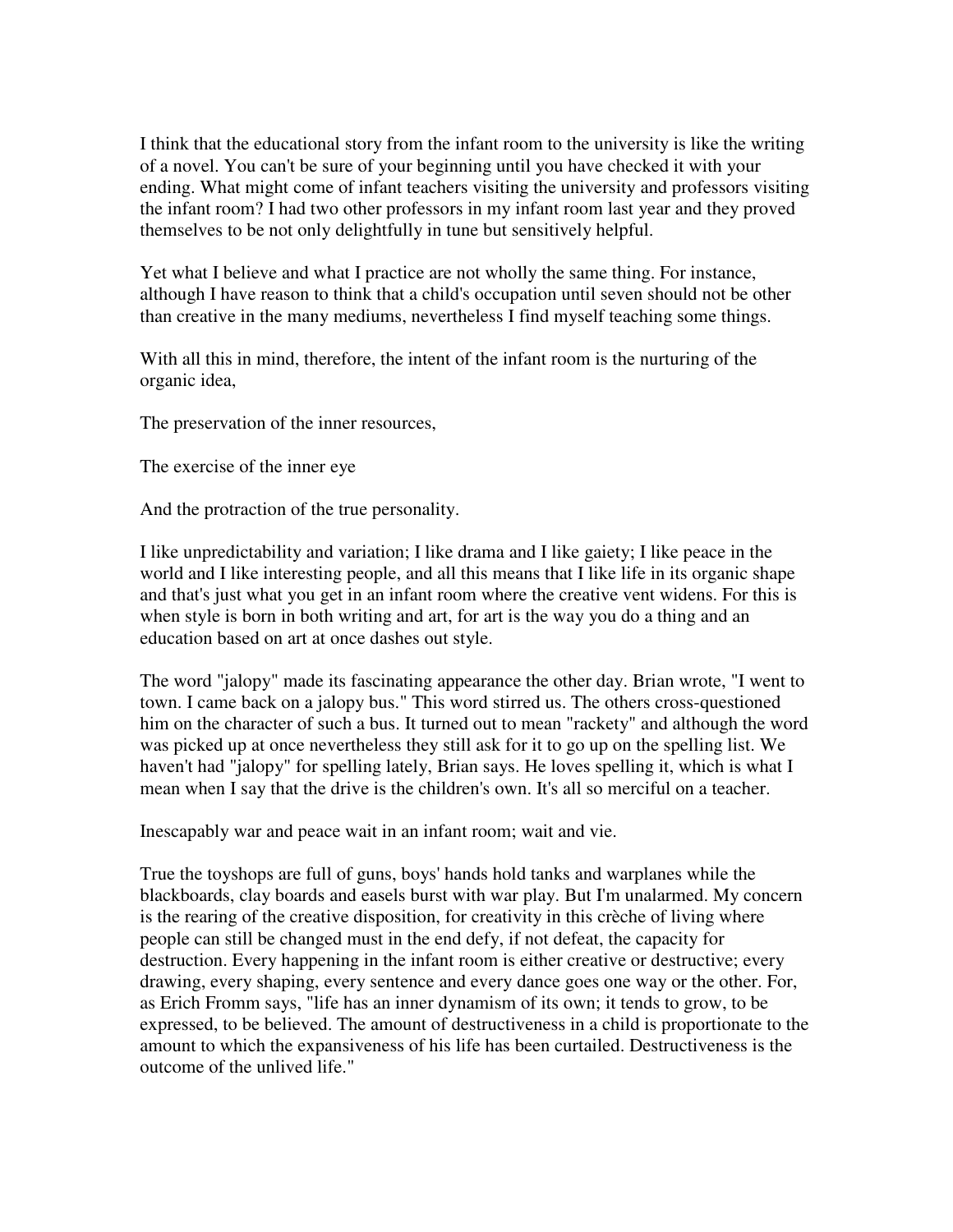I believe in this as passionately as the artist in his brush and the roadman in his shovel. For every work, and first of all that of a teacher, must have its form, its design. And the design of my work is that creativity in this time of life when character can be influenced forever is the solution to the problem of war. To me it has the validity of a law of physics and all the unstatable, irrepressible emotion of beauty.

### **Daily Rhythm**

9-10:45 ORGANIC WORK FOR MORNING

Breathing Out Conversation Painting Creative Writing Clay Sand Water Paste Paint Crying **Quarrelling** Blocks Dolls Washing Singing Creative Dancing

#### **11-12 Breathe In**

Key Vocabulary ¼ hr. for Little Ones Organic Vocabulary Organic Reading Organic Discussion Stories, pictures, picture books for Little Ones

### **Standard Work for Afternoon**

**1-2 Breathe Out** Golden Section Plastic Media for Little Ones **2:10 – 3 Breathe In**  Standard Vocabulary Standard Reading Maori book Vocabulary Maori book reading Supplementary reading Stories, songs, poems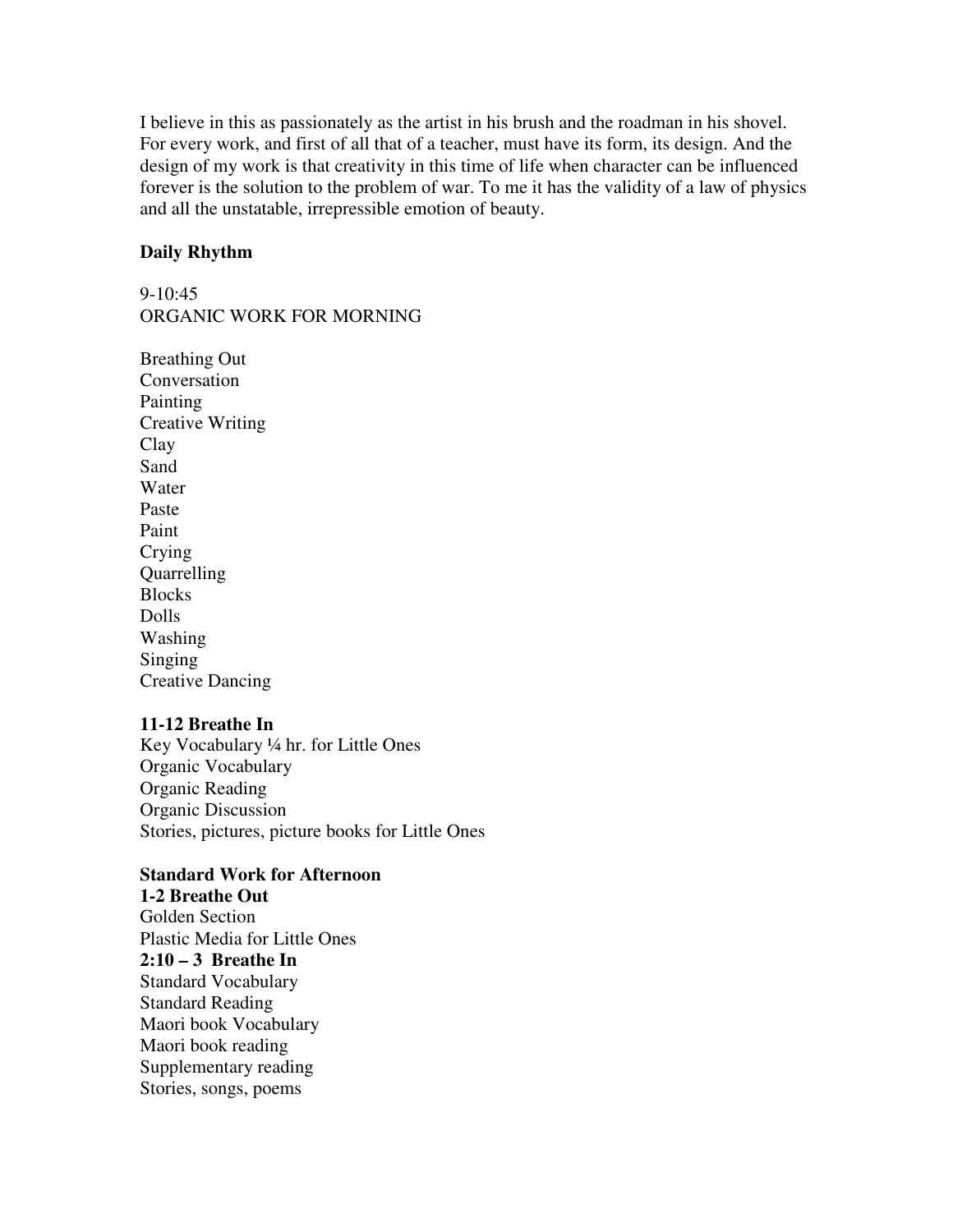Letters for Little ones

# **Life in a Maori School**

- from a diary

And how are you getting on visiting teacher to the school.

"Oh, it's the energy that's the trouble. They're always on the go. But once you've got your foot on their neck they're all right.

I understand... I understand....

I do. But I don't talk about it. I don't try to describe to others the force of the energy in our New Race. Indeed, when I speak of it as "force of energy" I'm grossly under-stating it. It's more like a volcano in continuous eruption. To stand on it, in my Maori infant room anyway, to stand on it with both feet and teach it in quiet orthodoxy would be a matter of murders and madnesses and spiritual deaths, while to teach it without standing on it is an utter impossibility. The only way I know of dealing with it is to let it teach itself. And that's what I've been forced to do.

And that's exactly what I do. I stand back, something like a chairman, and let it teach itself. The only thing I step forward to teach is style. And believe me, I teach that, I teach it all the time in everything, because the rest follows. I teach style, and only style.

You've got to be either brave or desperate to take this road, even though in the end it leads to wide and happy fields. And I'm not brave. But I've got to the wide and happy fields. I'm all too aware that they are noisy fields, since my teacher's mind has been set by the past into the tradition of silence. But they're the only fields that I can understand and believe in, I being so simple--and even though the price is professional isolation and ineradicable, inescapable and corrosive guilt, here we stay.

From long sitting, watching and pondering (all so unprofessional) I have found out the worst enemies to what we call teaching. There are two.

The first is the children's interest in each other. It plays the very devil with orthodox method. If only they'd stop telling to each other, playing with each other, fighting with each other. This unseemly and unlawful communication! In self-defense I've got to use the damn thing. So I harness the communication, since I can't control it and base my method on it. They read in pairs, sentence and sentence about. There's no time for either to get bored. Each checks the other's mistakes and hurries him up if he's too slow, since after all his own turn depends on it. They teach each other all their work in pairs, sitting cross-legged knee to knee on the mat, or on their tables, arguing with, correcting, abusing or smiling at each other. And between them all the time is this togetherness, so that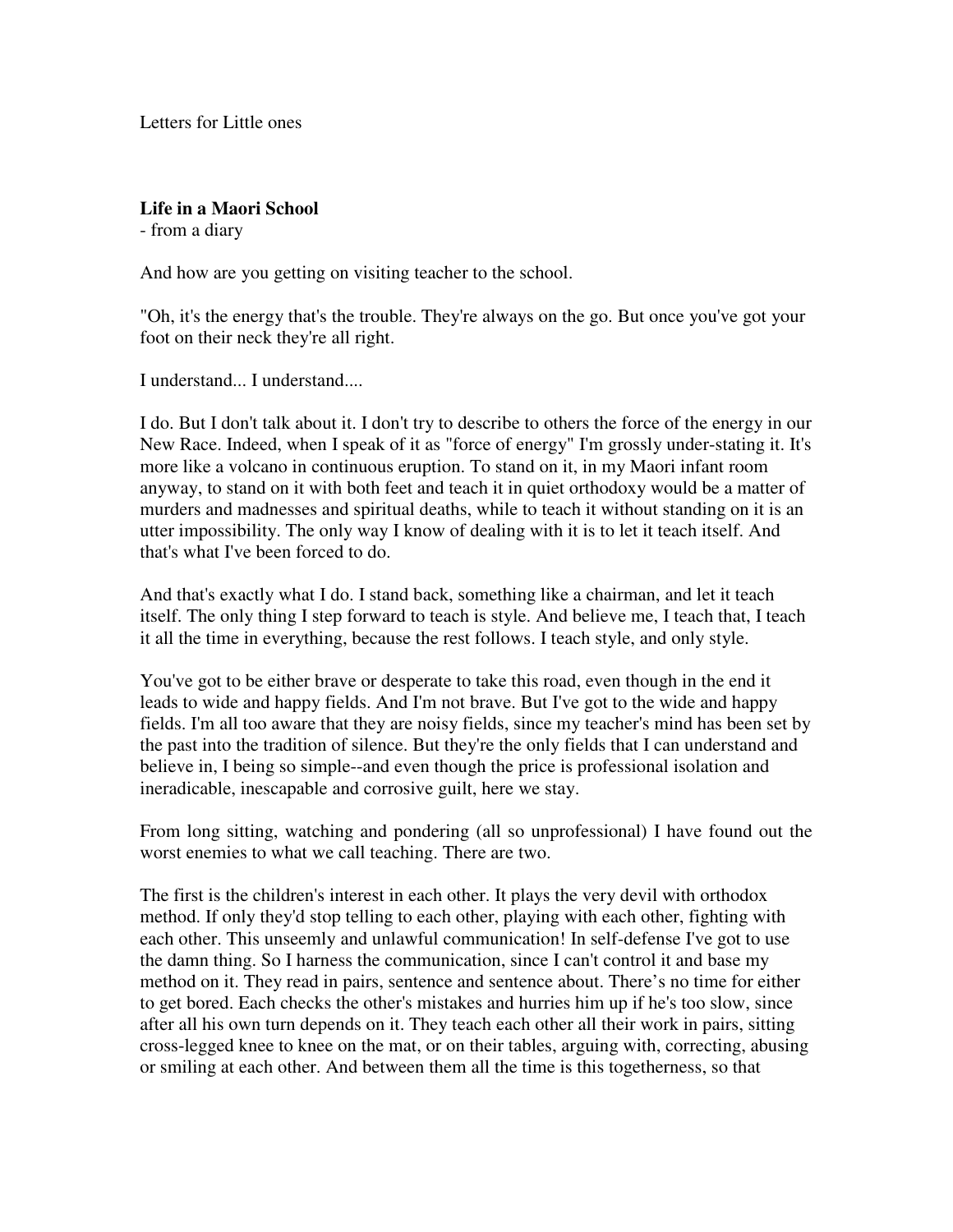learning is all, mixed up with relationship that it becomes part of it. What an unsung creative medium is relationship!

The other trouble with this New Race is their desire to make things. If only they'd sit like the white children with their hands still and wait until they're told to do something and told how to do it. The way they draw bombers and make them with anything and roar around the room with them.

Noise, noise, noise, yes. But if you don't like noise, don't be a teacher. Because children are noisy animals and these in particular, the young of a New Race, the noisiest I have ever known. But it's a natural noise and therefore bearable. True, there is an occasional howl of rage, a shout of accusation, soprano crying and the sound of something falling, but there is also a voice raised in joy. Someone singing and the break, break, break of laughter. In any case it's all expulsion of energy and as such help. I let anything come…within safety; but I use it.

I use everything. They write their own books every morning for a start, to read when reading time comes. And the reading time ... ah well, this is getting into the matter of method again and I'll get myself led miles away from what I'm talking about: the foot on the neck.

The spirit is so wild with the lid off. I'm still learning how to let it fly and yet to discipline it. It's got to be disciplined in a way that's hard to say. It still must have its range and its wing ... it must still be free to dare the gale and sing, but it's got to come home at the right time and nest in the right place. For the spirit to live its freest, the mind must acknowledge discipline. In this room anyway. In this room there is an outer discipline as well as an inner. They've got to listen to me when I speak and obey what I speak. I can only say that I don't often speak. And that I carefully weigh what I do speak. But the track between these two conditions, the spiritual freedom and the outer discipline, is narrower than any tightrope, and seldom can I say that I have walled it.

The volcanic energy, precipitated from the combustion of the old race and the young, the volcanic energy of the New Race blows - but is directed. It was exhausting at first this controlling of the direction of the blasts; and not without risks, this changing of the vents, for the young Maori warriors are full of "take, break, fight and be first" when they come; but it is not as exhausting or as dangerous as standing in the way of it. Sometimes when a tribal excitement surges through the school, the tidal emotion rises up to the level of our eyes and over our signposts so that we think as we drown, "the foot on the neck." But I know that there is too much material and too much drive in the wake of these hoods so we hold our breath and rely on the inner disciplines. At least it's life. For both them and me. And the creative work that comes from it, especially the books, is something I'd pay anything for.

Yet I'm a disciplinarian. It's just that I like the lid off. I like seeing what's there. I like unpredictability and gaiety and interesting people, however small, and funny things happening and wild things happening and sweet, and everything that life is, uncovered. I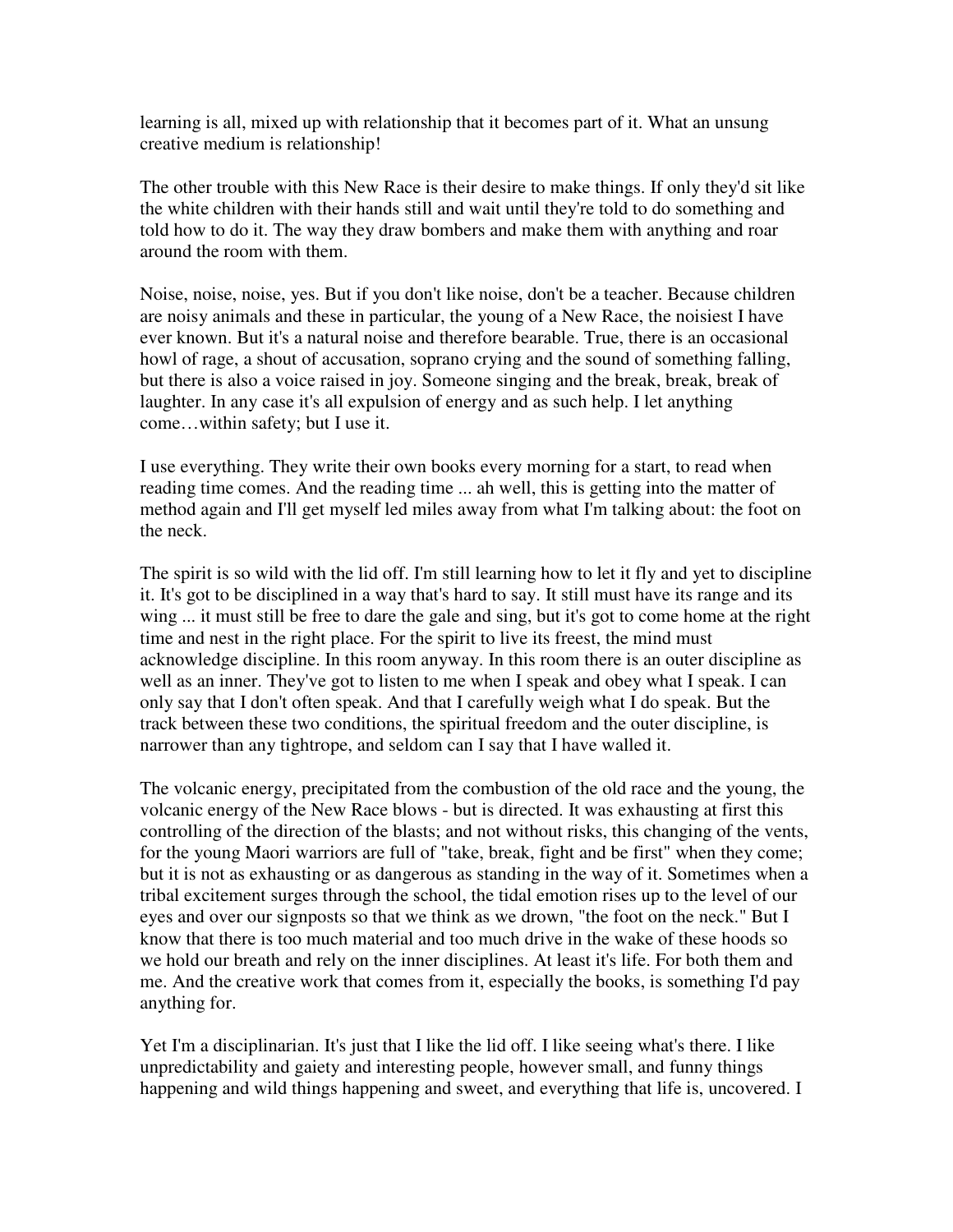hate covers of any kind. I like the true form of living, even in school. I'm in love with the organic shape. "They're all right once you've got your foot on their neck."

I understand. I understand. But communication and creativity are abler teachers than a foot.

But I'm still no nearer to describing this energy. It has to be seen to be understood; the energy when the lid's off, I mean. And I don't talk about it either; so insignificant a thing as an infant room of the young of a minority race, in a small country, on a paltry planet, in a comparatively junior universe. It's too mere. It's enough for myself that "The least thing stirs me; the greatest cannot make me quake."

My newest little white boy, Mark, came up to me this morning. "My apron's pinched." he said with a mixture of excitement and resignation.

"Don't say that!" I replied warmly, forgetting my laboriously learnt infant-room patience. "We don't take things here!"

He looked so smug. The characteristic offspring of the smug middle class ignorance. "Well it's not in my desk. I put it in there."

"I told you," I replied; still dangerously warm, across a moving pattern of brown faces and above a sustained chord of young voices, "to take it home on Friday to get it washed. It'll be at home."

"It's not at home."

"It'll be in your bag then."

"It's not." But conversations in the vitality of a Maori infant room don't, can't, last long. Both voices and movement bore him away from my outer eye as well as my inner.

"Primed at home!" I said passionately over the lunch-table, where infant-room patience was shed. "He didn't even look for it! They never do, the white ones! There's only one explanation of a missing article in a Maori community where a *Pakeha\*(white person)* is concerned. Stolen! This child hasn't been with me a week so how can he have found out for himself whether or not the Maori children steal?"

"Really," said K., cutting up his tomato, "it does make you wonder how far we can get when the homes are so set."

"Mrs. Henderson, someone's pinched my duster!"

Another white one. I looked up from Matawhero's reading, feeling my neck reddening. ...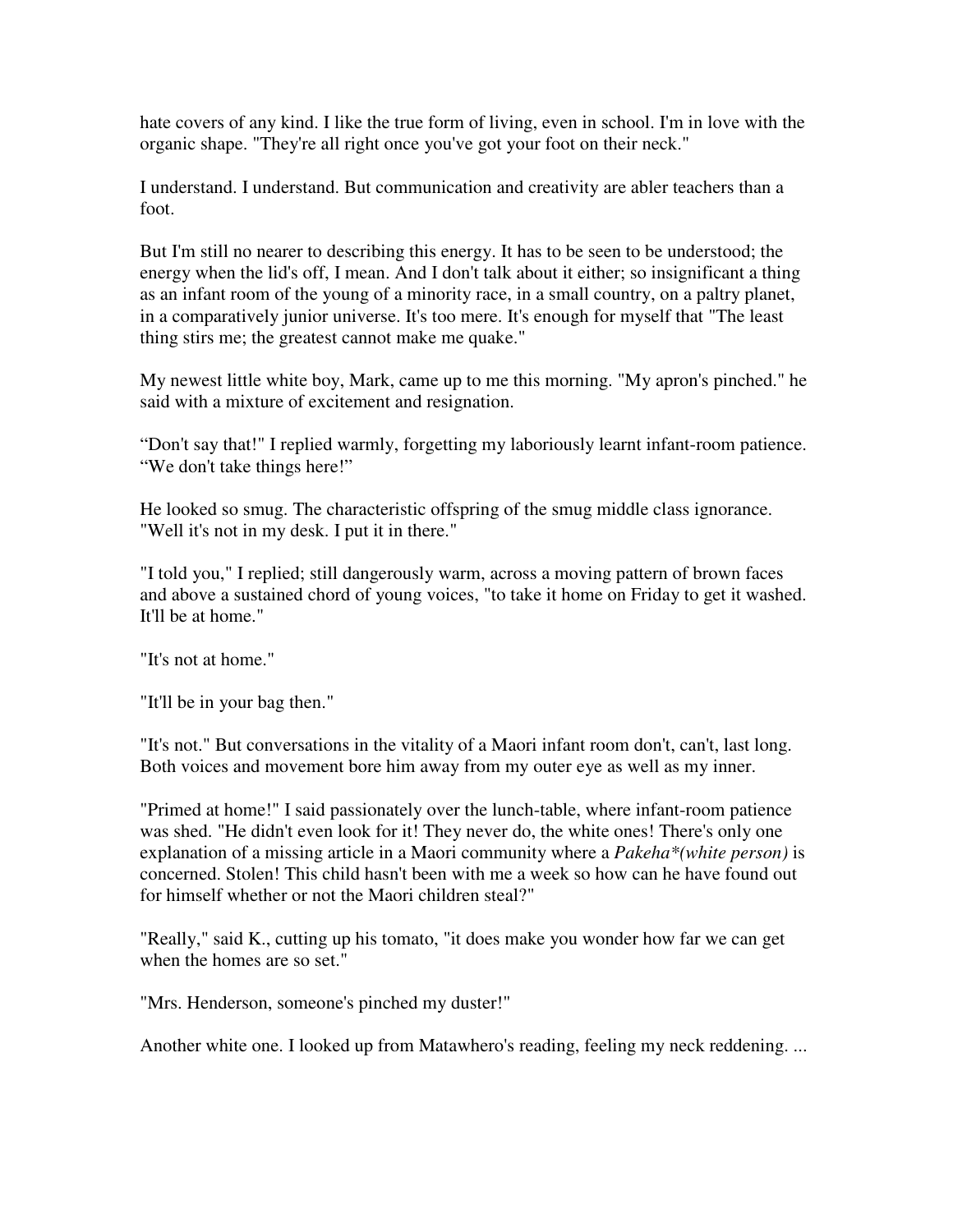"It-it-it's in his desk!" spluttered Matawhero with anxiety. "He didn't even look for it," I told K. as the senior girls washed the infant-room floor, "and he's been with me a month or two and could have found out for himself- by now whether or not the Maori children steal."

K. replied reflectively, "The school seems to have made no headway in that home."

"He hadn't even looked for it."

"Yes. It makes you wonder."

I was busy after school on my third edition of infant readers for Maoris when K. put his head through the door of my workroom at the back of the house and said, "I've brought two Maori ladies in for afternoon tea. Mrs. Rameke and another."

I put down my brush, since Mrs. Rameke was a sensitive and intelligent Maori. Many of them were for that matter. But this one was the Welfare Officer, and moreover had in her just enough extra of something, maybe white blood, maybe Maori ranking blood, to help her to succeed in the European way of life. Or to what, I remarked privately, to what was success in the *Pakeha* eye. It depended on what you called "success."

They were fingering instinctively the ancient Kiwi rain cloak that I was mending for a homeless Maori friend of mine and were exclaiming at the Maori rafter patterns on my curtains when I came into the drawing room. It made me so happy. "Ah!" I called as I came in. "Trust a Maori to appreciate that!"

In no time the conversation was leaping like canoes with the tide. Like the Great Canoes that mastered the vast oceans six hundred years ago to deliver the Polynesian seed to the Land of the Long White Cloud. ..."It's not that I'm anti-Pakeha," I protested. "I love my own race. It's just that knowing the Maoris so well I see the many unfairness. And they do" I felt within for the right word - "sting."

"Ah," they breathed with that inimitable Maori sympathy, in that way Maoris - have of following along everything you say, feeling everything you say, and being so obvious about it. It carried me further. "It's my white children who so clearly reveal the attitude in the European homes about. The Maori children are most conclusively prejudged. Actually, there's a most wonderful cross in this pa. These children are easily the most vital and the most intelligent of any children, brown or white that we have ever handled. And it's not only we who say so. The Phys Ed man, and the Art man and the inspectors all say the same thing."

"Yes" said Mrs. Rameke. "There's a very deep breach between the Maori and Pakeha in this district."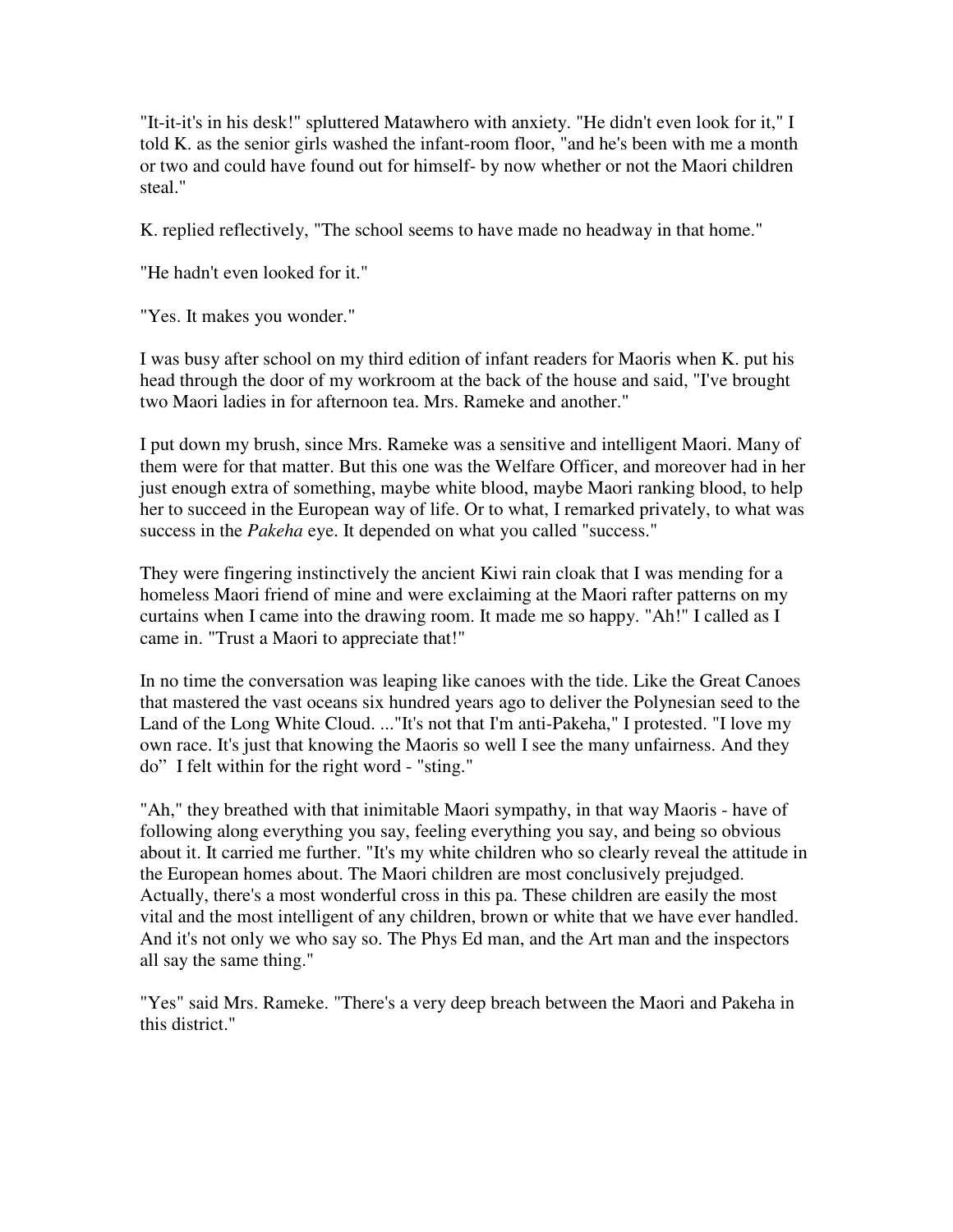"It makes us," said the other, "very shy and sensitive. If only the Europeans knew how appreciative we are of the slightest help. But the attitude against us makes us afraid to speak."

"In my work, though," said Mrs. Rameke, speaking thoughtfully in perfect English but declaring her Maori unmistakably in the fluent accompaniment of her hands, "I have found that it is only the one class that shows racial prejudice. It's this ... this ... what do you call it?……… this middle class. The lower tens" (Ah, she had fallen as so many Maoris fall, on the issue of plurals)

 "have sympathy and I find that the academic people, the ah... upper people … always understand. They want to. They try to…

A bad day for the New Race. This long-drawn-out disgrace of being a Maori is continually confused in my mind with images of the great Rangatiras of the past and their proud peoples. I see the high and decorated prows of great canoes rising to wave crests; the poignant beauty of pas, relaxed in the setting of trees and running water; hear theories of battle frenzy and the speeches, cadenced like river talk. But what do my white parents know of that? How can I protect my beautiful Matawhero from the *taiaha\*(wooden Maori spear)* of prejudice?

"Kin Oi go outsoide?" asked Matawhero. I'm getting used to the horrible pronunciation the Maoris pick up in the white district. Although when I first came down here from the fastnesses of Waio, where the Maori vowels were pure, it was as painful as a creaking door. I looked down at him. He was very small. I knelt to his level. It wasn't time to go out yet.

"Kin Oi?" he whined again.

Well, I thought, it's my fault if he wants to go outside. Something wrong with my infant room. But it's uncomfortable shedding tradition. It's so warm and without it I feel so cold. "Have you done your work?" I said.

He scattered away and brought it. Screwed-up-little-writing-all-stuck-together-at-arising-angle. "Kin Oi go?"

"Yes. Why not."

"Everyone go to sleep."

"Aren't you going to read 'The B'ue Jug,' Mrs. Hen'son?"

"Do we have to go to sleep?"

"Matawhero, go to sleep! Mrs. Hen'son said we got to go to sleep!"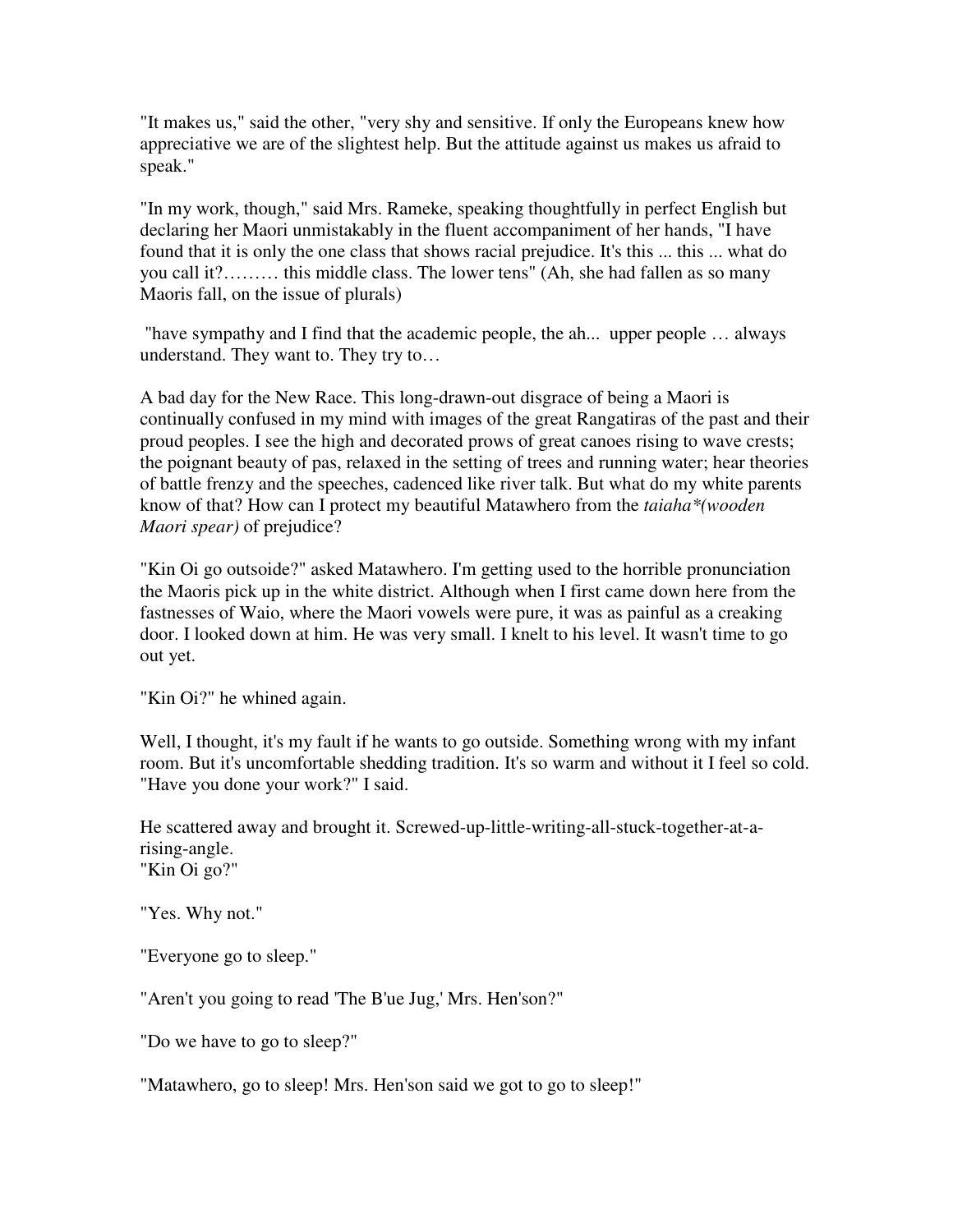"Read 'The B'ue Jug,' Mrs. Hen'son."

"Mrs. Hen'son, Rangi won't go to sleep!"

"Do we got to lie down? Twinnie, lie down!"

"Aren't you going to read 'The B'ue Jug'?"

"Twinnie's eyes are open! She's looking through her eyes!"

'The other Twinnie's eyes are open!"

"Not!"

" Course!"

"Not!"

"Course!"

"What about 'The B'ue Jug,' Mrs. Hen'son?"

"Go to sleep!"

Silence.

Mark: Mrs. Hen'son, I can't draw any of those things in that story.

Me: You could draw the rope, I suppose.

Mark: Just a straight line?

Me: Yes. Then the rat. Just around thing like that and a line for a tail like that.

Mark: Just a little round thing for a head and a little round thing for the stomach and a line for the tail?

Me: And a few legs. Tame, blow your nose. Junior, tuck your shirt in.

Twin: Mrs. Hen'son, Twinnie is cheeky. She's drawing on my side.

Mark: And a few legs?

Me: And a dot for his eye. Rangi came and stared raptly at this where I pinned it on the wall beside me. Then I heard that unbearable throat noise that boys make to indicate gunfire. It cut through the spontaneous singing in the room. That wretched new boy is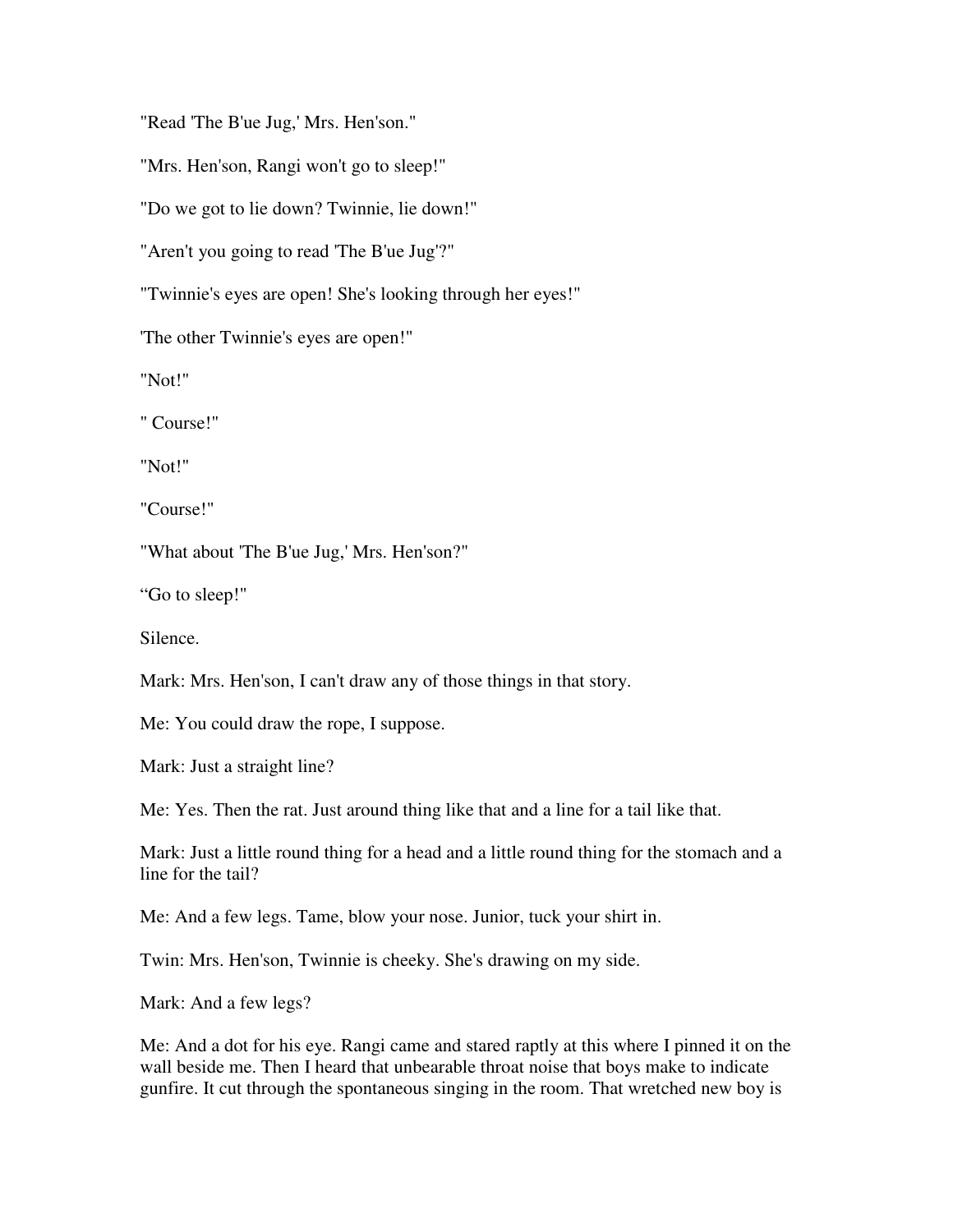drawing his guns. I went over and smacked the calf of his leg as hard as I could, forgetting my fingers for the Schubert Andante. "Don't make that noise!"

Then Mark made another rat.

"Give that to Rangi." It might give white Mark a kind feeling to Maori Rangi.

Then another rat.

"Give that one to... aa... Matawhero."

Wihi brought up a page of drawing. "Who did that?" I said.

"My mate."

"Who's your mate?"

"Naomi."

"She's a kind girl."

"Can I have a scissors to cut it out?"

"No. You make your own rat. Then you can have some scissors."

"I can't make a rat."

"Mark can." I showed her Mark's on the wall.

Mark made another rat. "I'll give it to Tame, Mrs. Hen'son."

Matawhero didn't do any drawing. He was reading "The Blue Jug" to Patchy on the step. Brown reading to white. More toleration, a little more interracial understanding maybe. Composing it from the pictures, Matawhero is too desperately concerned with the personal relation to do anything with only himself in it. (Which is why I like his grandfather.) So is Patchy.

Wiki: I've done my piggy, Mrs. Hen'son.

Me: Where's its legs? She turned it round another way. "Here's some legs. Can I have a scissors?"

"Yes. You can have some scissors."

Mark made another rat.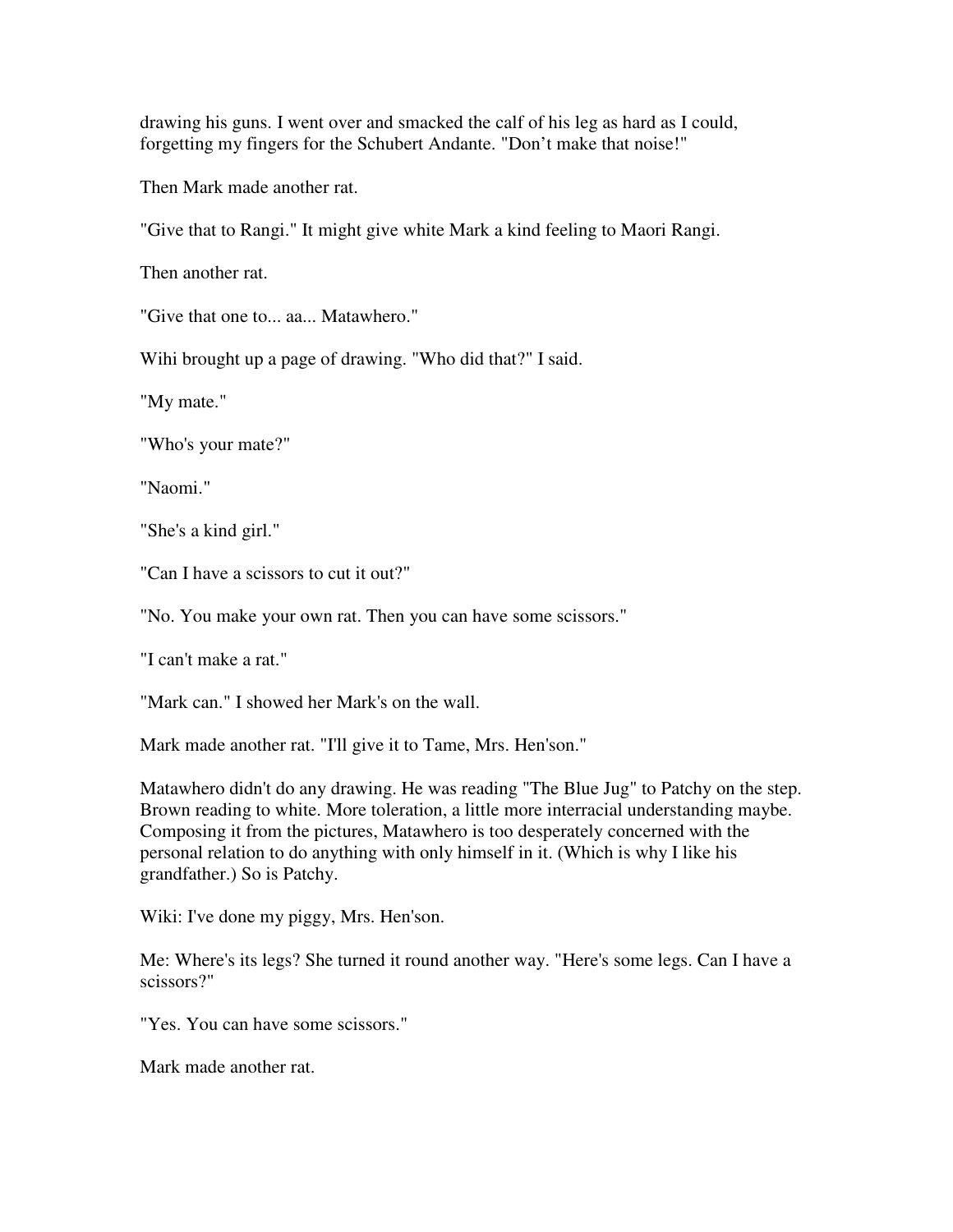Patchy: Mrs. Hen'son, is it home time?

Matawhero: Mrs. H. It was me rang the bell! I rangit three times!

Others: Mrs. Hen'son, here's the pussy!

Mrs. H., can I take primer one?

Mrs. H., can I play the piano?

Mrs. H., Patchy took my paper I had ready for after play!

Then Hirani began playing "Pokare Kare Ana" and the singing drowned most of it. ...

The abstract pattern of behavior. The organic design, almost. Behavior in the raw. Clues. Clues to the hidden sources of adult action. Confessing them.

Matawhero: Kin Oi sit with Gordon again?

Gordon, white and pleased: You're always wanting to sit with me!

Me, privately: Score.

But I don't expect the brown and the white to ever really mix. All I'm playing for is understanding. It's not that they can't mix on any of the spiritual, intellectual or physical levels. I have done that myself. It's in the sphere of interest that they divide. The interests of each race grown from the separate centuries behind. The Maoris, *generally speaking,* love tribal gatherings with emphasis on food and spiritual matters. While we, featuring the intellect, are segregating irretrievably. Only generally speaking, this. Particularly, my highest encounters have been with a being who was brown.

White Harry is home because brown Junior gave him a hiding. Reverse. But I don't believe that it is the hiding alone that has sent him home. Just a rhythmic reaction to his passionate absorption in school for these first few months. There has to be a swing back sometime. Actually I told his mother at the beginning that when she saw the signs to keep him home for a rest. "Although Mr. Henderson won't agree with me on that," I added. But I could have saved the retreat if I had been all there and not still in a no-man's-land after a sharp weekend. I could have done the comforting myself as I have done before. But I fell down on that and there is Harry home and I'm ashamed. True I could have had the bully strapped there's only one treatment for big, ignorant bullies and that's to feel their own shin sting, but I didn't and Harry is home and as an infant mistress I failed and am regretful. Even though as a person I was sufficiently in character. Slowly descending from a moment ...there is a ... an allowable blindness.

Brown Waiwini can't even see a story through without getting up and coming to me for her communication. This art of communication. When we have stifled the symbol of it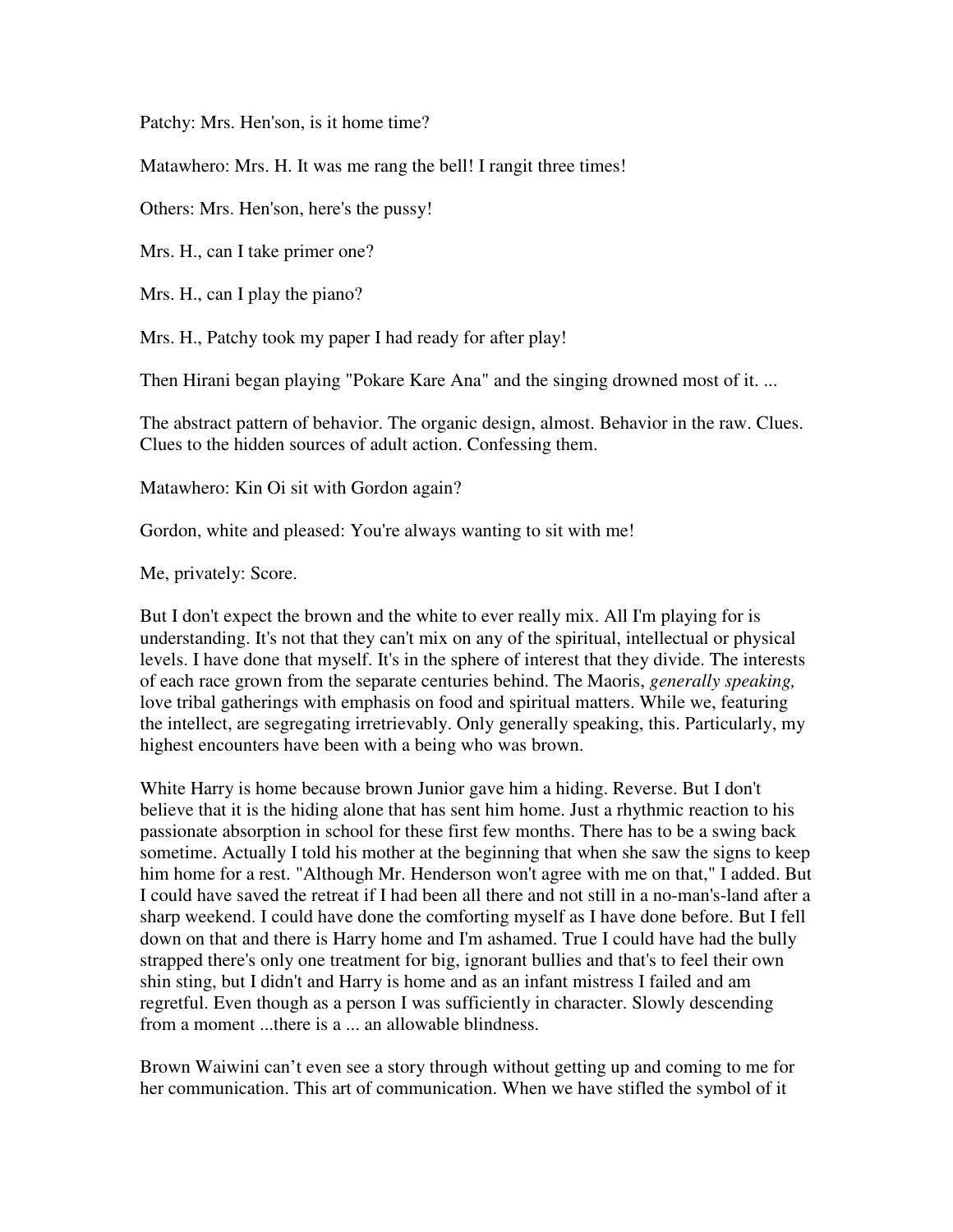and suppressed the desire for a we have achieved respectability. Joy said, "How I hate respectability!" A lot of Waiwini's work does not get done because of this preoccupation with the personal relation but I honor it and cultivate it knowing that this is the stuff that the "meaning" is made of. Such a warm, observant creature. She gets as close as is humanly possible to whatever's happening and to whomever it is happening to like Matawhero. At the tangi for Whareparita's twin babies she edged herself to the top of the two tiny coffins and hung over the two tiny dead faces in complete self-forgetfulness. And self-forgetfulness is one of the exquisitenesses of living. And Waiwini and Matewhero are *livers* in full measure. Not too much of what we call work, of course, but ah, the living they accomplish.

This afternoon marks the beginning of composition. Word composition. Writing. The first wall between one liver and another. Putting thoughts in writing for the other instead of the direct route of speech or touch. I'm both gratified and sad. Talkers and touchers are never lonely but writers are. Here is the beginning of loneliness. Should I be glad because my children are voluntarily composing sentences for the first time! One Twinnie is writing on the blackboard about the story: "The fish is jumped. The fish is swimming. The little fish is in the sea. The fish he have no leg." Ah well I can't stop civilization. A picture springs into the world behind my eyes of a *Maori marae\*(a temple enclosure used for religious ceremonies)* of the past with the tattooed, impassioned speakers. The direct vital communication at all times.

 I have taken to singing to them when they are lying with their eyes closed resting. Songs my father sang to us at bedtime. Songs that under the stress of teaching I didn't have time to sing to my own children, at least not very often. They like it and I like it. I sing all his songs. And get rid of a good deal of something. I don't know what.

Oh where oh where has my little dog gone, Oh where oh where can he be? With his hair cut short and his tail cut long, Oh where oh where can he be?

Oh going down the river in the old steam boat... I won't finish that one as it belongs exclusively to our family and has for centuries. But somehow I can't help singing it to these sleepy brown children.

I burnt most of my infant-room material on Friday. I say that the more material there is for a child, the less pull there is on his resources. Other children coming to me from other schools are most annoyingly helpless. They want the teacher to do everything for them. Like a mother I don't believe in shiny polished blocks. The shine and the color should be supplied by the child's own imagination. Maybe he will not imagine polish and shine. In which case the polish and color supplied externally is obviously an imposition. Which I scream is deadly! Whatever his own imagination does supply will be something in character with his own needs. Which is integral, cohesive and organic. I speak of blocks as an example but only symbolically. I mean all the other contraptions. Mrs. S. for example was given the job of preparing mountains of reading cards to supplement the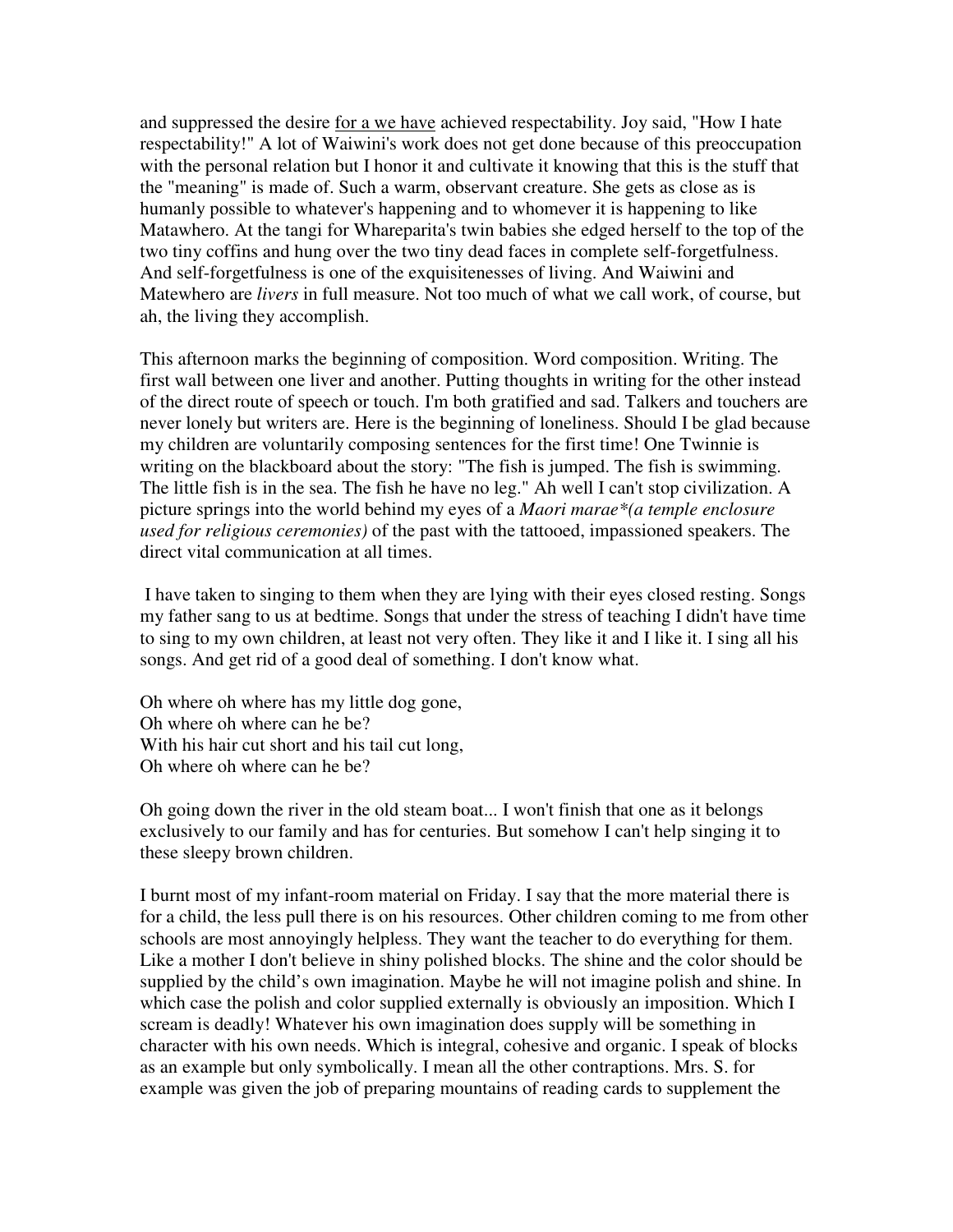new reading books. Pictures for every word. Pictures illustrating, *believe it or not*, words like "up," "to," "my"……over and above the nouns. It's terribly hard to believe that modern teachers can do this and modern inspectors instigate it. Can't a child picture his own nouns when he hears them? Do we have pictures of prepositions and conjunctions? And beyond all this think of the time it takes to care for all this stuff. Only infant teachers know the time it takes to keep this stuff in order and in repair. Time that could be used in precious conversation with them. I burnt all the work of my youth. Dozens of cards made of three-ply, and hand-printed and illustrated. Boxes of them. There will be only the following list in my infant room:

Chalk Blackboards Paper Pencils Guitar **Books Charts** Paints Clay Piano

And when a child wants to read he can pick up a book with his own hands and struggle through it. The removal of effort and the denying to the child of its right *to call on its own resources. ...*

(I was sad though, seeing it all go up in smoke.)

But teaching is so much simpler and clearer as a result. There's much more time for conversation. Conversation... communication. (You should have heard the roaring in the chimney!)

We had our grading this week. The men were well marked Tom and K., but as usual I was very low. There's no doubt about it. I am a very low ability teacher. My sister Daphne says on this matter that it would be a disgrace for a woman in my position to be a good teacher. As for myself, maybe it is a distinction of some kind to be unacceptable in New Zealand teaching. I walk alone, like Edmund Burke. We are "rogues," the term critic's give to people they can't classify. That's the alternative assumption. I use both.

Saturday morning. I have come to a decision this morning. I'm resigning at the end of this year. I have established, begun so much here. Everything of myself I have put in here. But I'm going to leave it. I've had enough. I'm going to be a wife and nothing more. I may even leave earlier. I'm going to find out how much sick leave I have left and will use that first.

The grass is growing a little now on Whareparita's twin babies in the little cemetery at the corner. And I think the grass is growing a little on Whareparita's sorrow. It made me sad for a while after she had come home from the hospital to see her across the mat taking up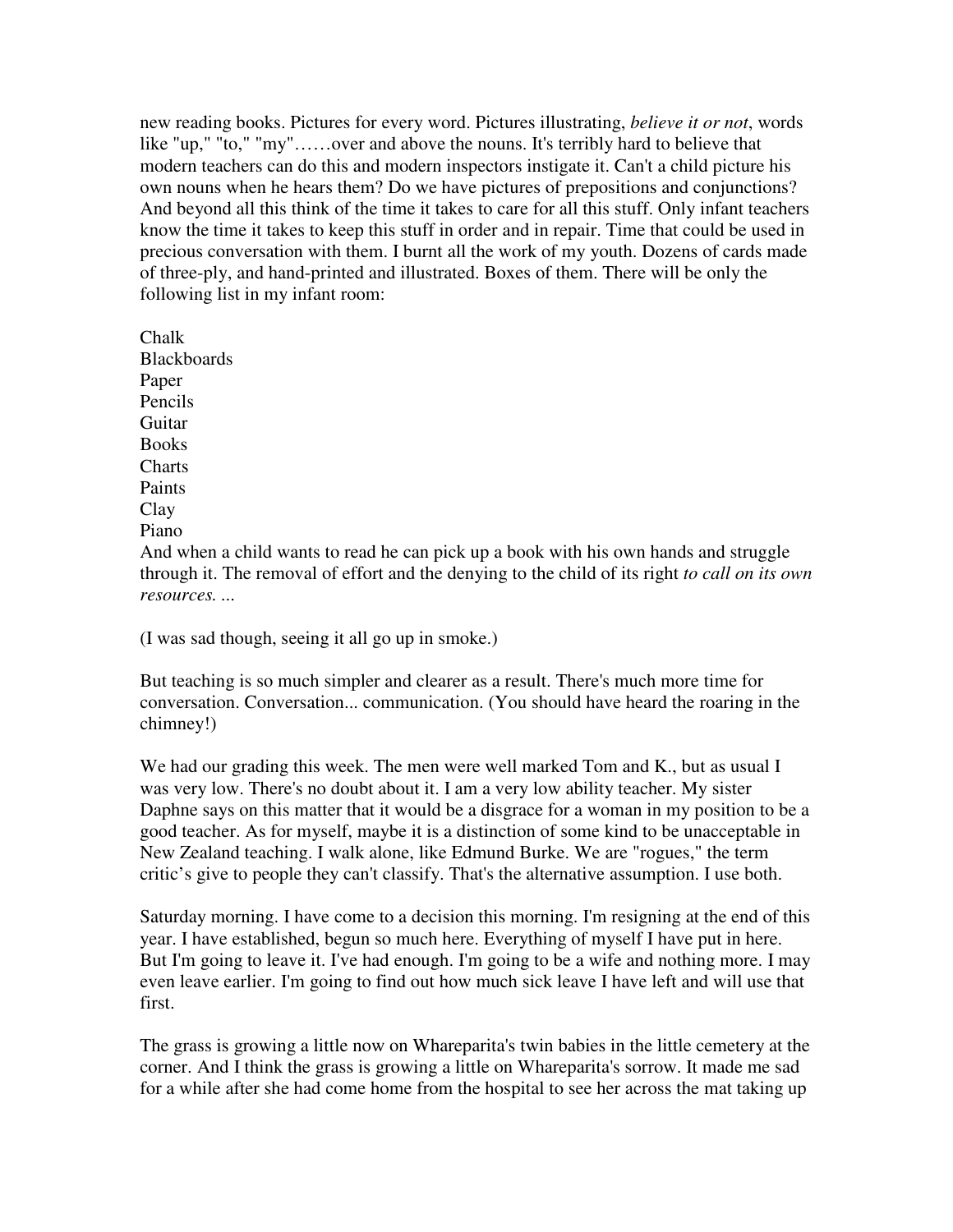her old duties about the house again. Sometimes I would see her leaning in the front door with a very idle broom, just looking. And someone said to me, "Whareparita was down at the cemetery yesterday crying over her little grave." So I thought, surely I can do something for her. It seemed too hard for a girl of sixteen to meet such a blow. So I thought I'll take her with me whenever I can. I'll take her into term with me on Friday night. But I forgot of course, and as I was walking down the street on Friday night through the crowds, I met Whareparita, all painted up and ready for more action. With another girl. Really, I thought you'd never know by the look of her that there, two darling little babies at the bottom of a deep grave at home and a married man lurking somewhere in the background reflecting, maybe, and wondering. But the illness and sadness did something to Whareparita for all that. She was a rough-skinned, ordinary Maori girl before but now her skin texture is wonderful and her figure even more so. She came second in the Beauty Contest last month. Then the other day a truck pulled up across the way and Whareparita got out. She had overalls rolled up beneath her knees and bare feet. What a pretty sight!

"I like you," says Mohi," because you smoke."

Mohi is a very fair Maori whose father is a wandering Dodgems man from the Carnival.

"Of course I smoke."

"You'll go to Satan."

"I hope so."

"I smoke," he says.

"What ... you're going to Satan too?"

He nods seriously, Maori fashion.

"All right me and you, Mohi. Let's both pack up off to Satan."

Not past him though.

The only major thing that happened last week at school was the cleanness of little Hine and Riti Tamati. Someone had bathed these children and washed their hair and combed it and tied it. Their clothes were clean and ironed. I was astonished. I myself have been taking their clothes off and washing them and combing their hair in self-defense.

"Who washed you?" I said.

"Mummy," they said.

"Is she back?"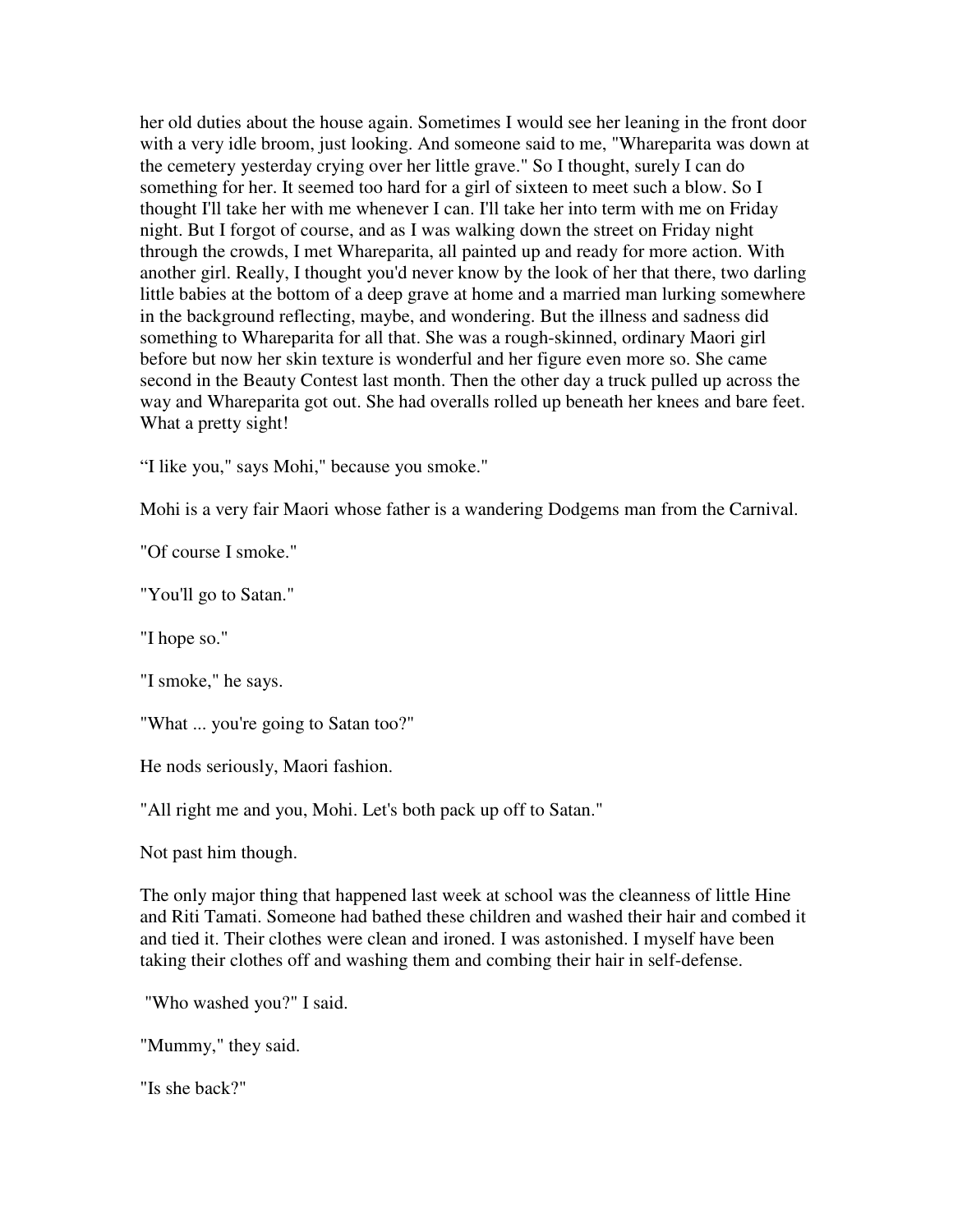"Yea. She camed back. She wash our clothes."

"Was it she who did your hair?"

"Yea. She does our hair. She camed back."

"Well well! Look at that!"

I haven't said anything about these two yet because I wanted to write about Rose first, their big sister who allegedly cares for them when their mother is away. But I haven't got round to Rose yet. That was Rose in the white shorts who led the Beauty Parade on Gals Day.

I'm not resigning. I've changed my mind. What I call my mind.

Harry reappeared this morning. Masses of tears. They concentrated on keeping him at school until I arrived. This is never before the second bell. So I just picked him up and sat him on the table beside me and he watched me telling to the others over their work and played with the stamps. Also I read "The Blue Jug." He told me that he was to stay home in the afternoon to have a sleep as the new baby had kept him awake all night. But he came after all in the afternoon. And seemed to be very happy. But I think he is feeling the tension of the home. Four little ones. Especially so young and being the first of four. Think of the repeated ousting from his first place with his mother. So ... I mothered him, or grandmothered him if you like. Besides I had a ghost to lay.

 I've got all the standard girls sorted out into basketball teams. A, B and C. They are all making pockets for their blazers, the new banner, and are all knitting themselves bright yellow sports pullovers. Most of them are practicing the piano. I feel satisfied that they are all mopped up and very busy. The goal throwers have a certain number of goals to achieve every day, twenty to be exact. I was dubious about this, thinking I was being hard and that it was too much, but some of the B team were getting hundreds a day and today Jane's score was five hundred and twenty. I asked the men if I was expected to believe these astronomical figures. Amira scored seven hundred and twenty-one last week. I said to Tom, "I can't check up on them. I can do no more than accept these totals. At least they are fascinating."

My infant room nearly always has in it a boy practicing, a girl sewing on the machine, a girl sewing her pocket someone knitting and three or four dozen infants working and talking and laughing and often singing. I love to hear the singing breaking out one first then three, then all. But it seems that the things I like most are things that bring me disfavor. I often go to the piano myself and play their songs. Sometimes they run up and sing and sometimes just sing where they are. But when they hear "Goodnight Irene" they run up and cluster round and sing with everything they've got. So much so that I am in the position to play a part. And Waiwini squeezes as near as possible to me, to the keyboard and the center of things in general and tries to follow the part. Then after a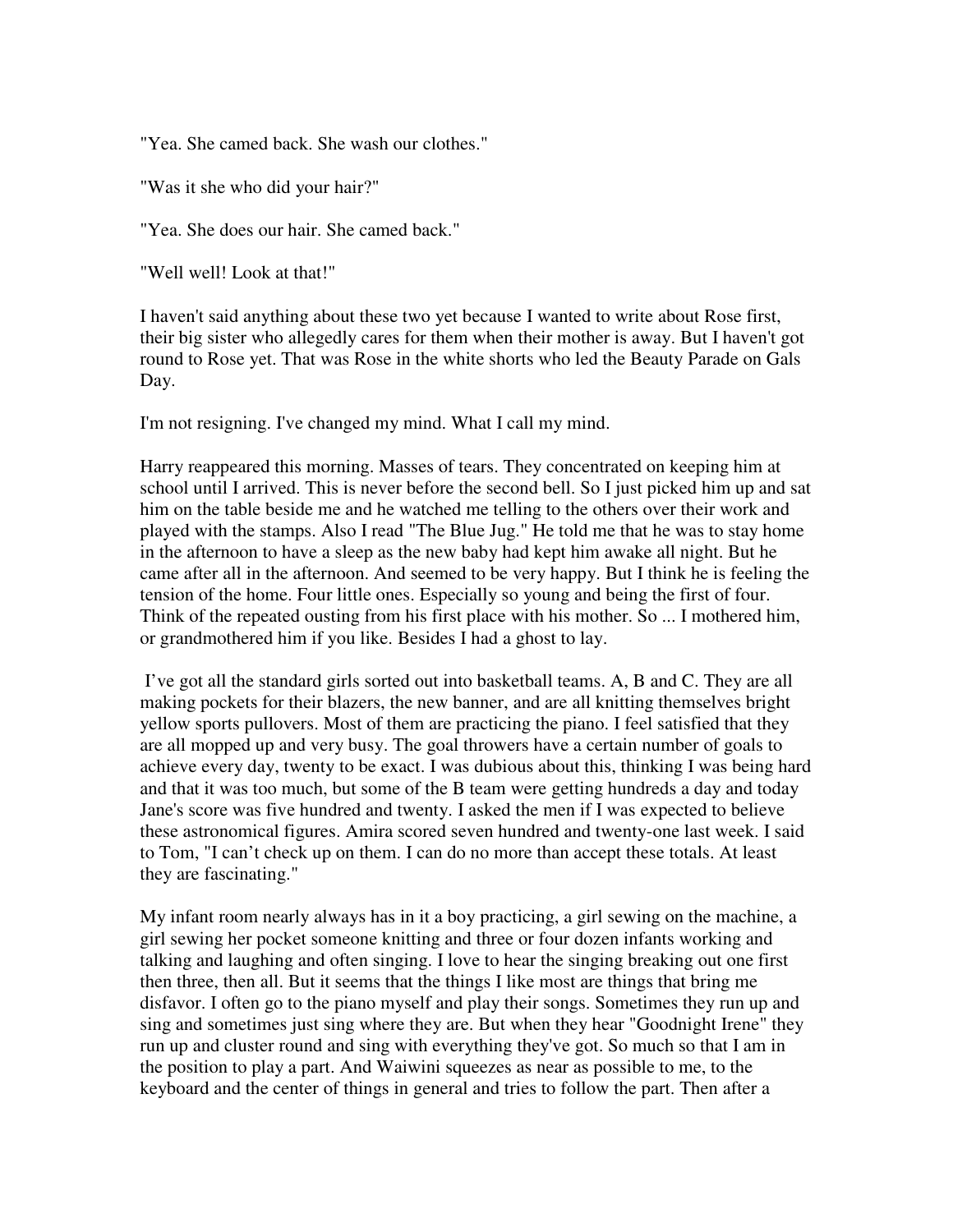while they drift back to what they are doing. Lovely movement. Admirable grouping. Perfect, spontaneous design. Now where was I! Yes, all very bad teaching, I'm convinced.

Well now, B.'s are not handling our winter tunics. I don't blame them. I strolled into B.'s in Napier yesterday; K. was over there looking at moving picture machines for the school, and lo! What should I see but rows of brown tunics and blazers! So I talked about these things with a tall efficient sales-manager woman who frightened me, who said she would order more next time. So I thought of Mrs. Hakiwai who has already paid in advance for her tunics in B.'s. So I put three aside for her. "Mrs. Hakiwai," I said. She got out her paper and pencil.

"How do you spell that?"

I spelt it.

"That's Maori!" she accused, putting down her pencil.

"Yes."

"The Maoris are very erratic. They promise to take a thing and don't come back."

"That's true. But this one won't."

"Are you the teacher?"

"Yes." I said, looking down in disgrace.

She looked me up and down. She all but said "Turn around." I thought way inside me, What a cost this dream of mine is. To have my Maoris in brown and yellow. So after all that I had to move down to the other end of the showroom and try on some fur coats to cheer myself up.

K. was talking to the Senior Inspector the other night at a Headmaster's meeting. He told K. that he was sending me a junior next term, "to help Mrs. Henderson with all she is attempting to do." You can imagine how the other schools will rise against this interpretation of staffing rules. However there is always a storm awaiting the imaginative. The architect was out also yesterday measuring up for a staff room and a laundry and a shower room. More storm. However there it is. I have a very tiny little dream that we may make this school fit enough for the white children to come back. I have been thinking it rather a shame on someone's part that the white children should be driven from their own school and forced to all sorts of transport embarrassments in attending elsewhere.

Since B.'s have refused to handle the Fernhill School winter tunics I was ... frustrated. I love action, not delays and refusals. I was immobilized and couldn't think what to do.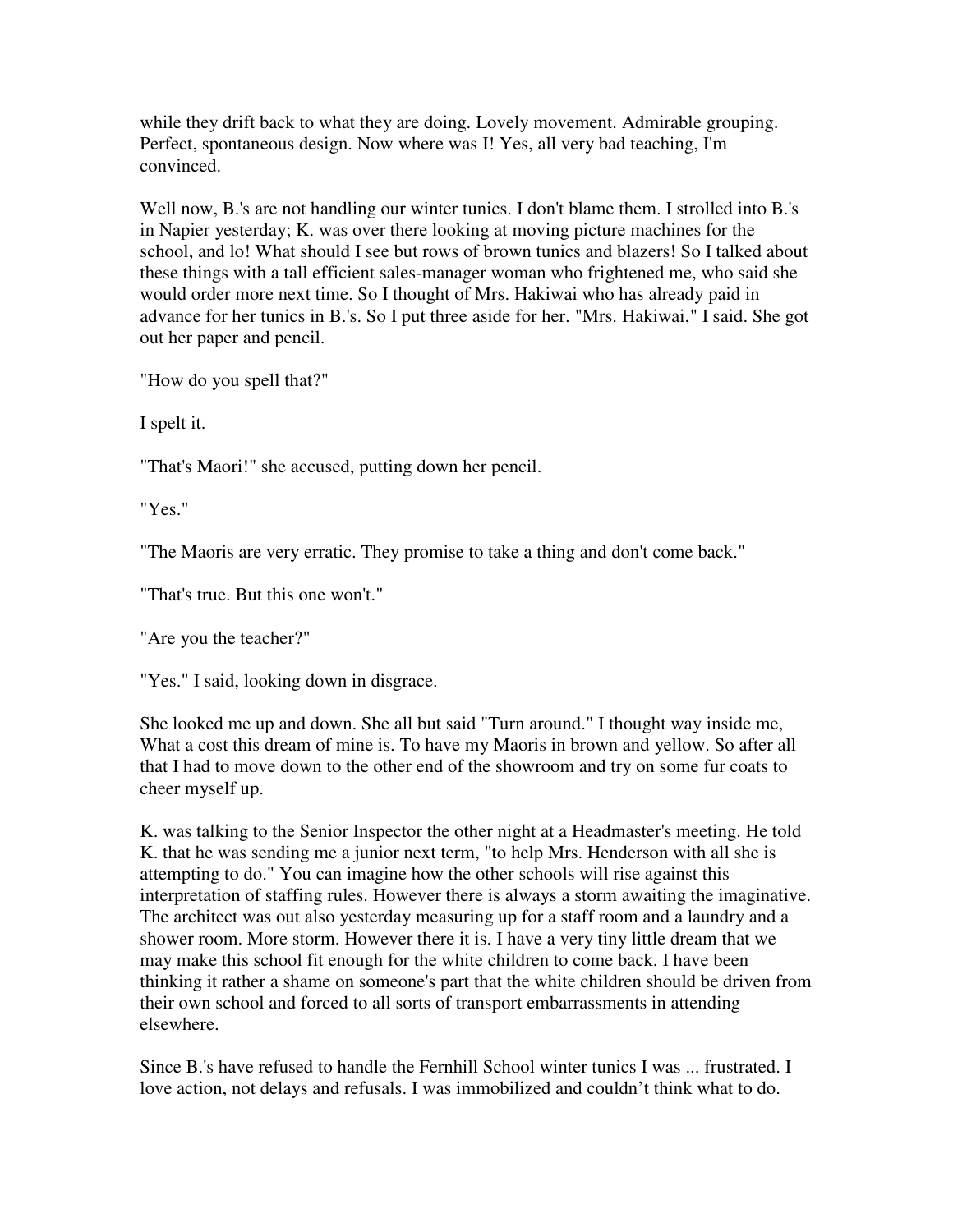And didn't do anything, being on this particular subject slightly numb. Then what should happen but wonderful new brown winter tunics began appearing in the school. Where in heaven were they coming from?"

"Where did you get that?"

"My Auntie's niece made it."

"Where did you get your gym from, Marion?"

"My grandfather just finished it last night."

"Della, is that a brown gym I see on you?"

"Mrs. Hen'son my mother bought it from Napier."

The next morning a knock at my door, and there was Lily with an immense parcel. "These are our gyms and blazers, Mrs. Henderson. My nanny bought them from Napier. Mine and Amiria's and Reremoana's. She said are they the right length?" And so on.

"'Believe it or not' time," I told the men at morning tea in the porch, not having a staff room.

"Mrs. Henderson, Irini won't be here this afternoon."

"Why, Lotus?"

"She's in the hospital."

"What's the matter with my Irini!"

"Lawrence, he was giving her a ride home on his bike and Victoria got in the way and they dodged and fell off and Lawrence he fell on top of Irini and Irini has got two holes in her face."

"When was this?"

"At dinnertime. Then Irini's mother got a taxi and took her to the hospital."

"We'll have to go down to that hospital on Sunday," I said to K. today. "There's a lot of them there now."

"Da was operated on on Friday."

"Good gracious!"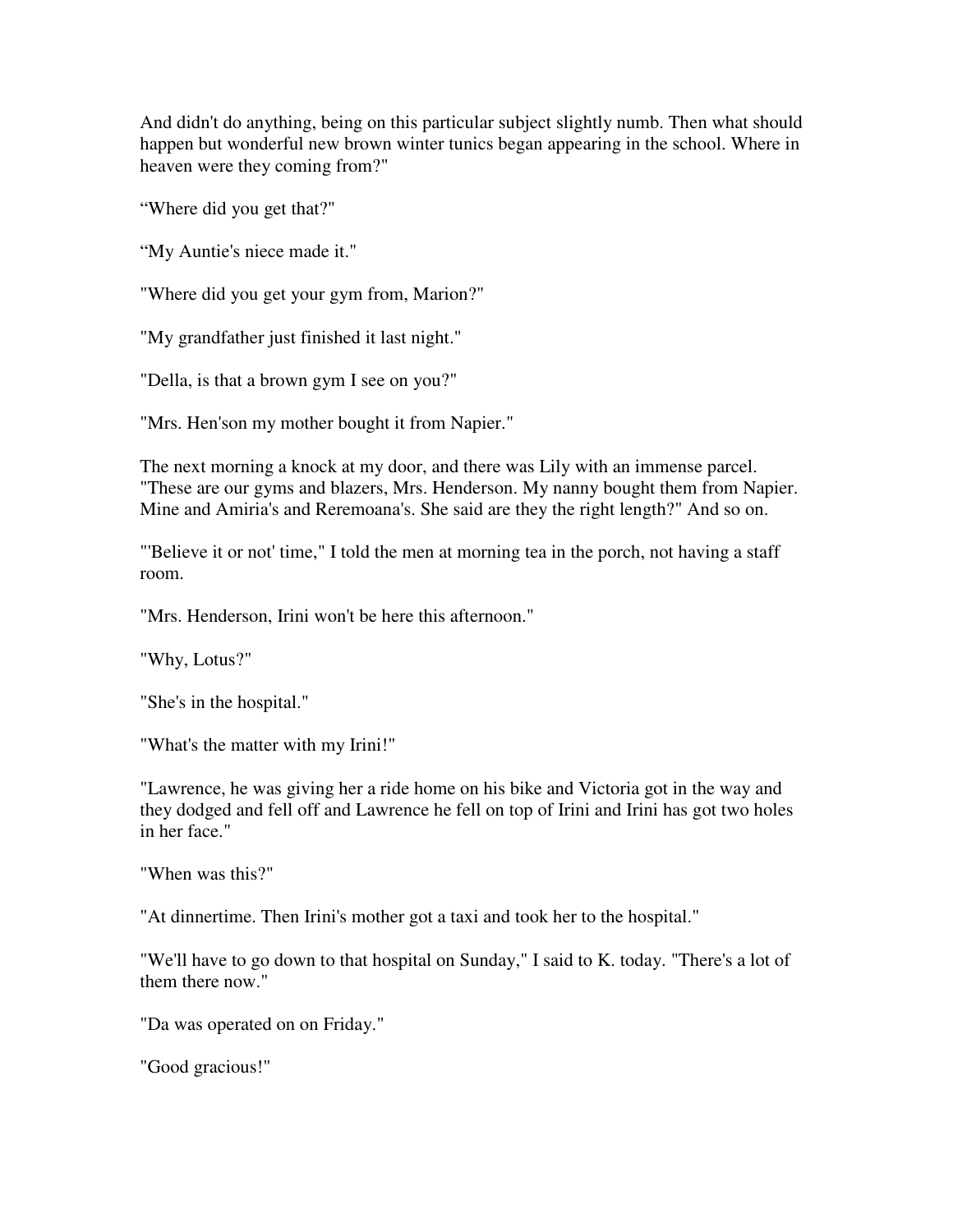"Dusky is resting and dieting in there after a severe heart attack a fortnight ago."

"Good gracious! I didn't know!"

"Really we must go down on Sunday."

"There's always a group of them there when I go. It's always a problem what to take them. Last time I took them all stamped envelopes."

At the Hemingway film last night I saw Whareparita (of the twins) in the dress circle with a young Maori boy. Just a matter of how long now K. is having demonstrations in the pa of film projectors. This adds up to several film evenings. Everybody goes. It'll be lovely having a projector.

Yesterday afternoon at 2:30 when I had my infant room busy on reading and word work, the C basketball team waiting for me out on the field, the knitting and pocket girls under way in the infant room, Hori practicing on the piano, Lotus sewing her uniform and Mere pressing the pleats of the new tunics with the new iron over in the main building, I thought of the junior that the Senior Inspector was sending next term. I smiled.

The home of Puki of the cooties is across the road. It is one room. There are eight in the family, ten with the parents, and all the eight children sleep in the one bed. They come to school with their hair uncombed and their faces often dirty. The mother seems to have lost heart, as the father spends every Saturday afternoon in the pub drinking away the wages and comes home every Saturday evening just in time to have a terrible hitting, throwing row with his wife as K. and I are issuing out in gala mood to town. The children scream with fright and run outside to watch the parent drama from safety. The worst part is the eight children crying. The dying scrubbing-brush and the flapping broom are merely exciting. But I do feel for the woman. I said to the grandmother when she was discussing all this with me, "I'm on the woman's side. Right or wrong, I'm always on the woman's side."

"He goes with other women, Moans doesn't like that"

"Neither would I like it"

"I wouldn't either."

Every Saturday night I say to K., "There's going to be a murder over them one of these Saturdays."

A rainy Thursday. What I appreciate about being in the infant room is that if there is anything wonderful coming up through the school the discovery is for me. My score so far is two brilliant minds, Reremoana and Tame Tuhi. Both Maoris with no white blood. I said to the Senior Inspector, "I want you to meet Reremoana and Tame. My two Ngarimu Scholarship candidates in seven years' time. In case I'm not here then."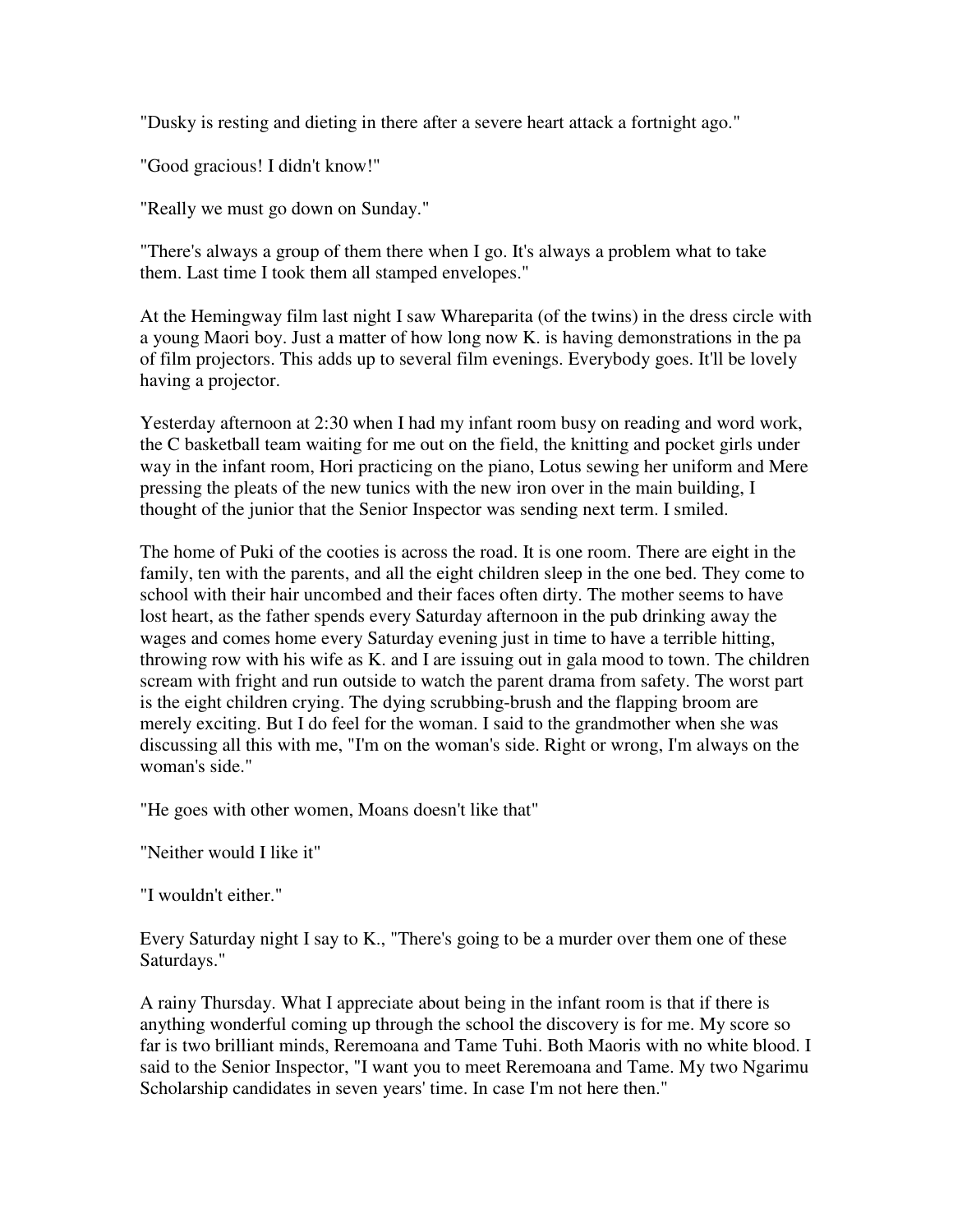Polly is practicing at the piano. Her work is plaintive and true. There's more music in her composition than flesh and blood. The famous radio star, Kahu, is her uncle. Polly is mine. She is Mere's sister and has no mother. Mere told me, "My mother died on the 'randah." The Store people said, "Oh Polly's mother? She died over the last baby." I'm very proud of my Polly and Mere. They're pretty, too, and blazing with something …. Pull, personality, or plus.

Yesterday, however, Mere and white June rubbed red chalk on their faces. It was a wet Wednesday. I had some seniors in, knitting, pocketing and practicing orchestra work for the hour of dancing on break-up day. On top of the infant room. So when I saw these two running about laughing with this red on their faces something snapped in my carefully built up patience. I said, "Wash your faces, then I'll speak to you."

Mere took this with the large carton of salt that she knew went with it...with such a statement. But white June didn't know about the salt. She broke into hysterical crying and trembling. I said amazed, "Don't cry! I won't growl!" But she was too far gone. She was possessed. "Don't growl at me!" she pleaded, clinging to me. There was only one thing to do. I picked her up and wiped her tears. At once she was comforted. But one or two of the seniors laughed. "Don't laugh!" I reproved. "Be kind!"

I have to special June. She has no little white girl companions in the infant room so I am that companion. We share pencils, blackboards and rubbers and I answer ten thousand questions and observations a day.

Epilogue: I was awake until about four in the morning over the June incident.

Waiwini, the queen of communication, is the piano find of the year. Her fingers are as pliant and willing as her nature. She has amazed me on the keyboard! Six. But where is the future for these three gifted Maoris, Reremoana, Tame and Waiwini? What future anyway? The Pakeha struggle for success? Better if they had none then. Let their brains and abilities increase the intensity and the quality of their communication. Their telling, their doorstep sitting and their loving ... and their quarrelling...

Mrs. Cutter, white Mart's mother, sent me flowers. Score!

My Maori piano group playing with the orchestra. Thrill of the year really. Now I am freed from the hey-board and can conduct from the outside. How, different!

I talk to them all day. I answer thousands and thousands of questions. Mainly they teach themselves. More and more I think that my converse with them is the main consideration. I have a very high standard of written composition.

But often the noise is too much at my age. And this particular brand of discipline. There's discipline all right. But it's the inner, instinctive discipline that obliterates the external the imposed brand.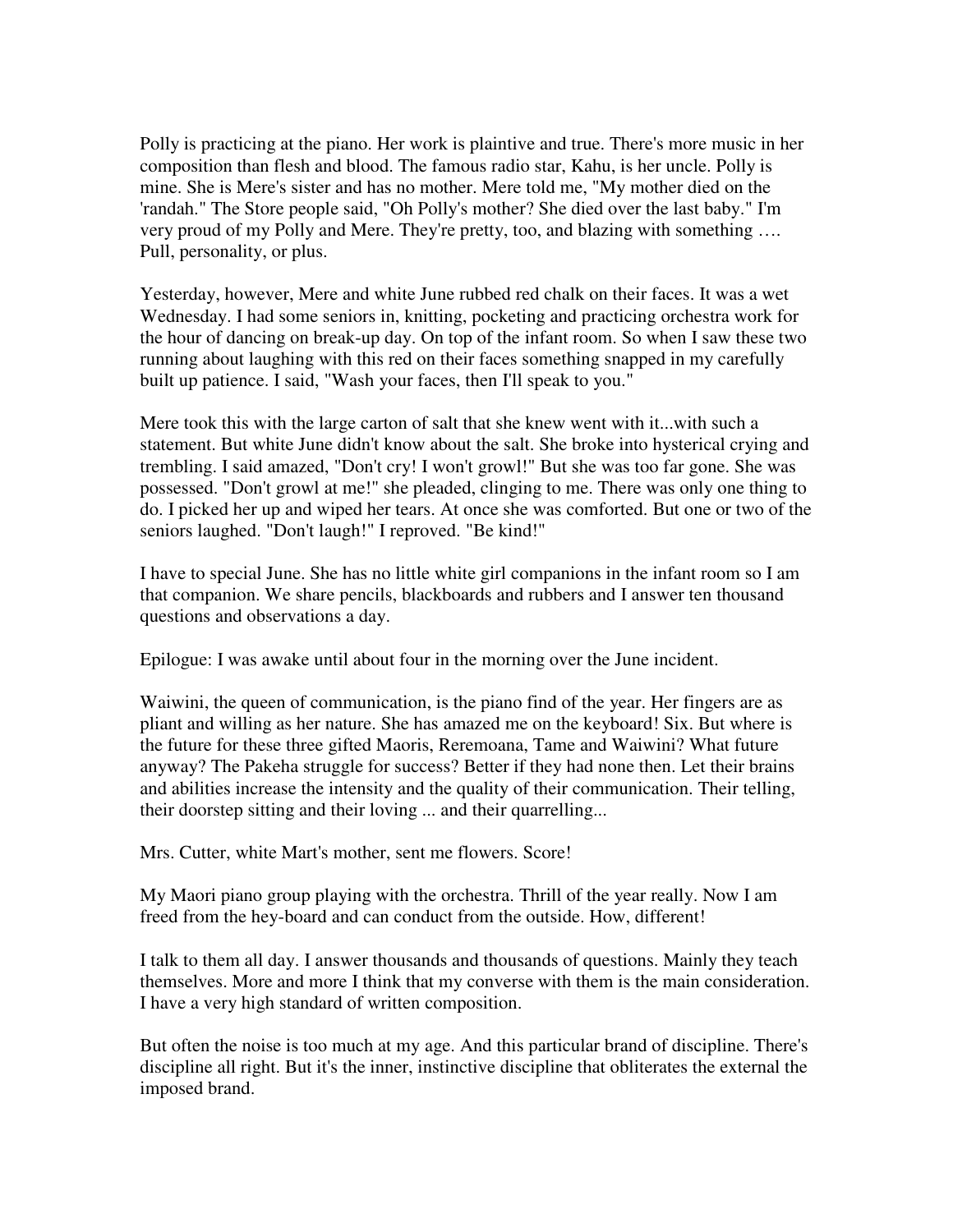But oh life is so appallingly short I hope I have the courage to run a real infant seedbed, allowing the marvelously abstract pattern of behavior that pushes up from the unconscious. When I'm rocking in my armchair at ninety and looking back I'll never forgive myself if I haven't used this time. Think of the regret that old age could be! To view the past and perceive what you could have done! Had you the courage! I'm not going to Kahu's birthday party tonight. I'm too weary from the night lost over the white June incident.

A rainy Thursday... very... very...

My seven-year-old twins are singing at Kahu's coming-of-age tonight in the Assembly Hall in Hastings. They have already broadcast and appeared in the papers and are acquiring a fame. This morning when I asked them to give us their item in advance they picked up a ukulele and played it and sang to it in a way that staggered even me, used as I am to the gifts of this tribe. The music in the blood of this pa. Conversely there is nothing constructive. They build nothing. Even the precious Meeting House is borrowed from Wairoa. They concern themselves only with the closest mediums of communication: telling, sitting singing, dancing, drinking and loving. In all of which they attain no mean heights.

*Note:* They're notorious as the worst quarrelers since the migration.

# **Post-Holiday Notes**

On the Friday before we broke up two detectives came to question three of our wild boys for breaking into the shop over the bridge, the Ice-Cream Shop, and stealing twenty pounds in different lots. One detective said to a *brother* of the suspected,

"Had any chocolate lately, Ted! Any chewing gum?"

"No." Guiltily.

"What! Didn't you get any?"

"I only had a little. They had it all." And so on. And there was the sleuthing over in ten or so words.

While these light proceedings were going on in the porch the Health Inspector came to see why we were applying for showers and laundry. Coming in the gate he tripped over a cat, which had just that minute, died there and brought it in by the tail. ...

I get a vast amusement from the Police Court's counter campaign in the paper. Here am I assiduously trying to reinstate the school socially by putting everything we do in the paper, and regularly at the bottom of the page in small letters the police put something of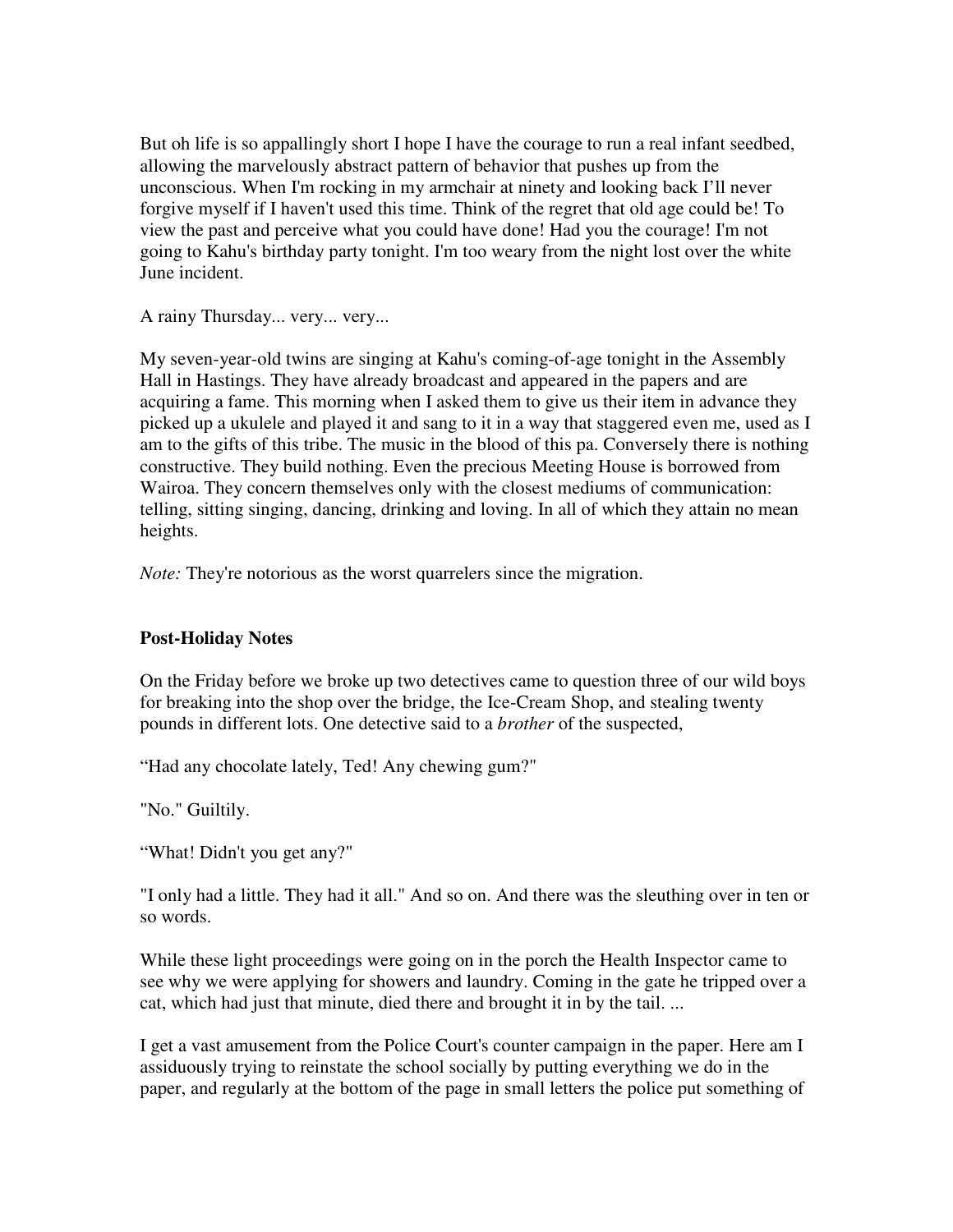a different quality in. Breaking and entering and thieving or the case of Pai's father who told the court that even his hardest thrashing would not get Pai to school.... I laugh aloud at the contemplation of all this. I wonder how many are sharing this joke with me.

Arriving at school this morning after the May break I was thunderstruck to find the most wonderful brown winter uniforms. Some of them had completed their pockets! Well at least I have always allowed for miracles in everyday life. Up they pop regularly. If only Mr. B. could see this. Culled from all over the piece. From Napier to Wellington.

Moreover there is this delicate adjustment of staffing rules standing on my doorstep. In the person of a junior. A special dispensation, yes, but practical imagination too. But then imagination does not often get sway itself without breaking some rule or other or paying in someway or other.

What a much better, much easier, much more accomplished day I had! Praise God and Mr. Tremaine!

Fernhill School May22nd

*Re the Fernhill School Uniform:* 

Dear Mr. B.,

After the setback of a month or so ago when I was told that your firm would not handle the dark brown winter tunics and blazers I lost heart temporarily in these negotiations. However, since then, I have been amazed to find these uniforms appearing in the school in no mean numbers, obtained from sources ranging from Napier as far as Wellington, so I have found heart again. Knowing the Maoris, as you must, at least as well as I do, you will recall how fond they are of clothes, especially uniforms. You will realize too the good effect a careful uniform has on the behavior of a school. And although I have nothing (serious) to be ashamed of where the girls are concerned, nevertheless everyone knows that we have a few wild boys here, and from this point of view a good and carefully chosen uniform has an importance over and above appearance.

Would you kindly continue your efforts to arrange a supply of boy's uniforms, of the design and colors discussed? May I have a sample of trousers, shirt and blazer?

Also, will you still watch for a suitable brown print to preserve the continuity of the girls' summer outfits?

Thank you for your service and courtesy in the past. I understand perfectly your position where the handling of the winter tunics and blazers was concerned.

Yours faithfully,

S. HENDERSON (Mrs.)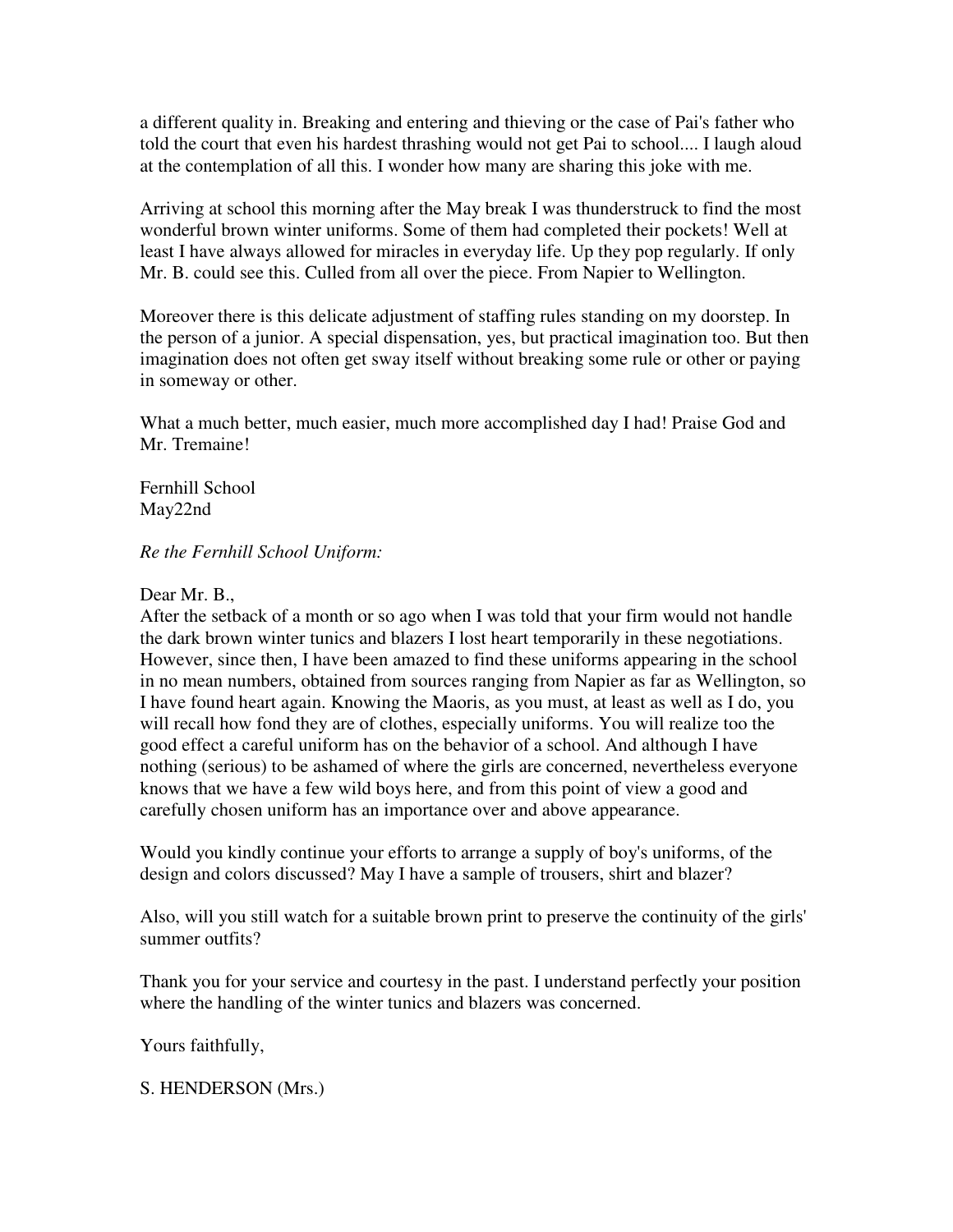I was amazed to find the Senior Inspector over at school the other day-Mr. Tremaine. I was delighted, too. He's a man of sympathy, that wonderful rare quality. Also very clever, I greeted him very warmly in the porch of the main building where I had gone over to see the doctor and nurse who were doing the school! "It's very nice to see you!" I said, thoroughly off guard.

"It's very nice to be here!" he said.

Then I ran out to the infant room.

But as the children came pouring in, in the design of flowing water, he was in the stream too! Matawhero had brought his black kitten to school and had put him on my shoulder. And as I looked up to him (he is very tall) I had to look across a loudly purring black kitten sweeping his tail to and fro across my face. The children all grouped around us in their inimitable way, eyes agog, laughing at the kitten. ..."I've got a typewriter, Mrs. Henderson, that types in the printing you want. I can get my typist to do your books for you now."

"Where did you get it!"? I cried almost hysterically. Why the hysterics? No one can know the time and effort I have put into the hand printing of my sixty Maori primer readers. So he spent until eleven o'clock going over my Maori primers with me. And now my books are going ahead. He said, "I've always felt that there was a bridge needed between the pa environment and the school. I believe you have something here."

It did please me to see him handling my poor little books, although the third edition is not poor. Again he wished to take one with him as a model but I squirmed out of it and promised to provide him with a model adequate enough for his typist. He and the secretary came in one day to see these books and the secretary said,

"May I take one with me?"

I said smartly, "Mr. Henderson never lets them leave the school!" Neither of them had an answer to this. And the secretary didn't speak to me again. So here was Mr. Tremaine saying the same thing but he didn't get a book.

I myself just can't get on any further with the third edition. As I told Mr. Tremaine, "I just can't do any more. I can make one model of each but can't multiply than. My printing is going off. I'm getting old! I'm getting on! I'm worked out! I'm fused!"

But everything is changed now. Mr. Tremaine is seeing to the printing, and I have an eye on a young man to copy my drawings. I said, "Congratulations, Mr. Tremaine, on rescuing this from its deathbed!" The years of experiment and ardor and invention I have poured on this idea of a Maori primer reader!

Note to Mr. Tremaine: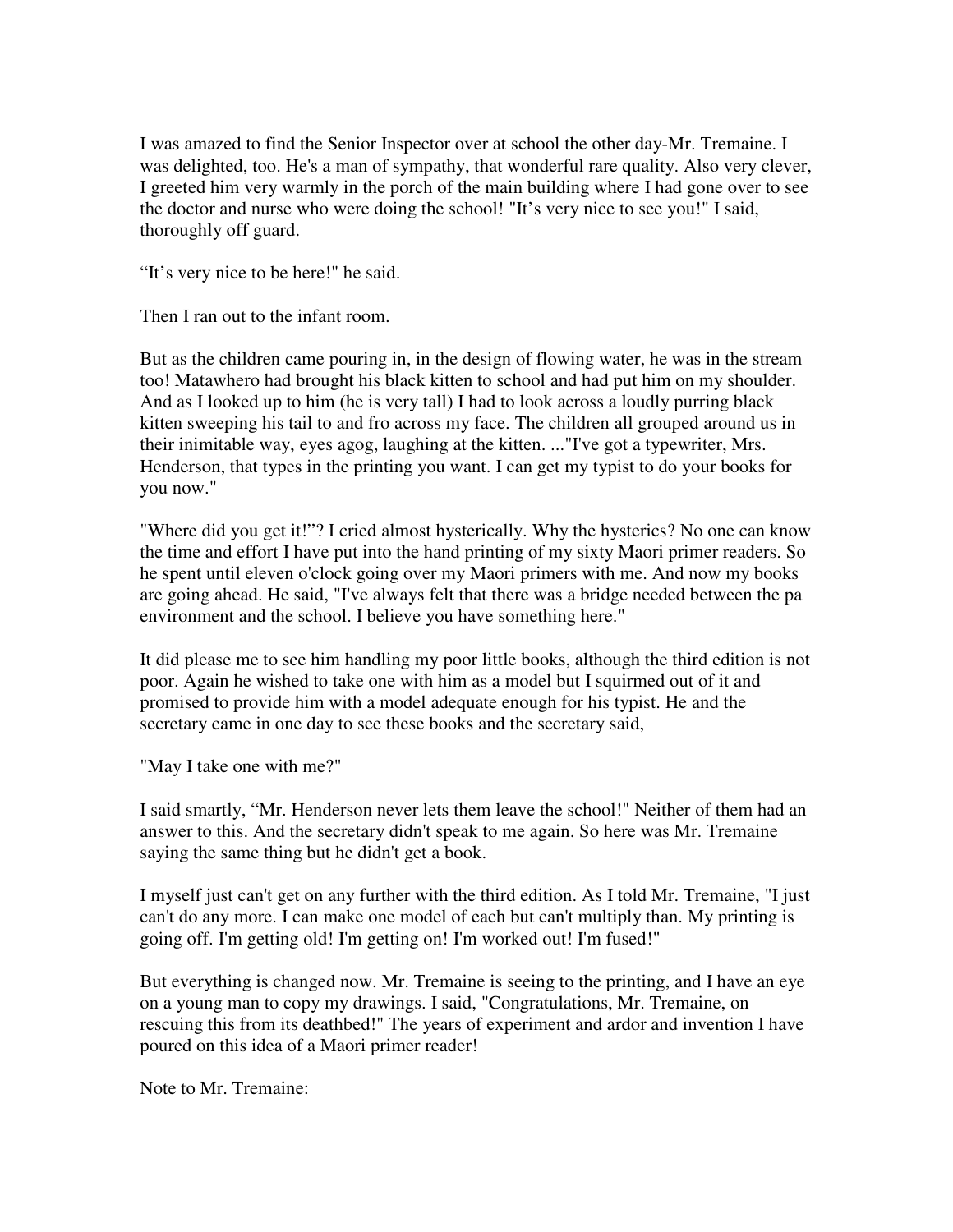About those nouns with which I introduce the Ihaka books. I am constrained to question Mr. Schonnell's observation that we think in sentences. That's incomplete. We think in sentences but we see in single images. Particularly a Maori. A Maori child notoriously speaks in what I call "one-worders." But from one Maori to another these one-worders are complete sentences. For the Maori mind is essentially artistic in character. I mean that besides being powerful in imagery it is chaotic in operation. An image is represented by a single spoken word but its associated meaning is supplied by expression, gesture, intonation, and cadence and, above all, touch. All of which is understood with consummate ease between one Maori and another since the Maori communal mind is not yet broken up. Sympathy, in the more delicate sense of the word, is still almost on the level of telepathy with them. Word conversation quickly fades before sympathy, before gesture, expression and touch. I mean, verbal conversation gives way to sensual and physical conversation. Between intimates it dwindles to a minimum. To one-worders. ...

The Maori language is known to be a flowery one but that is kept for oratory. A Maori child runs in to you and cries, "Man! Man!" And you read from his excitement, his drawing close to you, from his voice and from his hands pulling at you, "There's a strange man coming in the gate! I've never seen him before! Who is he? What does he want? Do find out all about him and tell me! I'm dying to know! I love exciting strangers coming here!"

I picked up a receiver once to get the exchange and overheard a complete conversation between one Maori man and another.

First man: Plough?

Second man: No!

And the intonations, the pauses, and the clicks of the receivers told everything else.

These nouns I introduce first are the one-word sentences of a Maori. And as such are indispensable in the transition from one intellectual climate to another. A Maori primer child can assimilate a noun with five times the speed he can a preposition or a pronoun. And ten times the speed if that noun is of emotional significance to him.

And it is during his apprehension of these nouns that he incidentally becomes familiar with the letters and their ways so that by the time he matches Book One with its severalword sentences he is more happily equipped to tackle pronouns, preposition verbs and conjunctions.

 So I need these one-worders first. The thing is to choose them carefully. It is all part of the effort to relate the first Maori reading to the temper of the pa.

This design comes naturally to a Maori child...and to me.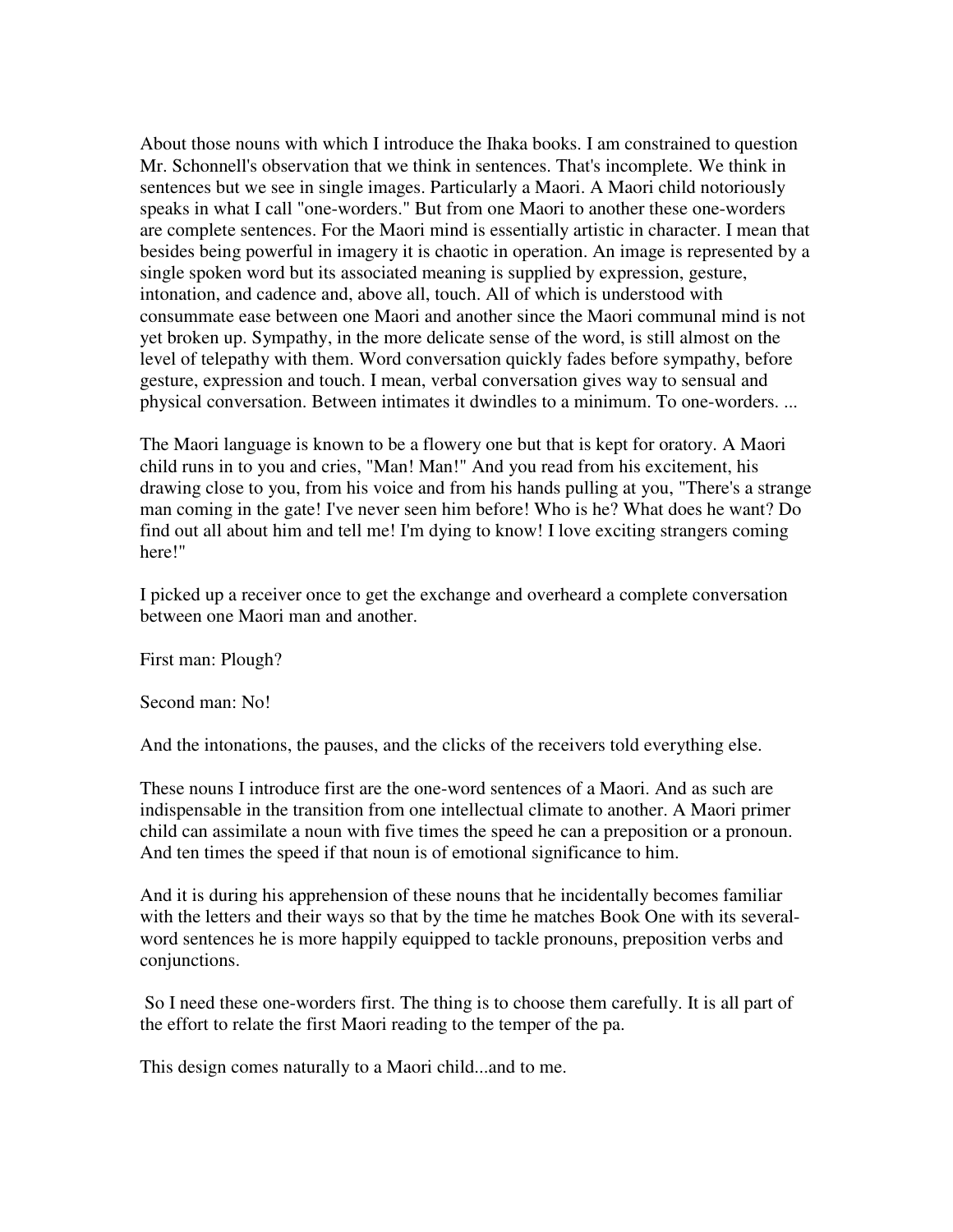Afterthoughts of Mr. Tremaine's visit to me:

Waiwini, the queen of communication, stood at the table the whole time, wholly given up to the study of our faces and expressions. I didn't send her away to do her work. I knew. I understood her lovely gift of understanding and sympathy even though she is only six. I can still see her face, leaning on an elbow, the ribbons on her hair jaunty end her large brown eyes completely open, completely absorbed in the play before her. I know why she was pulled there. She felt my emotion. Maoris can sense it. She couldn't possibly understand our conversation--our verbal conversation--but she understood with consummate ease my facial expression, my voice, my hands and my actions. She stood there from nine until eleven, until her head resting on her hand began to droop, but I knew that she was learning something much more important than the reading lesson she was scheduled to be doing. She shared with me every shade of passion that swung me about over the books ... I knew it. I know Maoris. And I won't forget it.

During this Mr. Tremaine said, "I got this from a friend of mine." The wonderful typewriter he was referring to, that typed infant-room book printing. "I asked him to sell it to me, but it had been left him by a friend who had died. He wanted to still own it for sentimental reasons. It's the only one I know of in New Zealand. You're sure it's what you want? Of course he is only lending it to me."

I flung out my hand, like Mamma, at the sample of printing he had brought. "I could weep over that!" Then I ran to the storeroom and brought out the books I had printed by hand. One lot, two lots, then I brought them faster and poured them all over the table, heaps and heaps of them ... more and more of them until he groaned and covered his eyes with his hands.

Matawhero, as could have been predicted from the sensitivity of his composition, reacted with violence to the presence of my new junior. He embarked on a crescendo of showing off that gained in precariousness until the other afternoon when I was out coaching the senior Basketball and had left the infant room to Colleen, he struck Gordon, one of my white twin boys. I returned just in time to find Gordon possessed with sobs.

"What's the matter, Gordon?"

He tried to speak but couldn't. His twin brother said, "Matawhero hit him!"

This was no surprise of course but something racial began to boil in me, deep down, that the brown should strike the white. I read the danger in the threat of temper and said overquietly, "You stay behind, Matawhero."

"He - he punched me in the stomach!" Matawhero improvised easily. But the idea of Gordon punching anybody or anything or in any other way displaying the presence of passion in himself was inorganic. I took no notice whatever. I comforted Gordon and left the matter temporarily to recover my temper.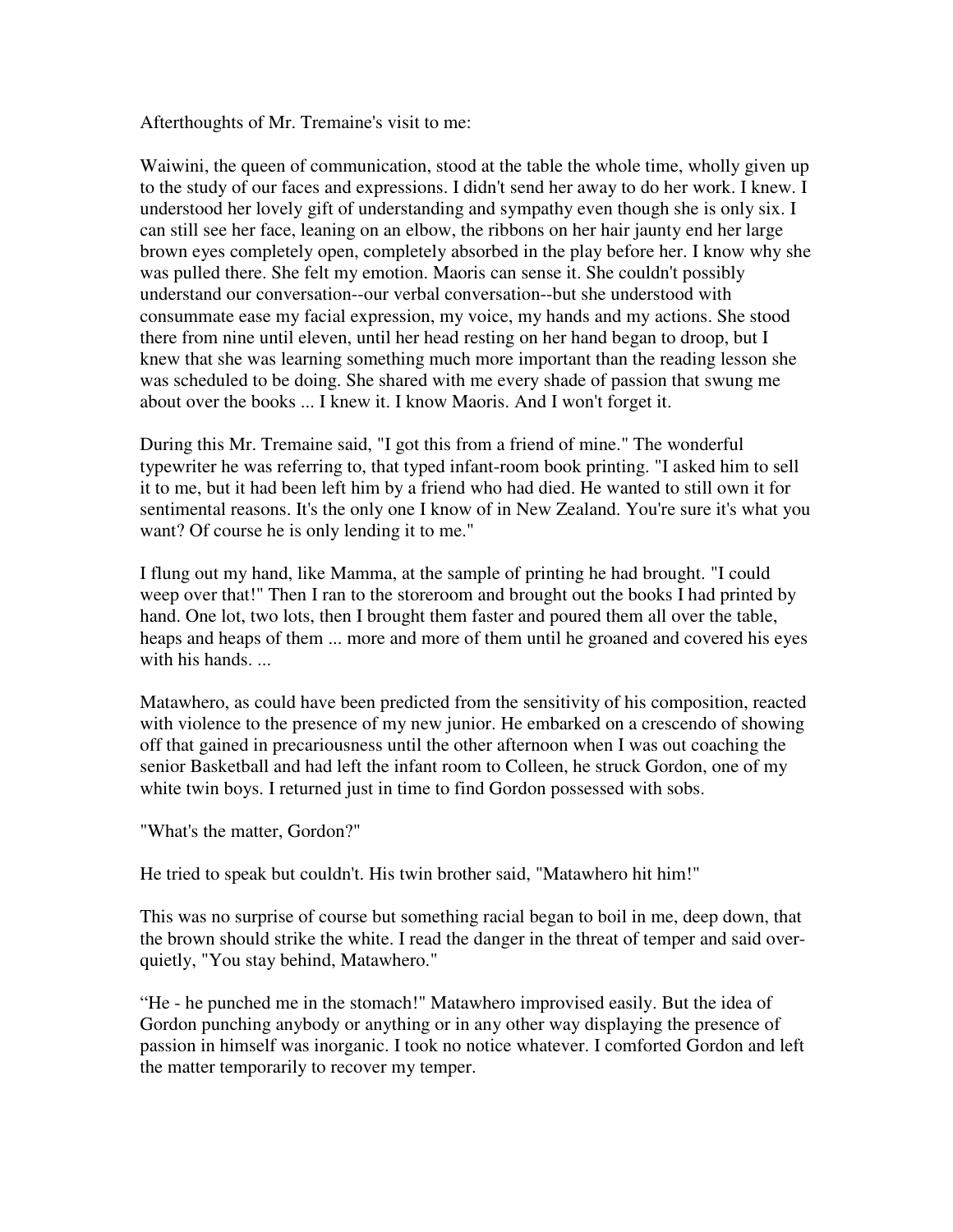The room had several of my big senior girls about some cleaning and others at the piano and their knitting, also Colleen. After a while, when the infants had been dismissed, I said quietly to Matawhero, "You go now, Matawhero."

I can only put down what followed to the fact that he cares for me end felt my disapproval. Again in his passionate Maori way he reacted, especially with the stimulus of an audience, which he always appreciated. He stamped across the room, thumping his little feet and shaking his fist.

This staggered me! But before I could work it out and take his side with logic as I have trained myself to do, the boiling within bunt up again. Very quietly I spoke to him. "Don't be cheeky, Matawhero."

But he must have read the threat in my voice with the instinct to read beyond words, the instinct to interpret anything emotional, as Maoris have. He was understandably hurt. He stamped his feet more frantically and waved his little fist, always of course with appreciation of his audience.

I was aware of the audience too. But in another way. I was very ashamed that they should witness such defiance. The temper, rising rapidly, won. But I wouldn't touch him myself, knowing my own temper. I thought of something less dangerous. "You go over to Mr. Henderson, Matawhero." Still quietly. I crossed the room and took his arm. But by the time we got to the outer step he sat down and broke down in loud crying. This was the worst part. I had asked him to do something he couldn't possibly do. I put my rage aside and began comforting him. "Don't cry," I said, patting his leg. "You're all right. Where's your handkerchief?"

"Inside!" He scattered back into the room. Of course he didn't return, so I followed in. "Where's that boy!" I said.

There was the poor little thing over in the corner of the room at his desk taking a long time to get his handkerchief. "He's getting his handkerchief!" someone said defensively. I hadn't realized until then that of course they would all be on Matawhero's side. So I walled up to him. I knew I was wrong. Everything had taken a wrong turning the moment I had lost my temper. Well I would pay for my mistake. In front of them all. "You go home, Matawhero," I said, "but don't come back tomorrow. I won't have boys here who hit the others."

"I won't go home! I'm going to wait for Emily!"

Everything went then. But in time I realized that I must touch him in a rage. I changed my mind. "You're going to Mr. Henderson," I said. "Get Mr. Henderson," I said to Waiwini. What an errand to ask what a person! She went off at a snail's pace, fiddling with her fingers. As for me, I took Matawhero by the back of the jersey and led him out the door, down the steps and a short way across the grass towards the main building. To the accompaniment of his protest, "I don't want to go home! I'm going to wait for Emily!"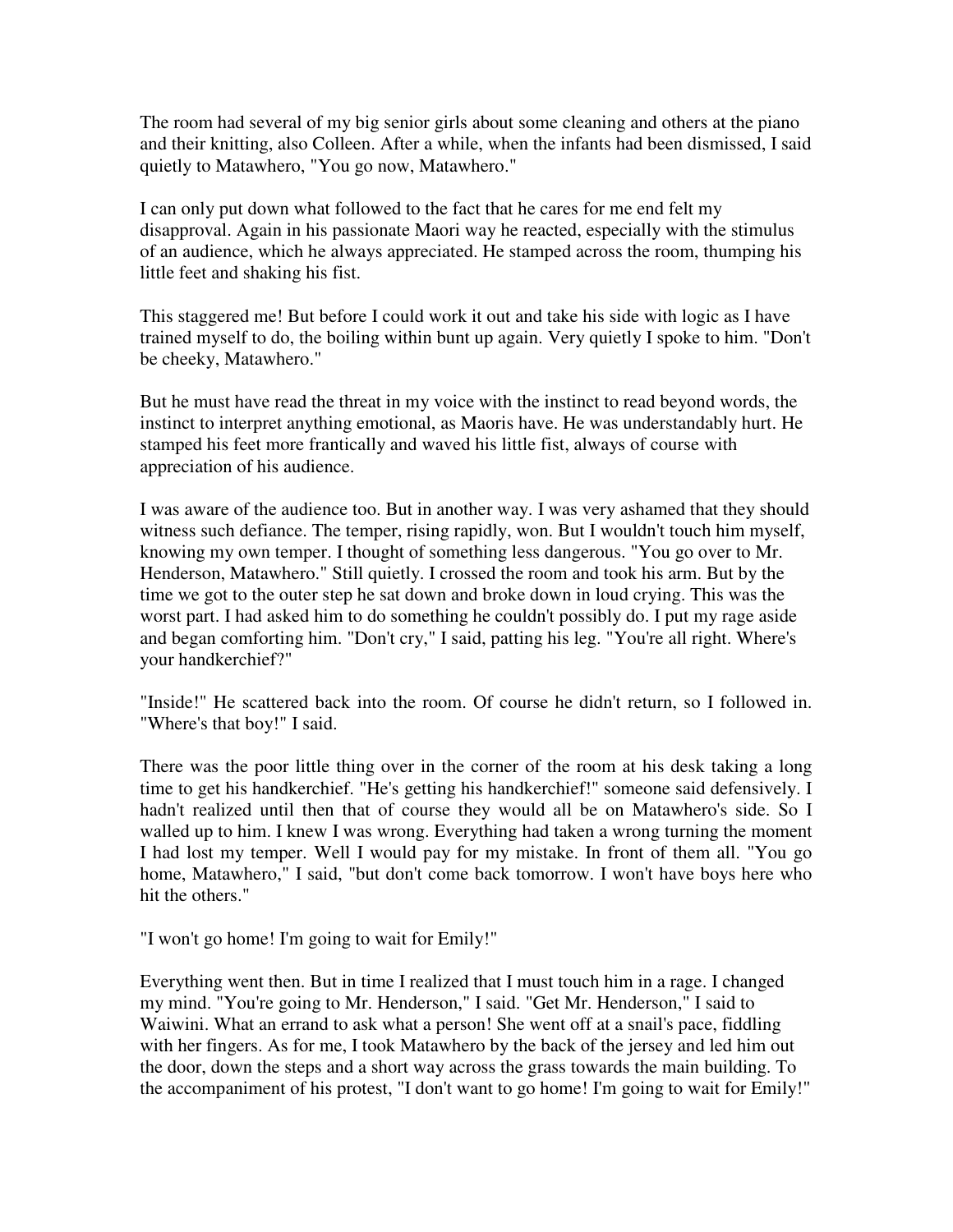Across the grass, however, he stopped. I still held him. Why was K. so long? I'd had enough of this drama. It began to rain, but I held him. Then he, the great Matawhero, changed his mind. "I'll go home," he conceded.

I looked round for someone else to get K. Waiwini had obviously lost her way in Matawhero's interests. I saw Gordon. Al! Who better? "Gordon, go and tell Mr. Henderson I want him." And off ran Gordon on this most joyous errand.

Down came the rain in torrents! There was a real gallery on the steps of the infant room now, including Colleen, for whom for three days I had been a model teacher. Then were boys in the shed and on the steps of the main building, all watching by now. But I still held Mr. Matawhero Materina. At last K. appeared walling through the rain. "I want you to speak to this boy," I said "He's been very naughty all day and very rude to me!" And handed him over. ...

It doesn't please me to write this and I'm glad it is done. I'm very very ashamed. I know where I went wrong. When I lost my temper. ...

I have been two days in Gisborne attending the High School Opera. When I was away Marion and Rangi slipped over to the house and cleaned it from front to back--washed the bathroom and kitchen. It was like anew pin--every bed, every room and even my notorious dressing table. Even the Boys' Room, which is usually quite beyond terminology, was done!

About Matawhero again. D. H. Lawrence said, "If a child annoys you, smack it and smack it hard. In its own interests. It must learn when it is annoying others." But then D. H. didn't have any children himself, which maybe, conversely, why he had a clearer view than the rest of us. So tied up we get with our children! Then again a neurologist I know said, "These young two-year-olds coming into the world, throwing their weight about! It's a smack they want! Any other reproof breeds blooding. A smack at the right time, carrying with it its association." Personally, with my own sons, I have found that only a thrashing would make them get the wood.

Nevertheless ... I still feel that Matawhero had as much right to his rage as I did. After all, here I am passionately cultivating the abstract, organic pattern of behavior, yet here, at its most vital point, I deny it. Why? Ride, pride!

Disgusting! Simply disgusting!

Strangely I didn't have a four o'clock night over that. Maybe because I talked it all over twice. Once with Tom and once with K.

No one knows what I meet with here among the girls in the way of sulks, temper, temperament and tears. Boys too, for that matter. It all depends on what standard one uses to assess their behavior whether or not it is worth it. European standards would prove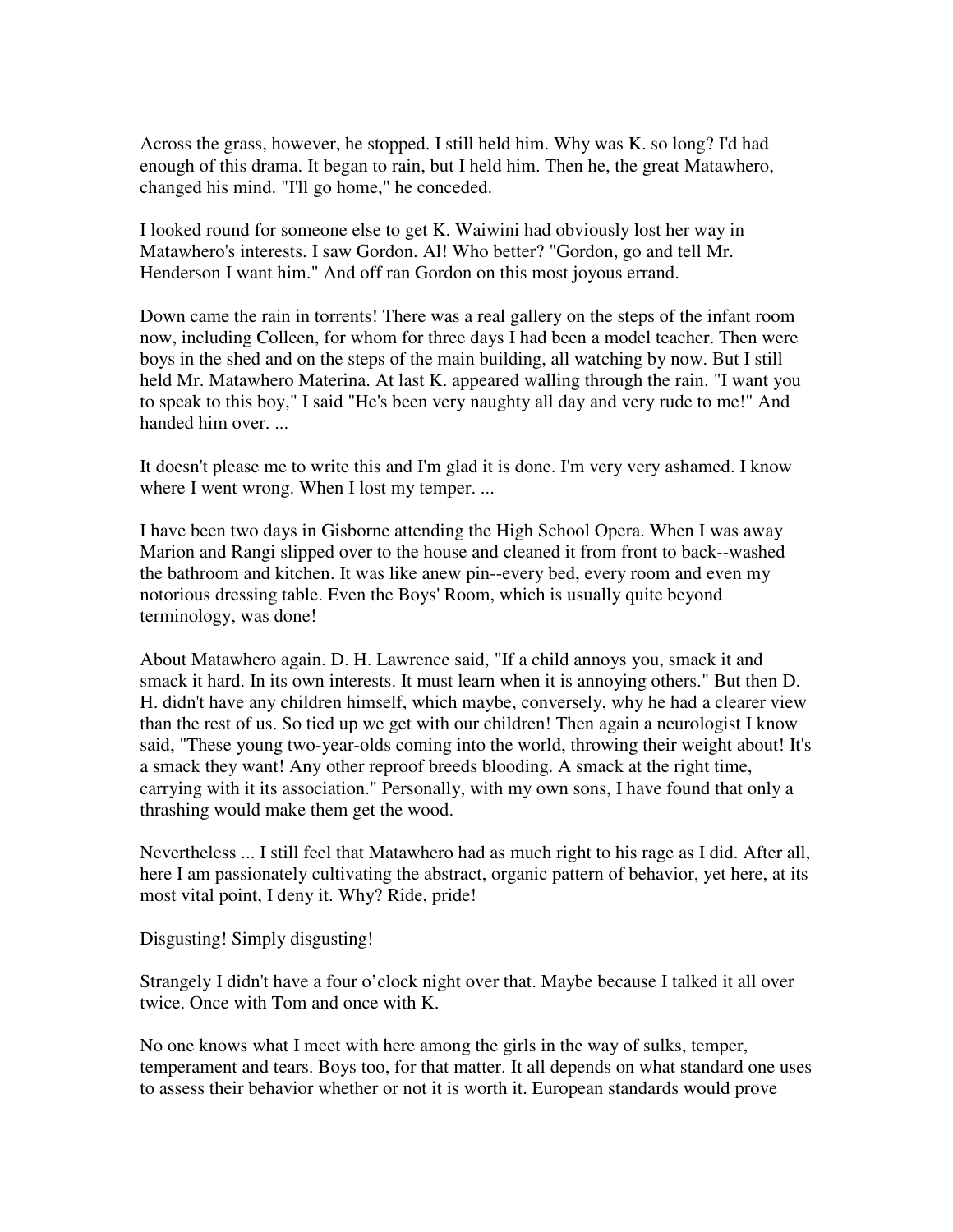their ways appalling. But from the Maori standard it is normal and comely enough. On the basketball field:

"Mrs. Henson, may I change places with Paulette?"

"No."

Tears!

From someone: "Helen you're a cheat!"

Tears! And sulks for the rest of the game.

"Mrs. H., I want to play goal. I'm sick of playing center."

"You can't change your position until you know it perfectly. You still move your feet with the ball."

Rage! Head-tossing and so on. While the others observe full of sympathy and admiration. I talked to K. about this and asked him for a formula for a sulky girl. He said, "Send her off at once and ignore her. Replace her."

Result: "Mrs. H., can I change with Rangi?"

"No."

Tears! Sulks! "Right. Go. You're finished."

"No, no! I'm all right Mrs. H.!"

Simple.

But I'd never say "Don't cry." It's not the crying. I like the tears as much as they do. It's the sulks that spoil the game for everyone else. The tears are lovely. You know that they would be ready to show for you too at a moment's notice if the occasion arose.

As for the infant room, I could not consider a day's work complete without an outburst somewhere. And it all goes towards that feeling of relaxation in the room that ultimately will bring out the very best work they are capable of. And tears and temperament are a small price to pay for it. If it can be called a price.

I sent a batch of sixty prepared pages of my first Maori primer, Ihaka Book One, to Mr. Tremaine, whose office girl is to type the printing with this marvelous typewriter that types big, infant-room printing. I was so happy when I got them back.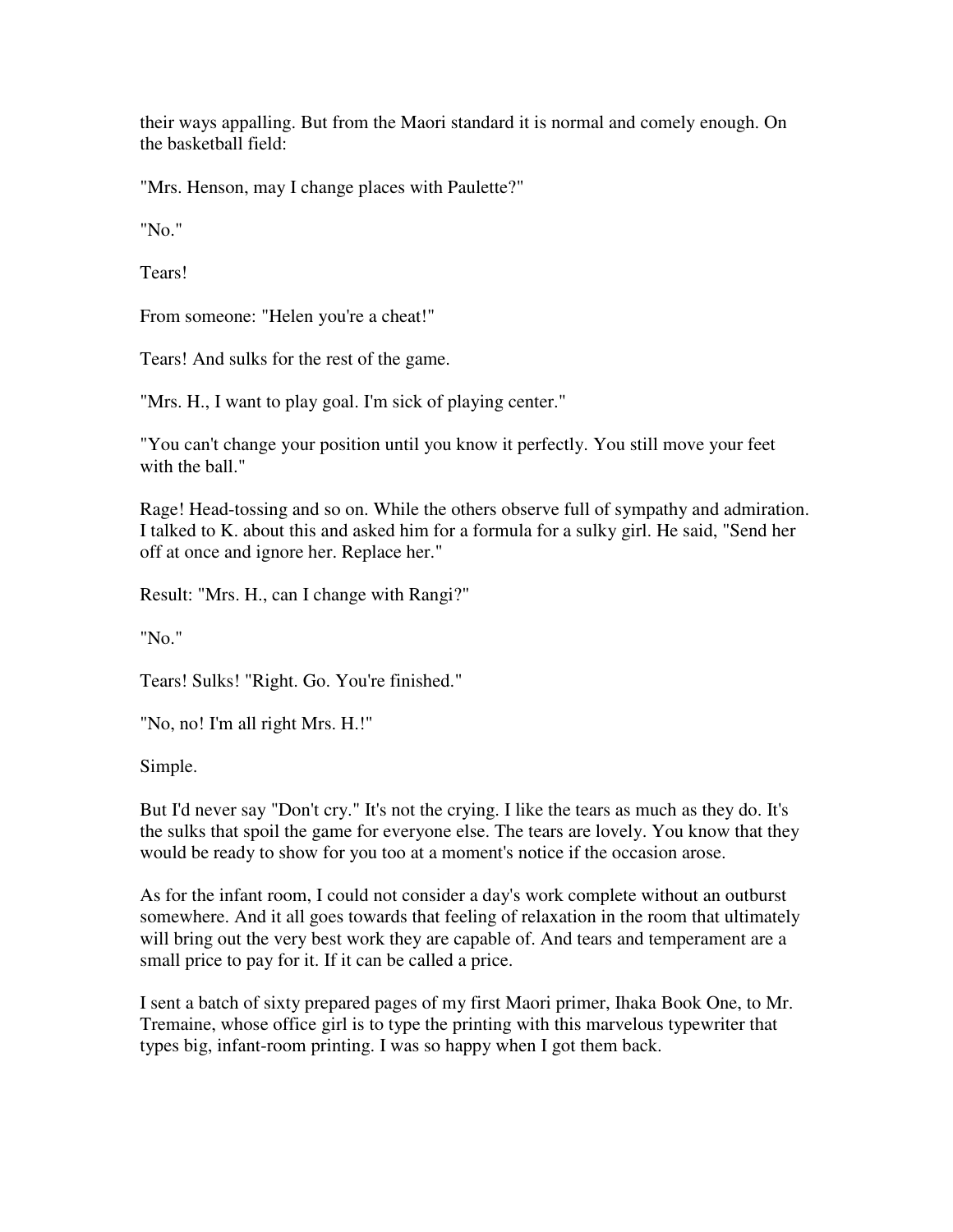I do the first picture on the page above the printing, then give my junior, Colleen, a carbon copy of the out-line on the other five pages (we're making six of each) and all she has to do is to paint in the color, which she does competently. So the books are creeping slowly ahead. I can't get over it myself. But I've always allowed for miracles in everyday life. *I expect* them!

The other day in walked a group of impromptu visitors from the board.

They said, "All of us at once!"

"I like you all at once. I like surprises."

"We couldn't go by without coming to see you."

"We'll be getting to know you all yet."

Marion was practicing on the piano and was playing" Big Enough for Two." The whole room, who happened to be drawing at the time, at the wall blackboards and at their tables, joined in lustily. It gave me an idea. I said, "Would you like to see some primer hula?"

"I'd be delighted!"

So I ran to the piano, as with a junior I am never tired these days and run everywhere, and took over and began to warm the children up in my customary way, with a song or two first. "If I knew you were coming I'd have baked a cake!" and so on. They turned in their casual way and sang it from where they chanced to be. Then I slipped into the hula tune: "Just a little hula hula, hey, ha hey! ... " and in no time there they all were, some clapping the rhythm, some singing the words, and the artists completely lost in the hula. You should have seen brown Jenny's hands! And Makere's fat little body, and Reremoana's rolling eyes! But the star was missing. Where was Waiwini. But Waiwini was far too much of a real star not to know when not to be there. She had to be missed and then called. So I did. "Waiwini! Waiwini!"

And along came Waiwini in the best mobile hula, child or adult, brown or white, I have ever seen; swinging herself up and down among the clapping singing children who were converging in their delightful spontaneous way, and swaying and gesticulating in a way that would have satisfied anyone. ...

It wasn't until well after they had gone that I wondered whether or not that was quite the right thing to do in a respectable Board infant room with such august visitors...

However, "Act first and think last" is my motto.

We're all getting out and finishing our yellow pullovers and gay school blazer pockets for the return match with Twyford on Wednesday. For the first time on record in twelve years I'll accompany the teams. I will that. I haven't trained them three teams daily for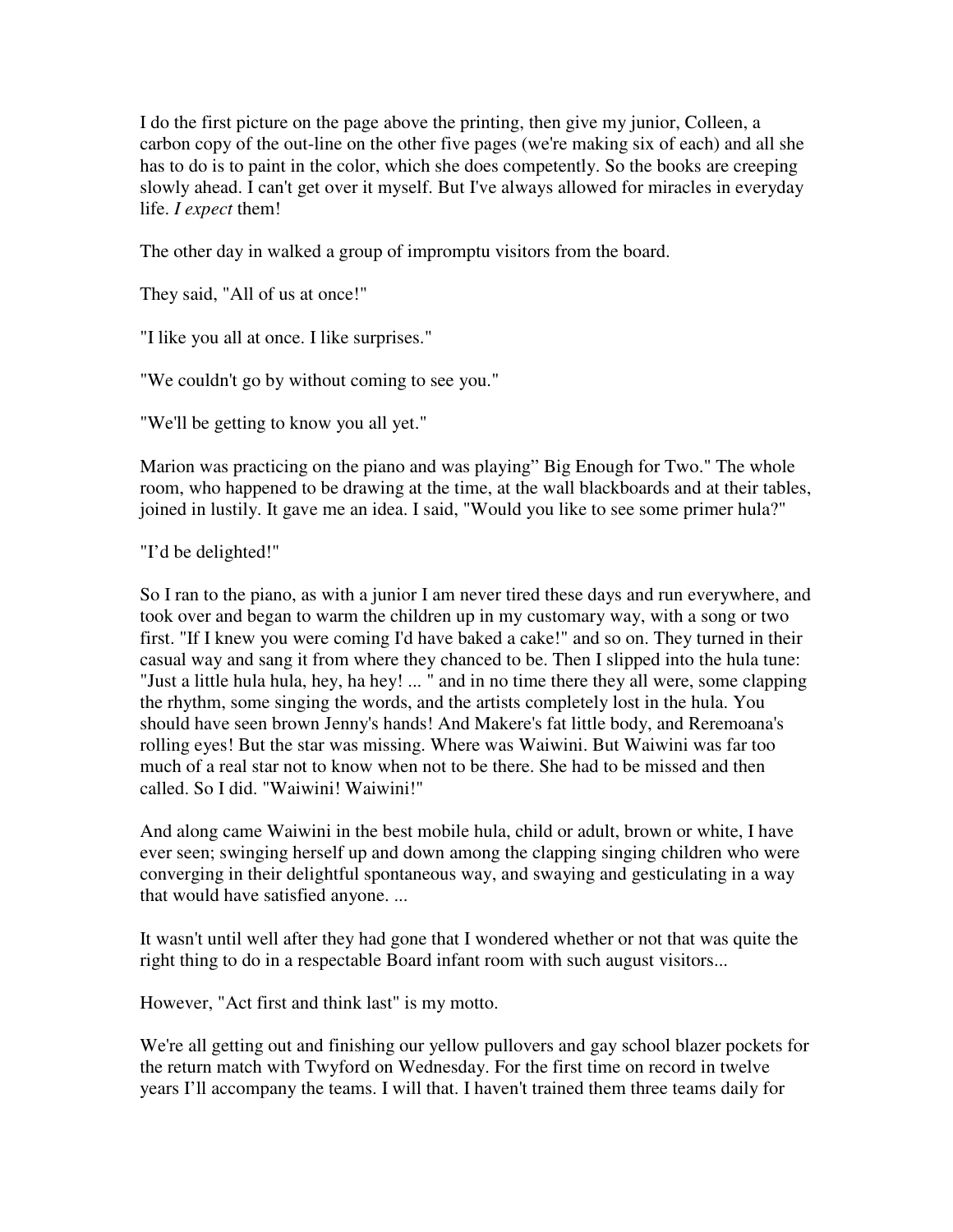nothing. I want to see. I want to see their mistakes, to tell the truth, to get on to them before Havelock North comes Friday week. Ah I'm getting cunning! Imagine me thinking in terms of basketball!

Polly: "Mrs. Henderson, how old are you?"

"Why!?!"

"It's my turn for the quiz this morning. It would do for one of my questions."

Now Matawhero is the grandson of the Chairman of the School Committee, of whom, I blush to say, I am not wholly unaware as a woman. He is the biggest size I have seen in men and Matawhero is the smallest. However they meet on one thing. Lying. But I like lying. The imaginative stuff, you know. Not the dull foreseeable line.

The morning after the downfall of Matawhero, he came to the school gate, then turned round and went home again. I saw him as I was at the mirror in my bedroom. And although it is a principle of mine never to run after children (anybody for that matter), nevertheless, Matawhero was the grandson of the Chairman of whom I am not entirely unaware of as a ... what did I say last time?

I saw Matawhero returning reflectively homeward in his sou'wester, oilskin and gumboots like Christopher Robin and called after him. "Matawhero! Come to school! You're all right!"

He turned and surveyed me with detachment. I felt scraggy-necked and old, like a witch, at his look. "Comeback," I said on a lower and less confident key.

He thought this over for a moment, then turned on his way homeward. Later when I was at school along comes a roaring bull- Mr. Chairman. "I was on my way to town! I met Matawhero coming home again! He said that he got a growling yesterday. He said that when he got to school this morning Mrs. Henderson sent him home and told him not to come back again!"

"That's only a child's tale, Peter," said K. the peacemaker. "Mrs. Henderson said no such thing."

"Well, that's what he told me! I was just going to get on the bus when I met him."

"But Peter, he's only a baby. Surely you're not going to go by the story of a baby."

"He said he got a growling yesterday."

"He did get a growling yesterday. He was very rude in the infant room and I gave him a piece of my mind."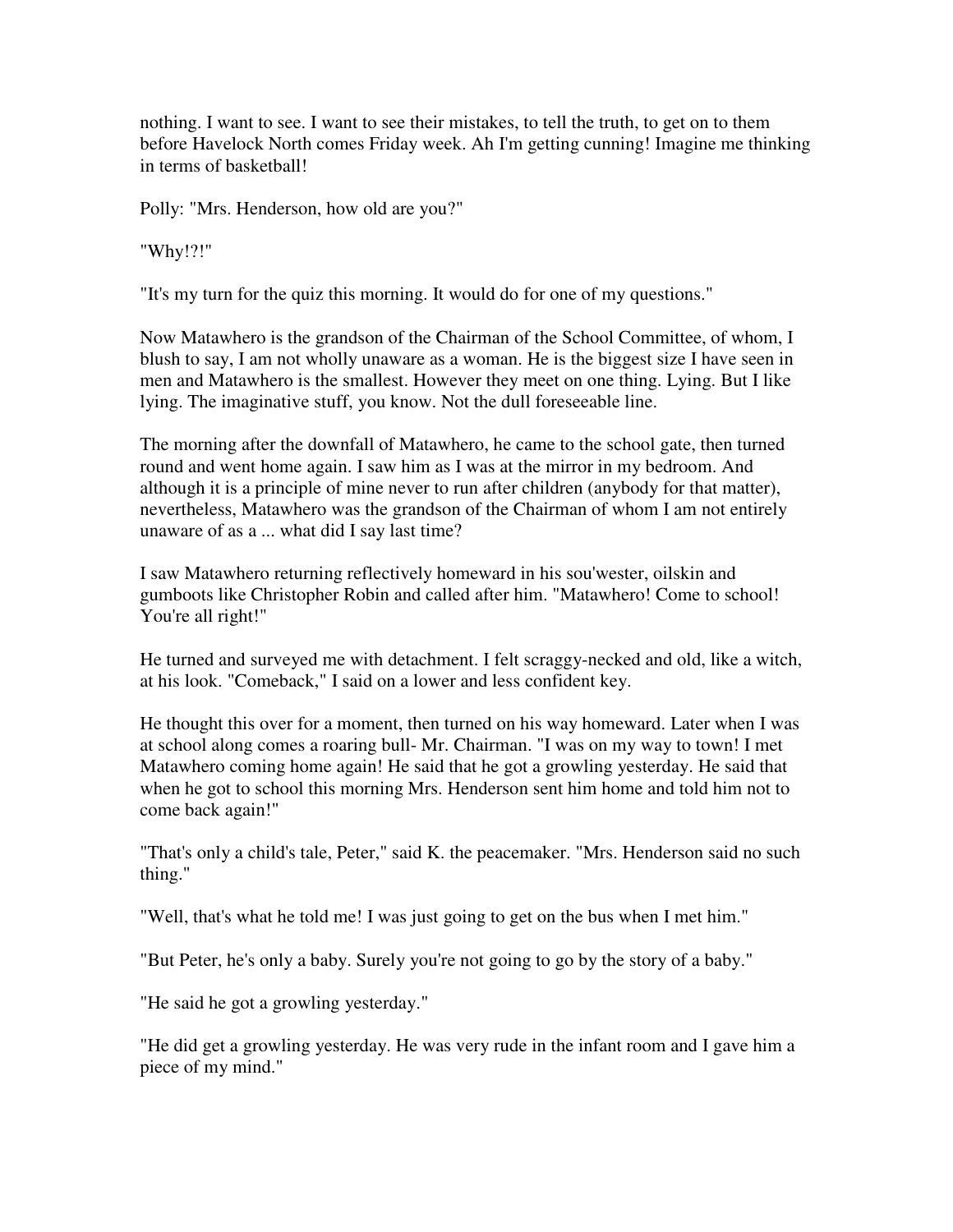Later the children called to me, "Peter's at the door!"

"Tell him to come in."

But he didn't come in as usual and said he wanted to see Mrs. Henderson. So I went and looked at him over the heads of the very small ones making their houses with blocks. I was shocked to see how upset he was. He's well overweight and has a heart to boot. He held Matawhero's lunch. "I just wanted to see Matawhero," he said in his deep voice.

"He's here."

"I just wanted to give him his lunch."

I wondered why he hadn't just asked to see his grandson. Why call me? He still looked at me. I said, "I'll call him."

I left him and called Matawhero. But that night it was his sad, helpless face (his wife is dead, you know) that I saw last thing before I went to sleep.

A few nights after that he was sitting in my drawing room after a Committee meeting. He sat very late, the only Maori habit he manifests when with us. "I'm very late," he admitted gruffly."

Never mind. You can shop late."

"Not me."

"Not you? Why not?"

"I've got to get my grandson's breakfast."

"Matawhero's? But what about his mother? Or his father? "

"It's my toast he likes. He says I get it just how he likes it. The toast his mother makes isn't just right"

A few days later the word "growling" was among the new ones to be learnt. From my Maori books of course. You'd never find a word like that in the respectable, ordinary, placid, monotonous, two-dimensional English books. Matawhero took one look at it and knew it for good.

Kahu came to school today at our request to pre-pan the children's Maori *waiata\* (Maori song)* and haka for the visit of Havelock North next week. He was dressed in the latest fashion and was dead on time at 2:30 P.M. I stayed in with his practice. I don't generally stay long as I can't stand the repetition of the simple tonic-dominant stuff they sing. But I did today, being free, with Colleen in the infant room. And this I found out: This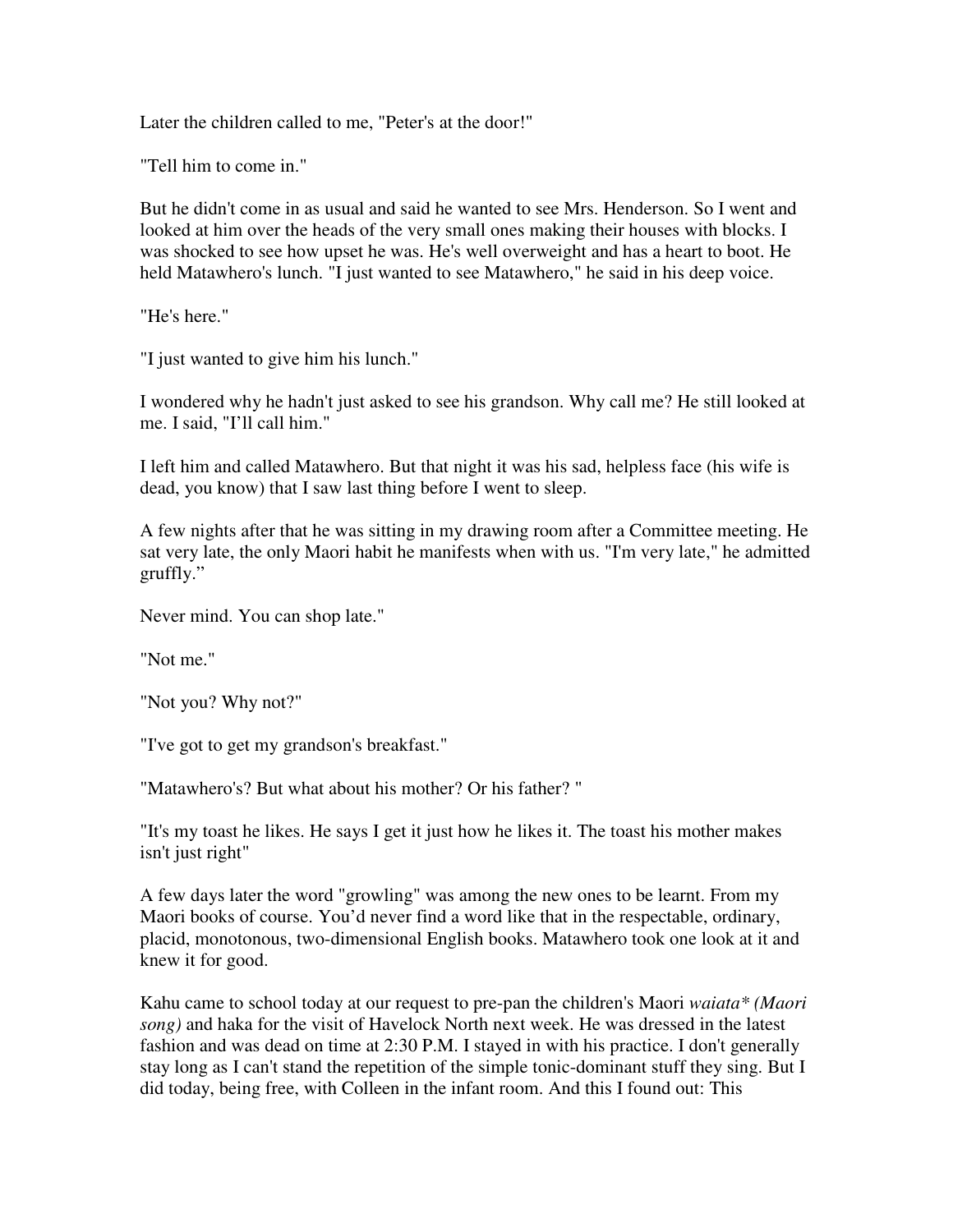incredible patience they display in singing a new song over and over again is due not wholly to their obsession with a new mug but to the fact that it drugs. Very pleasantly too. The same tune, over and over again with its persuasive simple harmonics, combined with that particular indescribable quality in a Maori voice, drugged *me*. And I thought as I sat there singing to the Maori words on the blackboard with Kahu playing the guitar, "Here is a wonderful instance of the intact, communal Maori mind in operation. They sang as one person, with Kahu as the heart of that person, and with the rhythm of one person.

I had come in to endure the learning of this new song in order that when Kahu was not available I could at least keep the work going. But by staying I learnt that this idea was futile. I could never get out of them what Kahu got out of them.

Simply, I was not a Maori. So I don't need to go to practice again.

# *Primer One Reading Progress of February entrants*

| Harry (absent a great deal)                      | 3 words  |
|--------------------------------------------------|----------|
| Patchy (whom we only just discovered to be deaf) | 12 words |
| Blossom (protracted babyhood)                    | 10 words |
| Wiki (just plain dull)                           | 12 words |
| Mark (a normal European with good attendance)    | 46 words |
| Tame (a brilliant full Maori)                    | 68 words |

I have definitely decided to bring the Europeans up on the English books, and Maoris on the Ihaka Maori books. It makes twice the number of divisions in the primers but there's no alternative. The white children love the white book and the brown children love the brown book. They say so, although there is enough telling evidence without their saying so.

I think that the earlier an actual book is put into their hands the speedier the vocabulary increases. The feel of the pages, the turning them over and the meaning in the pictures all provides an impetus. I've only just put the first Ihaka books into the hands of the brown children, since they were not ready until now. But I expect an increase ... a word increase from now on that is better than that to date.

I'm sorry to have to note that I think that Mark would have had a larger vocabulary if I had begun him on the white books instead of the brown books and had let him handle a book earlier.

The A team sat on the mat in the infant room at playtime. Quiet and serene. I don't know why.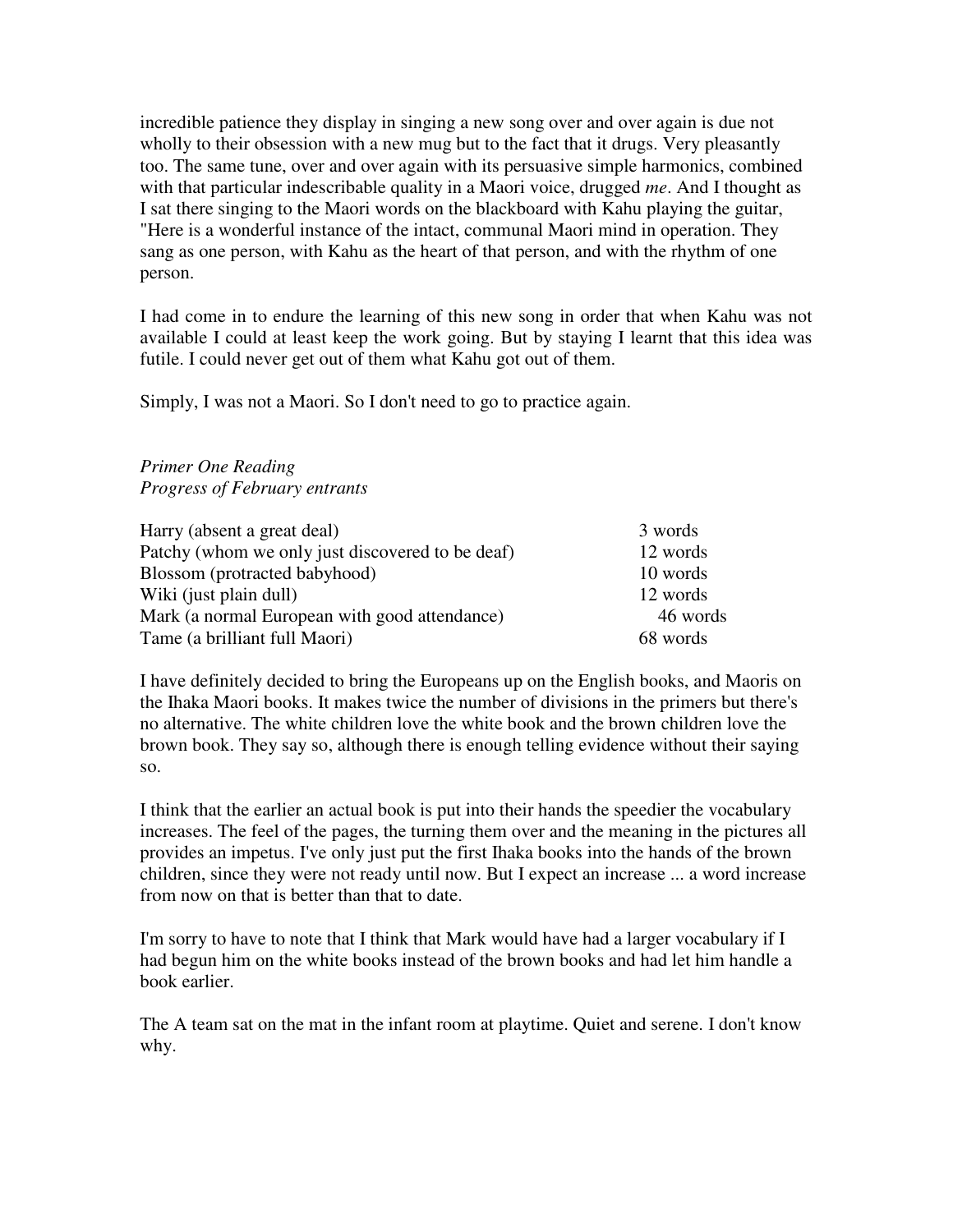"I'm sorry," I said, "to have to punish Helen--" Helen, loud mouthed and confident, suddenly lurched backward and red spread in a rush over her face "for bad behavior at Twyford. For sulks and disobedience. On account of her sulks you didn't score at all in the second half and almost lost the game. A girl can cry. We all cry when we're upset. You can forget your place in the game That's all right too. You can learn it again. But sulks no! You will stand down for the Havelock game, Helen. I would put you out for good except that you've been a good girl this year. A very good girl and have helped me a lot. On account of that I'll give you another chance. I'll let you play in the Paki Paki game and see how you behave then."

I had been very nervous before this, thinking that Helen would turn on me with her loud, long tongue. I didn't dream of such a complete collapse from the opposition.

In the passing game I was teaching the B, Jane Hammond stopped since she was not getting the best of it. Hammonds insist on the best coming their way. I tried to ignore the still, sulky figure, hoping she would recover and spare me a scene. But Lily cried out "Jane, you're not playing!" So I had to blow the whistle and see it.

"You go inside. You're sulking."

The Hammond baby tried attack, and the habitual loudmouth. She burst into loud crying and railing at Lily. "You shouldn't speak to me like that! What a way to speak to me! To say things like that to me!" It was an obvious copy of rows in the pa. Lily had not said anything beyond the observation that she was not playing.

"Go inside. You've stopped playing. And I won't have sulks."

Not a move from the Hammond. Louder railing, more hysterical crying still and spinning tears.

"Go inside."

Jane still played the attack. "Lotus go and get Mr. Henderson please."

The attack of tears and accusations rose to a climax as K. came down the steps. "Mr. Henderson, here is a girl sulking."

"You shouldn't speak to me like that, Lily! What away... "

K. said, "Go inside."

The Hammond baby for once didn't get her own way. She went inside smartly. As for us we went on with the game.

"Hands up who are doing knitting." I was visiting K.'s senior room.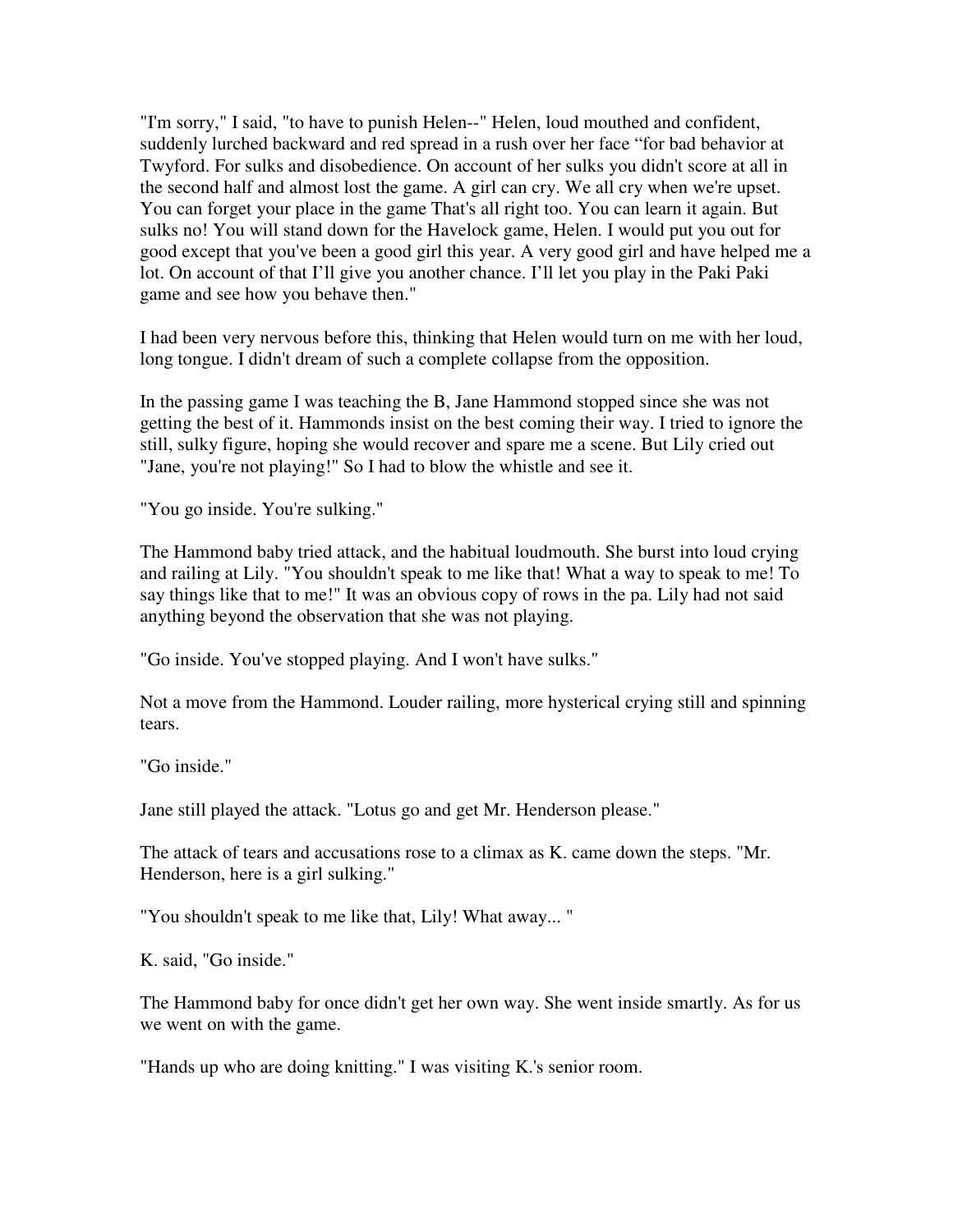A few hands went up. One or two smelt trouble in time and knew better. The Hammonds to be exact.

"Where's your knitting, Winnie?"

"At home, Mrs. Henderson."

"Where's yours, Jean?"

"At home, Mrs. Henderson."

Ronda lost interest and picked up a book and began reading.

"Don't," said K., "read a book when Mrs. Henderson is speaking." He called her out and gave her a very bad growling at. She took it all right though. Maoris have a hard skin. Many of them. And in any case are accustomed to being growled at. It's one of the few respects they have. I went on. I was sickening for a cold and wholly fed up.

"Where's your knitting, Helen?"

"I was knitting out on the basketball field and one of the boys ran into me and broke my needle."

"Where is it?"

"At home, Mrs. Henderson."

"You've got knitting, Rachel. Why don't you put up your hand!" Slowly the hand went up.

"Where is it?"

"It's at home, Mrs. Henderson."

"Where's yours, Ronda?"

"At home."

"Where's yours, Netta?"

"At school, Mrs. Henderson."

I turned to the man beside me who was no longer my husband but my headmaster. "Mr. Henderson, these girls know that there is knitting every day at two thirty. But they very seldom come and don't bring their work to school. Some of them began before the May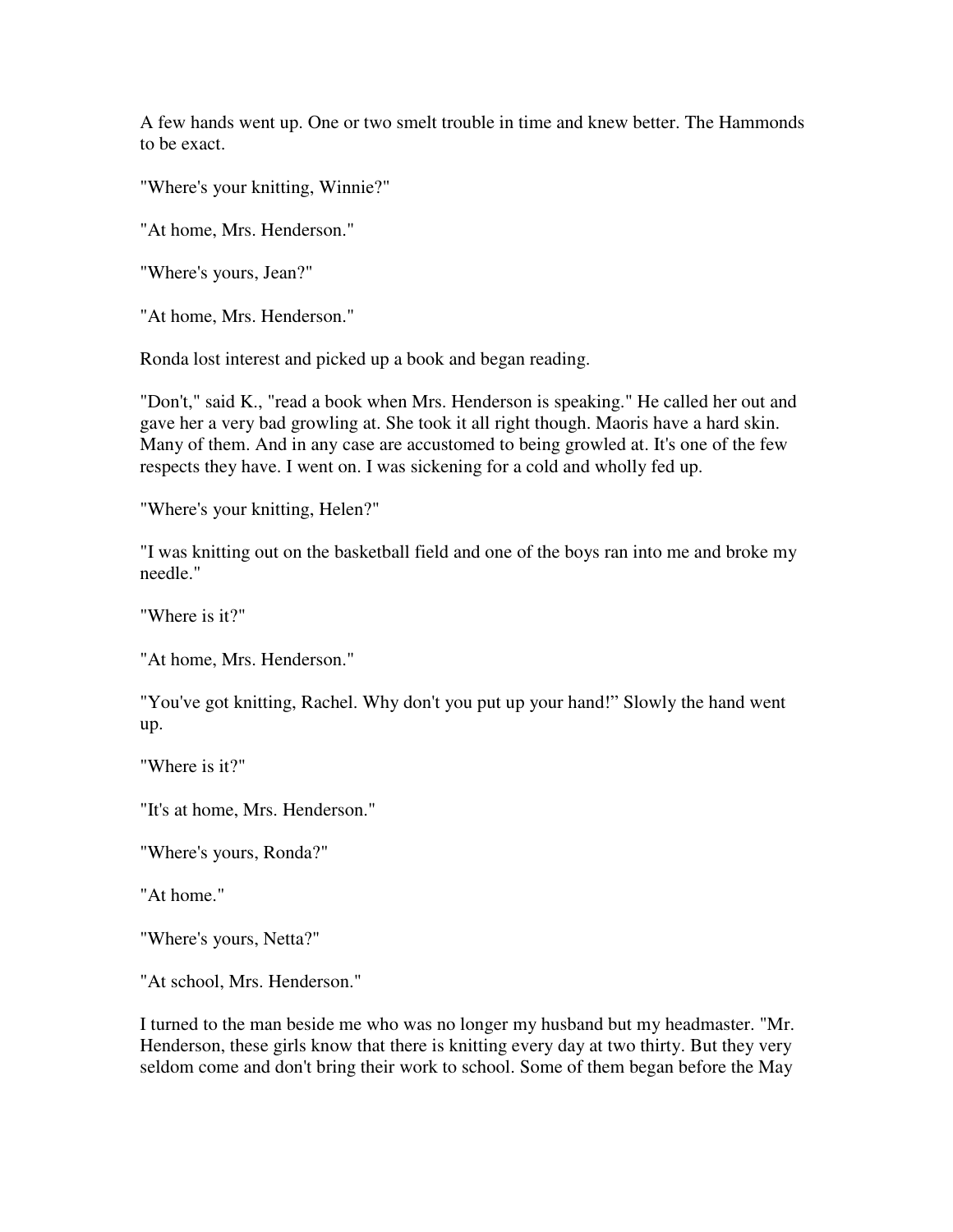holidays. No one has finished yet. I want you to speak to every one who does not bring her knitting at two thirty."

"I most certainly will!" Down went all their names.

I felt my temper going and tried to read the danger signals. I looked about the large crowded room of senior children. "The wool is provided. The needles are provided. The time is arranged. And over there is a teacher who knows all about knitting. And you still can't do your knitting. Not one girl has finished a pullover on her own. You're-" I sought for the word that I knew from long experience over the years would hit them the hardest- "you're just ... *dunces*!"

Things however were also "just anyhow" in my own mental climate. Soon I would have to stop.

"This knitting is to be completed by Friday. Otherwise there will be more than a talking to." But my voice had begun to quaver. My temper had gone. So I went too.

I broke my appointment with the A team for practice for the encounter with Havelock on Friday and went home. There, to somehow cheer myself up, I went through the cupboards and, in spite of the diet I maintain to counteract the unfair consequences of middle age, I ate everything that I fancied and made the tea. "Maori" I said to myself with all the racial prejudice in my voice that I had been trying to combat in others for years.

The sponge cake was good though. And so was that cold, crumbed cutlet. And as for the tea, with thick cream, ah! It lifted me to the realms of the immortals! "Poor Maoris ..."

The next morning, however, I said to K., who was once more Headmaster and not husband, "There were two girls who had begun knitting but who were too wise to put up their hands. Jane and Crystal Hammond."

So I didn't go to school today. I left the infant room to Colleen. When the Head came home to lunch he said mildly, in between the broth and the tea, "There's a lot of knitting at school today."

He's a wonderful headmaster.

However, this is not fiction but a diary--a record of reality. So although I don't enjoy it I must tell this. This morning I sent for the A captain. Marion.

"Marion. I told some of your girls to have their pullovers finished by Friday. But I don't think that is possible. Tell Della I will give her till next Wednesday. And Jane, she's so far behind I'll give her until next Friday week. Tell them that."

Whatever could that have been though that was to be "more than a talking to?"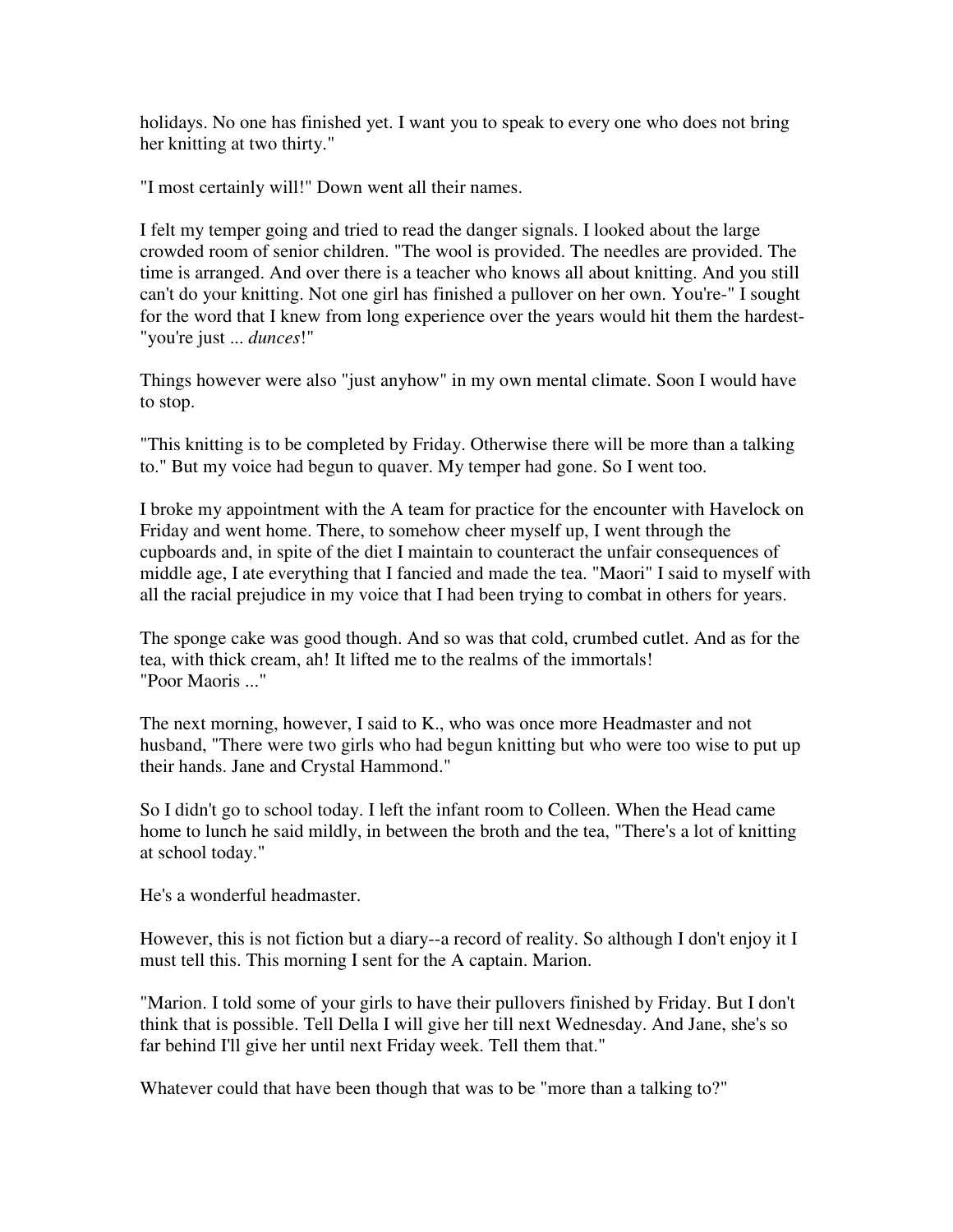I'm very impressed!

Well they're really wonderful children, otherwise I would never be bothered about them or write about them. Kahu has been up today, dead on time, and he took the action songs for Havelock's visit tomorrow. There's something coming there. I've never seen such likely material and never such an excellent teacher. Also the senior music is lovelier every day ... you should hear Della play the "Harry Lime Theme" and Polly "The Umbrella Man" and George "Song at Twilight." And there's a lot of knitting just now. Lovely vivid yellow pullovers. And more winter uniforms in spite of B.'s never even answering my last letter.

# **STOP PRESS NEWS**

Yesterday, while Havelock North was here in body and in bulk, who should pay me a visit but Mr. Lopdell and Mr. Tremaine, Senior Inspector of Primary Schools for New Zealand. To see my Maori primer book. They spent the afternoon with me, while my teams, in their brilliant yellow and their brand-new combination, fought out their battles without me.

Next week these men are bringing to the Fernhill School, to see my tender little books, the Director of Education. Thursday. I'm very nervous indeed. Mr. Tremaine has asked me to prepare a model set to take with him to Wellington on Monday week. I am doing that now.

So I'm on the *fourth edition*. Mr. Tremaine has asked for a set for himself. I replied, "You don't have to ask for that Mr. Tremaine. That's been in my mind for sometime."

"Thank you, Mrs. Henderson." He's very tall.

I haven't even got time to record all the interesting conversation. Except this.

"We'll bring the Director out here next week."

"No, no, don't bring the Director!"

"Oh but he's a lovely man."

"I'm frightened of the Director."

"Have you met him?"

"No."

"There's nothing to be afraid about. He's a man who has respect for and who sees the importance of small things."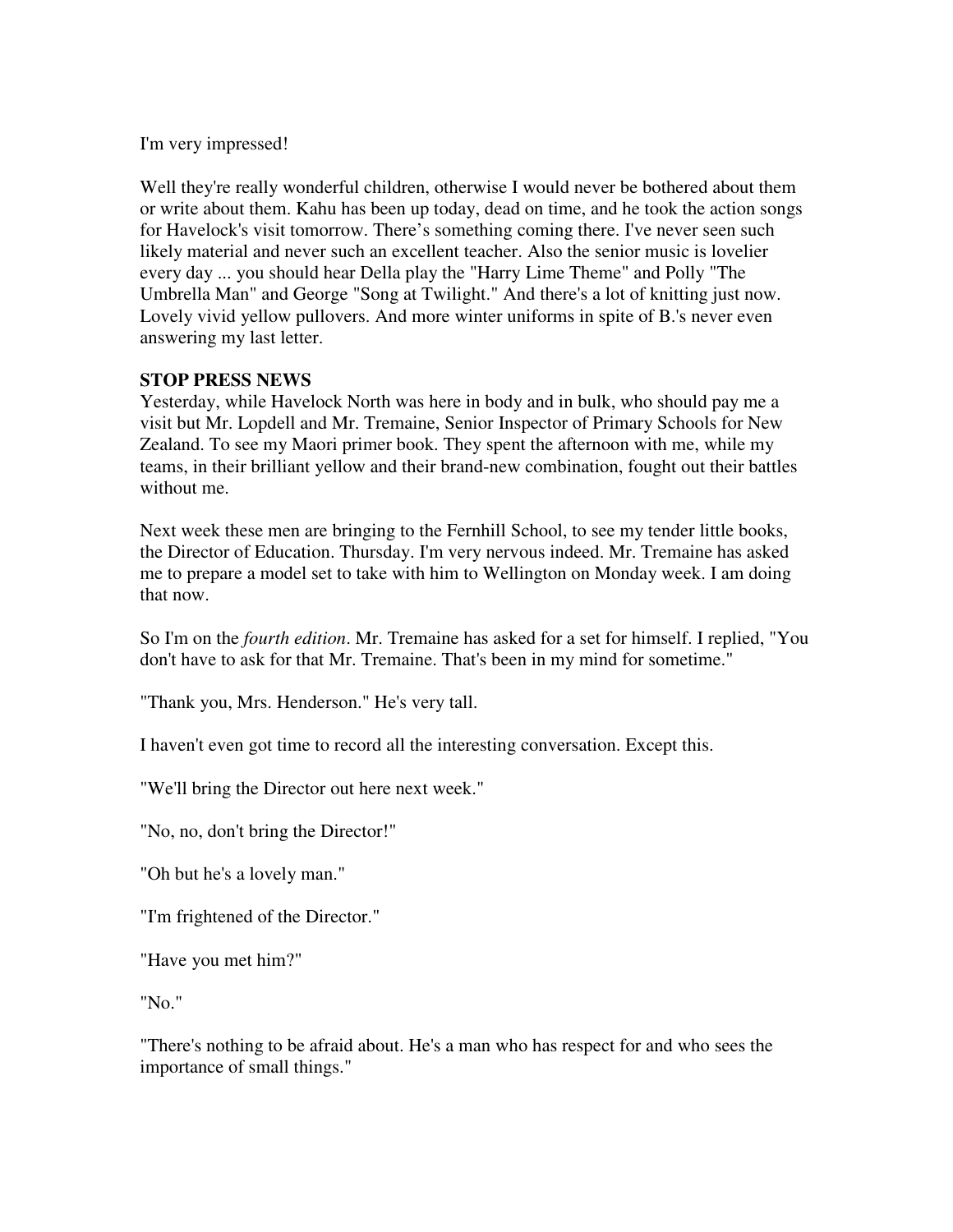"I don't like being important."

Then I noticed that Mr. Tremaine had become silent whereas in his plans and excitement over the Maori primers he had been like a ship in full sail. How I hate and fear the killing of inspiration! And that's what I was doing with my little objections. A rush of faith in this big tall man in gray suffused me. I clasped my hands and looked up into his face. "Mr. Tremaine. Whatever you say, I'll do."

"Thank you, Mrs. Henderson."

In town that night last night, Friday, shopping with K., I saw a tall man in gray with hat and coat. I thought for a moment it was he. But it wasn't.

Praise God the Director didn't come. But Colleen and I got our room looking lovely. I said to her, "It takes a Director to get us to do our room."

I went into the Board's office on Monday to get that wonderful typewriter that does infant-room printing, in order to complete the Maori primer, Ihaka Book One, for Mr. Tremaine. He had to lend it to me or he wouldn't have got the primer for the Director. Making that Ihaka Book One on Saturday, Sunday and Monday with the marvelous typewriter, making it for someone, a demonstration copy, I spent three of the happiest days and nights of my life. Helen, whom I stood down from the A team for the Havelock match for sulking, has not been to school since. "She said she's not going to play basketball any more, Mrs. Henderson, and she said she's not coming to school any more," the others told me. I laughed. Colleen, taking my bigger ones for a walk to find the pussy willow, met Helen. She said, "I'm not coming back to school. My mother said. "Colleen, being little more than a schoolgirl herself, had the perfect answer. "Don't you want to play Central on Tuesday?" "Are you playing Central on Tuesday?" "Mrs. Henderson wants you to play defense on Tuesday." "She'll have to get me there first" It's lovely and peaceful without her though. Both my teams won from Havelock on Friday. There was some fair combination. The Inspectors were there and heard the action songs. Which were fair. Ah this behavior in the pa. This absence of the inner discipline. It's the abstract pattern of behavior all right that I admire so much. Secretly. But my word it's not popular with the public. It makes me wonder what will happen next. Obedience? Not to anyone! The only time I see it is at school. And then not always. It's amazing. My entries today I know are very disjointed but as long as they go in, never mind how. I'm still half exhausted after Director week. I put a pussy willow drawing on the board for the "Pussy Willow" song which takes standing. Hours. Little gray pussies with large pale green eyes crawling out from the buds and cavorting on the stall, and falling off. And the three days, three nights span on that demonstration copy of the Ihaka Book One. Well. Tonight we are having a film evening in the drawing room with the new projector which we bought from our Gals Day. Now this projector is just about the most wonderful thing that has appeared in my life lately, run a close second by this marvelous typewriter of Mr. Tremaine's that prints infant-room printing. We're having some of our hardest-working parents along, and Peter, the chairman. To sit in my own drawing room by the fire and see these films from all over the world is almost more than I can contain. No chewing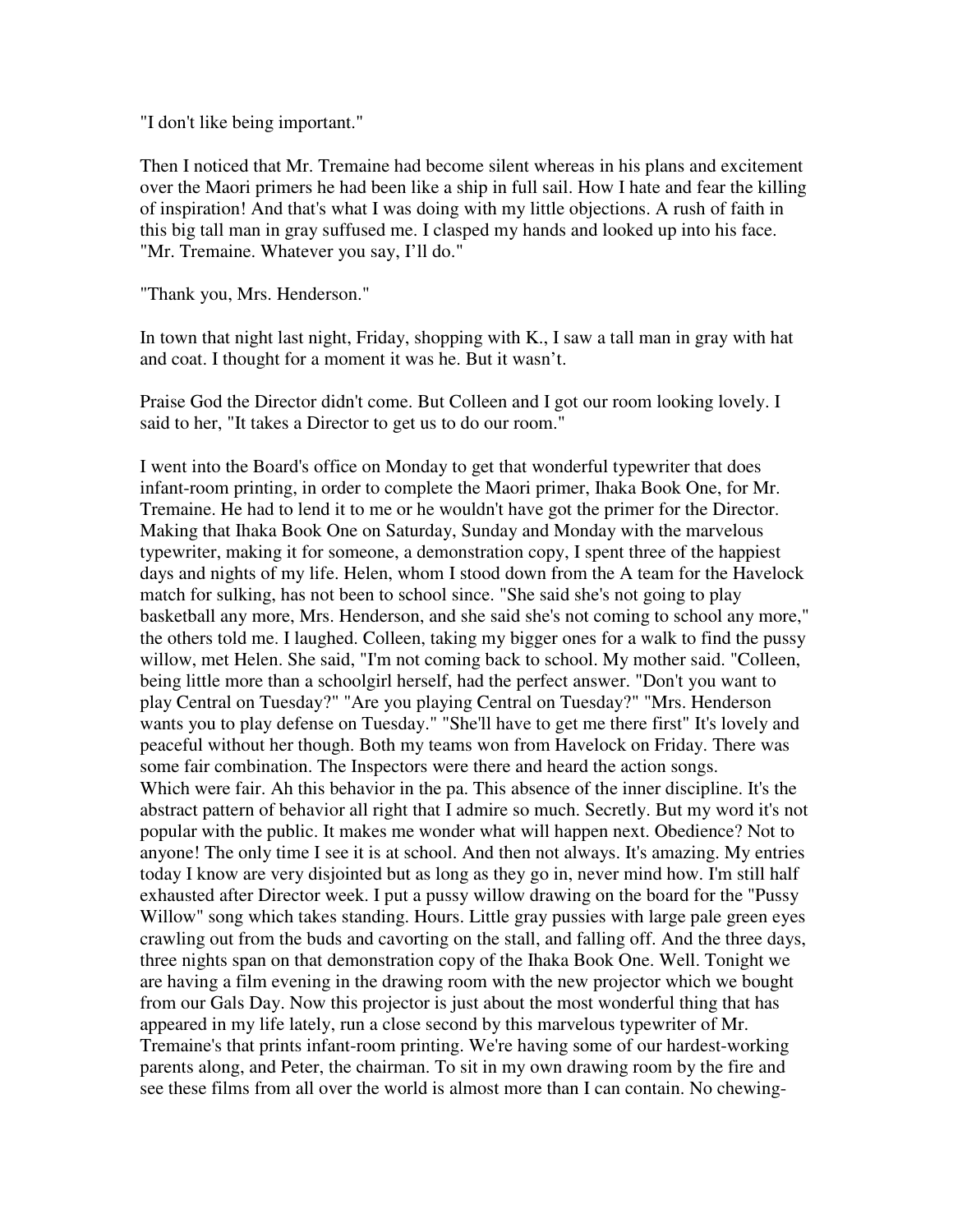gum gangs in the back seat. No cheeky flappers talking through the drama and no icecream cones crackling in the tender opening scenes and no cold drive home afterwards is too much joy for fastidious, touchy me. Ah, it was worth all the work that Gala Day. There's two and a half hours' worth tonight. I'm tired these evenings. There has been an influx of five-year-old Maori boys. Only infant mistresses who have handled these will know why I am tired these evenings. Their boots weigh a ton each, their attention span is about ten minutes, their voices are like wild bulls', and to teach them is a simply fantastic performance. For weeks you teach them to obey, the actual teaching being small. They are the only real clue we have to what a Maori warrior was really like in the past in this stage before the European discipline is clamped down on them. Of course they are not all in this category. But what with Waiwini's brother, Matawhero's brother, Leila's brother, Puia's son and Babe's cousin, also baby Betty, and tiny wee Mardi, and did I leave out the Tamati baby, Larry? That Tamati baby Larry?

Babe's cousin is called Seven. I had barely sent these little ones out early when in backfires Patchy.

"Mrs. Hen'son, Seven punched me in the stomach." "Well, stay in here with me. "Waiwini's brother screams from the playground in true Waiwini style.

"Polly," I say to Polly who is in here making the blazer for which I bought the stuff, "go out and see to that." "Its Waiwini's brother, Mrs. Henderson; Seven hit him with a stick. "Pammy runs in. "Mrs. Hen'son, Matawhero's brother is fighting Babe's cousin, Seven." "Good." In comes Bruce with the axe. "Mrs. Henderson, can I leave the axe in here! Seven is trying to chop Wi." "Yes, just tuck the axe in behind the door. Colleen, please go out and bring in our relations. "Matawhero and his brother both appeared in bright green blazers. Matawhero, who knows that the uniform is brown and yellow, was embarrassed. However he and his grandfather the Chairman are hard to corner. "Mrs. Hen'son," said he brightly, "what say we change the uniform to green?" Helen hurried to school on Monday and ran into Colleen. "Miss Burns, am I still to play Central on Tuesday? "Score for me and Colleen. However the Central game is postponed and we face on Friday the formidable winners of last year's competitions: Paki! Paki! You should have seen the shiver that went through the lines when K. told them this morning! This is our Waterloo, I'm afraid. I had hoped to have many practice games before we met these people but there have not been many. TNewe have won them all but these are very big children. Only technique, combination and tricks will beat them. And speed. My A team is coming on but ... I've got a weak point in the center. I'm glad to have Helen back for this battle. K. had a talk with her this morning. I don't know what he said but she is quite tame now, obedient and quiet. Unrecognizable. I saw Aroha in town yesterday. She looked like answer from a Paris boulevard. She's fair for a Maori. She looked exquisitely beautiful, obviously pregnant, and well dressed. Our thirteen-year-old schoolgirl. On one side was a woman wheeling a pram, possibly her mother, and on the other a handsome young Maori. Presumably the son-in-law. That's how some people do it. Work that out.

"I defy you," I said to Colleen this afternoon, "to take our relations for a lesson." "What shall I teach them?" She asked with all the gaiety and confidence of youth ... of sixteen.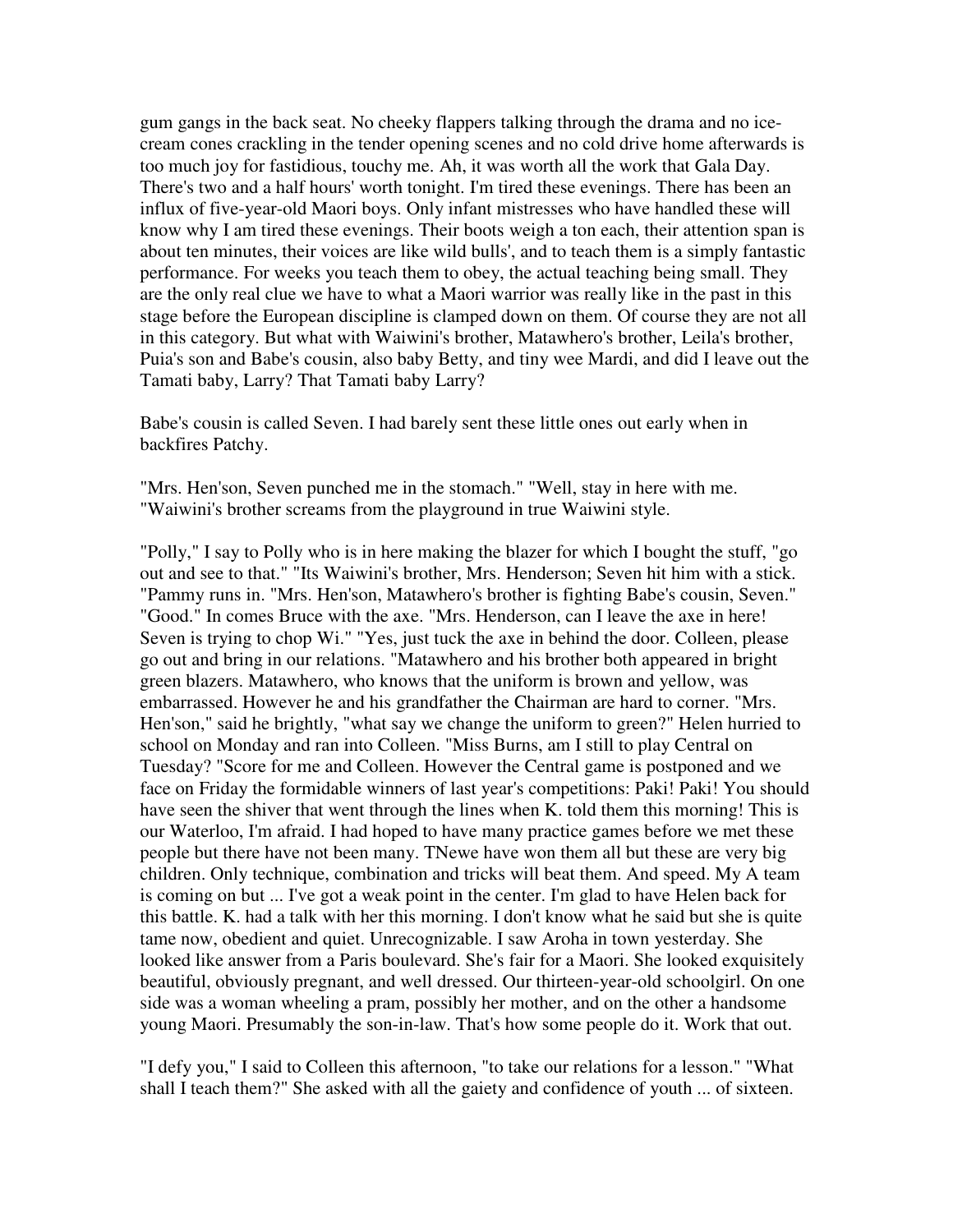"All the letters that are in 'house' and 'truck' and' Daddy.' That gang nearly killed me yesterday, you know. I thought last night I'll put Colleen on to the relations tomorrow. Now I'm going to time you, Colleen. "The bell had gone a few minutes ago but the relations had ignored it. Colleen looked at the clock. "It's nearly twenty past two." "Aha! That's just it! The bell went at ten past! Where are they? And it's cheating to go and get them. "Colleen was not in the least bewildered. "Rangi" she said to one of the slower of my five-year-olds, "go and get all those other Little Ones. Tell them they are to come in for a lesson. "Rangi doesn't know what "lesson" means and has limited English. Moreover I've seldom had any result from telling a child. However it was Colleen's dilemma and I said nothing. I laughed though. "It's nearly twenty past" I said. Of course no children came in. So I said, "You can send one of those out for them." I pointed to Jean and Polly, who were in there sewing. "Polly!" said Colleen, warming up, "Go and bring all the Little Ones. I want them for a lesson. "After a while, in their own time, they appeared, preceded by the crashing of boots and argument. Colleen was just about to seat them. "Their boots have to come off," I said, "and they have to get their own chalk and blackboards and dusters. And it's against the rules to do anything for them or say 'Don't.'" "Take all your boots off and come back and sit here! All you Little Ones!" she cried. "Get your blackboards and chalk and dusters!" Then I sat back to thoroughly enjoy the next. I did thoroughly enjoy the next. I laughed out loud many times. Colleen's voice rose with the challenge and she took a wonderful lesson for a sixteen-year-old. Everybody worked and she never once let go an impatient remark. "But" I reminded her, "I had Matawhero's brother yesterday. He's not here today." "But Matawhero's brother does everything I tell him!" "All right But look at Babe's cousin, Seven. He's asleep! You must have been boring." "I saw him yawning before he went to play. That wasn't me." "That's so. I noticed that myself." "Wi wake up Seven." "No! Don't wake up Seven!" I cried. "You'll never hear me complain at Seven asleep. I wish a few more of them would drop off!" "I've got through all the letters, Mrs. Henderson." I looked at the clock. "Twenty minutes. Now you have to get their boots on again and their things put away and get them outside this window." I never saw such action before. "Look, I'm going to put you on those relations, Colleen. I'll take the ladies and gentlemen." "I'll time you tomorrow," she said.

I'm nervous about tomorrow. I have just remembered that she didn't have Waiwini's brother today either. "They've worked very well," she said. "Of course I have trained them a bit." You see. Waiwini's brother and Matawhero's brother will be here tomorrow and Babe's cousin will be awake. Ah well. ...

"Colleen, I'm going home now. I'm very tired. I've got that pa team coming up after school at half past four to play my A and B. You wind all this up." There was Polly and her blazer to wind up, Lotus and her pocket. Frances was giving Netta a lesson on the piano, Reremoana and Edna were painting and the upper primers were writing a story That's not counting Mark writing a letter to his aunties, and Patchy. ...I have arranged a hurried practice game with the youth club at the pa to brush up the match experience of my teams for Paki Paki. One day's notice is apparently enough. Preferable. I hope the boys they have chosen to play for them do not include the two Hawkes Bay reps, Kahu and Titi. There's something wonderful in this youth club, even though Peter, the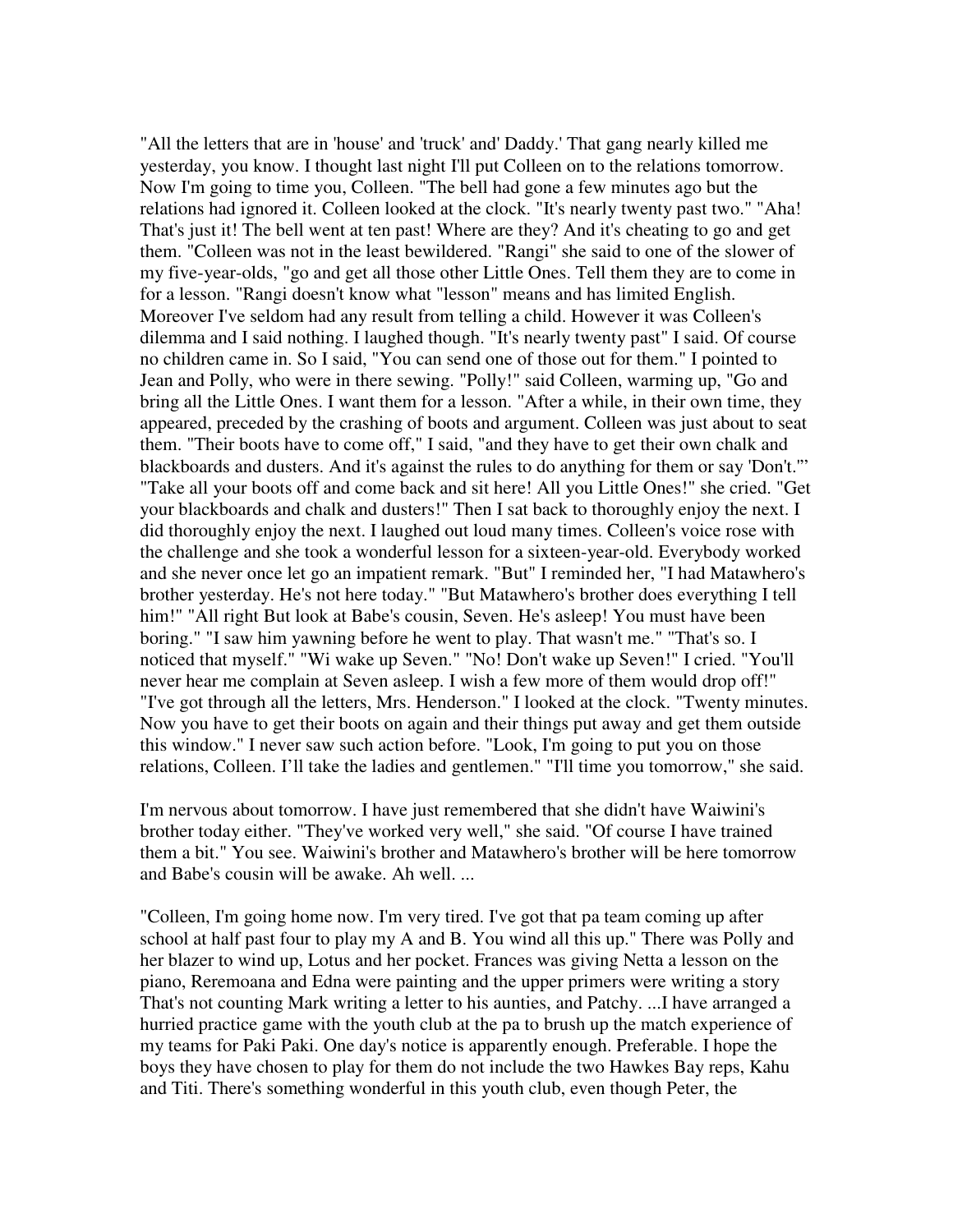chairman, says that that's where all the sixteen-year-old unmarried mothers originate. "What exactly is the purpose of this youth club," I asked him. "To get the young people together," he replied gruffly, way down behind his throat.

I thought of Gall Tamati crying over her sixteen-year-old marriage, Whareparita's twins in the cemetery and Aroha like a Madonna in town yesterday.

"Together," I repeated after him. For some time I have fancied myself a hermit, but after refereeing that game just now with the pa youth club team, I wonder. If that's not life I don't know what is. If it's not life I encounter in the melee of this Maori school ... then what is life?

If life is absolute self-forgetfulness, then I've just had half an hour of it.

For a start I had to fight for the whistle. Caroline had it and was determined to referee. I called this match especially for practice for Friday. To train my girls. I let her begin but I soon demanded it from her in as loud and as enthusiastic a voice as any of them. She sulked at once. And mumbled. But I carried on. The "couple of boys" they apologized for having to use turned out to be four men. Including Kahu, the Hawkes Bay rep. The score of course was about 9-2. Speed! I never saw such passing. At half time Caroline came up to mumble officially. She said the rules were ragged. It's hardly ever I use an American expression but to myself I said, "I'll show them 'ragged'!" So the third half--we had three halves--no one got away with anything. If you'd seen those boys jumping--men, I mean- jumping right over the girls! I praised them afterwards. They were a lovely lot of Maori youth. How I pray the drink does not get hold of them! I don't mind if passion gets hold of them. But not drink. Lovely strong, tall, quick, well-mannered, dignified young people they are. And good-looking. I was just having that last little cup of tea before school to brace myself to meet the infant room when Paulette came to the door with this note from Jane. "Dear Mrs. Henderson, I can't play Paki Paki today Mrs. Henderson because I've got double pneumonia." I had had something from my private life on my mind before the knock on the door but after this I fell to thinking with concern of Jane's double pneumonia. The double pneumonia that I knew hadn't allowed careful letter writing, but perhaps this was a different kind. It was wet on Paki Paki day so at twelve K. rang and postponed the visit. However at one we were all petrified to see a large bus draw up at the gate in the rain. ...

## **WE BEAT PAKI PAKI!**

As I have said, this team of Paki Paki has never been beaten in history. They have always been the champions of the Hastings area. Now my yellow jerseys are the champions of the Hastings area. Dreams sometimes come true. But not without something just like work. After all the Paki Pakis had gone, the yellow team clustered round me, nine brown hands shook mine, nine brown faces glowed and nine brown voices congratulated me on my coaching. They said, "Now we know you are a good coach, Mrs. Henderson. Now we'll listen." I was very happy. And shopping in term that night everywhere I looked I saw yellow, and the heartache I had over something in my private life was constantly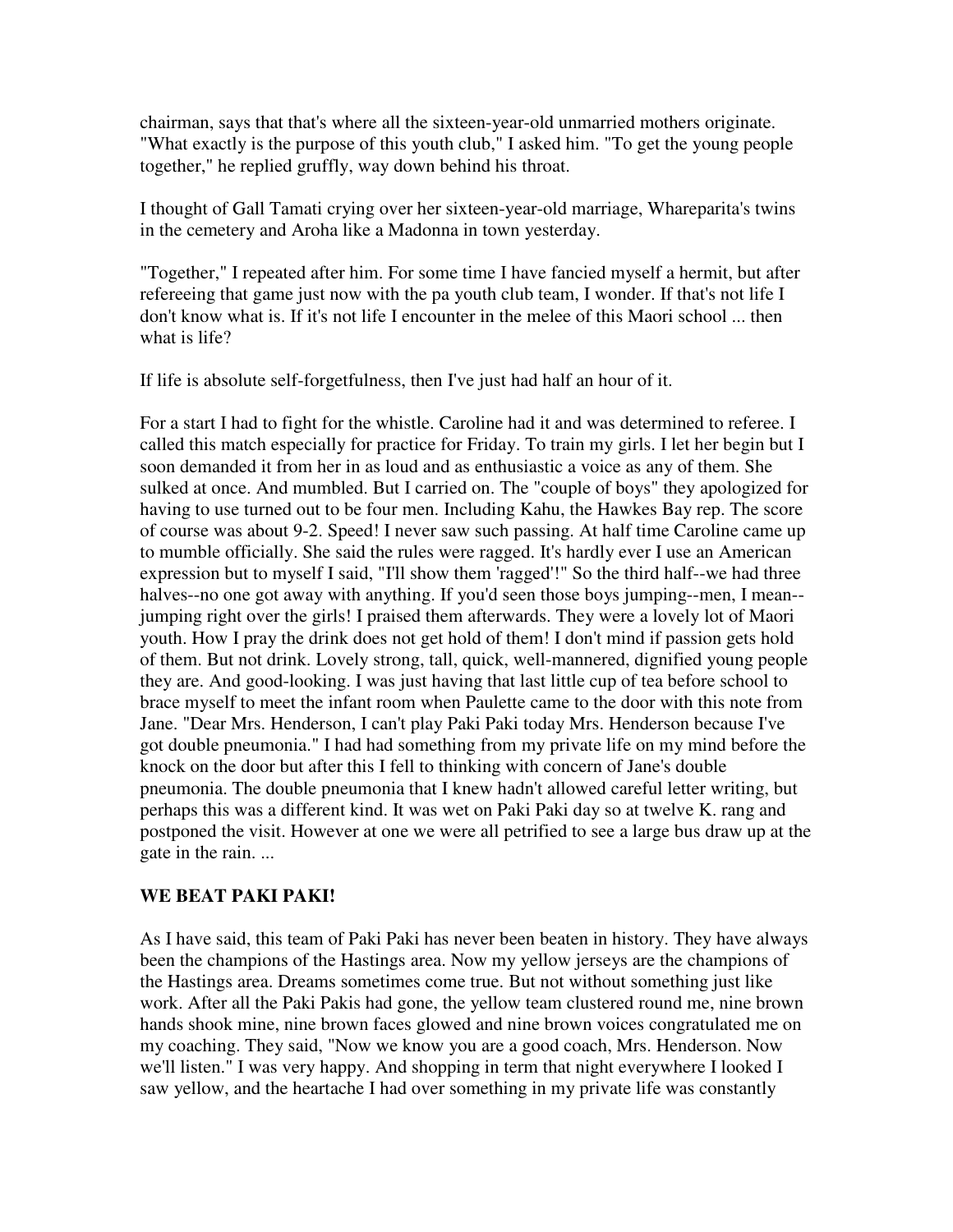defeated. As a color, I like yellow. The reading is very much on my mind. All my other interests in the writing world are put aside until I satisfy myself on this matter. I am continuing experiments at school on the words of most vital meaning to a child to begin with. These words seem to be sorting themselves out with alarming clarity around the two main instincts, fear and sex.

I began to suspect this when I tried the word "kiss." The children, five-year-old Maoris discussed excitedly. They returned to the book to find the place once more and the next morning ran in early to tell us that they could still spell "kiss." I took the hint and looked for a word to represent the first and strongest instinct, fear. But the only one I had was "frightened," which did not recommend itself as a first word on account of its length. Although I knew that it has always been an easy word to teach, and one that I have always used extensively. However, I tried it, and it won, even against "kiss," which is according to the importance of the two instincts. It was learnt immediately by the new entrants, and another thing occurred that I had not noticed before. An intelligent, new Maori just five, repeated the word "frightened" over and over again to himself.""Cried" was third. In "frightened" and "cried" I feel that I have the two words for that side of nature, fear, representing cause and effect Now, with "kiss" established I think there must be another word, stronger than "kiss," representing the cause on this side. It may be "love." But I seldom hear them use "love." And have not tested it for that reason. I mean to test this word on Monday. The slow readers among the February entrants have begun reading at last. Reading cards composed of these words.

Words still in the running:

(The numbers indicate how many children out of the nine I had at the time recognized the words which I had in a lis*t.)* 

| <i>First</i> Test |   |
|-------------------|---|
| Football          | 3 |
| Hit               | 1 |
| Fight             | 1 |
| <b>Kiss</b>       | 7 |
| Cried             | 5 |
| Haka              |   |

Introduction of "frightened"

| <i>Second</i> Test |   |
|--------------------|---|
| <b>Kiss</b>        | 7 |
| Haka               | 4 |
| Cried              | 5 |
| Frightened         | Q |

## TENTATIVE CONCLUSIONS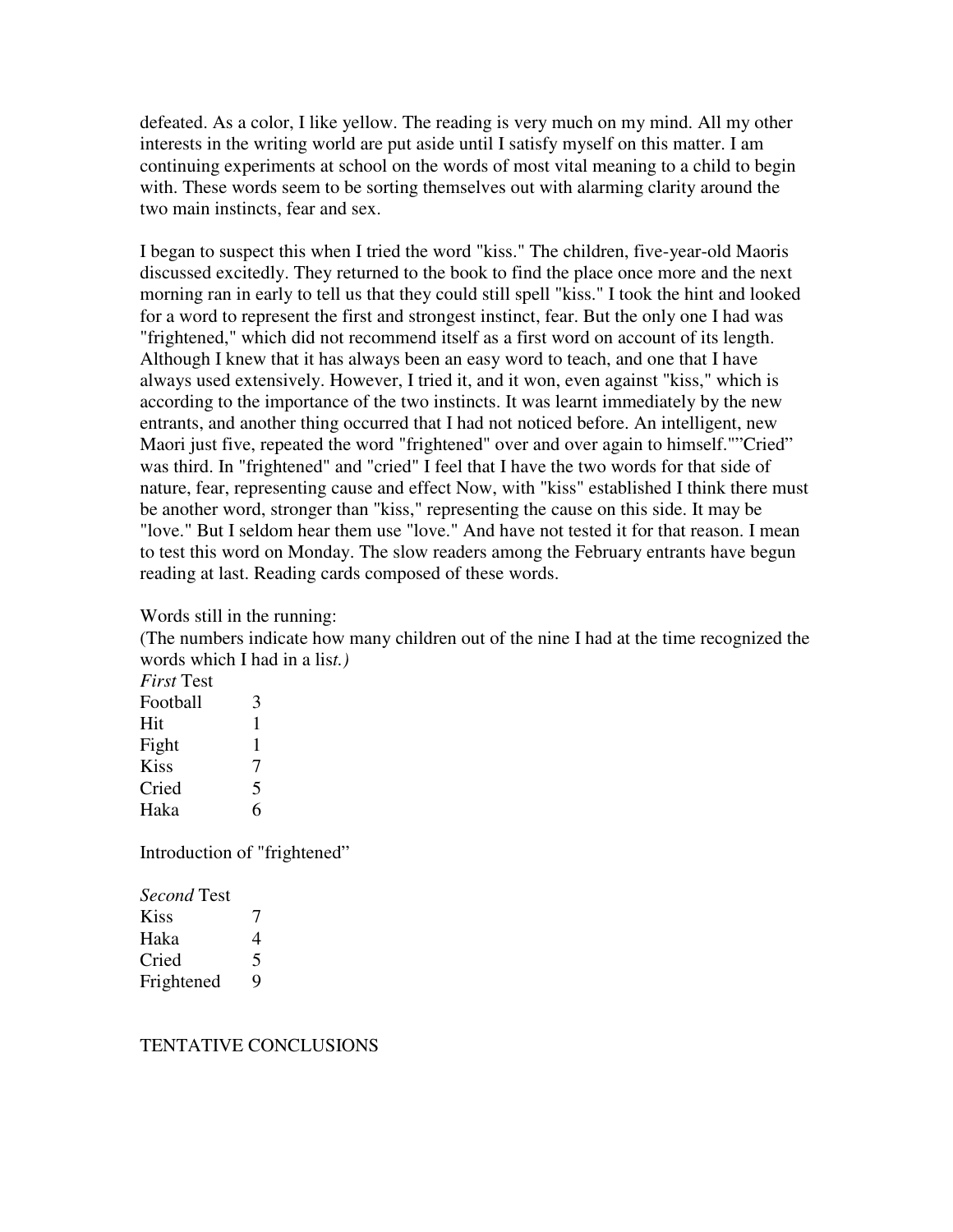1. The verbs need to be presented in the past tense in order that simple sentences may be made without the need for extras; e.g., to use "cry" would require "will" in "Rangi will cry." "Will" is hard to learn and is to be left out. Therefore "Rangi cried." "Mummy kissed me," instead of "Mummy will kiss me."

2. With these most powerful words it is an obvious offence to provide pictures. The pictures are already in the child's mind, individual and emotionally equipped. I offer all these words without pictures.

3. "Come," "and," and "look," which begin the English book and on which the first two or three books are built, are probably among the weakest words in the language. To begin an infant reader on. The "Janet and John."

4. I've made a colossal mistake in following blindly the lead of the allegedly scientific English books, "Janet and John," in building my first Maori book, Ihaka Book One, on those words, "come" and "look" and "end." Never suspecting other than that good thinking had been put into the compilation of these readers.

5. How the Maori child pays for the mistakes of others. The one or two years lost to them in the Maori infant room echo at the top of the school when they reach Std. 6 Form II (or not) at the age of fourteen or fifteen, delaying their secondary education until they have lost heart and fall into trouble socially.

Here is the impromptu reading card on which one of my backward Maori five-year-olds at last learnt to read. He read it on sight, and by the lighting up of his face*,* he understood.

Daddy Mummy Ihaka hit cried kiss Daddy hit Ihaka. Ihaka cried. Mummy kissed Ihaka. Daddy hit Ihaka. Ihaka cried. Kiss Ihaka Mummy. Questioned on it he understood it. He has stalled for about six weeks on "Come," "and" "look.""Mummy" may be one of the words.

Also "I" and "me." Cards will be prepared built on these chosen words.

Verbs are sentences in themselves.

No pictures accompany them.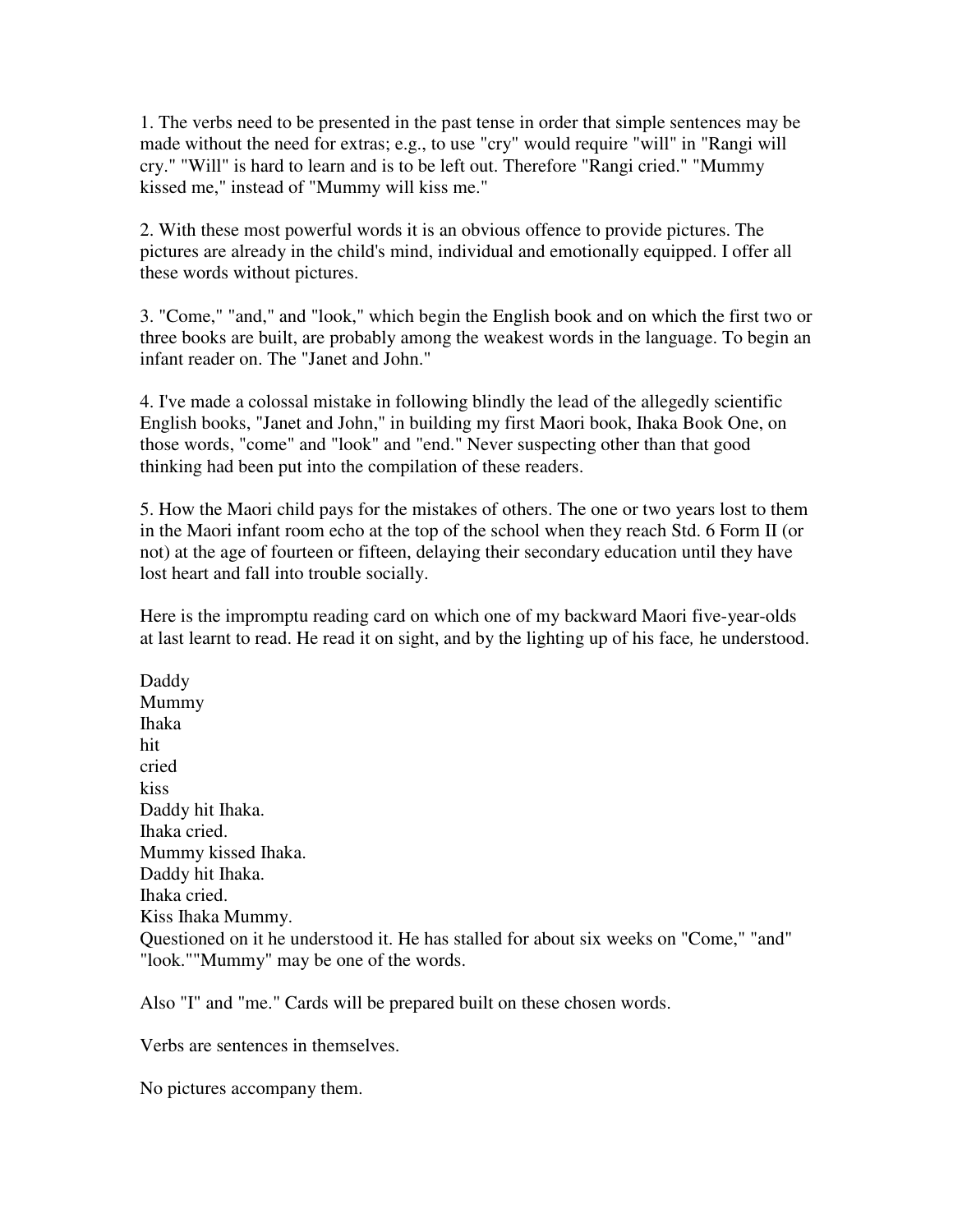# COMPOSITIONS

1 RITIHine said to Me Look here. She saw a cake then Rosie hit us. Mary said the Kai is cooked then she said hurry up or you will get late

2. MALERE Mummy and Daddy took me to Wellington. I saw two policemen on the mad. They had a accident on The road.

3. MATAWHERE Yesterday I came home late. My big brother gave me a hiding. Then I start to cry. Then I have to go to sleep. I'm sick of writing. That's all.

4. IRINI My Father got drunk. and He drank all the beer by He self. and we had a party.

These are my test children. By which I mean the children I hope will prove my belief that Maori children can do the infant room in two years and not three. K., who was in this afternoon, didn't think much of all their chances. Although Reremoana is ready now. And Waiwini nearly. However, there's half a year to go yet. It's the sentences they are just learning. They think that the full stop must come at the end of a line willy-nilly.

Rongo, the light-toed, of the "little bit dance," writes heavily on the blackboard for all to see.

Mummy is crying because Daddy hit her in the face. Mummy is going to Nanny's today. Daddy is angry.

Rongo, exquisitely dressed and every silken black hair in place, writes on the paper I think I'd better give her, Just because Daddy got wild and so I got wild because Daddy was drunk. Then he hit Rongo.

Rongo, whom I had been thinking the most adored child in Maoridom until she bought a book and pencil and rubber, writes, When I got up I got ready for school and I hurried because Daddy was wild and he looked cross. I hate (writes white Dennis to himself in his little book) going up in the sky. When we die. I hate the sky because it is too high. I got a growling last night because my sandals were Wet Last night (writes my full Maori Tame, in wonderfully controlled lettering)I fell out Of bed so Daddy Told Mummy to shiff over. My Mummy (writes Irini Sung, who has an eye for adult relationships)Is going to the funeral with my uncle. They went on the 8 o'clock bus. It is down at Utapepi. I don't know who died. She is coming back tomorrow. When she comes back she is going to town to get some meat. Mummy said to Daddy give me that money else I will give you a hiding. Daddy swear to Mummy. Daddy gave the money to Mummy. We had a party. My father drank all the beer by hisself. He was drunk.

Mummy (writes Irini Sung in the exercise book I buy for her myself since all the child allowance and the shearing money goes down in drink) gave me a hiding and told me to go and get the paper so I got the paper and took it to Mummy. Then I told daddy that Mummy had the paper so daddy told me to go and get the paper.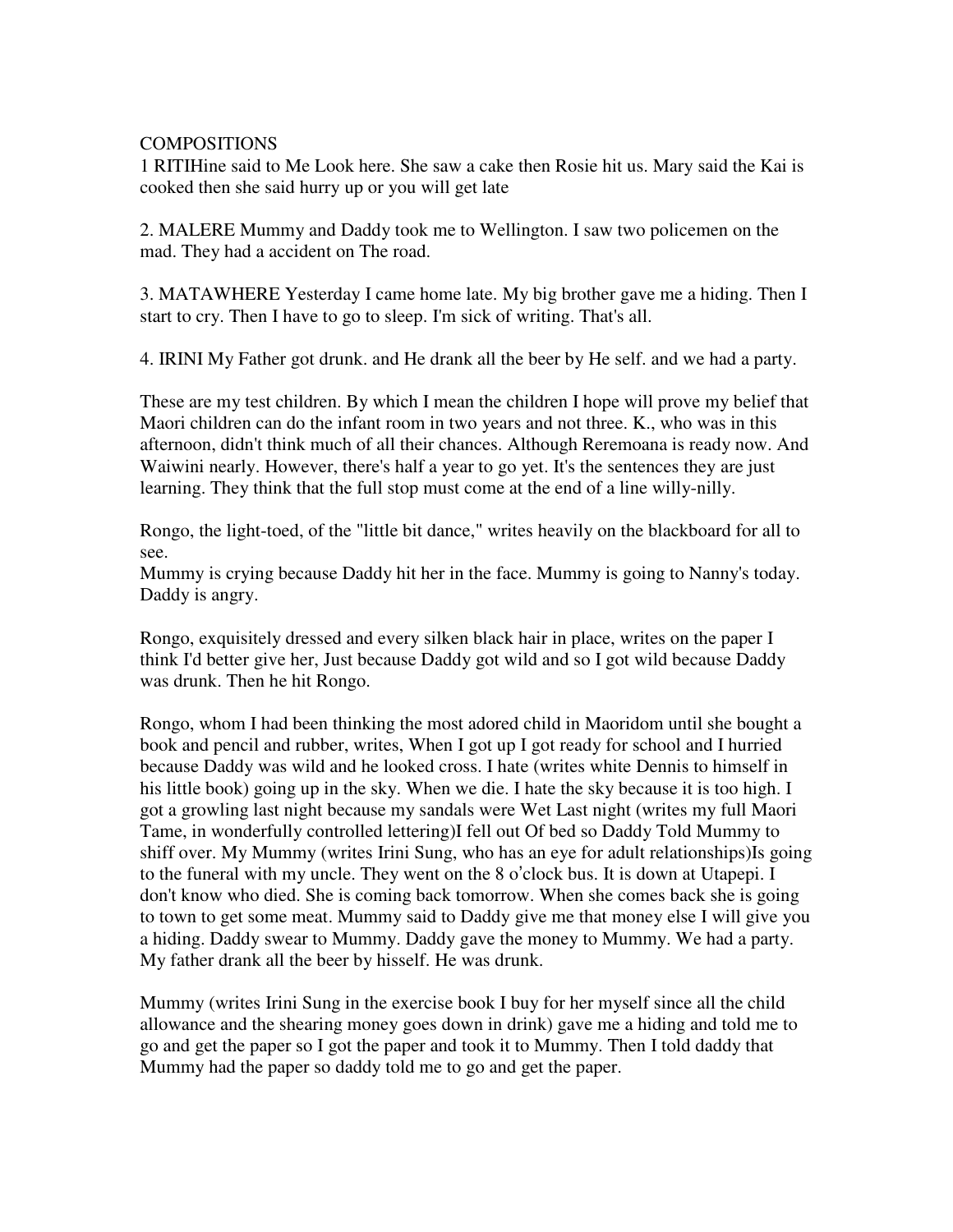"Mrs. Henderson, Seven's got a knife. He's cutting my stomach." "Colleen, please go and disarm Seven." "Mrs. Henderson, I'm going to write a letter to Miss Burns when I go to Health Camp." "Waiwini! I thought it was I you were going to write to!" "I can't. Your name's too long." "Mrs. Henderson, how do you spell 'boko'?" "Why, what are you writing?" "He donged me on the boko." "Colleen, what is a boko?" "Irini, have you brought your four pence for your pencil?""My mother she haven't got fourpen." "And that, Colleen, is the home where eighty-four pounds went at poker and drink last week. The child allowance for a big family and the big wool bonus. All the child money." "Mrs. Henderson, I'm sick of writing." "Well go and write, 'I'm sick of writing.'" "Mrs. Henderson, you said I could play the piano when we came in." "That's right""Can I play it now?" "Have you finished your writing?" "No." "Well, finish it. Then you can go to the piano." "Really, Colleen, the things these children say I have said!" "You do say a lot of them." "Not all?" "No, not all." "You have heard me say things that I've denied after, then?" "Oh yes!" "It's my practice, Mrs. Henderson." "Carry on then. Scales and arpeggios first" "Mrs. Henderson, you said I could play the piano when I had finished my work." "No I didn't" "Yes you did, Mrs. Henderson." "Did I, Colleen?" "I heard you say that" "All you Little Ones come here to me." "Do you want this pussy willow or shall I put it out?" "Mrs. Henderson, come and see my work on the blackboard behind the piano." "Play those scales with both hands, Marion." "You mind I could paint this afternoon." 'That's right. Get your colors mixed"

"I haven't got any paper."

"I thought I told you to bring some paper!"

"Somebodies pinched it."

"Wrong fingering, Marion. One two three, then thumb."

"Betty's crying."

"What for? Jean, that seam is to be machined close to the edge."

"Seven put sand in her neck."

"Colleen, bring in Seven."

"What's this word?"

" 'Between.' "

"'Atween'?"

" 'Between.' I told you Little Ones to come here. Wiki.

Blossom, bring those Little Ones to me."

"I can't find any pencil..."

Colleen, have you ever heard them make up something I didn't say?"

"Yes, sometimes."

"Somebodies taken my pencil."

"Don't say 'Somebody has taken my pencil.' Say 'I have lost my pencil.'"

"Who is the captain of the B Team for the competitions, Mrs. Henderson?"

"I have lost my pencil."

"But I gave you one this morning."

"Who is the captain of the B team for the competitions, Mrs. Henderson?"

"I haven't picked one yet"

"You picked Hirani."

"I most certainly did not"

"Well who is?"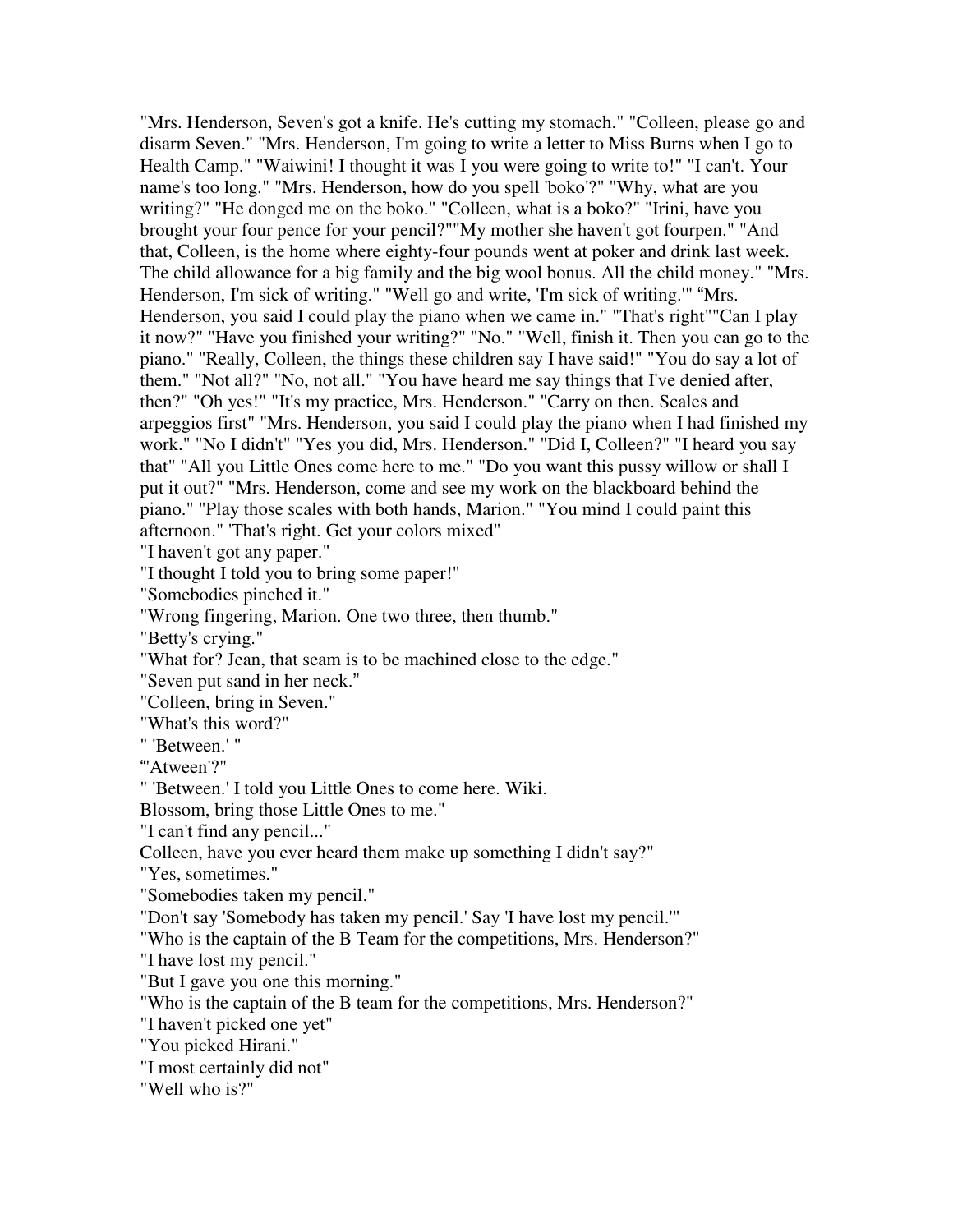"I'll pick one later. Colleen, that seam of Jean's." "I've lost my pencil." "Good, Marion. That bass was right" "Shall we nominate the captain?" "No. I'll do all the picking of the captains. I'll pick someone who has been regular at practice and who hasn't sulked." "You picked Hirani." "I haven't picked any captains for the competitions. Did I, Colleen?" "You picked Hirani." "Here's Seven, Mrs. Henderson." "Not really!" "I heard you pick Hirani." "What's Seven here for?" "I've got no pencil, Mrs. Henderson." "Who can lend Irini a pencil?" "Here, Irini." "Who is the A captain for the competitions?" "Why can't you wait until I pick one?" "Mr. Henderson wants to know now so he can send in the entries." "Can I play the piano now Mrs. Henderson? I've finished my work." "Who is the A captain Mrs. Henderson?" "Here's Seven Mrs. Henderson." "Will you write me some new music Mrs. Henderson?" "Betty's crying Mrs. Henderson." "This pencil is broken Mrs. Henderson." "I've got my paints mixed Mrs. Henderson. But I've got no paper." "Now all you Little Ones get a blackboard and chalk and duster and come to me. Come and sit on the mat. "Aren't you coming to see my work behind the blackboard?" "What shall I do with this pussy willow? Mrs. Henderson." "Mrs. Henderson!" "Mrs. Henderson?" "Colleen," I told Mr. Lopdell and Mr. Tremaine when they were out here recently, "supplies the common sense in the infant room. That's all we were short of over there.

Real sense. Now we're quite balanced."

"And what do you supply!" one of them asked.

God! Here was my reputation in the hands of a sixteen year old! I turned to her, my hands clasped. "Colleen," I pleaded, "what do I supply?"

Colleen is tall. She thought a moment from her height while the men and I waited. "Oh," she said with the confidence and gaiety of adolescence, "she supplies the patience!"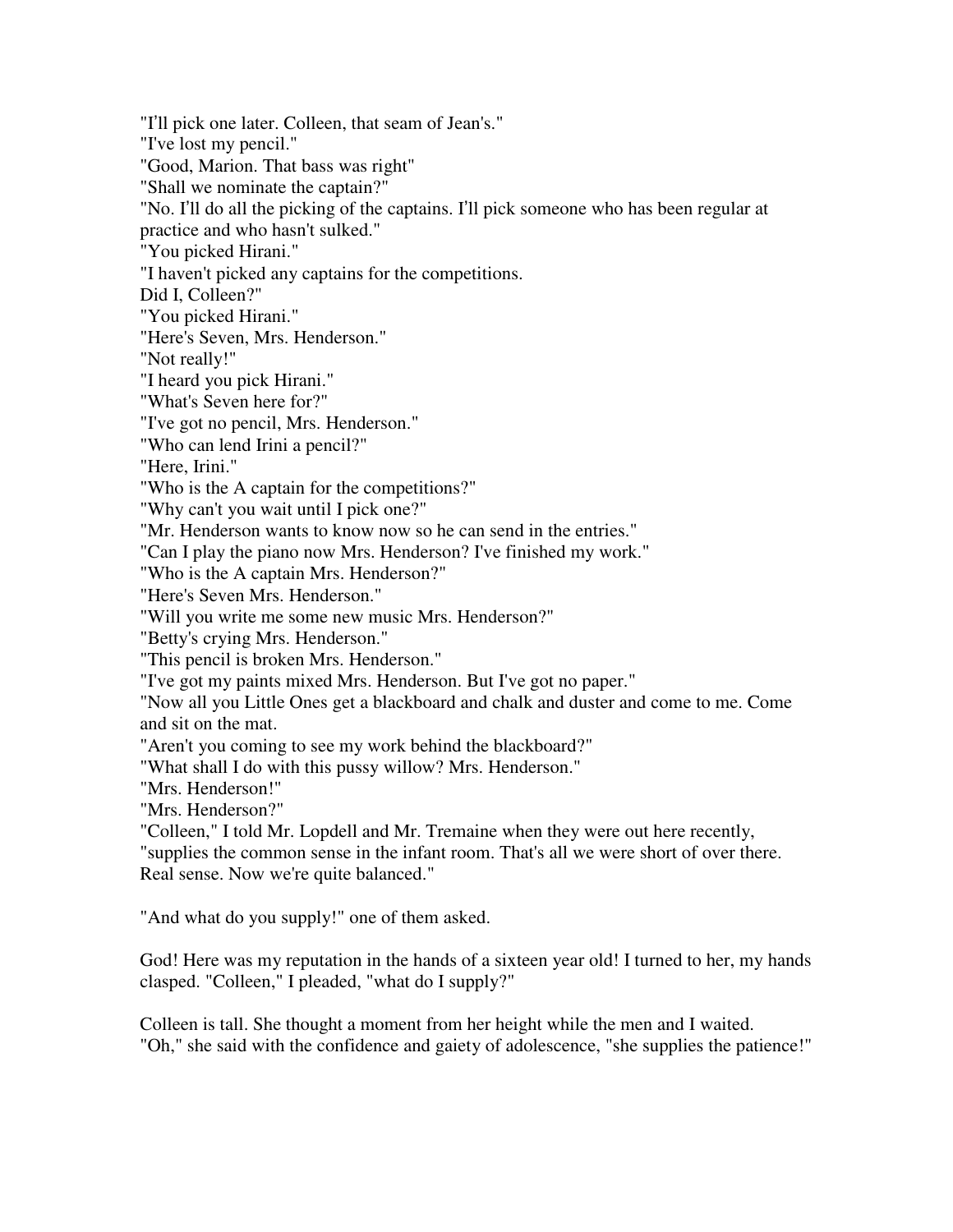Peter, the chairman and Matawhero's grandfather and an intellectual, came in for a cup of tea after school yesterday. He seemed tired. He's a man of about sixteen stone, bald and sixty-five. One of the best of the best Maoris. A man of principle and a man of the church.

"How are you?" I asked, concerned.

"Ready for the corner." The churchyard is at the corner.

"Why?"

"I've got no energy."

"What did the doctor say last time?"

"I haven't been for about three weeks."

"Don't you feel well, Mr. Materina?" "It's this cold I can't get rid of."

"It's a strange thing," I said to K., "that he shouldn't have more resistance to a cold, when he's on such a strict diet."

"Why don't you eat potatoes, Peter?" said K.

"You're short on inspiration," I said. "You haven't been to see us often enough."

"I came last Sunday and you were all at work."

"Every day, nevertheless, is my Sabbath."

"I'm ready for the corner. I haven't even got the strength to dig my own hole. But I daresay a bit of kerosene on the stack of wood at home would do. With me on top."

I poured him a very, very special cup of tea.

Mark Cutter is on my mind. He's home. His mother, who hates us all, won't buy him his new book, complaining that he is going too quickly. There is something seriously wrong with my reading methods after all. I was stung at the criticism and when it came time to teach writing I didn't give Mark a pencil and paper, saying that his mother would say he was going too fast. "You keep to the blackboard and chalk, Mark." Tame had pencil and paper beside him.

"I'll ask my mother," he begged. "She might buy me one."

"She might not."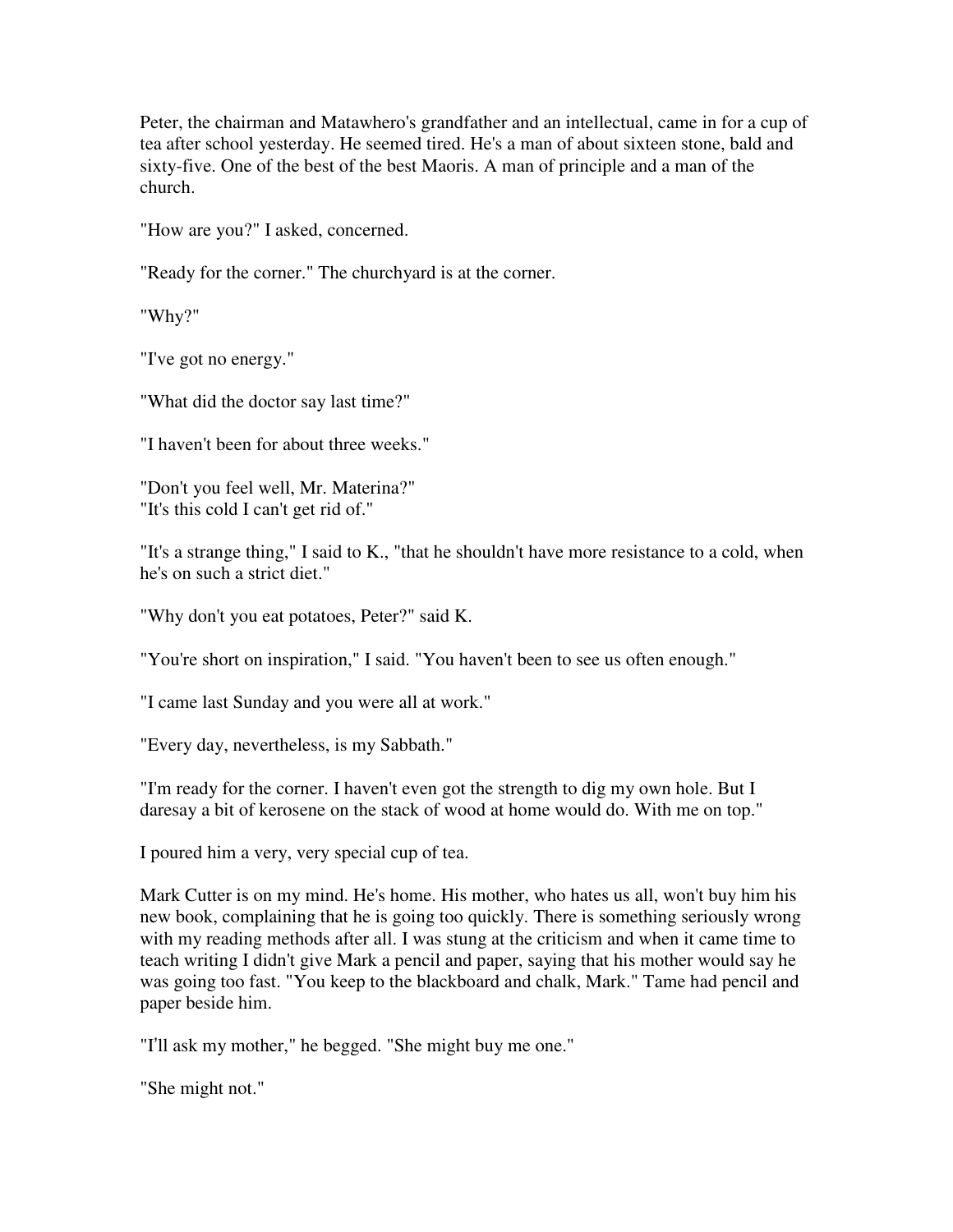He was deeply upset. I comforted him. He cheered up. But he's not here today. I'm very uneasy and deeply ashamed. I'm an appalling teacher. After lunch that day I had planned to say to Mark when I got back, "Your mother is right, Mark. It's best not to have a new book." Just to save him the pain of division between his mother and me. But I forgot. Dear little Mark.

"Helen, I want you to have your brown skirt to go to town to the basketball competitions next week. Either buy one or make one or borrow one. I want all my children to be in brown next week."

In two years there has never been a thing bought for Helen. And the uniform has been ignored.

"Colleen, please tell Mr. Henderson that I can no longer spare you from one to two. Not until we have tamed the relations."

"Dear," I said to the Head over lunch, "do you think you could keep the axe shut away?" "The axe!"

"Seven chops the others."

"Mrs. Henderson, Seven's trying to kill us with the axe!"

"Colleen! Axe! Seven!"

Having had some spring last week I began on my Lark Theme. Having settled them all down busily and noisily writing stories, feeling keenly myself the spring in the air, with the sun pouring across the prefab through the generous windows, I ran over to the piano and began playing "Hark, Hark, the Lark!" Then something happened which is the highest peak of achievement in what I, for want of the real word, call my teaching.

Whether it was the genius of Schubert speaking over the century through his inspired music, whether it was what I myself felt as I interpreted his music, whether it was the spring in the air after the unprecedented cold winter or whether it was ripe to come anyway, it came.

There was a hash of yellow to my right; I looked round. It was Twinnie dancing. I thrilled violently. It was not hula or any native dance. It was a fine, exquisite expressive dance, such as is cultivated these days as something new but which belongs to the days before time. It was perfectly in rhythm with the music and followed the feeling of it. Up floated the other Twinnie. They danced to each other, from each other, their arms expressing, their hands and their small bodies. Two small brown spirits with bright yellow jerseys like jonquils.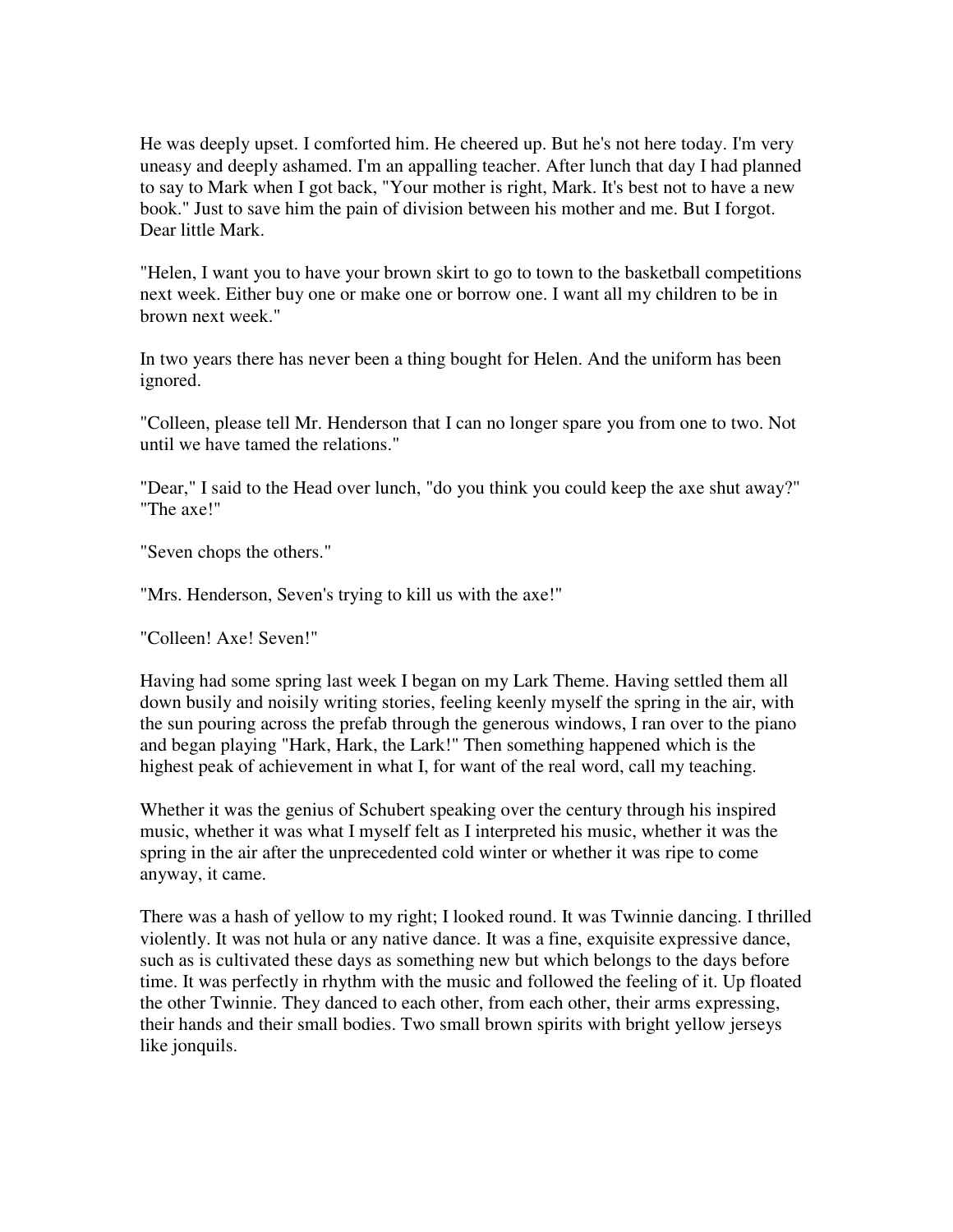Sometimes life is on our side. Believe it or not, there was a loaded camera on the table.

"Get this, Colleen!"

But there was no hurry. Ronald got up and Matawhero, the little Tamati girls, Riti and Hine, and there was the loveliest sight I have seen. Swaying, dipping, whirling to the spring music of Schubert.

They had never heard this music before. They had never danced in that wonderful way. It was purely spontaneous. Purely organic!

I give all the flowers to Schubert. But I keep one myself for a crown.

I remember now though that the camera was on "simultaneous" and not "time." So they'll be blurred. But no, that was right, wasn't it? Colleen took the camera into Taradale tonight, I mean the film.

"Yesterday," I told the Head over lunch, "Tom gave my Tamati baby a hiding."

"What for?"

"For not obeying him. Think of it. The Tamati baby obeying anyone. The Tamati children are trained to disobedience from birth. You can tell that by their compositions as well as their behavior. I've been very carefully bringing that baby round to a tentative obedience. Winning his confidence. As wild and shy as an opossum. And as charming and soft."

Tom told me this himself over lunch the previous day.

"A Tamati," I replied, to cover what I felt, "can obey neither God nor man. Let alone teacher." Then I was so angry that I changed the subject. He gave Matawhero a hiding too. For saying "Cheat." A word that is outlawed in the school. But I had not warned the primers of this. Matawhero has been too good since; concentrating on things too hard for him and so on. You know what I think of my own mistakes over this boy. Even though his compositions tell, of hidings at home.

Before I leave the unpleasant subject of Mrs. Cutter I'll tell you how both these little white boys, Dennis and Mark live down the same road, a mile apart. Four times a day the Cutter car comes to the gate to bring and take Mark. The Woods car comes twice. Yet never can these two white families converge in the same car. It's not Dennis's family who stands in the way.

This morning I began teaching them the words of "Hark, Hark the Lark!" "Hark, hark, the lark, "I began.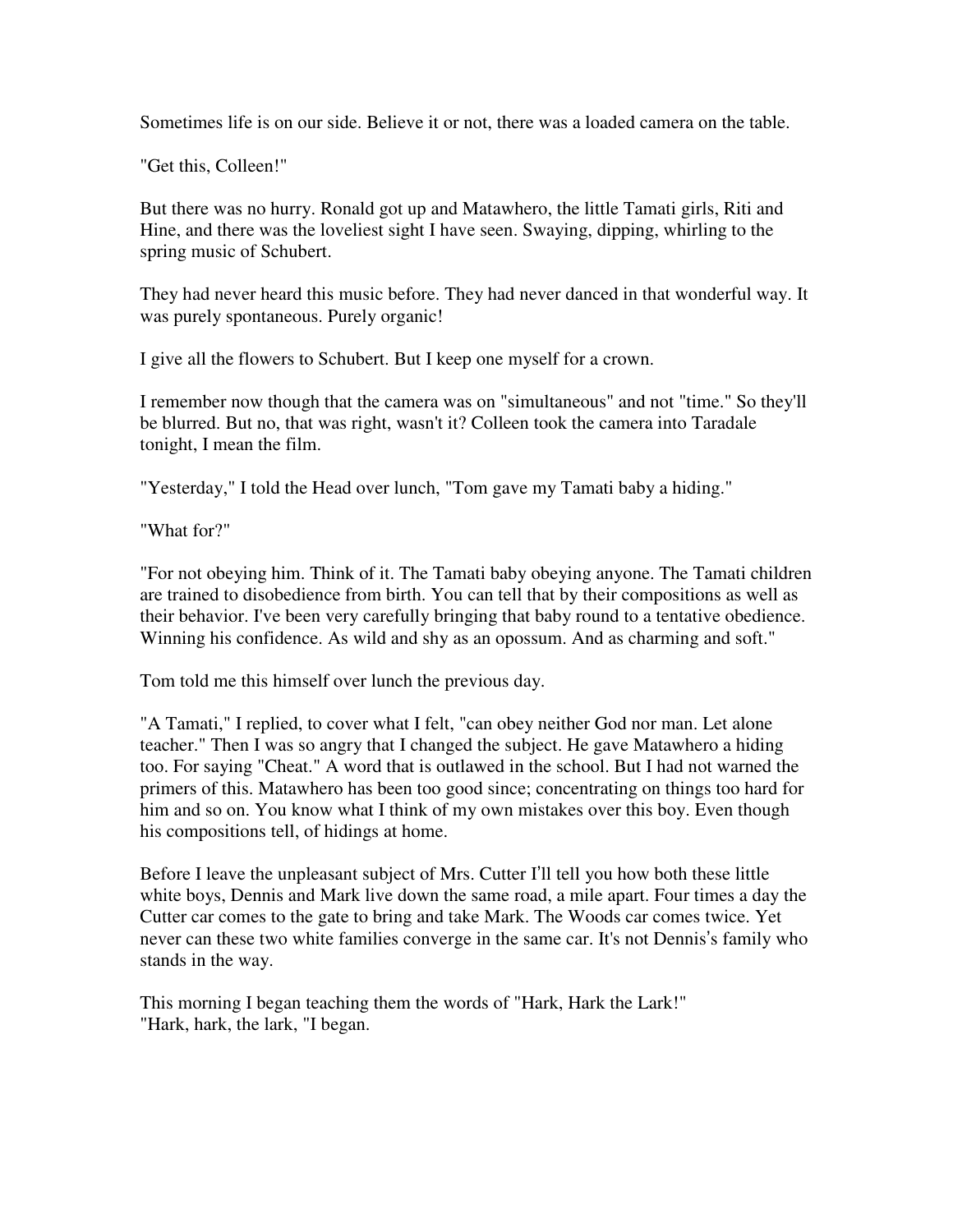But Mark was walking heavily across the floor with his plated shoes on. They repeated after me,

"Cluck, cluck, the lark!" and "Hark, hark, the clerk!"

#### Note to Colleen:

Colleen, I won't be there today. Would you give Tame the old blue Maori book in a blue box on the bookshelf in the storeroom so that he won't be disappointed? Please avoid the haka today as it muses them and besides I keep it for special occasions. I'm returning the compositions they began on Friday to finish, if they can still remember what they had been thinking about. We are very short of paper. Would you please arrange a meeting of the C team at playtime and talk to them about yellow jerseys for Wednesday. It will be better for you to have story and drawing after lunch. The theme is still "Cluck, cluck, the lark." Thank you for all that.

Tomorrow are the provincial primary-school basketball championships in Hastings involving dozens of teams. After pulling down last year's winners, Paki Paki, a fortnight ago, I have been indisposed ever since and have taken no practices. But I didn't worry. They're just as alert and alive, I thought and they know their combination. However I took myself to school today, only on account of tomorrow and ran them through a practice. And lo! What had happened! In the interim they had been playing at the pa, systematically undoing all that I had taught them, in technique and care and speed, so that today I nearly fainted to see the result. It was all gone.

Sadly I told this to the others after school. "I had thought" I told them, "that we might have picked up something tomorrow. But take my word for it, we won't. All is lost."

WE WON **THE** COMPETITIONS.

Into a group of over a thousand girls dressed in navy-blue uniforms on about a quarter of a mile of courts I let loose twenty-seven Maoris in brilliant yellow pullovers and darkbrown rompers. Like a stream of molten gold they poured down from the pavilion and made their fluid way through the crowds to courts 3 and 4 towards the other end. Nine of these yellows were destined to work their way back through the afternoon and through the courts as they progressively won and eliminated the other, to, finally, before the pavilion, at the end of the afternoon, win the finals.

Who is this yellow? One hears on all sides.

It was my modest A.

I had no voice. "Ronda," I whispered, "call out 'Come on Fernhill!' "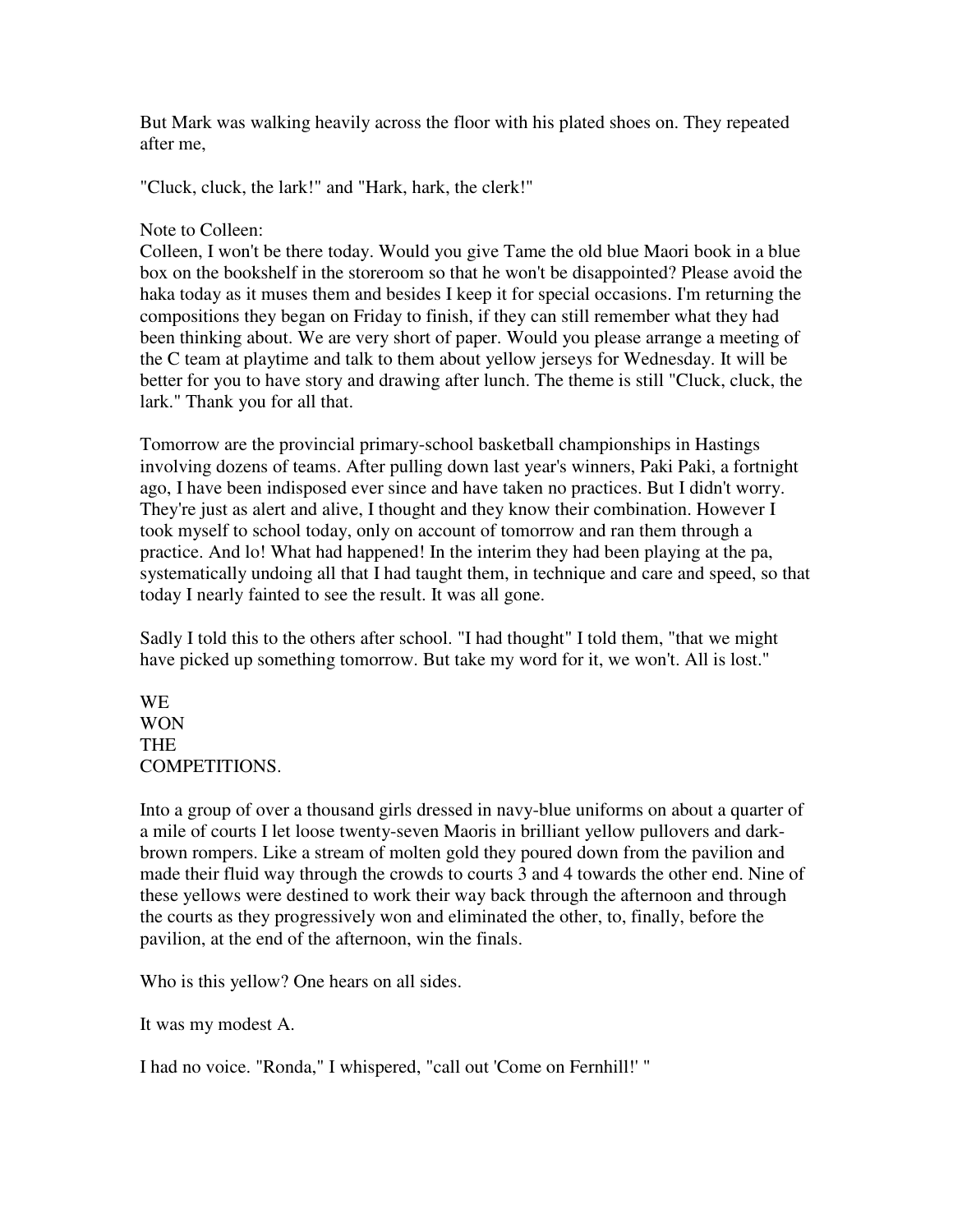"Come on Fernhill!" she shrieked.

"Netta! Polly! Lotus! Call out 'Come on Fernhill!' for me."

Shrieks! Shrieks! Shrieks! "Come on Fernhill! Come on Fernhill!"

But my A was playing its fifth match on end without a break. They were exhausted and were, in true pa style, losing their tempers not to mention losing the game. I ran onto the court when the desperate, furious play came near. "Della," I whispered, "Stop the long throws!"

I followed the ball down to the goal. "Take your time, Tatu!" as she aimed.

They were catching up. Somewhere I remembered that there was a rule against coaching from the sidelines. But I'm born for just that. To break anything in the way of a rule I encounter. Coach from the sidelines? I was coaching on the court "Jean! Tatu! Leave out Ronda!

Do the goal on your own!" They all must have heard my whispering.

It was almost Time, the referee was frightfully on the other side, and we were still behind. Then Kahu arrived running. They saw him. They heard him. "Look where you're throwing, Paulette!" they heard him say.

Three goals were scored in quick succession to catch and pass by one the others. The whistle went.

It would have been an easier victory but for two things.

Brilliant Marion had an un-walk-on-able leg and was absent.

All the referees but one were against the "terrible Maoris."

I believe it was the appearance of Kahu that got them over the last fence.

I came home thinking. Now I'll stay home and go to bed until I am better; but K. showed me a letter from the Inspectorate saying,

''Your school will probably be inspection visited for purposes during the week commencing 13th August."

So now I must compose my new reading scheme containing all my newest and latest findings, mounted on good paper and bound, with reference to experiments, aim to complete the composition and making of the Maori primer, Ihaka Book Three, and then to do Book Four.

The organic behavior.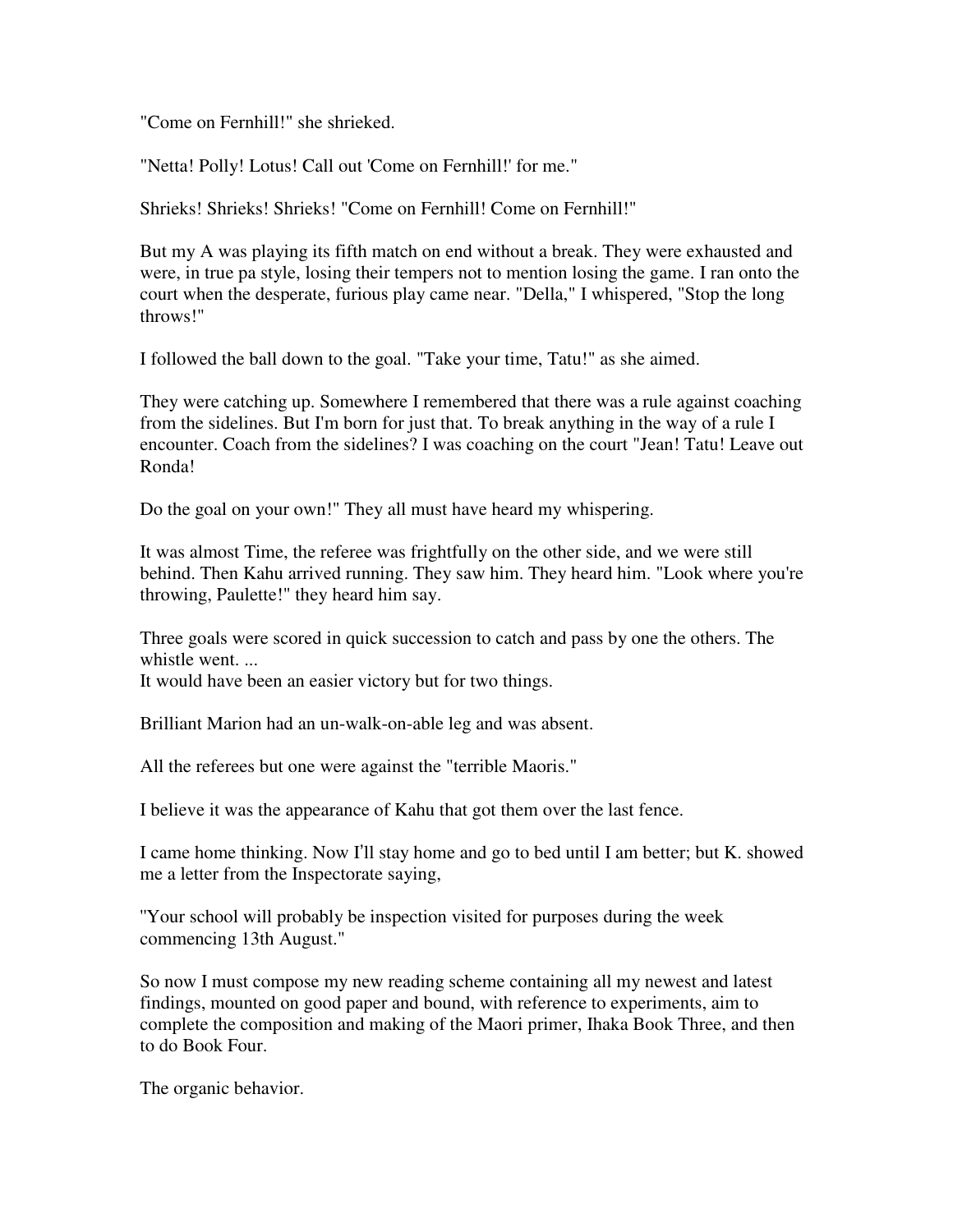Spontaneous dancing. There is more music in these children than flesh and blood. This is what I mean by "abstract organic pattern of behavior."

By organic I mean that way of growth where the strongest thing pushes up ahead of the less strong. I think of trees growing in a clump. The strongest get to the light. In speaking of a child's mind I mean the strongest impulses push up, irrespective of whether or not they should, at a given time. Making the behavior of the children anything but an ordered one in the conscious meaning of the term order. I call it the abstract order because the pattern it makes is so mixed up, so unpredictable. That's how I come to relate the terms abstract and organic. They are associative. Natural includes them both.

That's what I wish I could have, but I wonder. That man Neil in England ran a school like that. But I don't want it as bad as that. When my children broke into dancing the other day--they still do and when Seven picks up the axe ... I seem to see it. When my Tamati baby just doesn't do what he's required to...the movement, the talk, the silences uncalled for, the running to the door at a knock, the loud dying, the spontaneous singing, the composition ... it makes an abstract pattern because the behavior is organic.

They were due this week, the Inspectors. Now it's Wednesday morning, twenty to nine. I'm very nervous. I wasn't on Monday, and not so bad on Tuesday, but now I'm worn out. I've still got my white jersey on with ... I mean in which I meet bad situations. It's been hard to keep it clean for three days. I've cleaned the white soles of my black shoes every morning for three mornings, a thing I never do, and I've worn all my Maori belts. It's no good anybody telling me not to be nervous. There's a ghoul from the past that haunts, I think, all teachers of my generation, from those five-year-old days when we felt the tension of the teacher and the foreboding of the Inspector himself. I can't recall at this moment the care Mr. T. has put into the handling of me for the last eighteen months, his diligence in encouragement and his determination to win my confidence. It all goes down before the ghoul of the past. If only I had the confidence of being a good teacher. But I'm not even an appalling teacher. I don't even claim to be a teacher at all. I'm just a nitwit somehow let loose among children. If only I kept workbooks and made schemes and taught like other teachers I should have the confidence of numbers. It's the payment, the price of walking alone. If you saw the reading scheme I have been making the last few days you'd know why I speak of walking alone. Yet I must present it. I've got to do what I believe. And I believe in all I do. It's this price one continually pays for stepping out of line. I'm feeling too old to pay it. But I must do what I believe in or nothing at all. Life's so short. What other people call their timetables ... In mine, the children might get up and dance in the middle of their sums. Matawhero might stand up and lead a haka if I'm not careful. Oh dear. Edmund Burke. Stay with me today.

1 P.M. There are times when I can't teach and this is one of them. There are troughs in effort as well as peaks and this is one of them. There's a lot of noise, a lot of colored chalk, a lot of music, a lot of reading, some singing and laughing, but a trough nevertheless it is for me.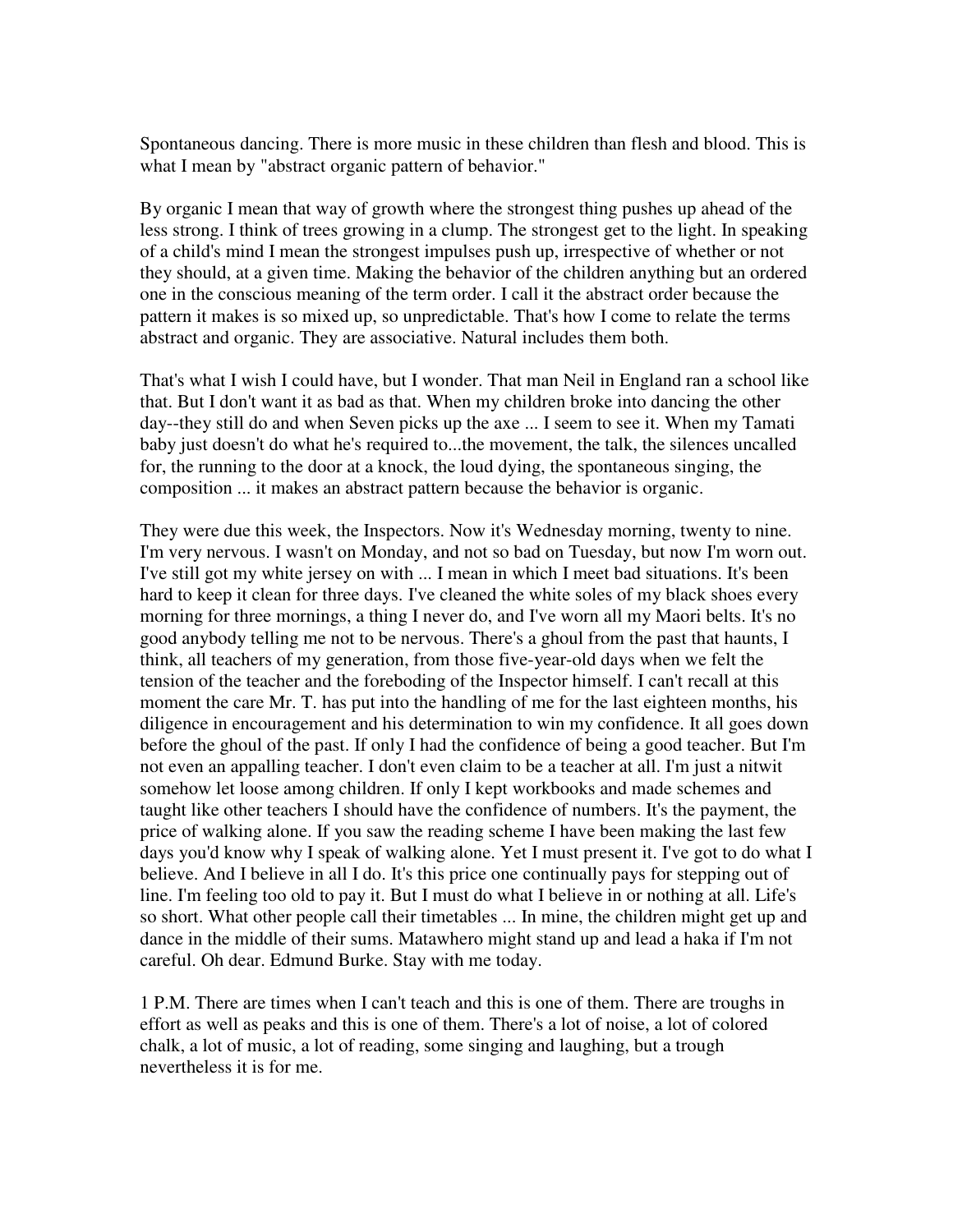I'm not one of those souls like drifting rain-wraiths out of touch with the essence of life, looking backward through thick tears at some moment departed and weeping that life is not worthwhile. I use those moments. At each of those times I saw the meaning of life and knew that I saw it. True, I knew that inevitably there would be many deep troughs to follow. But every time I reached those heights I said, "All my life before and my life after a justified by the wonder of this moment." Many of those moments I have forgotten now but I haven't forgotten what I said. And I trust myself. Whatever comes my way now, I know already that it has been worth being alive. Even in troughs like this.

A dear friend wrote to me this week saying, "I must make a fight through these forties. The beginning of the end of life-and all my life I have been waiting, waiting for life. When I think of what might have been I know that it is time for another tablespoon of my medicine."

But I know that he has had his share of heights.

Another dear friend tells me that since the glow of the pest has gone he is truly dead. "It I can't have that" he said, "then why live?"

Well, even Freud said, "Life is not much, but it's all we've got."

I know that in my past a lot has gone by too. But it did happen. It was there. And at those times I was sure that everything in life was justified. I see life sometimes as a bird dying. I see a soul on the wing through a trackless storm, and every now and again there is a lull and the bird comes to rest on land. Those contacts with the earth before departing into the storm again I see as the moments in life when I knew the meaning. And even though between them I have my share of storm with everyone else, I am comforted always by the knowledge that there is land below, because I have seen it. I am inspired to go on because I have seen the meaning myself. As I grow older the moments do not lessen so much as change character. As one matures, the fusion with other souls graduates into fusions with life. I know this when I wake in the morning and see through the window the black macrocarpa against the early morning sky and realize that I am still alive. It's an ecstasy no less than a moment of love, but different. It holds the same dash of realization, the same acute pain and the same inspiration. When I was younger, more devout end more symbolic in my thinking I used to say, "I have seen God's face." Whether it is God's face or not I see something. And what ever it is, it justifies breath. ...

When Keith brings my tea early in the morning I pull myself up on my pillows, stare through the aperture of the curtains of the far window to see the pattern of the black tree against the tender, new sky, then turn and jerk back the curtain from the window behind me to see the garden, the fields across the road, the hills in the distance end the shadowy mountains. Just to make sure, sure, that it is all true, that I am really part of all this amazing living end that there is yet another day.

Thursday morning. I know now why they haven't come yet. My Scheme was incomplete. I thought of de Maupassant's lovely thought as I was sitting with my feet in hot soapy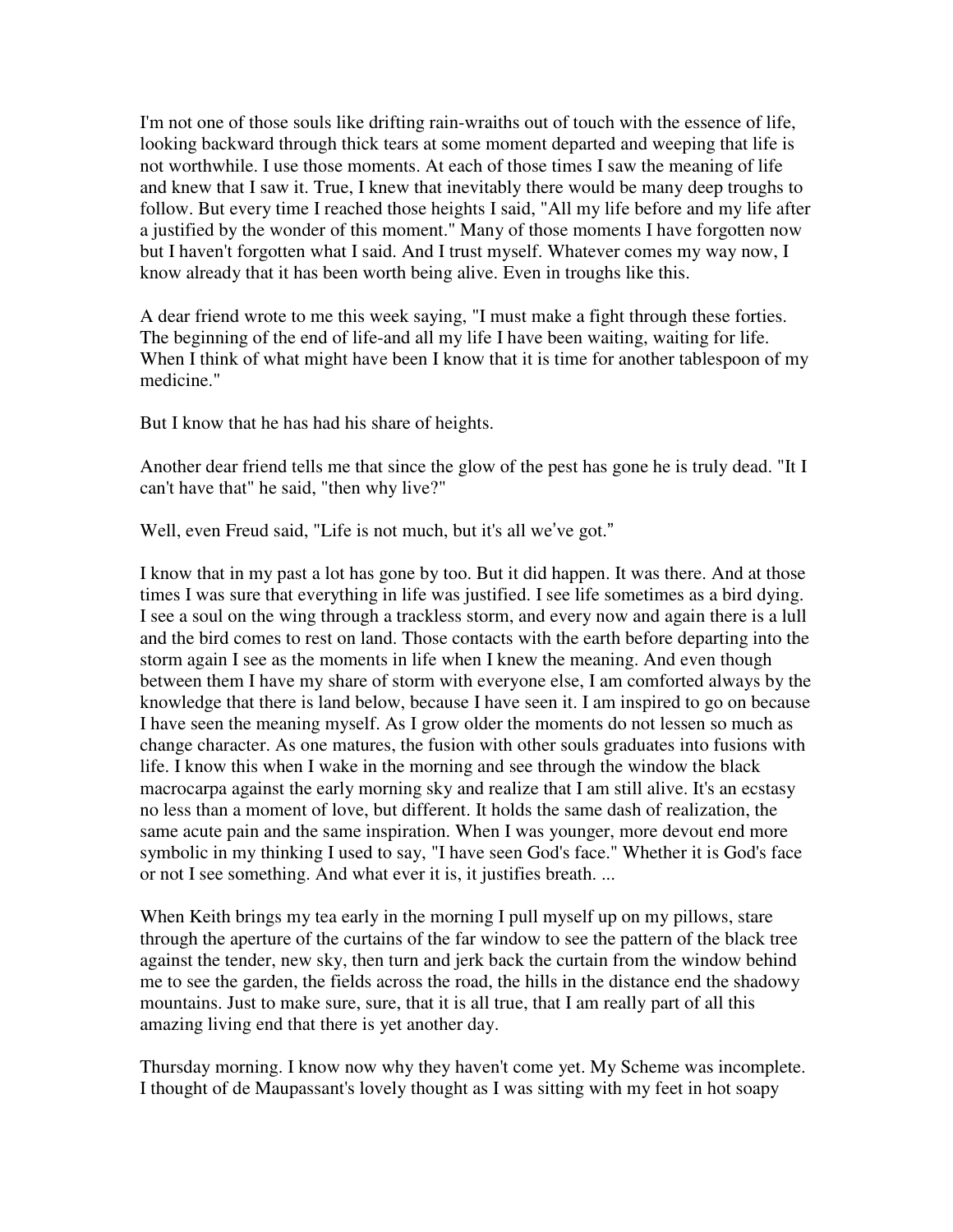water to comfort and compose myself a few minutes ago.

"Words have souls. But that soul is not manifest until its word is graciously set."

So there it is at the beginning of my Reading Scheme. And I feel better. There's a reason for everything. So they'll be here this morning for sure.

I washed my white jersey last night and cleaned my white soles this morning for the fourth time running and once more wished K. good luck as he left for school.

"I haven't had a letter from Waiwini yet in Health Camp," said Colleen. "She promised she would. It was the very last thing she said to me."

"Do you want to know her last words to me?"

"What?"

"She said, 'You've got a long chin! "

Wiki: I frighteen of the skellington. He got plenty bones.

Seven: I'm frighten of the worms.

Larry: I'm frighten of the ghosts.

Betty: I'm frighten of the ghost. It eat all us up.

Wiki: I'm frighten of the ghost. I shoot the ghost. It jump on my back.

Rangi: I frighten of the police. They kill me with the butcher knife.

Mare: I frighten of the fire engine. It burn me up dead.

Betty: I frighteen of the ghost. It eat all us up.

Friday morning and the last day of the term.

"Do you really think," I said to the Head as he left for school at his regular eight o'clock, "that they will come today? The last morning of the term, and raining?"

"I can't help thinking but what they will acknowledge their appointment."

 I'm not cleaning the white soles of my black shoes this morning, and the cuffs of the white jersey are not white. I haven't opened my Reading Scheme for one last anxious look, and the week's ironing is only half done. I didn't even wish K. good luck as he left. I'm not insensitive to rhythm.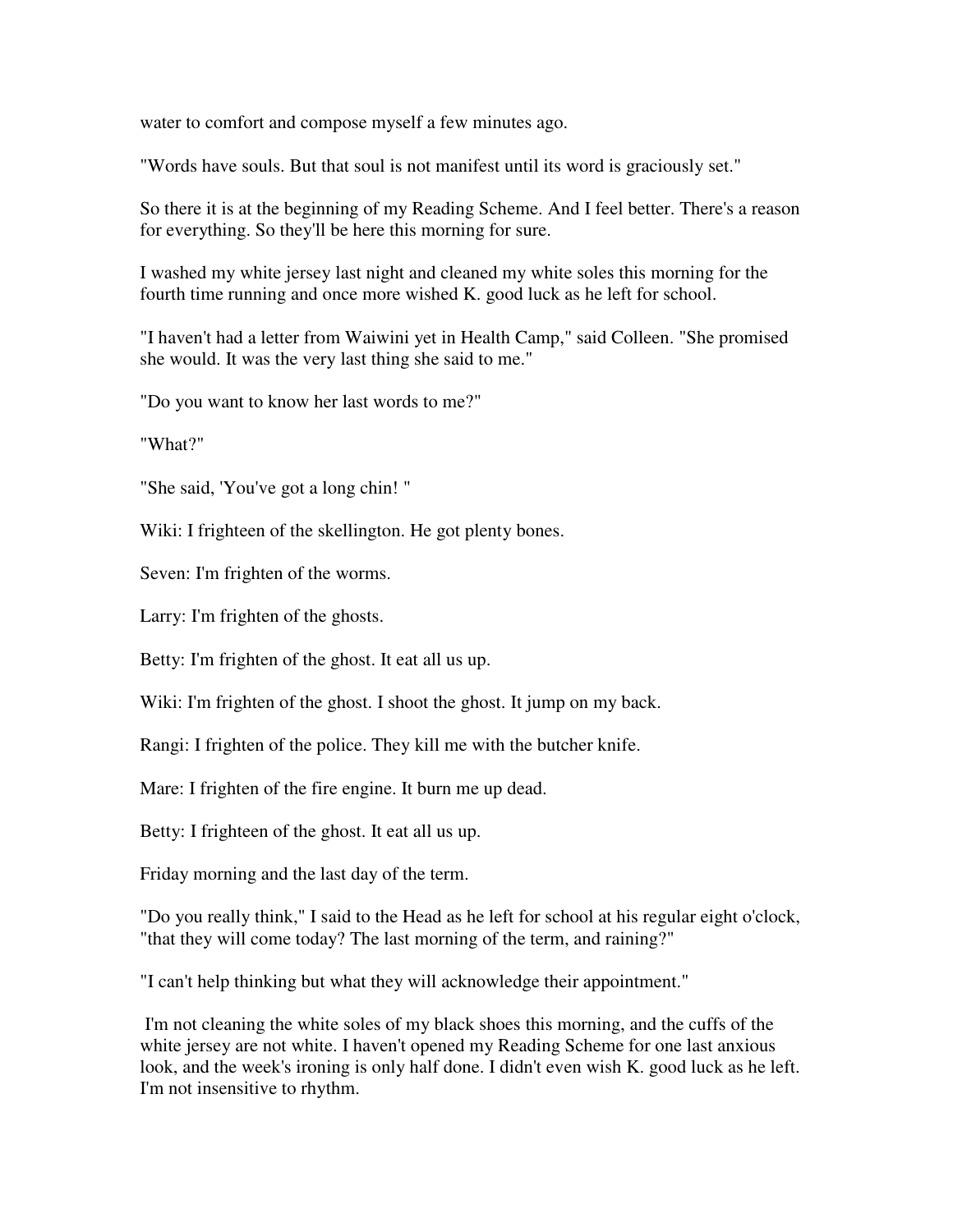And I'll forgive Mr. T. for the unnecessary week of tension for the school the soles cleaned four times running and the jersey washed in mid-week. I'll even forgive him for the pressure of the completion of the Reading Scheme. Who am I to question organic behavior in Inspectors, I who preach it?

But I can't forgive him for the ironing not being finished and I'll never wear the white jersey again.

In accordance with a promise in the fever of victory on the day of the basketball competitions I am, tonight, taking the A team to the pictures, may God in His mercy preserve me. It seems that we are going to see some Warner Brothers spectacle in ravishing color called "The Flame and the Arrow." May God in His mercy, I repeat preserve me and bring me safely through.

#### Holidays

I must get this off my mind before I indulge in anything else. I met Mrs. Cutter in town recently and as she passed me she looked into a shop window and she turned Mark's face away too so that he should not see me. What made it worse was that I had a Maori companion with me: anathema to Mrs. Cutter.

The first thing Mark did when he returned to school after the holidays was to wait for me on the step (I was late), end when I went in to sit down he stood by me and held both my hands for some time.

I made a Maori belt for my cream coat with which to dazzle Wellington last week. It was a red, cream and black rafter-pattern from Porourangi, the meeting house at Waiomatatini? the darling of Sir Apirana Ngata's heart and the most comprehensive and spectacular meeting house in New Zealand. Everyone could not help but notice the belt, which made it very hard to wear. But only a few recognized its import: part of the advent of the New Zealand native culture at last into the European. It pacified me that it should be recognized for what it was in the higher rung, of thinking. It was, indeed, more than noticed. It received an emotional ovation. Not in the streets of course. There it was only something unusual and of an untoward brightness and something unrelated to what one sees in the shop windows. But in the informed areas, behind closed doors, it was acknowledged for what it was. Part of the Mighty Birth. The blended culture.

But even apart from that, its import, they loved it for the looks of it; for itself without the weight of its responsibility. And how I needed all this support. I did. I did. It called on more courage to wear this belt than it has done to wear anything else. But something unnameable, something irresistible and coming from the center of me, forced me to wear this belt about Wellington. But the trial of doing so was balanced. By what) By stray Maori eyes finding it. That was a prize! The way the little Maori girl in Woolworth's served me! You should have seen her. I might have been her most desired warrior. The friend who was with me was quite fascinated. And a middle-aged Maori waitress just put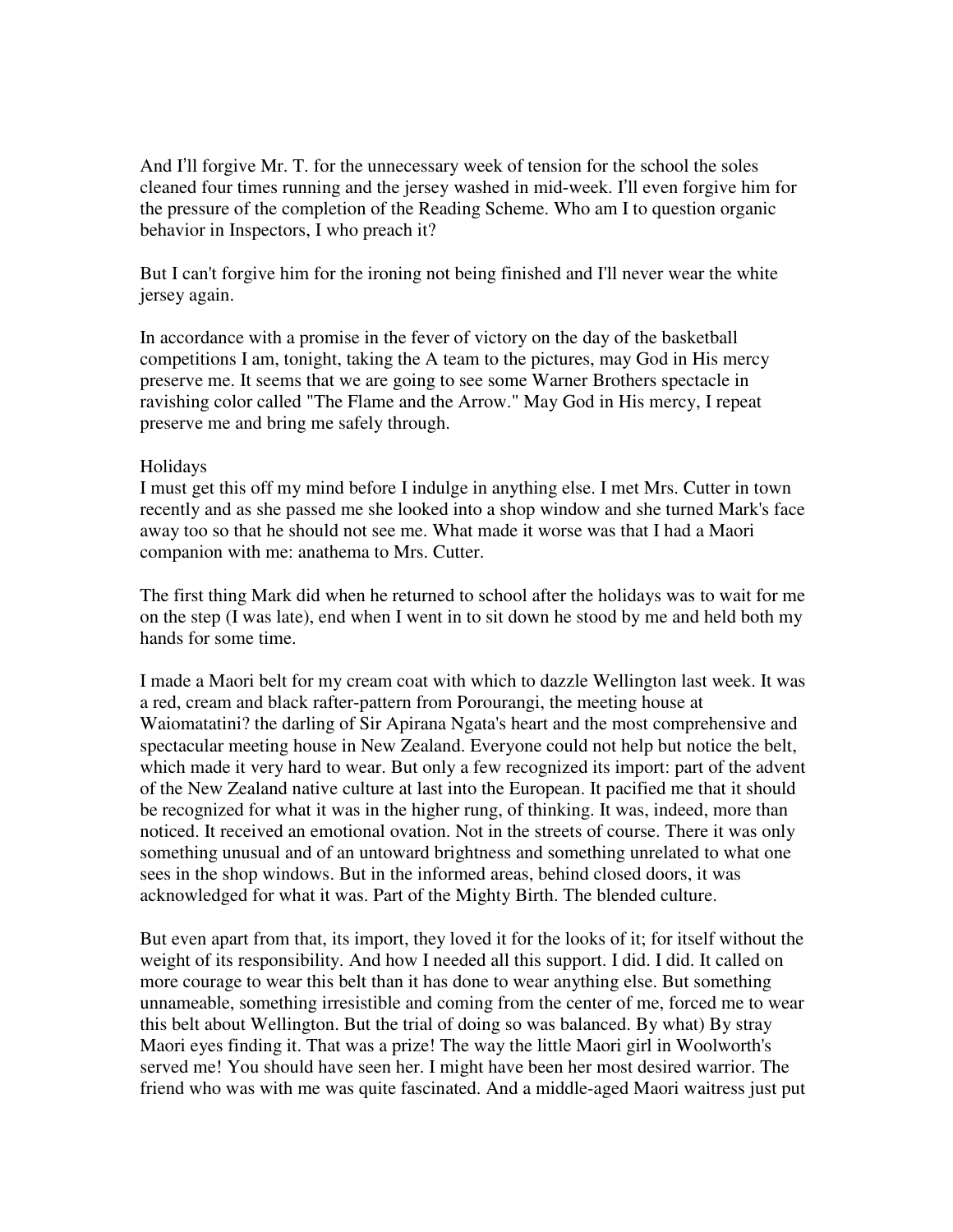down her plates and stopped in her tracks, and the way two young Maori men standing on the far corner suddenly decided to cross the street and pass me closely! Lambton Quay those spring mornings became a heady adventure.

Well, here I am at the end. I have had Tom in my room giving demonstration lessons in writing. They are excellent lessons and Colleen and I learn much.

My little white Dennis is in a nursing home with a nervous breakdown. Plunket\* (a method of child rearing, successful physically but disastrous psychologically) upbringing and a young ambitious mother bent on earning more and more money. She beats him with a stick. In my word experiments he told me that he wasn't frightened of anything except the sky. But his mother said he was afraid even of the chickens. I have a burning desire to pick up some of my neurotic whites and keep them for a while. My white June (Plunket) is still on holiday, which I advised.

The traffic inspector was out here the other day waning to know why our children rode their bikes across the footway of the large new bridge here and yet walked on the traffic way. There are many questions about our children that we can't answer.

Professor Baillie said the other day, "Tidiness kills education."

I said, "Say that again."

"Tidiness," he repeated for me, "kills education. I'm a very untidy person myself."

"We have no time to be tidy here. And all that material! The time it takes to find, and put away and look after! Give me a blackboard and chalk!"

So many teachers put the emphasis on appearance while the meaning is atrophied. I very seldom find good handwriting going with a good head. My perfect writers are excellent copyists. But my real creative, artistic brains are failures with a pencil. Look at Matawhero. Him I place among the brightest and most sensitive beings ever to pass my way.

I am disturbed, though, to see the pages of unrelated sentences in newcomers. Presumably sentences containing certain words in current learning. That's bad. Those are the first lessons in disintegration. Writing must be cohesive. An integrated, developing idea. Every word presented must be part of a grand design. A necessary part. Every morning after a period of free conversation my Little Ones right down to the fives, write of something close to them. The words they use are words of their choosing and are necessary to them and are part of the developing idea in their young minds. There is sequence in what they write, and intense meaning, since each child writes about that thing that is on his mind. Otherwise it's all teacher. Education, fundamentally, is the increase of the percentage of the conscious in relation to the unconscious. It must be a developing idea. None of this is new, of course. It's the understood design of today's education.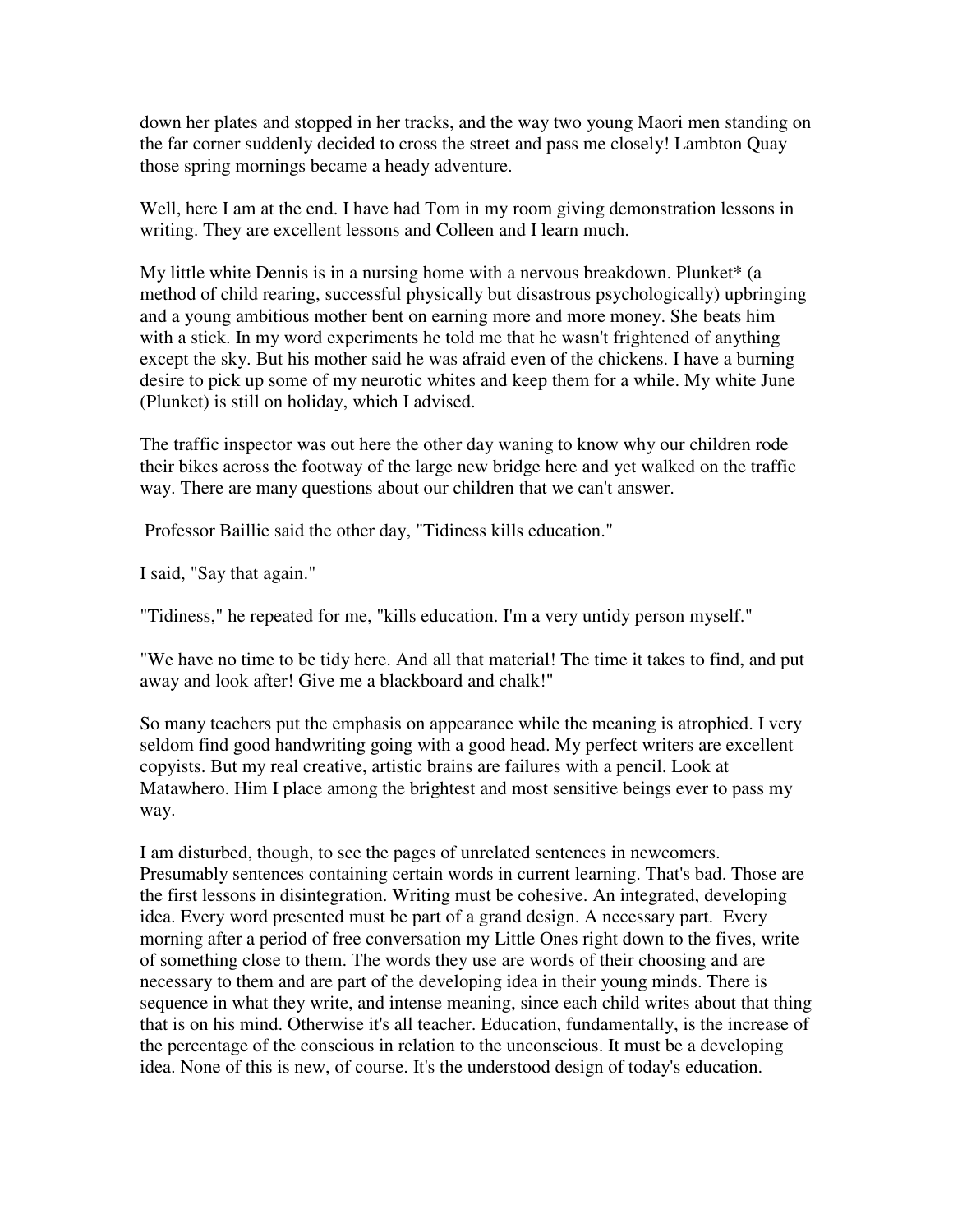Hearing singing on the spring air before dinner tonight, I looked down towards the pa. And there on the roro\* (verandah) of the meetinghouse was the youth club practicing for the contest tonight. It was good singing. And very different from the singing we got recently during the holidays when there was a hockey tournament down there. Beer singing. (And all this was over a loudspeaker from the pa hall with three amplifiers on top of the roof.) But even that was all right in its exuberant way. The first day and the first evening. Even the whole night through the next morning and the next evening, it was at least bearable. But it was the second night right through, that it showed signs of deterioration (they forgot to turn off the loudspeaker on the roof). And after having had to listen to it all night until the second morning I couldn't see anything in it at all. Yet I took all that, believing in live and let live, right through that day and that night. But the third morning, being mere Pakehas, we had no more endurance left.

Hockey! What a joke! A mere excuse to get together. And by together, I mean just that. Together. All night and all day, in spirit and in body. A friend of mine attended two of these "hockey tournament," but what I call "beer tournaments." They sing and drink all night. Till morning. Not that I don't know this. When we lived further from the Board we sang and drank just as well until morning on many an occasion, and these pa parties I have never seen equaled in any place and at any time of life. It's just that we didn't have three amplifiers on the roof.

Together. Maoris know all about fusion. The communal heart and the communal mind has not yet been wholly broken by the New Culture. I don't really quarrel with it. Beer and all. They might as well. One of the old drinking kuias said to me in Pipiriki, "I must have my happiness." I knew what she meant.

As for the police. They supply the beer! I'll stand by that. They do.

But every day; night has its star. I woke up one of these musical nights to a golden tenor through the clouds of sleep. It rose in height and volume until I was roused fully. It was Kahu. I opened my eyes. It was dawn I closed them again. Kahu was not drunk. He was singing over the microphone down at the pa to whet by the sound, was a huge audience. This voice in the dawn was like a golden bird on the wing. Mounting, mounting mounting! It was some song I had not heard before. It rose to its climax end the end that is his own particular characteristic: a trill and a twist and last high note.

Its setting was a grand drunken debauch, but it is one of those moments that I'm going to count over again when I know death is near. Kahu in the dawn.

Now that the basketball is over we can pick up our orchestra again. The purpose of this is more social than musical. Understandably. Nevertheless a little music crept in. But more and better music will creep in this year. Everything has to begin somewhere. And this was a beginning.

When I teach people I merry them. I found this out last year when I began the orchestra. To do what I wanted them to do they had need to be like me. More than that. They had to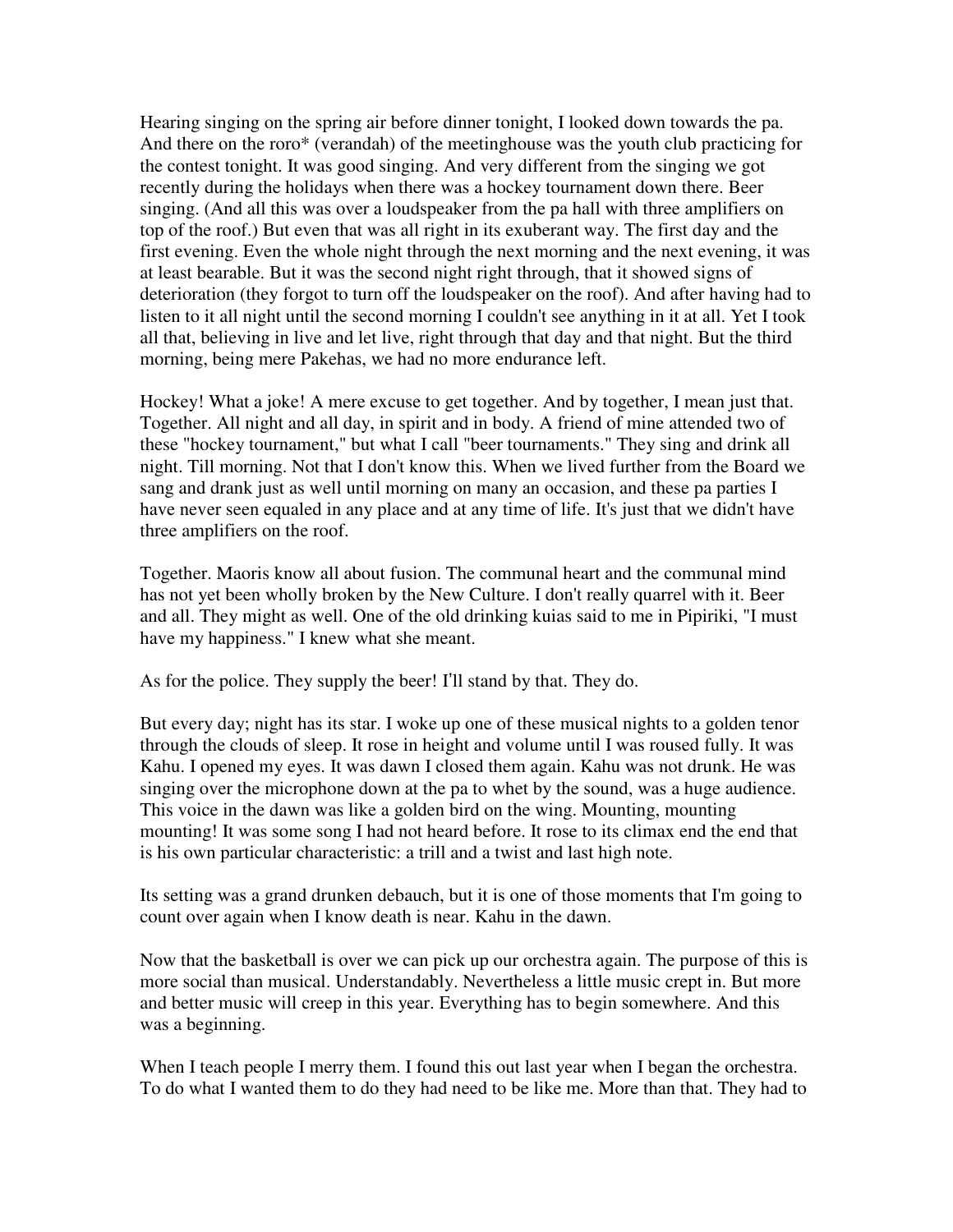be part of me. As the season progressed the lesson began to teach itself to me. I found that for good performances we had to be one thing. One organ. And physically they had to be near to each other and to me. We had to bundle into a heap round the piano. I say "we had to," but that's not it. They did pile up round me at the piano, irrespective of what I tried to make them do. However, I arranged their seating to face the audience and with a view to each child being visible; nevertheless, at the end of the song, there they would all be, married all over and round me.

Rules like the best sound coming from a throat or instrument when facing the auditorium were just walked over. Although I didn't learn that thing until I heard the ... saw the youth club sing a lament at the tangi of Whareparita's twins. They were too shy to face the gathering, so instinctively, they turned inward into a ring, seeing only one another. As for me, I learnt this particular lesson once and for all. I know it now.

Now where was I? I was talking marriage with my orchestra. I would never have learnt this through any other medium but music, I'm sure. I've never learnt it all this time teaching. But now that I do know it I see it in other areas. There is quietly occurring in my infant room a grand espousal. To bring them to do what I want them to do they come near me, I draw them near me, in body and in spirit. They don't know it but I do. They become part of me, like a lover. The approach, little different. The askance observation first the acceptance next, then the gradual or quick coming, until in the complete procuration, there glows the harmony, the peace.

And what is the birth? From the orchestra it is music, and from the infant room it is work. A long, perpetuating, never-ending transmuting birth, beginning its labor every morning and a rest between pains every evening.

Now that I see this as espousal the prickly, difficult obscured way clears. It's all so simple.

Tall words. Wild words. Grand words. But there is an even deeper meaning beneath it all: It's integration of my living. And integration of theirs.

All the rules of love-making apply to these spiritual and intellectual fusions. There must be only two, for instance. As soon as another allegiance pushes in, the first union breaks apart. Love interferes with fidelities. I can't teach in the true essential medium when that approaching face turns away to another interest. I have tried in the pan to do this, before I knew what I know now, but the answer was grating, discord, and even hatred. When love turns away, now, I don't follow it. I sit and suffer, unprotesting, until I feel the tread of another step.

Thinking of these things I can see wonders in the pan that I had not realized at the time. I remember how much time I spent talking to my A team. Endlessly through the cold winter I had them in my room, on the mat before me or sitting on the low desks, discussing, working things out fine points, big issues, behavior, clothes and manners on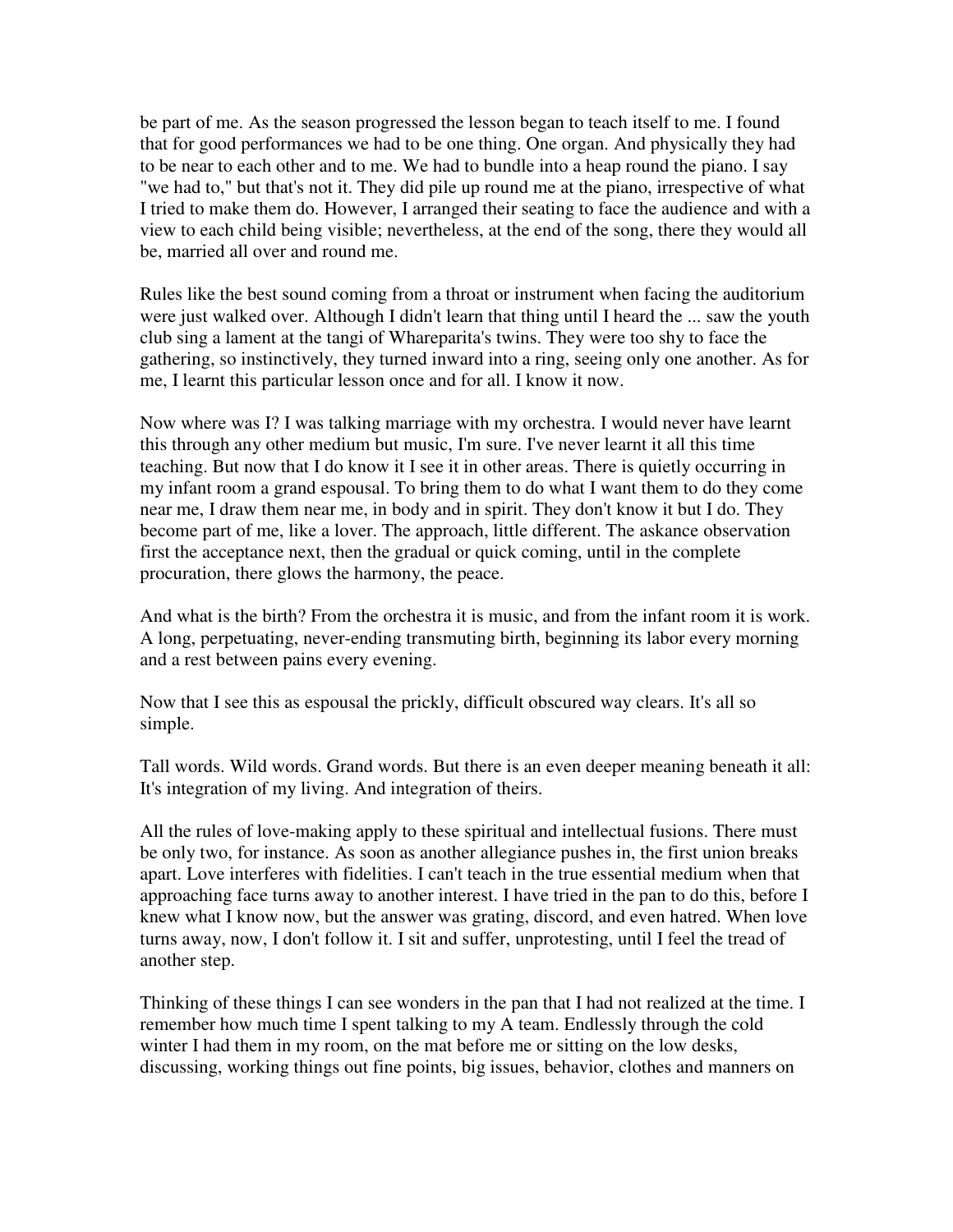the field. I didn't know then what I was doing, that I was deep in a fertile espousal not even when they played their way to the top of the province. But I do now. I do now.

Integration. That fatal vital word continues to press upward before the inner eye. Married to the life about you. However small or however big the social horizon. For the environment at hand has little bearing on the expansion of the mind and spirit. "Accident of dwelling- place does not necessarily mean parochialism of the soul." The features of the countenance of Life are the same. There is jealousy, pity, envy, compassion, joy, death, industry and peace just the same. It's just as possible to live to the full in a narrow comer as it is in bigness. Irrelevantly Flaubert comes to mind. Maybe that is why he died in apoplexy too early. He wrote and created out and beyond his own small home tom. But, you will answer, what about Madame Bovary? It was outside the intellectual horizon of Normandy. And think of the disintegration of writing Salammbo! Ah well ..

I'm glad I now this at last, that to teach I need first to espouse. And in coming upon this at last I find myself in a not undesirable company. I remember Andre Gide: "When I am alone I feel that my life is slowing down, stopping and that I am on the very verge of ceasing to exist My heart beats only out of sympathy; I live only through others-by procurtion, so to speak, and by espousals; and I never feel myself living so intensely as when I escape from myself to become no matter who."

In essence Yeats speaks the same conviction: writing to a fellow worker in the building of a new Ireland, "the test of one's harmony is one's power to absorb the heterogeneous and make it harmonious. Absorb Ireland and her tragedy and you will become the poet of a people, the poet of a new insurrection."

The word "marry" is interchangeable with his word "absorb."

.

As for Buber, the German, he speaks of teaching as the "pedagogical intercourse."

These men have their different characteristics of expression: but to me the core of thought is the same: I teach through espousal.

I've got so much to say that I'm going to stop tying to say it. This is the last lot of this diary. The level of it is rising over my head.

Its purpose has been already fulfilled. I was lonely, professionally. I wanted gifted, intimate understanding. I've had it. I'm no longer professionally lonely.

Before I stop I'll try to cover the very vital and organic pattern of my professional life over the last weeks. It's always when things happen that we have no time to record them. But I'll try to give the picture, the conglomeration of imagery that has been banking up before the inner eye, waiting and pushing for expression. And the order will be its own. An order of emotional importance.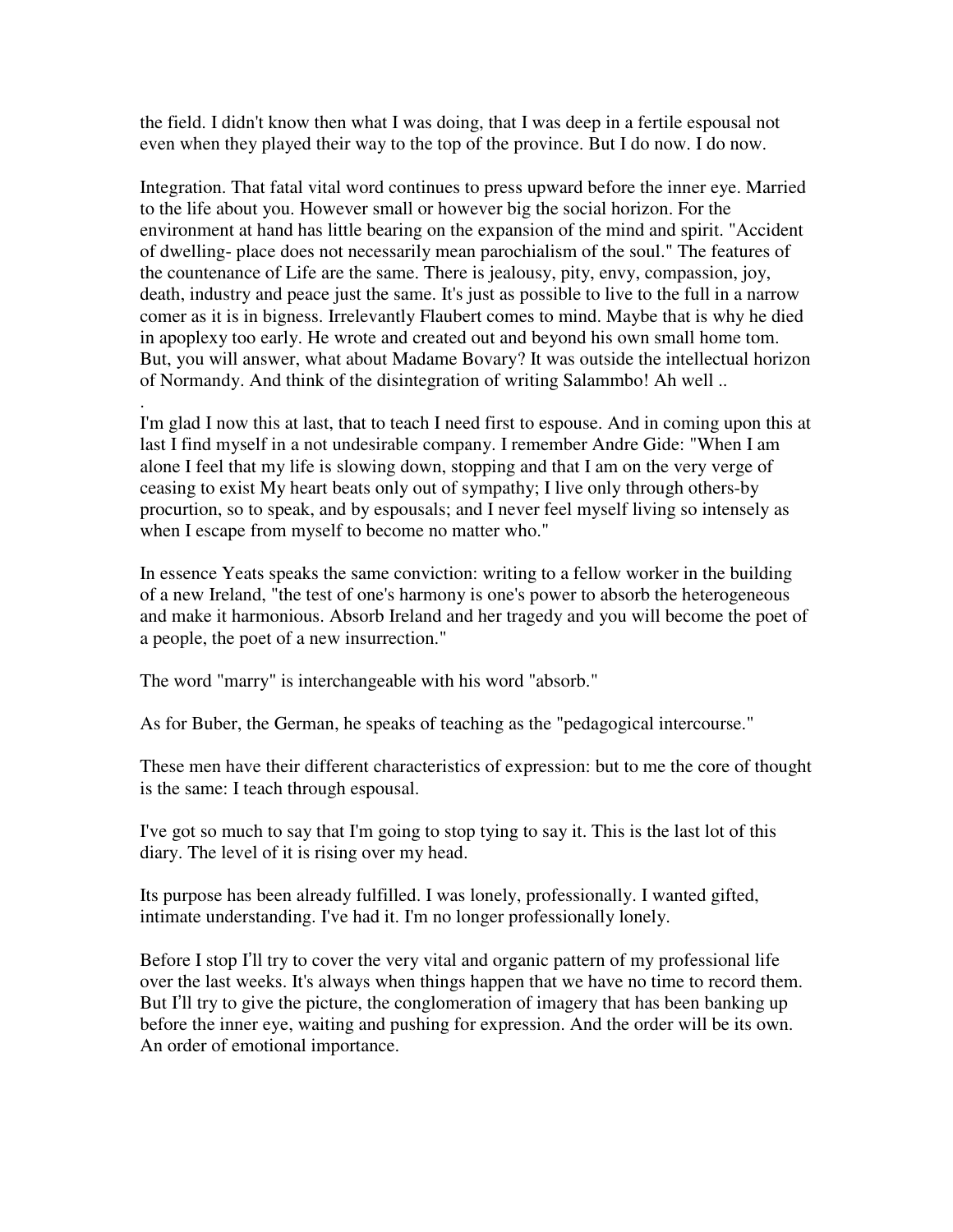Stronger than any other image in the world behind is one of Mr. Tremaine in my infant room last week saying to me softly, "I want to hear you speak." Through everything else I hear this. Right through the Ballet on Thursday evening, the evening of his visit I heard this. True, he had brought with him Professor \_\_\_\_ from the chair of \_\_\_\_ and Dr. from the chair of \_\_\_\_\_ at \_\_\_\_\_\_University College to meet me, but it was this modest sentence of Mr. Tremaine's that remains the strongest thought within. The strongest sensation.

He kept from me who the visitors were. They had come to see my Maori primer books. They got me talking, Mr. Tremaine did, and these two men I lectured from the infantroom table with all the fire of conviction I had in me on the results of my recent experiments with the Key Vocabulary. I'm not going into these findings here since they are all presented in my Maori Infant Reading Scheme, which is now looking for a publisher.

"The way," I reproved Mr. Tremaine at morning tea in the ugly old porch, "you come out here and make me talk. You make me talk! I talk everyone down for an hour, then feel ashamed of it afterwards!"

He smiled in enjoyment. "I always find" he told us, "that if I keep quiet I learn something."

"Are you important?" I asked the visitors.

"Oh no, no!"

"Well as long as I know. I would have passed you your tea first. Anyway Mr. Tremaine, I like your technique of dumping important people on us. If I knew they were coming I'd never be here!"

He roared at this and I wondered what for. Some secret interpretation he had. But as he shook my hand goodbye in the porch I said, "I'm attacking Maori delinquency."

"Thank you for all the work you are doing," he replied. "And I enjoyed listening to you."

That was the day I gave him my Maori Infant Reading Scheme. He stood in the cold outside, so very big and tall in his greatcoat, turning over the pages, and dwelling on de Maupassant's lovely thought. He put his finger on the schematic drawings of Ihaka with which I had introduced it. "Look at this," he said tenderly. Ah, the simple rapture of fulfillment at my work being understood that cold morning. What unutterable reward for my labor.

## REMEMBERING

-- a story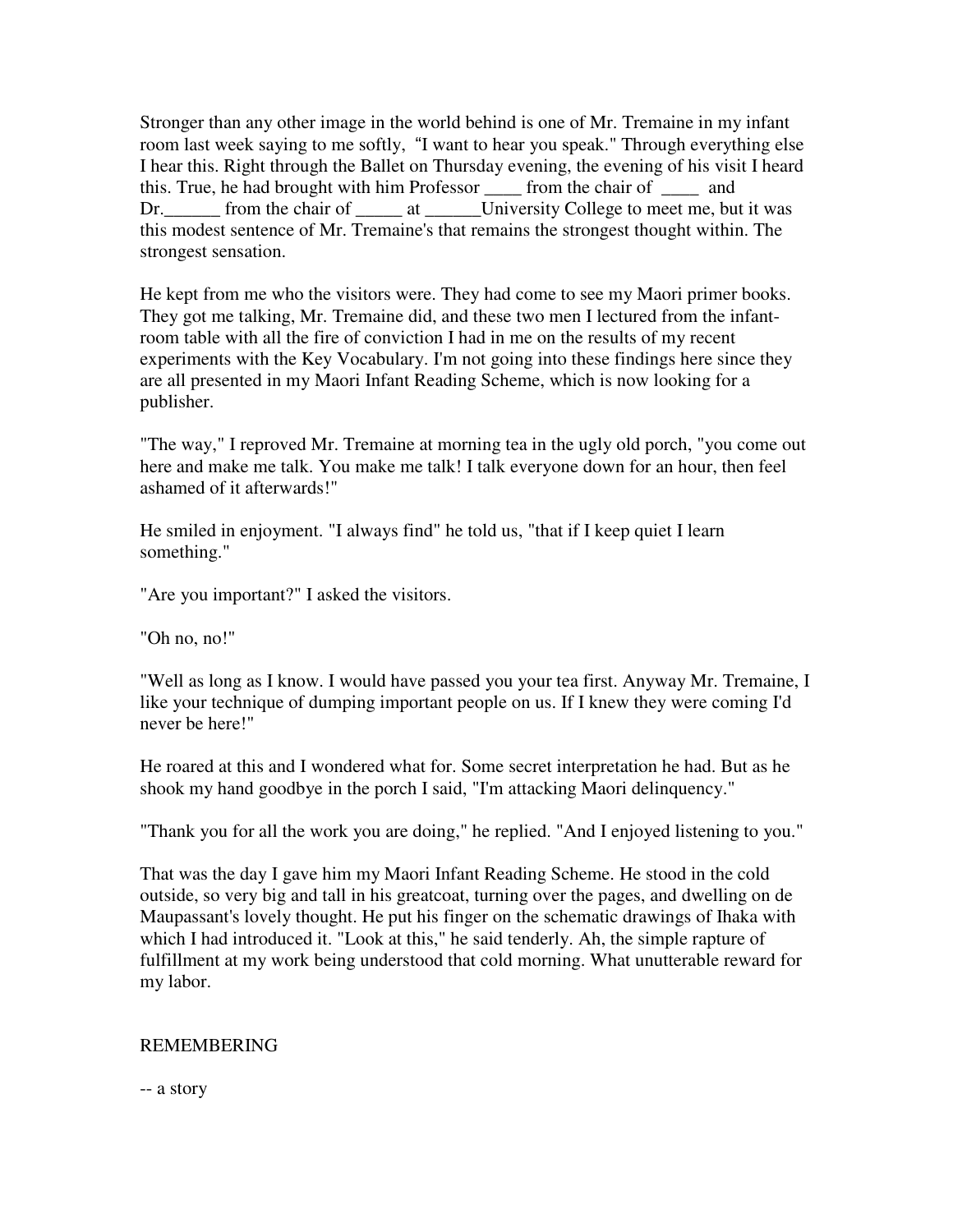What is it, what is it, Little One!

I kneel to his level and tip his chin. Tears break from the big brown eyes and set off down his face.

That's why somebodies they broked my castle for notheen. Somebodies.

I sit on my low chair in the raftered prefab, take him on my knee and tuck the black Maori head beneath my chin.

"There ... there ... look at my pretty boy ...

But that's only a memory now. A year old.

"Is Mr. Henderson in?" asks a man's voice at the other end of the phone in the evening. It is a year later. And I did resign.

"He's over at school, sir," I reply. "He'll be back at nine. Can I take a message? It's Mrs. Henderson speaking."

"Oh I was just wondering about my floor in the new infant rooms, Mrs. Henderson."

"You're the man doing the floor in the new infant block?"

"Yes. Randall's my name."

"Well, it's not dry yet, Mr. Randall, from what I hear. The children didn't go in today. The Head couldn't let them go in. It was still sticky. The coat you put on is not dry yet."

"The children didn't go in! It's not dry yet!"

"The Head lit the two new stoves at six this morning, hoping to dry the air. But it's still sticky. Of course the teachers have been in on their stockinged feet. Would stockinged feet hurt it?"

"Oh no, stockinged feet wouldn't hurt it. You see, it's this weather. There's no drying. The men have told me that coats of varnish they have put on days ago have not set. There's no drying at all. That's bad about the children not being in."

"It's worse than you think, as a matter of fact The Inspectors are visiting the school on Thursday and Friday, and here are these young teachers breaking their necks to get settled. Such a big change-over and reorganization moving into the new rooms. And they can't even have their children in."

"It's because there's no drying, Mrs. Henderson. There's no drying at all this weather."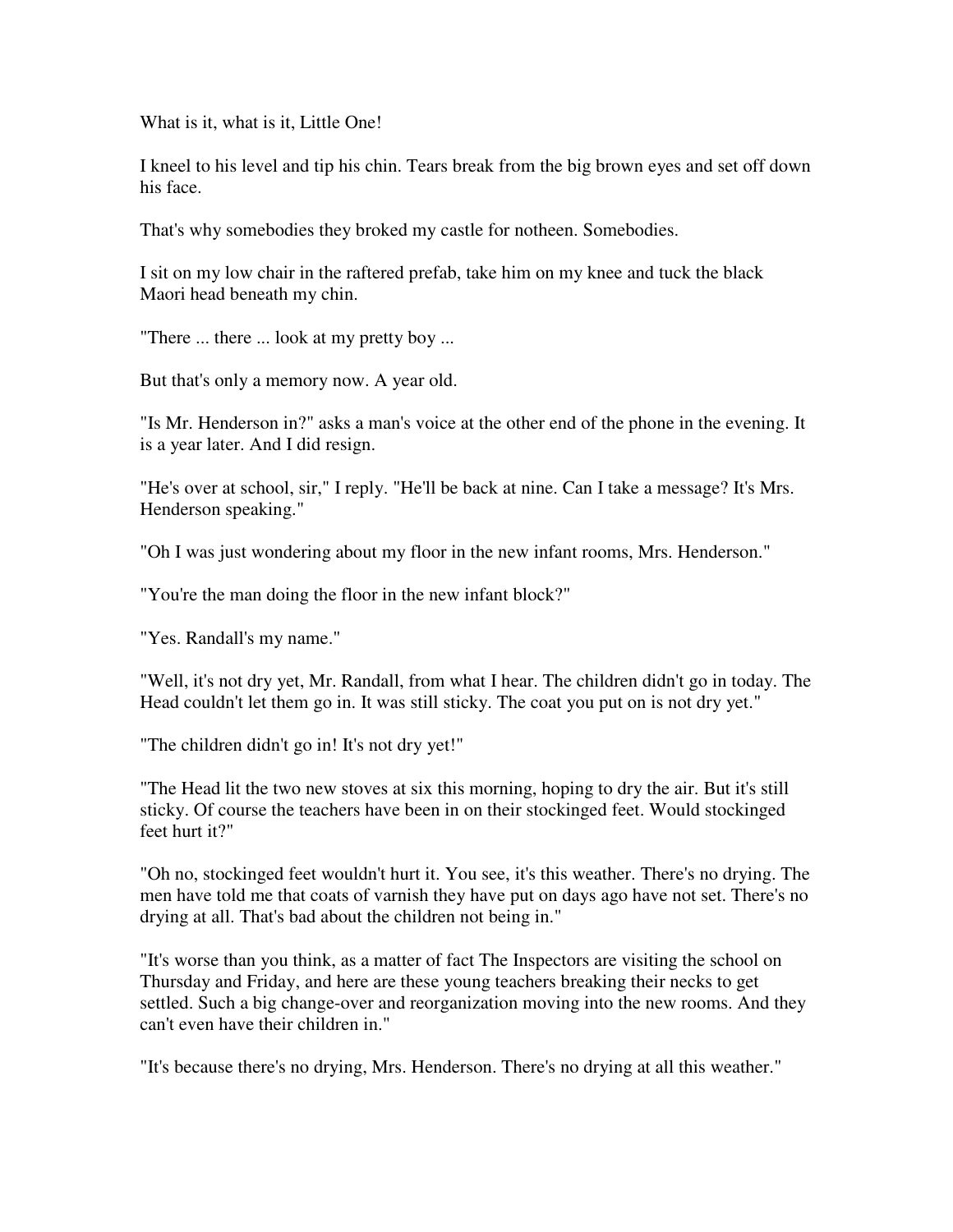"I know all too well there's no drying. My clothes have been on the line for days and I finally had to dry them inside."

"Things always happen at once. Like this."

"Of course, Mr. Randall, I don't know what arrangements the Head has made with his teachers, but possibly they have arranged to go in tomorrow. What with the fires going all day. And the Little Ones could sit on the mats."

"The children could go in with their socks."

"Socks! That's just it. I doubt if there's more than half a dozen socks between them.

"Would bare feet hurt?"

"No. Bare feet wouldn't hurt."

"They took the furniture in today though. The chairs and tables."

"Oh you know how children wriggle round on their chairs!"

"They'll probably sit on the mats."

"Yes, they could sit on the mats."

It's not often I put nylon stockings on in the morning now. In fact that's one of the things I resigned about: putting on nylon stocking in the morning for school when other women turned up in their slippers to do the ironing. But this morning I do. And powder my face and tie my hair back with a ribbon. Just as in the morning a year ago when I would trail over an hour after the Head to school to share his work. I want to see my Little Ones go into the new infant block. With or without socks. With or without me. While they are all still gathered in assembly outside I too take off my shoes at the door and go in on the marvelous floor in my stockinged feet.

You should see these new rooms! They might have come straight off the easel of my Little Ones a year ago, except that they have no legs. Wiki and Mohi always painted legs on their houses. All colors! Even outside. Areas of yellow here, blue higher up, red doors ... can you believe that such imagination and understanding of a Little One could have come out of the dark back rooms of a school architect? Inside there are rows of little cupboards of every color known and unknown to God and Man. The colors on the panels of the walls might have been painted by Maori five-year-olds themselves. Above the blackboards on one end there is wallpaper of nursery rhymes; on the other, cowboys and Indians. Think of it --wallpaper in an infant room with cowboys and Indians! The ceiling is softly lit yellow, the stays a deeper primrose. One entire wall facing the north is glassed, showing the walnut tree right here that the architect insisted should not be taken out. Plainly this architect has lifted the whole thing from the pages of a children's picture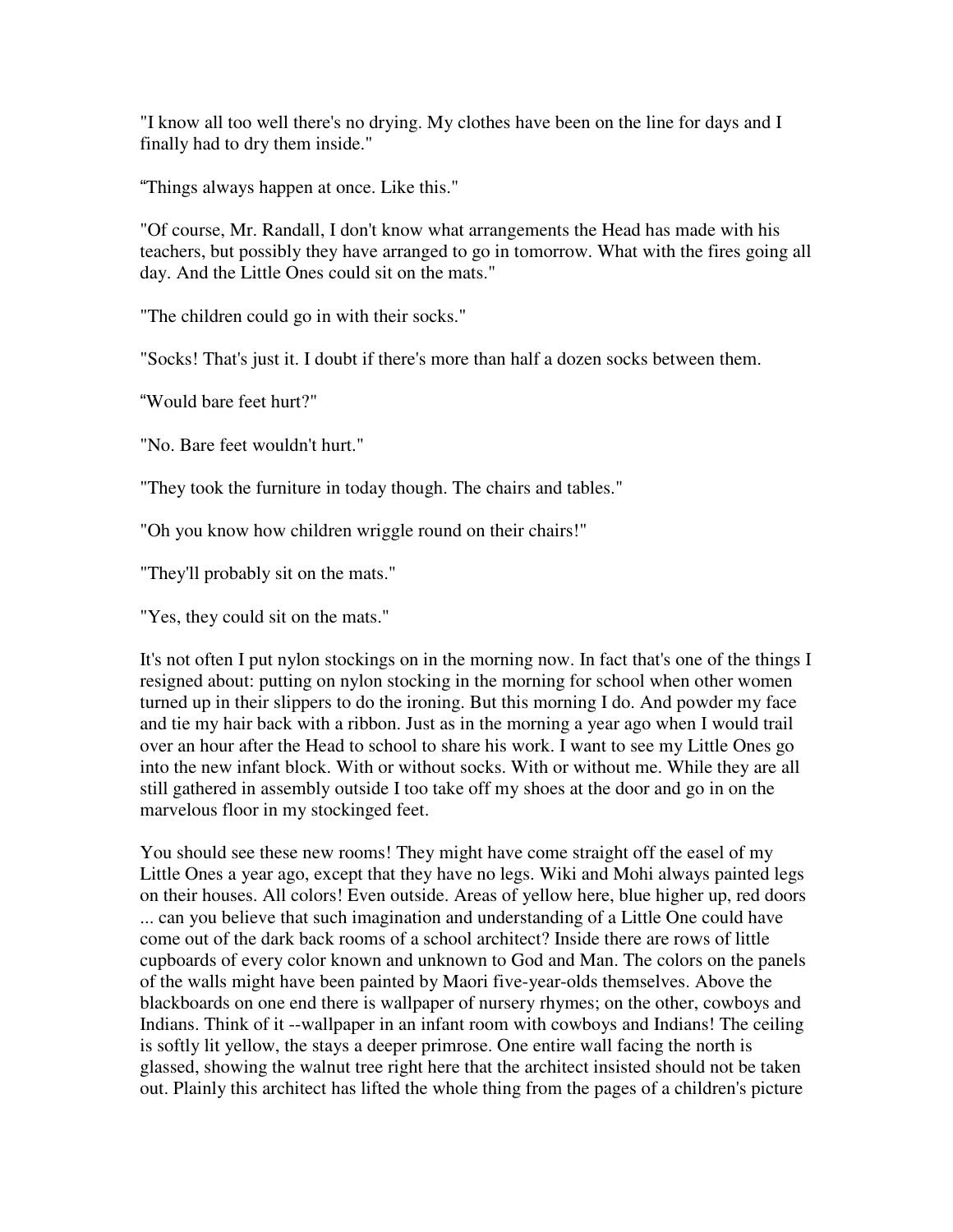book; or helped himself to the ideas on a ten-child easel. My mind is quite hushed with respect.

The kids like it and I like it, he told the Head recently, and that's all that matters.

But the floor! Is it a mirror on its back? It reflects everything about and above it. Multiplying the million colors. What an artist that dear chap on the phone was last night. This floor was his darling.

I'm longing for my Little Ones to come in from assembly. A long long time since I have seen them. As I wait I move in awe over the floor into the next room end look out through the whole-wall window to where the prefab used to stand and where its site is now no more than a small oblong area of earth in the surrounding grass.

I see again in mind my rickety raftered rocky prefab that spilt the melting front in the spring. With Sammy Snail wandering down upon us from the rafters, the sun thick table bars across the rising dust from the bare floor boards, the loud ever-moving, ever-telling life of the young of the New Race, from corner to corner, from wall to well, both on the floor and upon the desks. Tall towers rocking precariously, fantastic shapes in color leaping from the ten-child easel, Little Ones in eddying figures of dancing, the claybirths, the sand turning into a graveyard under passionate brown fingers, the water trough with one-pint building wharves, bombers zooming on the blackboards, outrageous statements in funnily spelt words on the low wall, blackboards, children singing, quarrelling magnificently, laughing for nothing, infectiously, crying for nothing infectiously, Waiwini's Little Brother wailing to me that somebodies they broked his castle for notheen. Bleeding Heart laughing his head off, the Tamatis dog snuggling about for a cuddle pussy insinuating herself fastidiously, the Ginger Rooster scratching about ambitiously for culture, pictures of the meeting house and pa and the Ghost and of big-footed people kissing and words like shearing shed and beer and graveyard and wild piggy and lollies, tongues patrolling Maori lips over intensely personal writing, voices raised in exuberance, in argument in reading, laughter, singing and crying and How-doyou- spell-Nanny. And our floor! You should see our floor! Round about the ten-child easel where the color drip it's prettier than the face of the countryside itself. You'd think Autumn himself had passed this way with his careless brush; slinging his paint about in his extravagant way And noise ... noise! And the whole show rocking like an overcrowded dinghy on high seas.

"What is it, what is if Little One?" I hear myself again.

"That's why somebodies they broked my castle for notheen; somebodies."

There... there..., look at my pretty boy. ...

Here they come!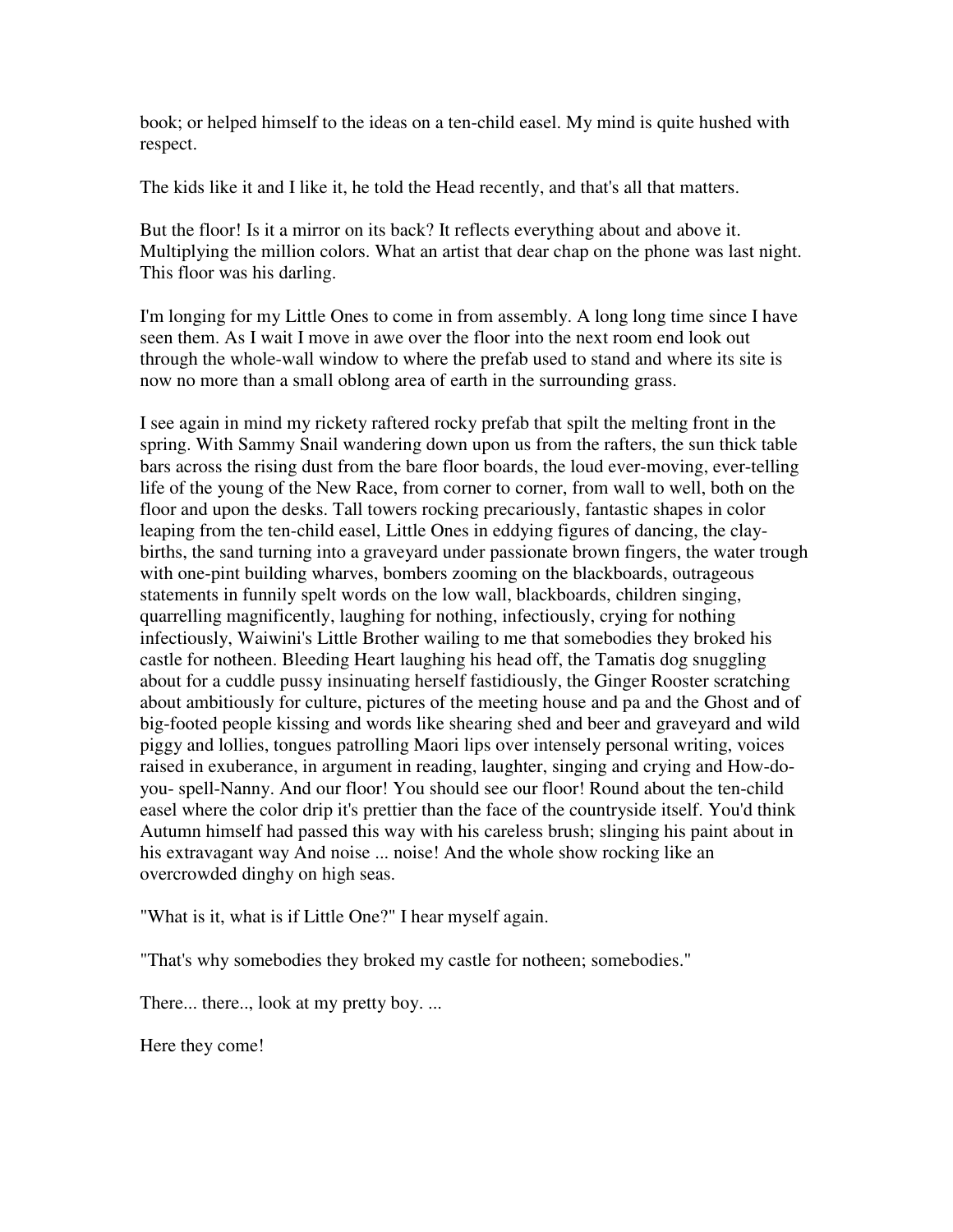The young teacher stands at the door. She's got a mind of her own, a face of her own, a style of her own and a voice. She's all there; contained and integrated. She stands at the door in slippers.

Now anyone who has shoes take them off, she says and come in quietly. Don't push the tables and chairs. You'll scratch the floor. Bring your bags and shoes over this way to the porch and I'll show you where to put them.

I stand back by the new stove and watch them come in. They an all new, the faces of these babies. The Head hasn't warned me of this. Just the very Maori ones are left who can't read the imported books: One-Pint, Blossom, Bleeding Heart and Nuku. I watch them filing in. Pussy should appear any time now. She was on the Roll. Where is the Tamati's dog? Has he gone elsewhere for his canoodling) And Ginger Rooster ... don't tell me he's left school? And whatever would Sammy Snail think of these modern ceilings? I follow them all quietly in my own stockinged feet. The doorman who rang last night would be proud of us.

In the porch the teacher has put dear little pictures by each coat hook for identification. I look at them eagerly. Monkey, sailor boy, animals, and children with white skin and shoes end tidy hair and carefully ironed clothes. I look anxiously for pictures from the pa, the meeting house Nanny, Wild Piggy, for brown children with bare feet and black hair....

I move silently, more silently than Mohi's ghost, into the second room of the upper primers ... it takes two teachers and two new rooms to meet the requirements. ... Hen I should find my Little Ones of a year ago. I do. All bigger! But why don't they run to me and throw their arms round me and carry my pen-box and colored chalk, and why does not Waiwini's Little Brother wail to me that somebodies they broked his castle for notheen; somebodies? They rise in a body, silently. "Good morning, Mrs. Henderson."

"Now, Wiki," says the charming little girl teacher gently, "you show us how you can sit in your chair without scraping the floor"

Where are they going to put the easel? I wonder. What about the sand? What'll happen when they bring the water trough in? But they haven't brought them in. The little teacher has already put up some of her charts. Excellent presentation of printed words in alphabetical order, from the imported books. I look hurriedly to the P list for "pa." But it's not there. Hurriedly, falling over my own mind, to the M list for "meeting house." No meeting house. N? No "Nanny." K? No "kiss." G? Where's G? Where's G? Have they got "Ghost?" No, they haven't got "Ghost." Not our Ghost. That so haunts and dominates and disorganizes the Maori mind from the past Maori constabulary of the Gods. No, no Ghost. One-Pint and Bleeding Heart would have been put up by now on their own organic vocabulary. They would have been able to read by now. But what lovely clean orderly printing anyway. Far better than any the children themselves could have done. One last look at the baby room before I slink silent footed out. The teacher is still introducing them to their pictures on the coat hooks. It's time to go now. I look across the